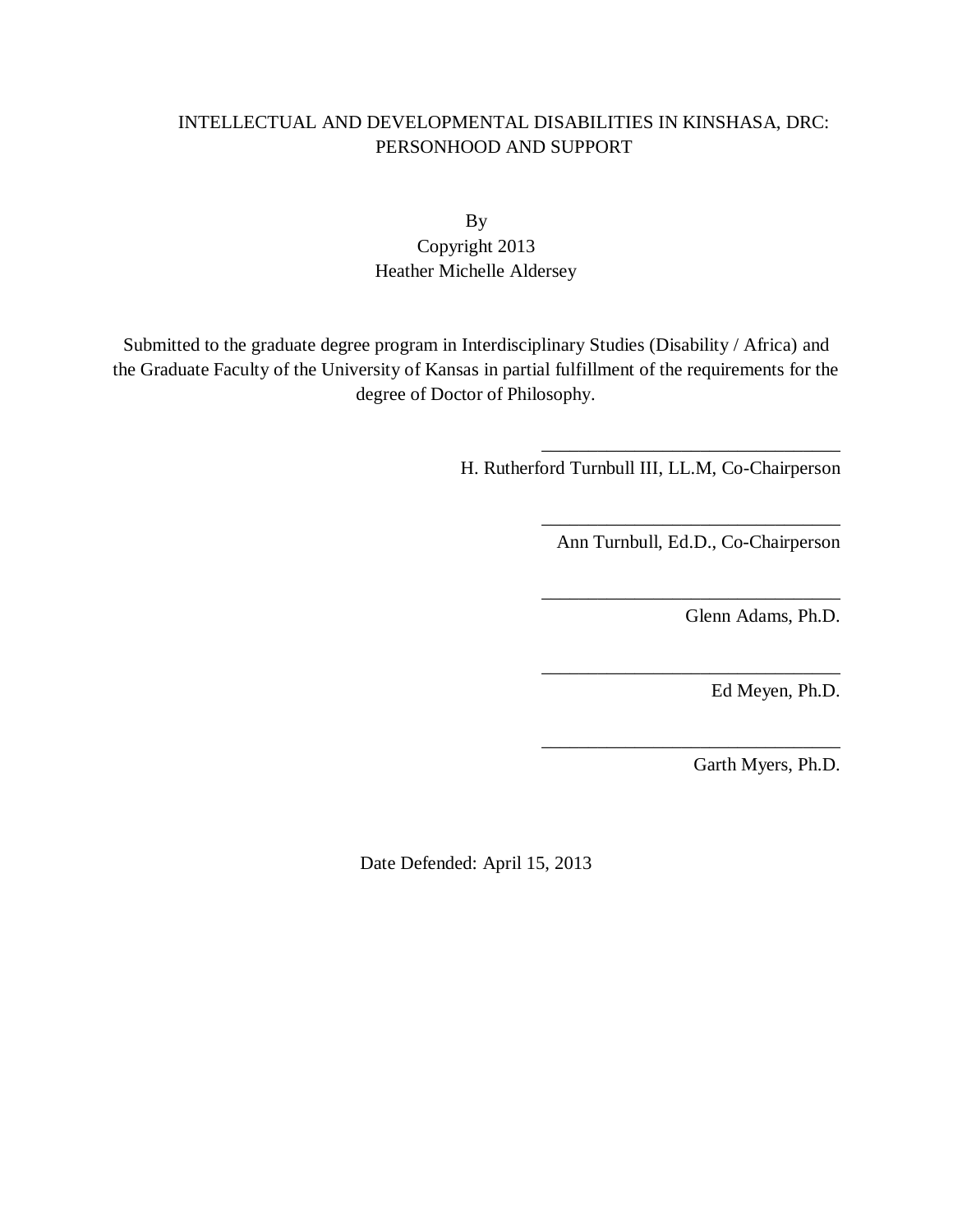The Dissertation Committee for Heather Michelle Aldersey certifies that this is the approved version of the following dissertation:

# INTELLECTUAL AND DEVELOPMENTAL DISABILITIES IN KINSHASA, DRC: PERSONHOOD AND SUPPORT

 $\overline{\phantom{a}}$  ,  $\overline{\phantom{a}}$  ,  $\overline{\phantom{a}}$  ,  $\overline{\phantom{a}}$  ,  $\overline{\phantom{a}}$  ,  $\overline{\phantom{a}}$  ,  $\overline{\phantom{a}}$  ,  $\overline{\phantom{a}}$  ,  $\overline{\phantom{a}}$  ,  $\overline{\phantom{a}}$  ,  $\overline{\phantom{a}}$  ,  $\overline{\phantom{a}}$  ,  $\overline{\phantom{a}}$  ,  $\overline{\phantom{a}}$  ,  $\overline{\phantom{a}}$  ,  $\overline{\phantom{a}}$ Co-Chairperson, H. Rutherford Turnbull III

 $\overline{\phantom{a}}$  ,  $\overline{\phantom{a}}$  ,  $\overline{\phantom{a}}$  ,  $\overline{\phantom{a}}$  ,  $\overline{\phantom{a}}$  ,  $\overline{\phantom{a}}$  ,  $\overline{\phantom{a}}$  ,  $\overline{\phantom{a}}$  ,  $\overline{\phantom{a}}$  ,  $\overline{\phantom{a}}$  ,  $\overline{\phantom{a}}$  ,  $\overline{\phantom{a}}$  ,  $\overline{\phantom{a}}$  ,  $\overline{\phantom{a}}$  ,  $\overline{\phantom{a}}$  ,  $\overline{\phantom{a}}$ 

Co-Chairperson, Ann Turnbull

Date approved: \_\_\_\_\_\_\_\_\_\_\_\_\_\_\_\_\_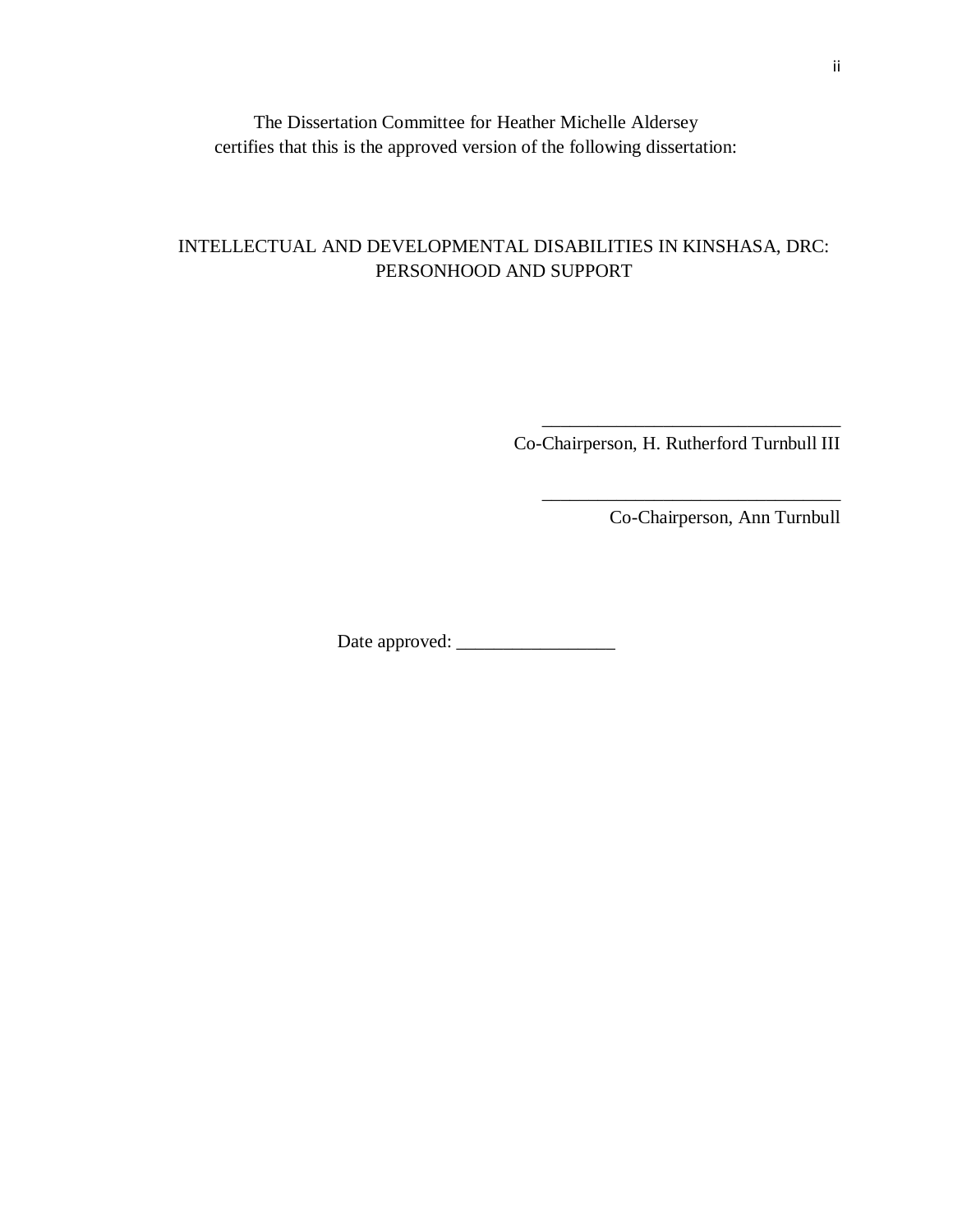### Abstract

This dissertation consists of four individual, but related chapters. Chapter 1 provides an introduction to the key constructs of this dissertation: intellectual and developmental disabilities (IDD), personhood, and support. It provides information about the context of the study, which was conducted in Kinshasa, Democratic Republic of the Congo. Finally, it provides a general overview of the other chapters in this dissertation. Chapter 2 is a study of local understandings of causality as it relates to the personhood of people with IDD in Kinshasa. It finds that understandings of causality are generally either biomedical or metaphysical, or a combination of the two. Chapter 3 is a study of the factors that contribute to the construction of personhood of individuals with IDD in Kinshasa. These factors are organized under the O'Connor et al. (2007) framework of subjective experience, the interactive environment, and the socio-cultural context. Chapter 4 is a study of support for families that have members with IDD in Kinshasa. It identifies available and needed family support and highlights a parent self-help association, ANAPEHMCO, as an example of a strong and innovative support provider.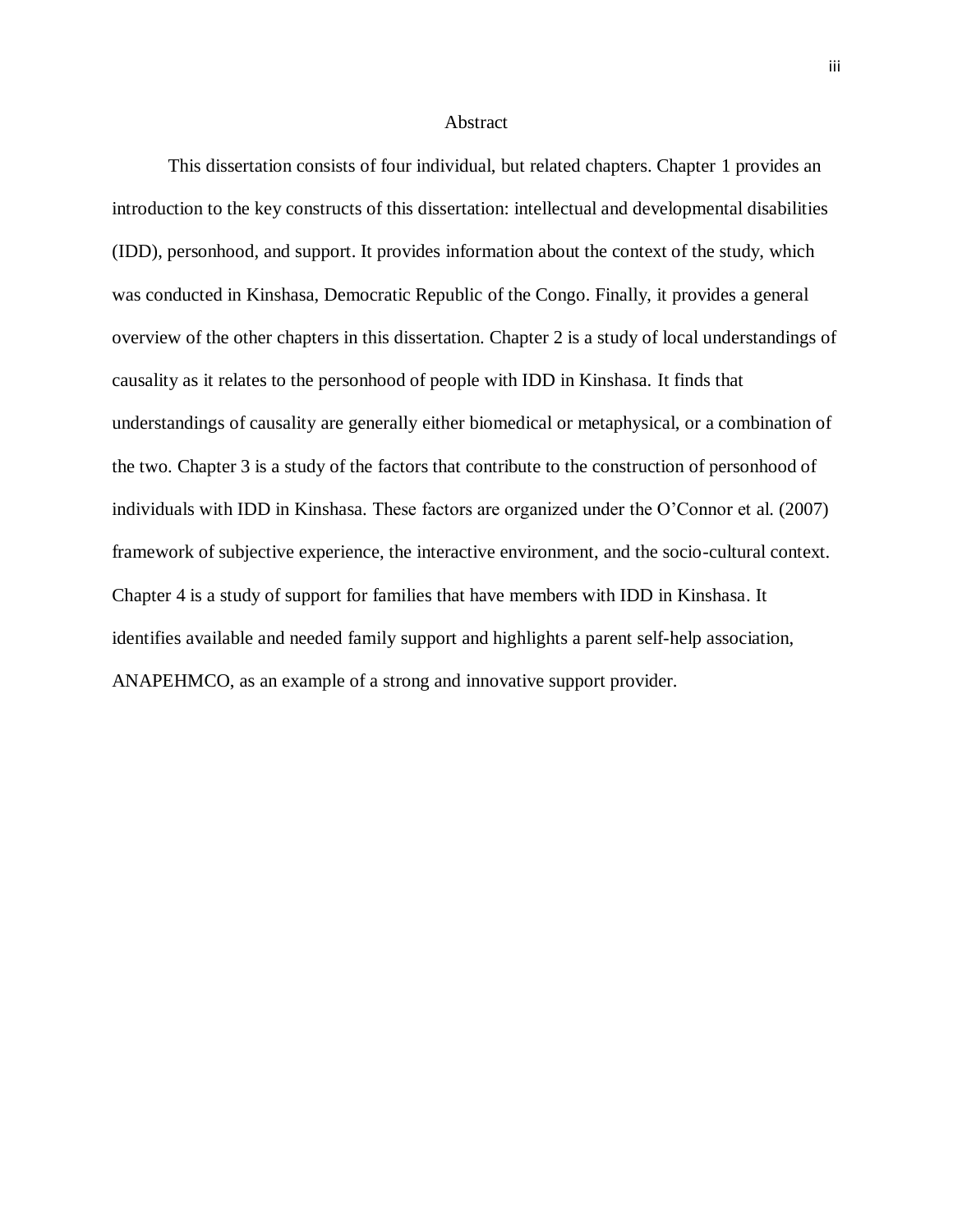### Acknowledgements

First and foremost, I would like to thank current and former members of my committee, John Janzen, Garth Myers, Jean Ann Summers, Glenn Adams, and Ed Meyen. Over the years you have provided me with guidance, feedback, encouragement, and much more. I truly appreciate your valuable contributions to my scholarship and professional development. My coadvisors and committee chairs, Ann and Rud Turnbull, deserve special recognition. You have gone over and above, providing me with advisement, feedback, support, ideas, and tissues (for those particularly stressful moments!). You have always been there every time I needed you. I am not the same person that I was when I first walked through the doors of the Beach Center four years ago; you have changed me for the better. Words cannot express my gratitude.

I would like to gratefully acknowledge the funding for this dissertation and my doctoral education. Over the years I received generous support from the KU School of Education, KU Research and Graduate Studies, the KU Women's Club, the Hubert family, Deon Muller, and the Kansas African Studies Center. I would like to extend extra thanks to my parents, Mike and Paula Aldersey, the P.E.O. Foundation, and the Beach Center on Disability for their financial support of my endeavors. Without this funding, I certainly would not have been able to conduct research abroad or complete a doctoral dissertation.

In the DRC, thank you to the UNIKIN School of Public Health, particularly Prof. Feli Munday, the UPC Faculty of Medicine, particularly Prof. Sam Mampunza, and Dr. Paul Law for helping to facilitate the logistics of my time in the DRC. Thank you to Célé Tukala for your valuable insight and help with transcriptions. Thank you to ACHAC, Villages Bondeko, Koli, CEIEHMA, Bon Depart, Kikesa, and all of the other organizations that graciously welcomed me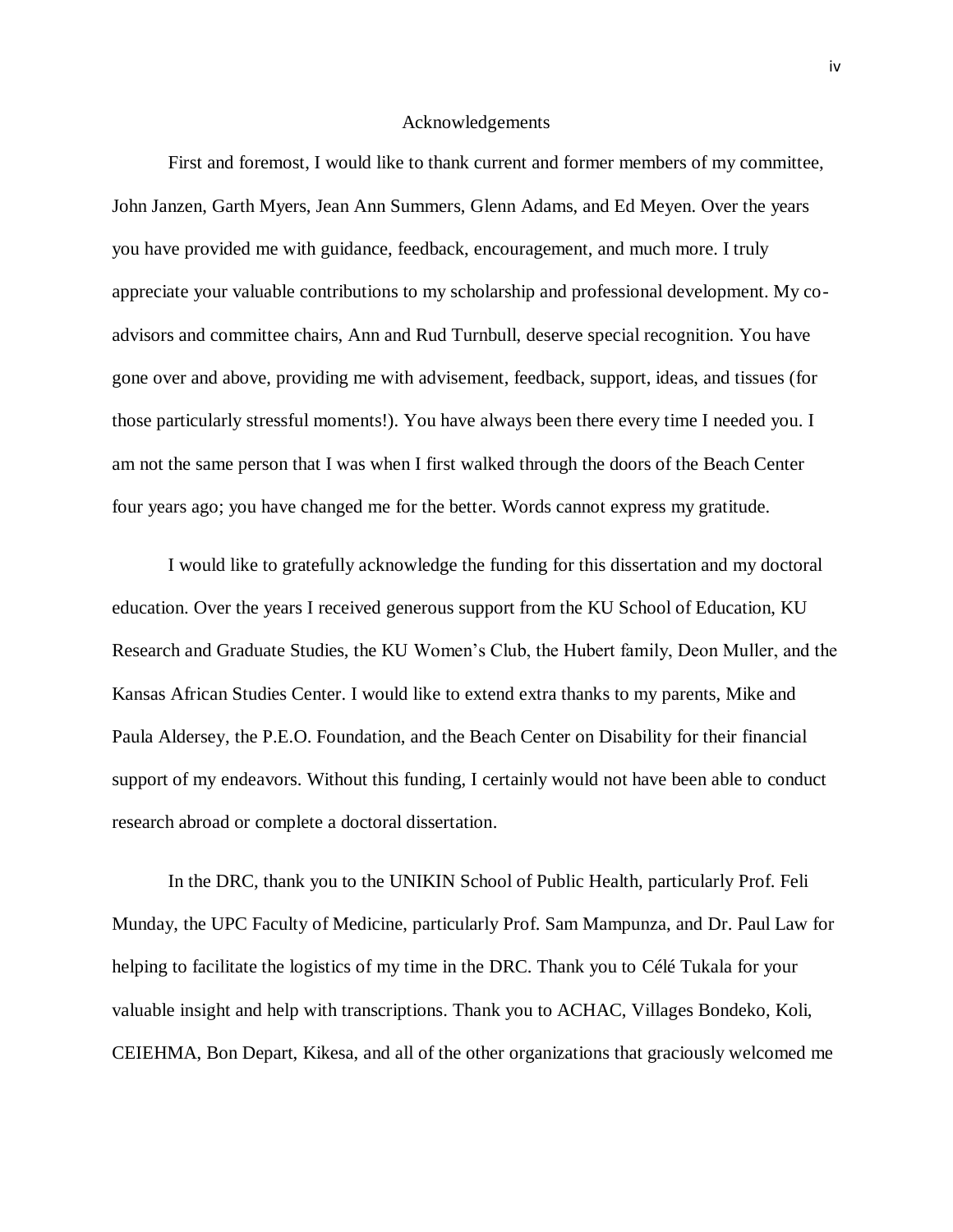as a participant observer. A particular thanks to the wonderful members of ANAPEHMCO for opening your homes and sharing your lives with me.

Thank you to my various families across the globe: from my Canada family (mom, dad, Derek, Steph, Dave, and Raya); to my Beach family (Ann, Rud, Caya, Grace, Shana, and all of the other Hellions); to my Congo family (Delphine, Dede, Ngoba, Deon, ANAPEHMCO, and all our friends fighting for disability rights in Kinshasa). The conversations, tears, joy, difficulties, and laughter we have all shared has shaped my understanding of this crazy world in which we live. I am a better person because I have each and every one of you in my life. Thank you.

Finally, thank you to my BFF, David B., for all of the countless ways you have supported me over the years, particularly in keeping me sane(ish) and helping me to see the lighter side of life. There is no way I would have finished this dissertation without you; and I am sure that you are just as glad as I am that it is done! I hope you will continue to let me stand with you in your patch of sunshine for years to come.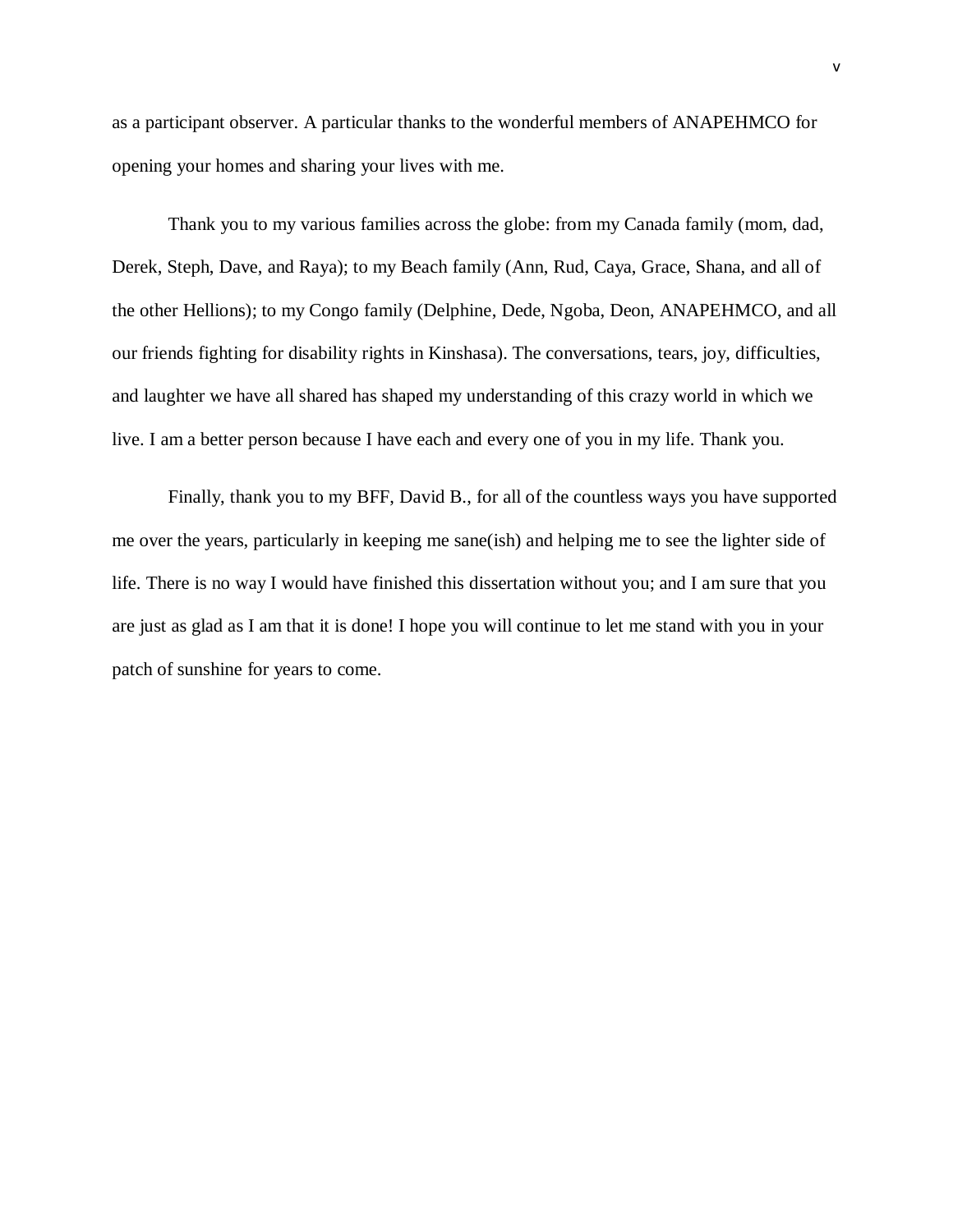# Dedication

This dissertation is dedicated to Delphine Assumani Wenda, a steadfast advocate devoted to improving the lives of people with disabilities in the DRC. This is yours as much as mine.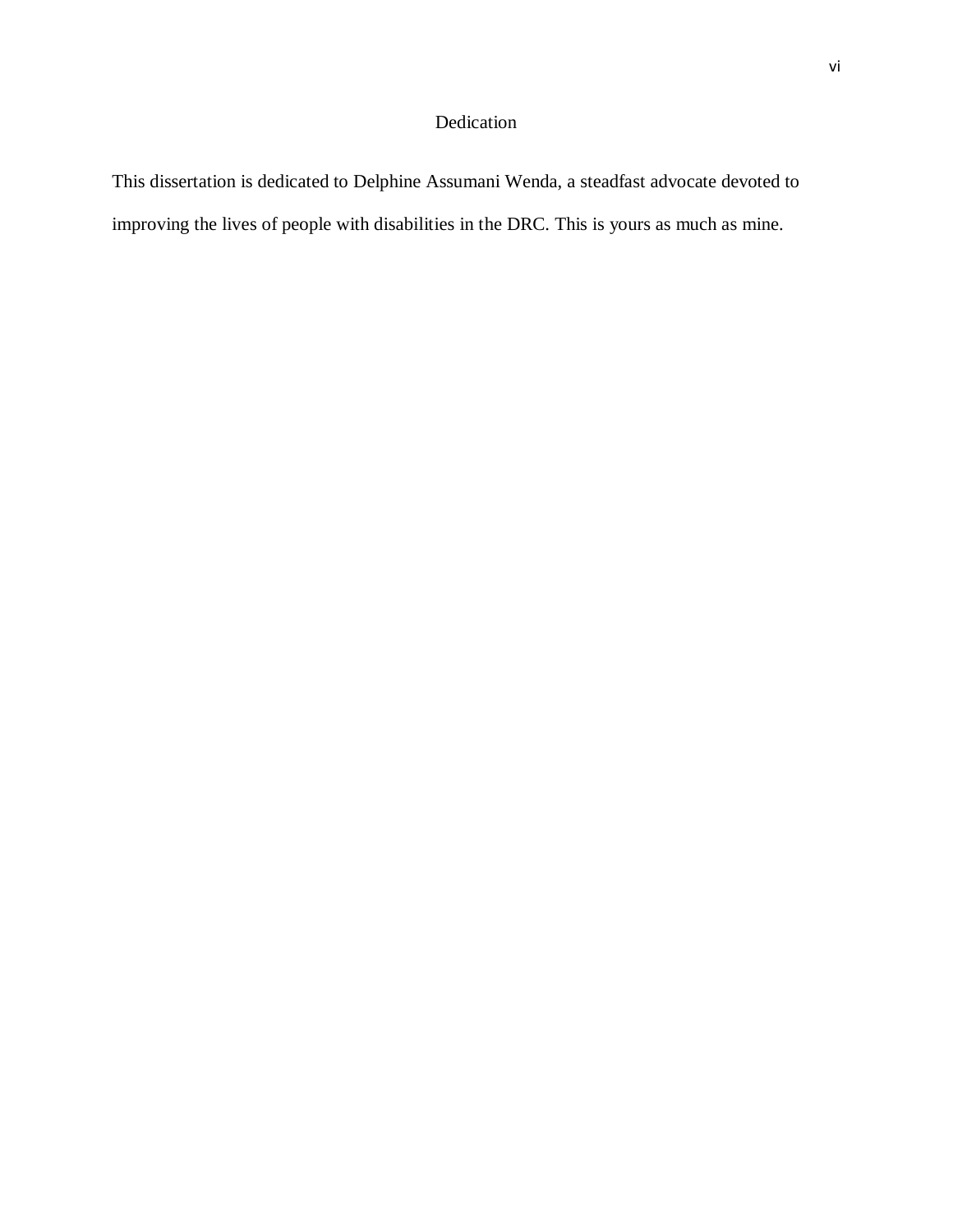# **TABLE OF CONTENTS**

| CHAPTER 2: The Creation of Meaning about Intellectual and Developmental Disabilities in |  |
|-----------------------------------------------------------------------------------------|--|
|                                                                                         |  |
|                                                                                         |  |
|                                                                                         |  |
|                                                                                         |  |
|                                                                                         |  |
|                                                                                         |  |
|                                                                                         |  |
|                                                                                         |  |
|                                                                                         |  |
|                                                                                         |  |
|                                                                                         |  |
|                                                                                         |  |
|                                                                                         |  |
|                                                                                         |  |
|                                                                                         |  |
|                                                                                         |  |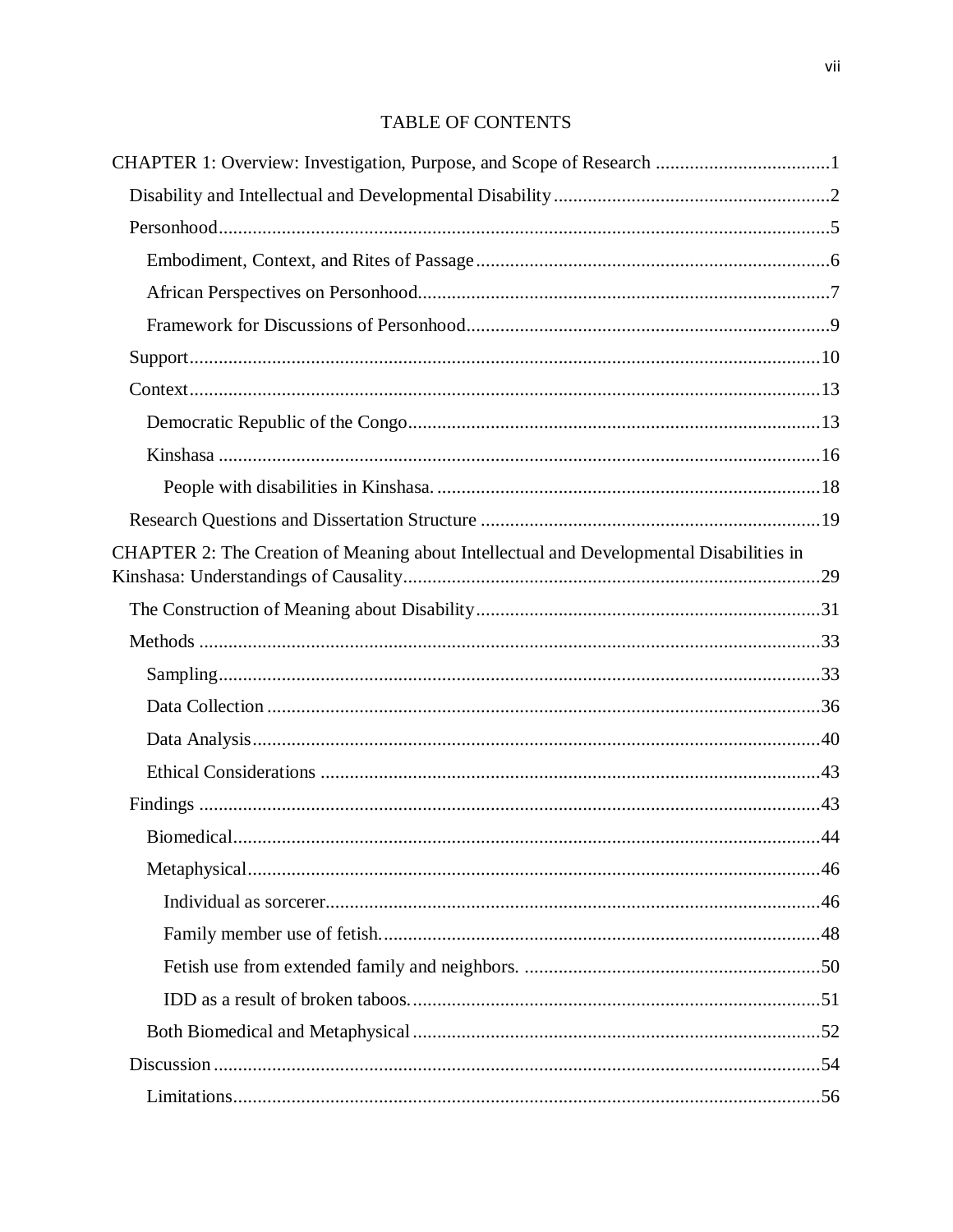| CHAPTER 3: Factors Contributing to the Construction of Personhood of Individuals with<br>Intellectual and Developmental Disabilities in Kinshasa, Democratic Republic of the Congo69 |  |
|--------------------------------------------------------------------------------------------------------------------------------------------------------------------------------------|--|
|                                                                                                                                                                                      |  |
|                                                                                                                                                                                      |  |
|                                                                                                                                                                                      |  |
|                                                                                                                                                                                      |  |
|                                                                                                                                                                                      |  |
|                                                                                                                                                                                      |  |
|                                                                                                                                                                                      |  |
|                                                                                                                                                                                      |  |
|                                                                                                                                                                                      |  |
|                                                                                                                                                                                      |  |
|                                                                                                                                                                                      |  |
|                                                                                                                                                                                      |  |
|                                                                                                                                                                                      |  |
|                                                                                                                                                                                      |  |
|                                                                                                                                                                                      |  |
|                                                                                                                                                                                      |  |
|                                                                                                                                                                                      |  |
|                                                                                                                                                                                      |  |
|                                                                                                                                                                                      |  |
|                                                                                                                                                                                      |  |
|                                                                                                                                                                                      |  |
|                                                                                                                                                                                      |  |
|                                                                                                                                                                                      |  |
|                                                                                                                                                                                      |  |
|                                                                                                                                                                                      |  |
|                                                                                                                                                                                      |  |
|                                                                                                                                                                                      |  |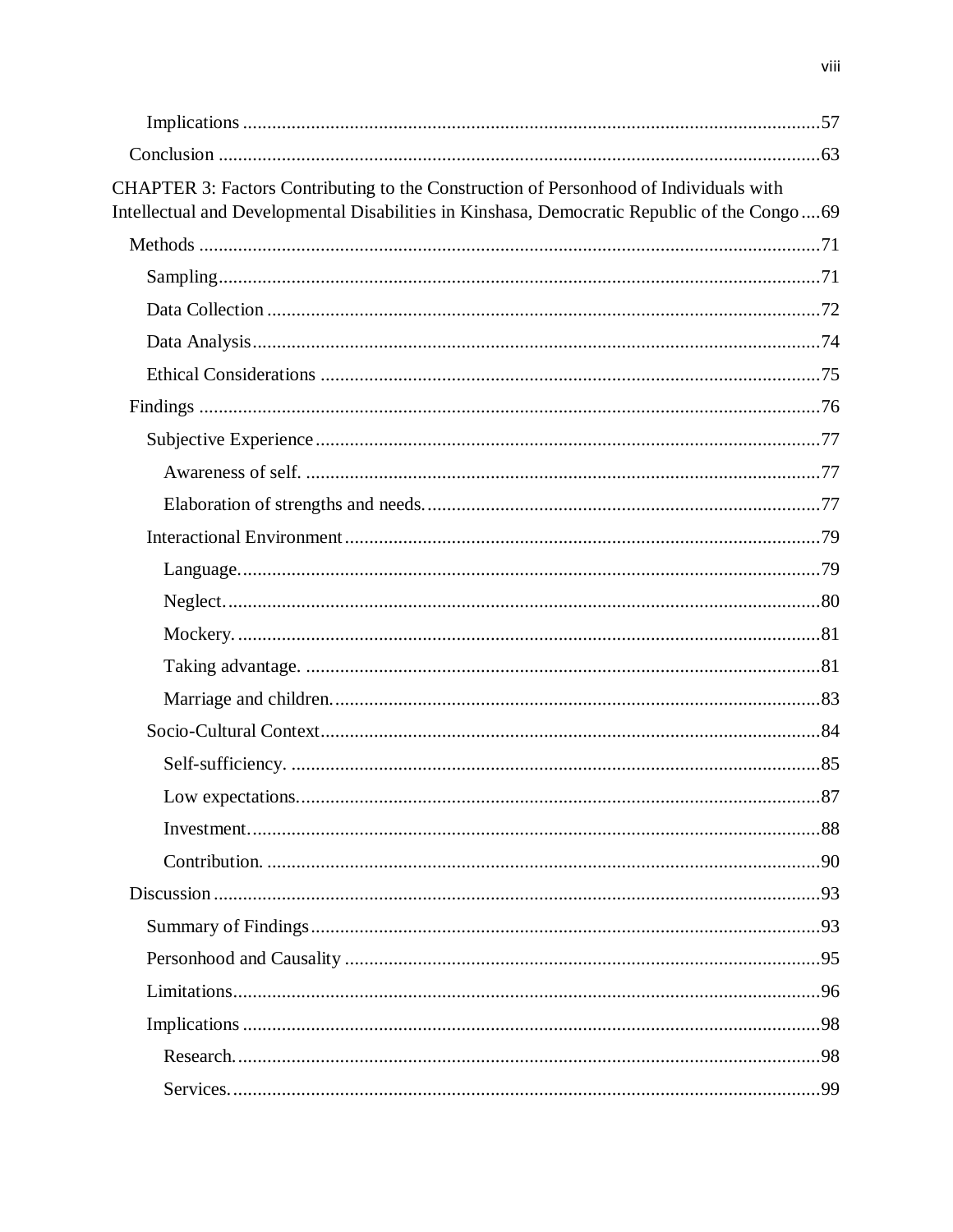| CHAPTER 4: Support Availability, Innovation, and Needs of Families who have Members with<br>Intellectual and Developmental Disabilities in Kinshasa, Democratic Republic of the Congo107 |  |
|------------------------------------------------------------------------------------------------------------------------------------------------------------------------------------------|--|
|                                                                                                                                                                                          |  |
|                                                                                                                                                                                          |  |
|                                                                                                                                                                                          |  |
|                                                                                                                                                                                          |  |
|                                                                                                                                                                                          |  |
|                                                                                                                                                                                          |  |
|                                                                                                                                                                                          |  |
|                                                                                                                                                                                          |  |
|                                                                                                                                                                                          |  |
|                                                                                                                                                                                          |  |
|                                                                                                                                                                                          |  |
|                                                                                                                                                                                          |  |
|                                                                                                                                                                                          |  |
|                                                                                                                                                                                          |  |
|                                                                                                                                                                                          |  |
|                                                                                                                                                                                          |  |
|                                                                                                                                                                                          |  |
|                                                                                                                                                                                          |  |
|                                                                                                                                                                                          |  |
|                                                                                                                                                                                          |  |
|                                                                                                                                                                                          |  |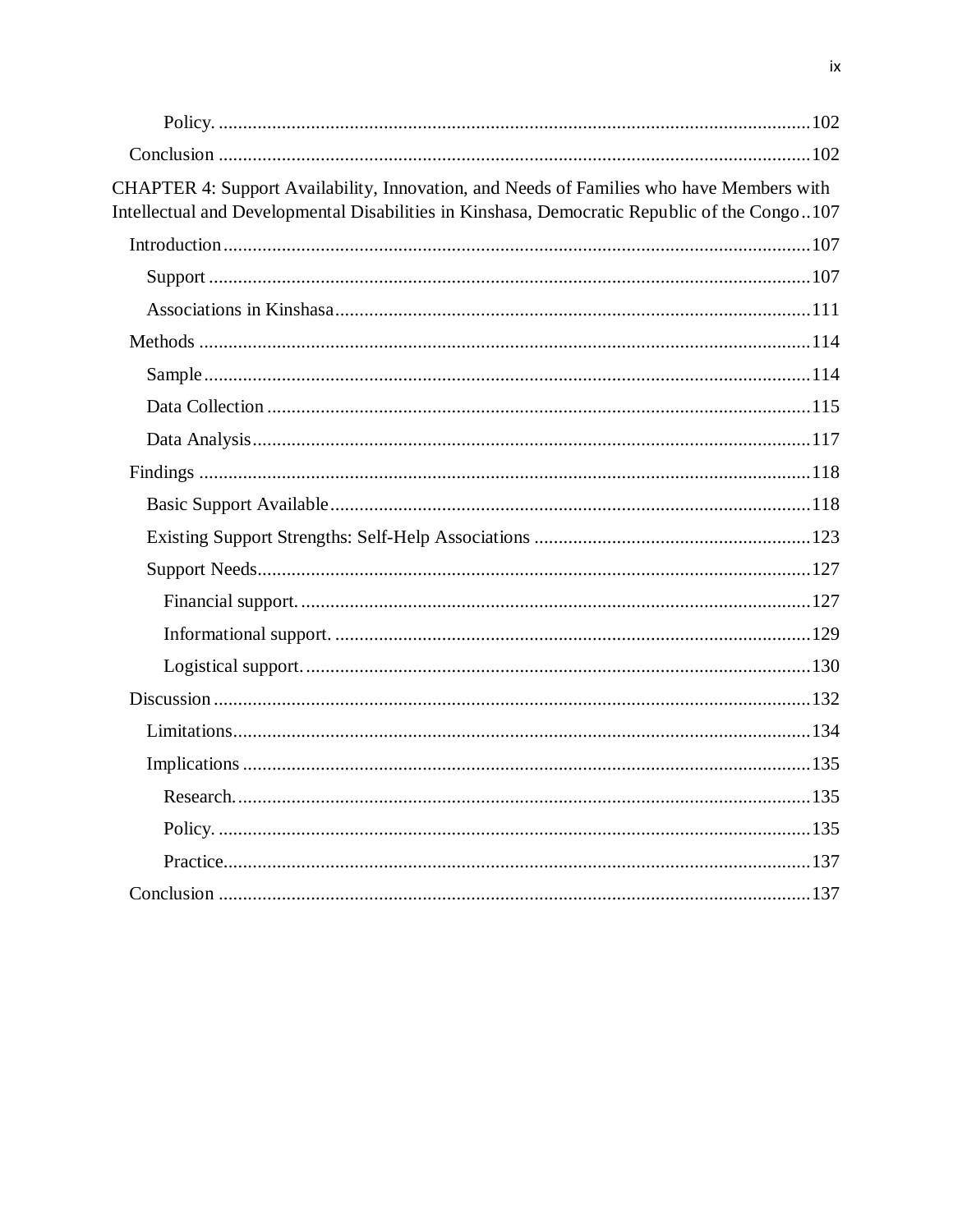# LIST OF TABLES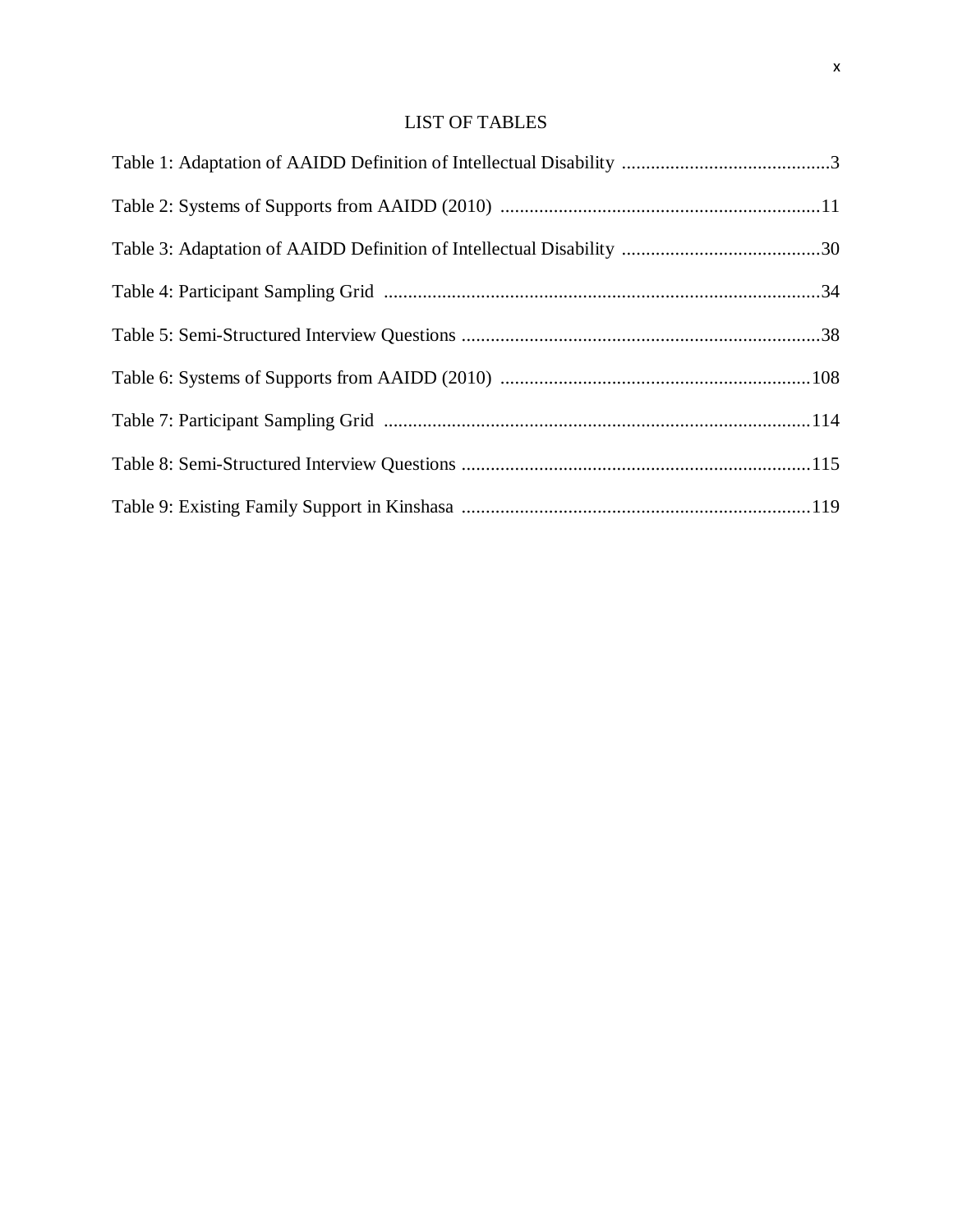|--|--|--|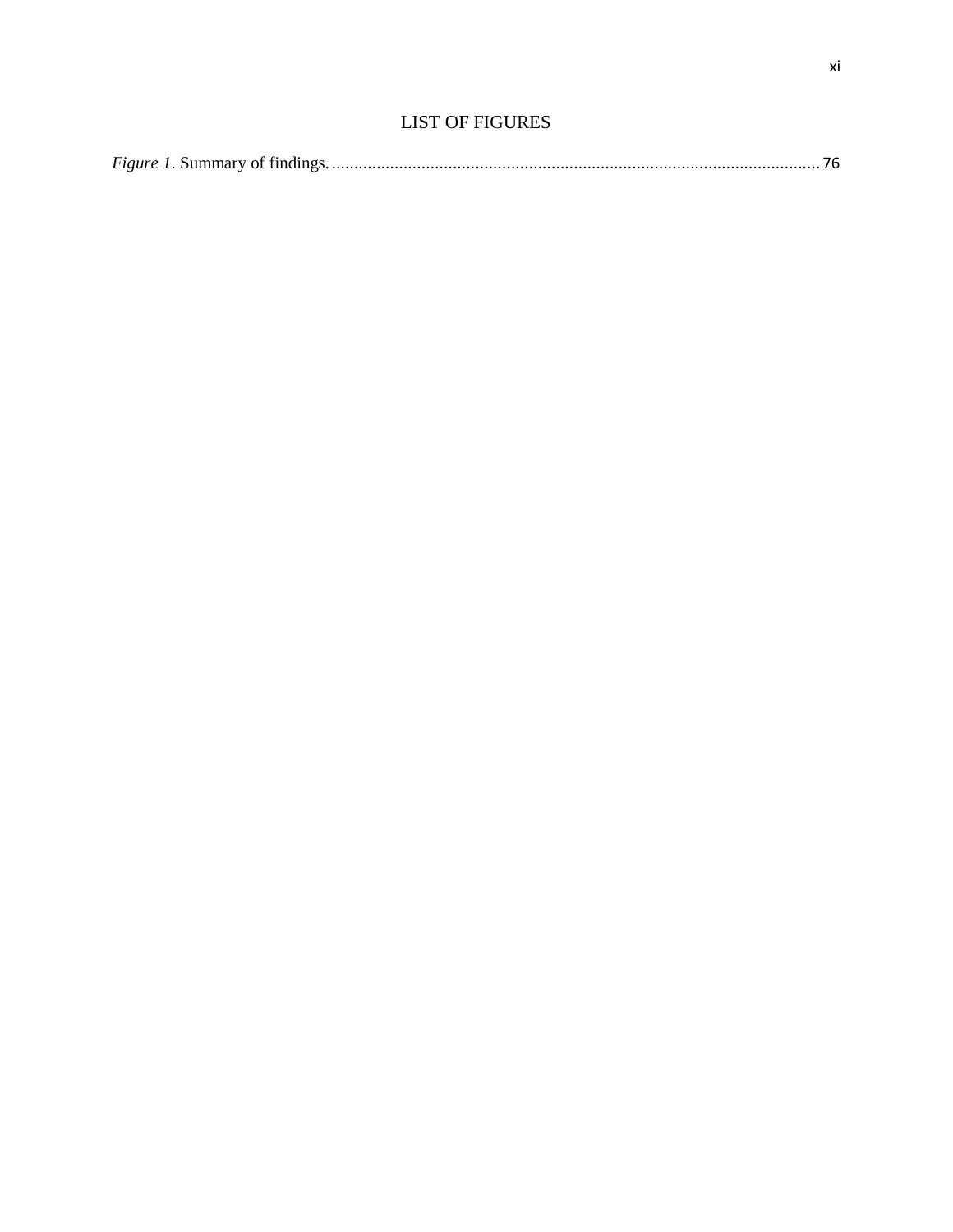CHAPTER 1: Overview: Investigation, Purpose, and Scope of Research

<span id="page-11-0"></span>The study of disability across cultures recently has emerged as a key area of interest in the social sciences. Disability classification, identification, and discrimination can all have an impact on the personhood of a person with a disability. Scholars of disability have analyzed disability identity (Putnam, 2005; Shakespeare, 1996; Watson, 2002), how society identifies and classifies people with disabilities (Mbogoni, 2009; O'Brien, 2007; Simeonsson, 2006), and how people with disabilities are subjected to discrimination (Hahn, 1988; Silvers, Wasserman, & Mahowald, 1998). Much of their scholarship has focused on populations in countries where there is an established governmental system both to diagnose disabilities and also to bestow rights and entitlements to support (Meekosha, 2011). Studies of the experiences and approaches of persons with disabilities in contexts wherein the state is absent are, however, comparatively rare. Yet they can provide different insight into the identification, discrimination, and societal inclusion of people with disabilities. This dissertation utilizes qualitative methods to examine the construction of personhood of people with intellectual and developmental disabilities (IDD) in Kinshasa, Democratic Republic of the Congo (DRC), access of support for people with IDD and their families in Kinshasa, and the interaction between personhood and support.

The assumptions underlying my research were that (a) the personhood of people with IDD is strongly influenced by family, various forms of support, and wider society; (b) in the absence of a strong state mechanism to provide support, people with IDD and their families create innovative ways to gain access to support; and (c) this innovative support-seeking behavior has a reciprocal relationship with the construction of personhood. In the sections that follow I will (a) outline the literature pertinent to IDD, (b) outline the literature pertinent to personhood, (c) outline the literature pertinent to support, (d) describe Kinshasa, DRC as the context of this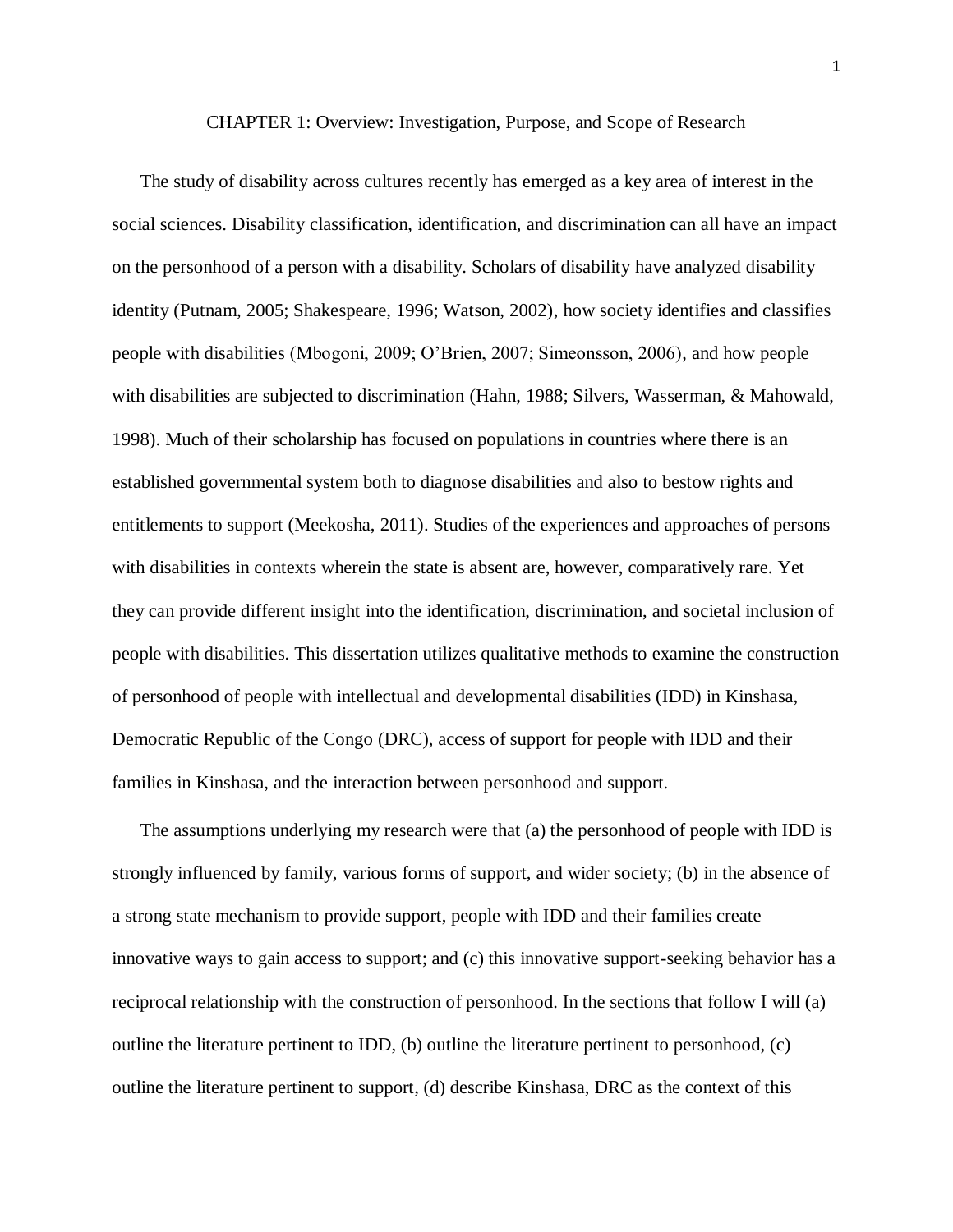study, specifically as it relates to geographical location, social structures, and culture, and (e) outline my research questions and the structure of this dissertation.

### **Disability and Intellectual and Developmental Disability**

<span id="page-12-0"></span>Many regard disability as a culturally created phenomenon (WHO, 2011). Under this point of view, a person's identification as having a disability depends less on the nature or degree of a person's inherent impairment and more on societal standards for normative bodies, minds, behaviors, and roles (Estroff, 1993; Ingstad & White, 1995). The social-construction perspective applies to all types and extents of disabilities, including IDD.

For the purposes of this research, I base my understanding of IDD on an adaptation of the standard definition of a person with IDD, as developed by the American Association on Intellectual and Developmental Disabilities (AAIDD, 2011): a person may be classified as having IDD if his or her intellectual function and adaptive behavior (i.e., everyday social and practical skills) differ significantly from what is normative in his or her society; and this difference originated before the age of 18. The amendment to the AAIDD definition was the addition of "from what is normative in his or her society." Amending this definition enables one to use a social constructivist approach and by incorporating "normative" within my definition, I recognize that IDD is constructed based upon norms in one's society for when the person's intellectual function and adaptive behavior are atypically low. In this study, there were a few instances where intellect could not be assessed; therefore, some study participants may have only had developmental disabilities and normal intellectual function but due to their difficulty communicating, families and the community would classify them as having abnormal intelligence and behavior. Because of the context and the fact that I did not want to get trapped in a narrow definition of ID, I included those individuals with DD who, because of the context and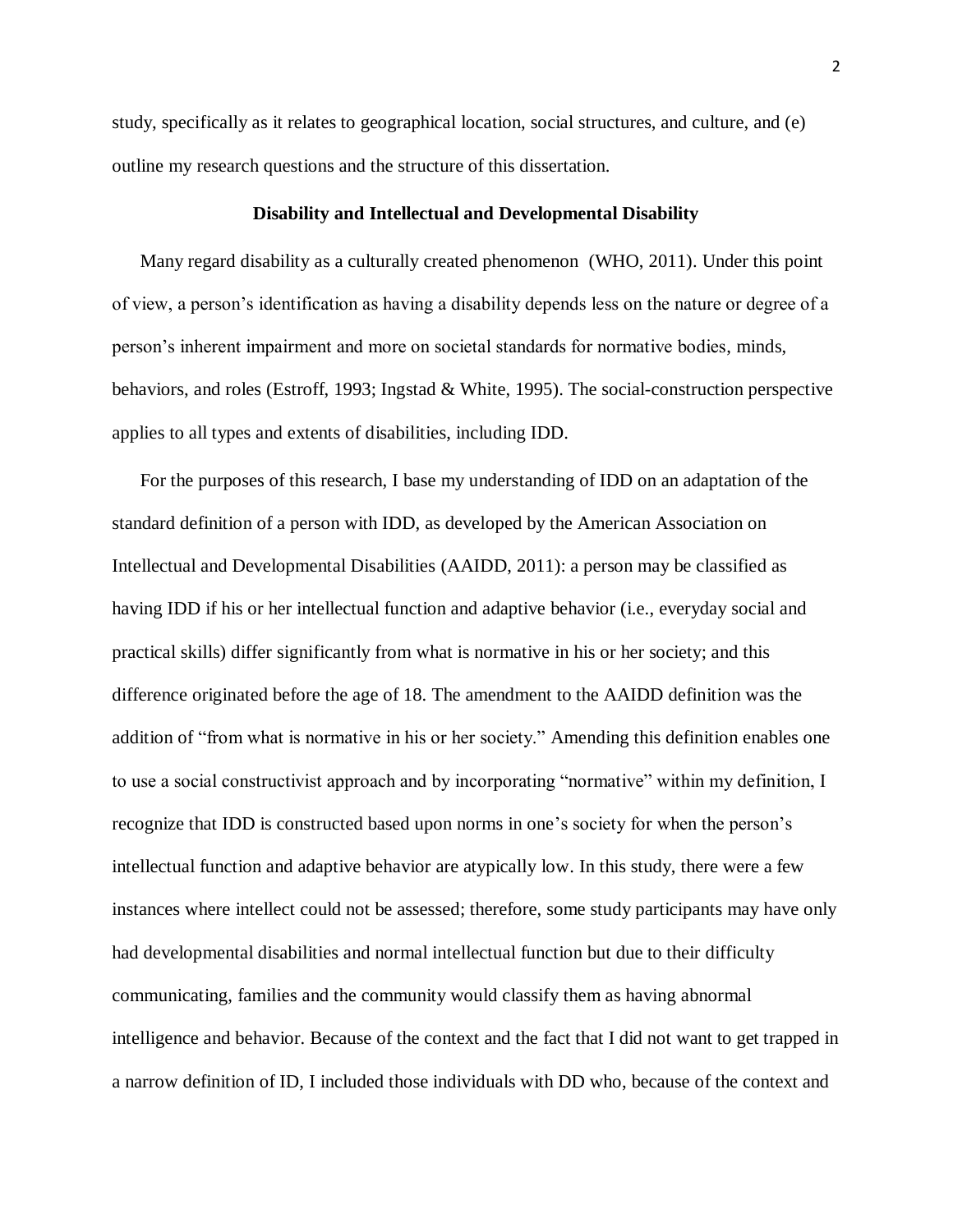the viewpoints of those around them, may functionally have ID. Therefore, although this study's focus was on individuals with ID (as outlined in the chart below) it may have also included individuals with DD. As a result, I have chosen to call this dissertation a study of people with both intellectual and developmental disabilities (IDD).

In defining intellectual disabilities in the DRC, I followed AAIDD's (2010) system of definition of ID, with minor adjustments for a Kinshasa context, specifically as it relates to measurement, as IQ testing is not as widespread of a practice as in the United States. Table 1 highlights my adaptation of AAIDD's definition of ID for the purposes of this study. Although beyond the scope of this study, future studies may probe whether there is a more appropriate and effective country-wide definition and identification system; however, for the purposes of this study, the AAIDD adaptation served as a starting point in identifying the target population.

# <span id="page-13-0"></span>Table 1

| Criteria                           | <b>AAIDD</b>                                                                                                                                                                                                                                                      | <b>Kinshasa Adaptation</b>                                                                                                                                                                                                                                                                                                                                                     |
|------------------------------------|-------------------------------------------------------------------------------------------------------------------------------------------------------------------------------------------------------------------------------------------------------------------|--------------------------------------------------------------------------------------------------------------------------------------------------------------------------------------------------------------------------------------------------------------------------------------------------------------------------------------------------------------------------------|
| <b>Intellectual</b><br>functioning | "An IQ score that is approximately"<br>two standard deviations below the<br>mean, considering the standard<br>error of measurement for the<br>specific assessment instruments<br>used and the instruments'<br>strengths and limitations"<br>(AAIDD, 2010, p. 27). | Intellectual functioning that is<br>significantly below what is<br>normative in society, as reported<br>by school records, medical<br>records, and other relevant<br>records and information as well<br>as through interviews with a<br>person or persons who know the<br>individual well and who can be<br>relied on to report whether the<br>person is regarded as having ID |
| <b>Adaptive behavior</b>           | "Performance on a standardized<br>measure of adaptive behavior that<br>is normed on the general<br>population including people with<br>and without ID that is<br>approximately two standard                                                                       | Significant difficulties in<br>conceptual skills (language,<br>reading and writing, money,<br>time, number concepts), social<br>skills (interpersonal skills, social<br>responsibility, self-esteem,                                                                                                                                                                           |

*Adaptation of AAIDD Definition of Intellectual Disability*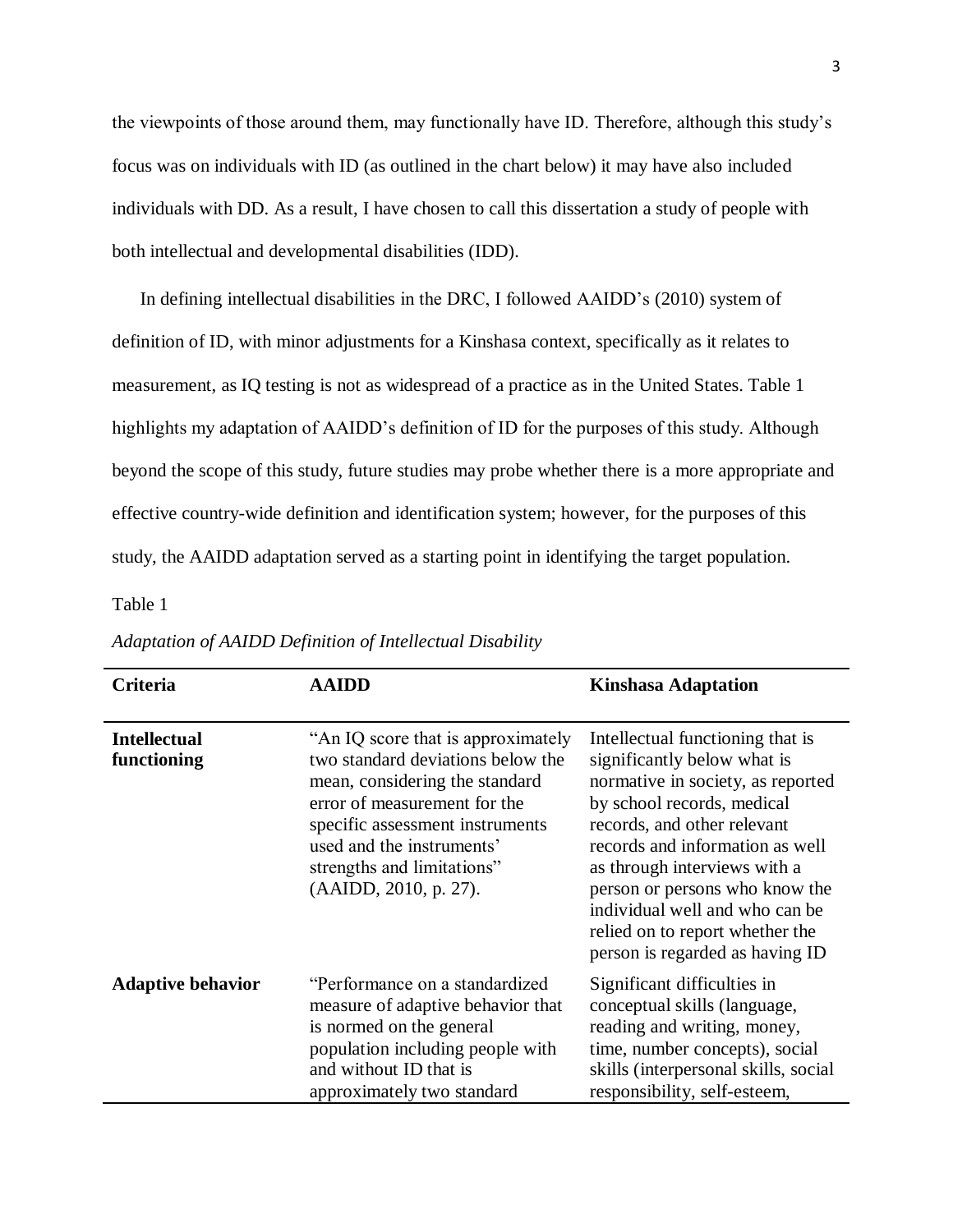|              | deviations below the mean of<br>either (a) one of the following<br>three types of adaptive behavior:<br>conceptual, social, and practical or<br>(b) an overall score on a<br>standardized measure of<br>conceptual, social, and practical<br>skills" (AAIDD, 2010, p. 27) | gullibility, naiveté, following<br>rules/obeys laws, avoiding being<br>victimized, social problem<br>solving), and practical skills<br>(personal care, occupational<br>skills, use of money, safety,<br>health care, transportation,<br>schedules/routines, telephone<br>use) as deemed normative in<br>society and as measured by<br>direct observation, school<br>records, employment records,<br>and other relevant records and<br>information as well as interviews<br>with a person or persons who<br>know the individual well. |
|--------------|---------------------------------------------------------------------------------------------------------------------------------------------------------------------------------------------------------------------------------------------------------------------------|--------------------------------------------------------------------------------------------------------------------------------------------------------------------------------------------------------------------------------------------------------------------------------------------------------------------------------------------------------------------------------------------------------------------------------------------------------------------------------------------------------------------------------------|
| Age of onset | Prior to age 18                                                                                                                                                                                                                                                           | Prior to age 18                                                                                                                                                                                                                                                                                                                                                                                                                                                                                                                      |

It was beyond the scope of this study and my training to administer intelligence and adaptive behavior evaluations. Thus, when this information was not readily available (most of the time), I relied on self-reporting, professional opinions and school/medical records, interviews, and observation to determine if an individual did indeed fit my adapted criteria of having IDD. I recognize that this is a problematic method that will be open to critique for the subjectivity of IDD determination. My method of identifying IDD is pragmatic, as is required in a country that does not have the same resources, personnel, and infrastructure as many North American and European countries. Indeed, as Njenga (2009) notes, the diagnosis of IDD in many African countries is complicated by many factors, such as the very small number of trained psychiatrists and psychologists as a whole on the continent.

For the purposes of this study, I defined a family member to be any person who is affiliated with the person with IDD by consanguinity, affinity, or co-residence. Family is important in the lives of people with IDD because the perceptions of disability, as well as the roles assigned to a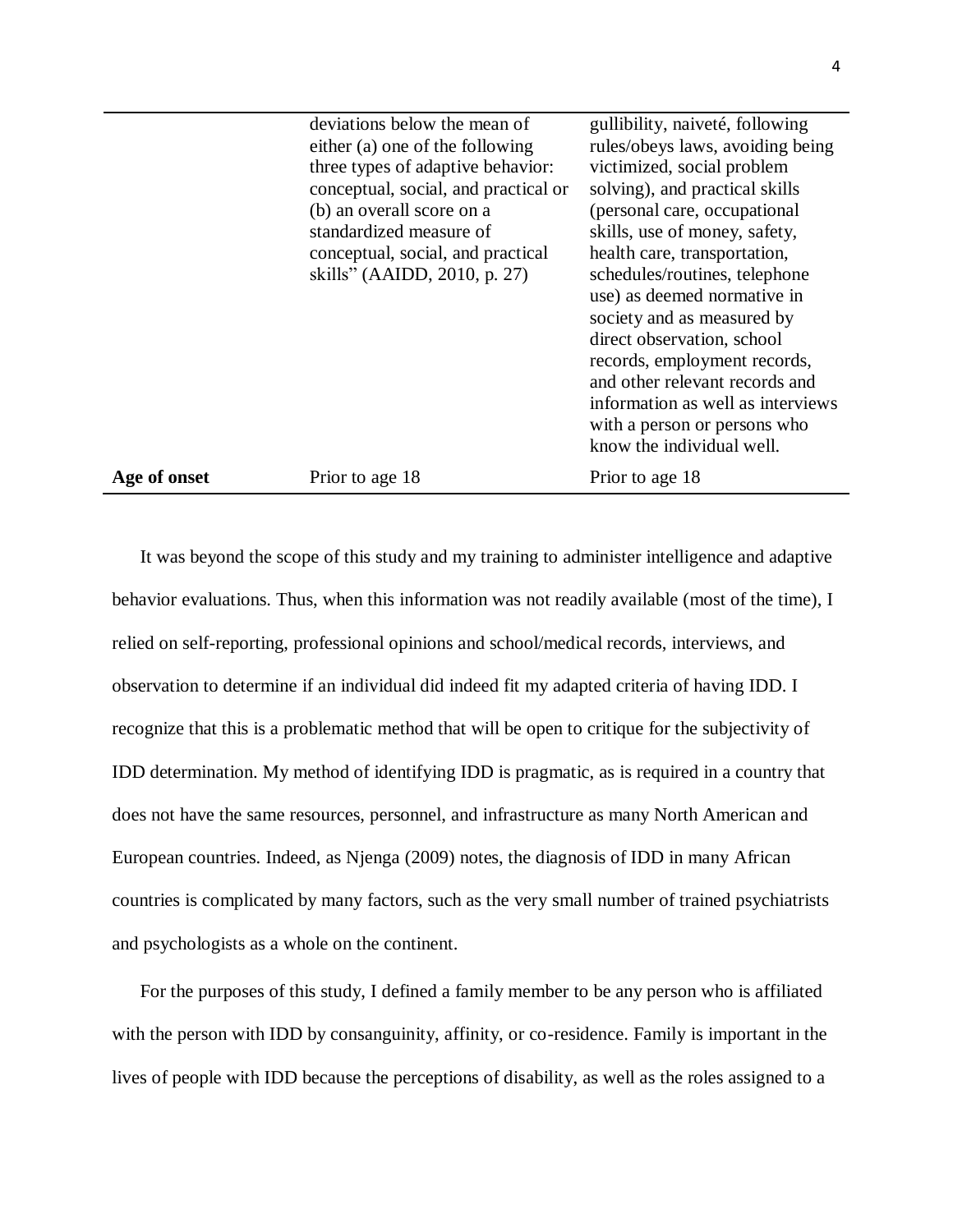person with IDD, are greatly informed by the family structure and the person's place within the family (Rao, 2006). Family also often plays a strong support-type role throughout the life course of a person with IDD (Turnbull, Turnbull, Erwin, Soodak, & Shogren, 2010). Moreover, in many sub-Saharan African societies, the extended family has for years been a source of social security and support during times of need and crisis, such as when family members are unemployed, disabled, sick, bereaved, or aged (Mokomane, 2012).

### **Personhood**

<span id="page-15-0"></span>Personhood refers to society's understandings and laws regarding how an individual is represented and treated by others (Gotto, 2009; Jackson & Karp, 1987; Janzen, 2002). Kitwood (1997) defines personhood as "the standing or status that is bestowed upon one human being, by others, in the context of relationship and social being" (p. 8). Further, Conklin and Morgan (1996) argue, "generally, anthropologists agree that 'personhood' is a social status granted in varying degrees to those who meet (or perform) socially sanctioned criteria for membership. All societies make determinations about who can belong and be accorded social value" (p. 662). Many scholars have used the concept of personhood to understand disability across cultures (Ingstad & White, 1995; Mehrotra & Vaidya, 2008; Shuttleworth, 2004). They regard personhood as more than a biological or legal concept. Rather, it has a "value-added" quality that Mauss (1960) calls a "moral fact" (p. 350): Personhood cannot be dissolved by technical or legal considerations; it is shaped by societal values, morals, and understandings that, in turn, determine how an individual is (or is not) accepted as a person within the society. Personhood is not an intrinsic property of the individual; rather, it is conferred by others on a person. "Personhood is bestowed by society, and earned by achieving and maintaining expected social roles and ideals" (Luborsky, 1994, p. 240). Having introduced the concept of personhood, in the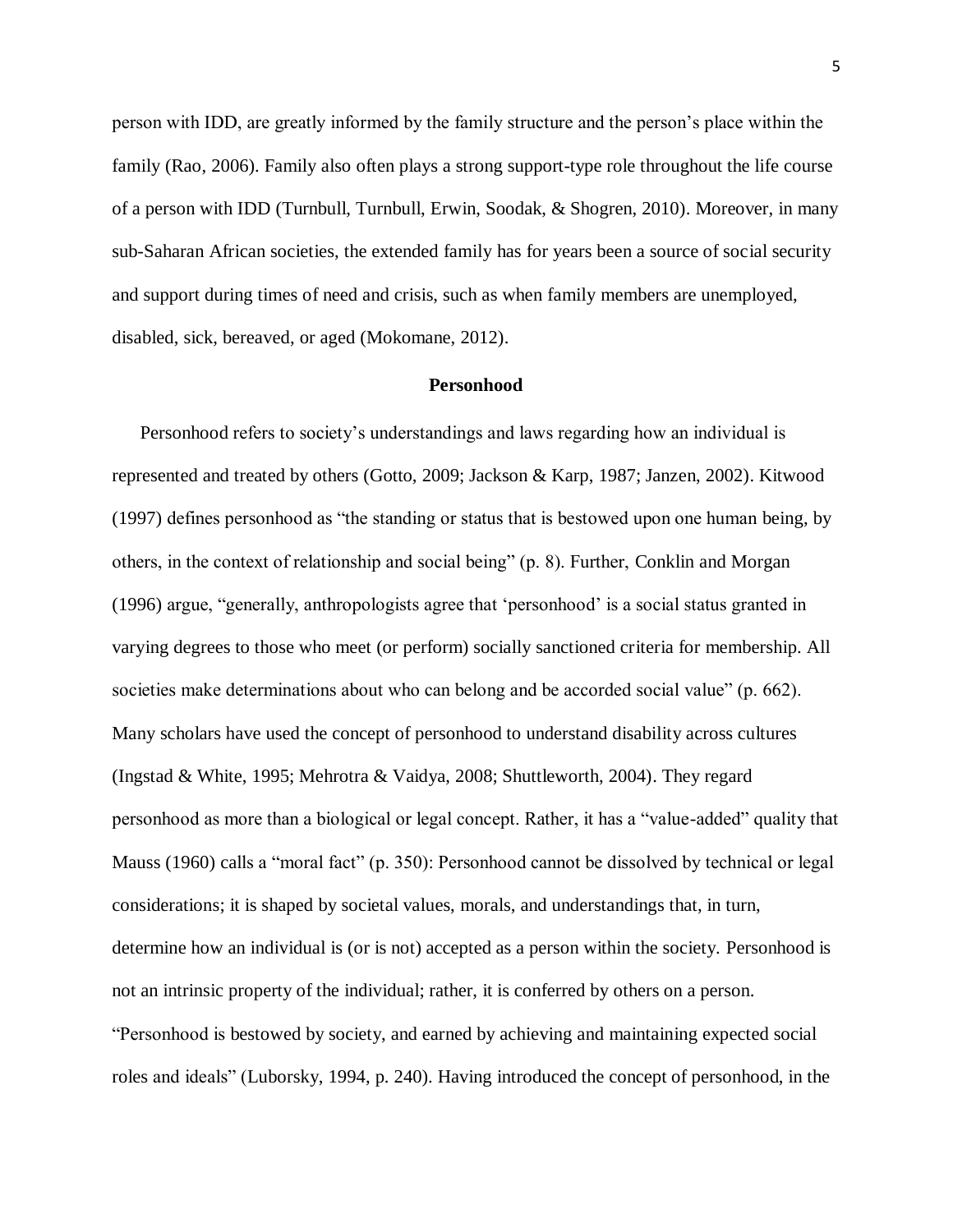section that follows I will discuss (a) embodiment, context, and rites of passage, (b) African perspectives on personhood, and (c) a framework for discussions of personhood.

### <span id="page-16-0"></span>**Embodiment, Context, and Rites of Passage**

Personhood is not a fixed status and can change over time. Another key way in which scholars have come to understand personhood is through changes in the body and questions of embodiment and interactions between flesh and society. "Contrasts within and between different views of personhood can be 'read' through social theories of the body. The beginning of life – the time when new flesh must be interpreted, shaped, and transformed into socially meaningful forms – is especially revealing of how competing views of personhood are worked through the body" (Conklin & Morgan, 1996, p. 663). Each biological body is produced through a set of cultural practices appropriate to various social contexts, and individual bodies are produced and monitored through cultural practices such as tattooing, feasting and fasting, beautification, and daily patterns of work (Fowler, 2004).

Fowler (2004) further complicates ideas of personhood when he explains that all features of an individual's identity are contextual:

The kind of person one may be in a certain context is quite different from the kind of person one might be in another. This is the case whether or not a fixed individual aspect of the person is accentuated. However, these contexts are themselves events in which different social interests are mediated. Personhood is only fully intelligible in relation to gender, caste, descent and ethnic identity: in fact any features of identity that influence social interaction" (p. 24).

Personhood is forever changing and can be constantly in flux, as Fowler (2004) notes, defining personhood as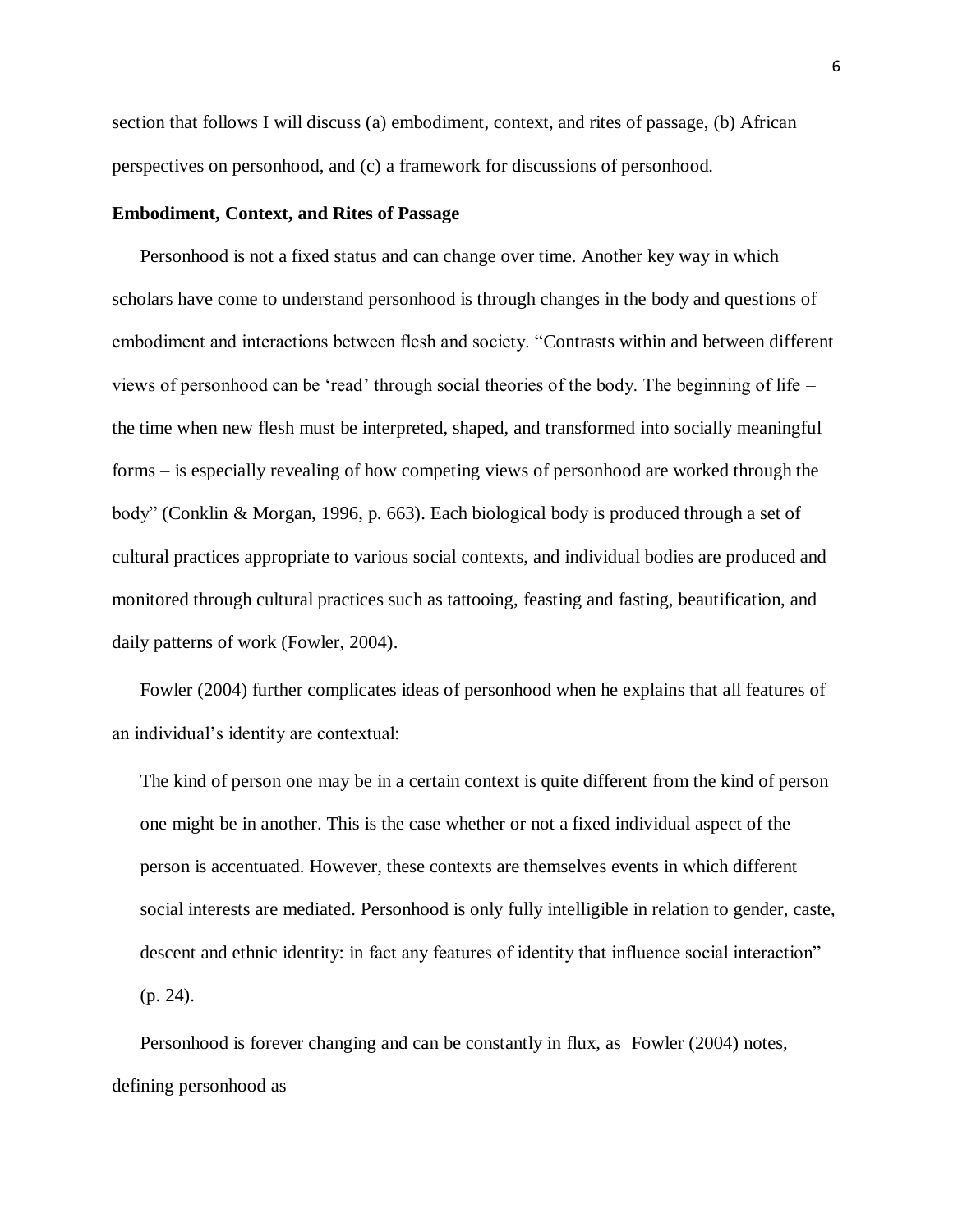The condition or state of being a person, as it is understood in any specific context. Persons are constituted, de-constituted, maintained and altered in social practices through life and after death. This process can be described as the ongoing attainment of personhood. Personhood is frequently understood as a condition that involves constant change, and key transformations to the person occur throughout life and death. People may pass from one state or stage of personhood to another. Personhood is attained and maintained through relationships not only with other human beings but with things, places, animals and the spiritual features of the cosmos. Some of these may also emerge as persons through this engagement. People's own social interpretations of personhood and of the social practices through which personhood is realized shape their interactions in a reflexive way, but personhood remains a mutually constituted condition (p. 4).

Rites of passage, or actions or understandings marking major life transitions, such as marriage or funeral practices, often accompany life transitions and also have the potential to affect personhood.

Rites of passage, particularly initiation rites, are communal affairs that synchronize the experience of many members of an age group, for example, co-ordinating social identity. Other rites of passage like marriages and mortuary rites bring together a community and transform relations within it. Personhood is monitored and regulated through these events as much as through everyday practice, and … identity is a community affair in which public performances play a vital part. Death and the treatment of the dead should be placed in this context, though this does not mean they can be reduced to simply symbolic acts or selfreplicating social technologies (Fowler, 2004, p. 45).

## <span id="page-17-0"></span>**African Perspectives on Personhood**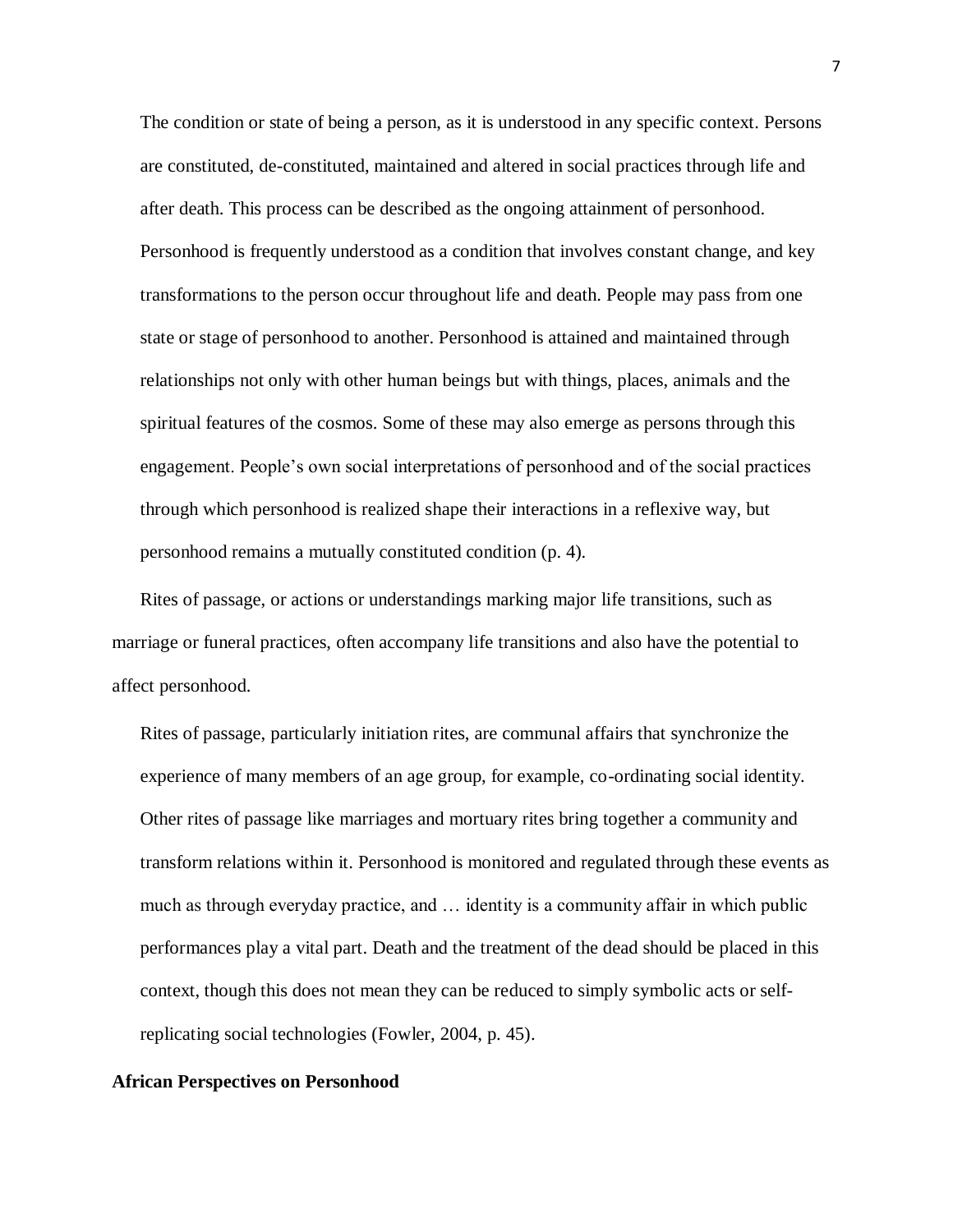Within the socio-cultural context, a key component of Kinois' (what people from Kinshasa are called) personhood may be tied up in what Temple (2012) calls the "metaphysical consciousness:"

The very basic unit of existence in Africa, the smallest unit of African metaphysical consciousness, is not the individual, but the clan. Unlike in the west where Cartesian metaphysics placed all human ideals in the cogito or the thinking self, the clan defines the highest ideal of personhood. In Cartesian metaphysics, it is on the basis of the thinking subject that God is revealed and the external world exists. In Africa, the human person is not merely a thinking thing but a communal being and a being of faith. This definition of personhood puts the ordinary African in a position where his identity is determined by the clan, the religion, or the cult (p. 60).

Snyder's (2002) study of personhood in northern Tanzania helps to reveal some of the qualities of personhood. Snyder explains that, among the Iraqw communities in northern Tanzania, personhood is a lifelong process developed through elements over which Iraqw have very little control. These elements include kinship and descent, as well as marriage or other actions of exchange (e.g., assistance in farming, giving of food, loaning of goats). Furthermore, Snyder (2002) reveals that Iraqw personhood is formed both through relations and individual agency: "Identity is the public face of personhood, involving more strategic actions through which individuals emphasize different qualities, whether it is ethnicity, gender, modernity, or tradition" (p. 157).

Devisch (1993) describes how the Yaka ethnic group in the DRC sees the body as being like cloth on a loom, actively woven throughout life, yet bearing a biographical tapestry. This metaphor describes both the body as the locus of social relations and the kind of process through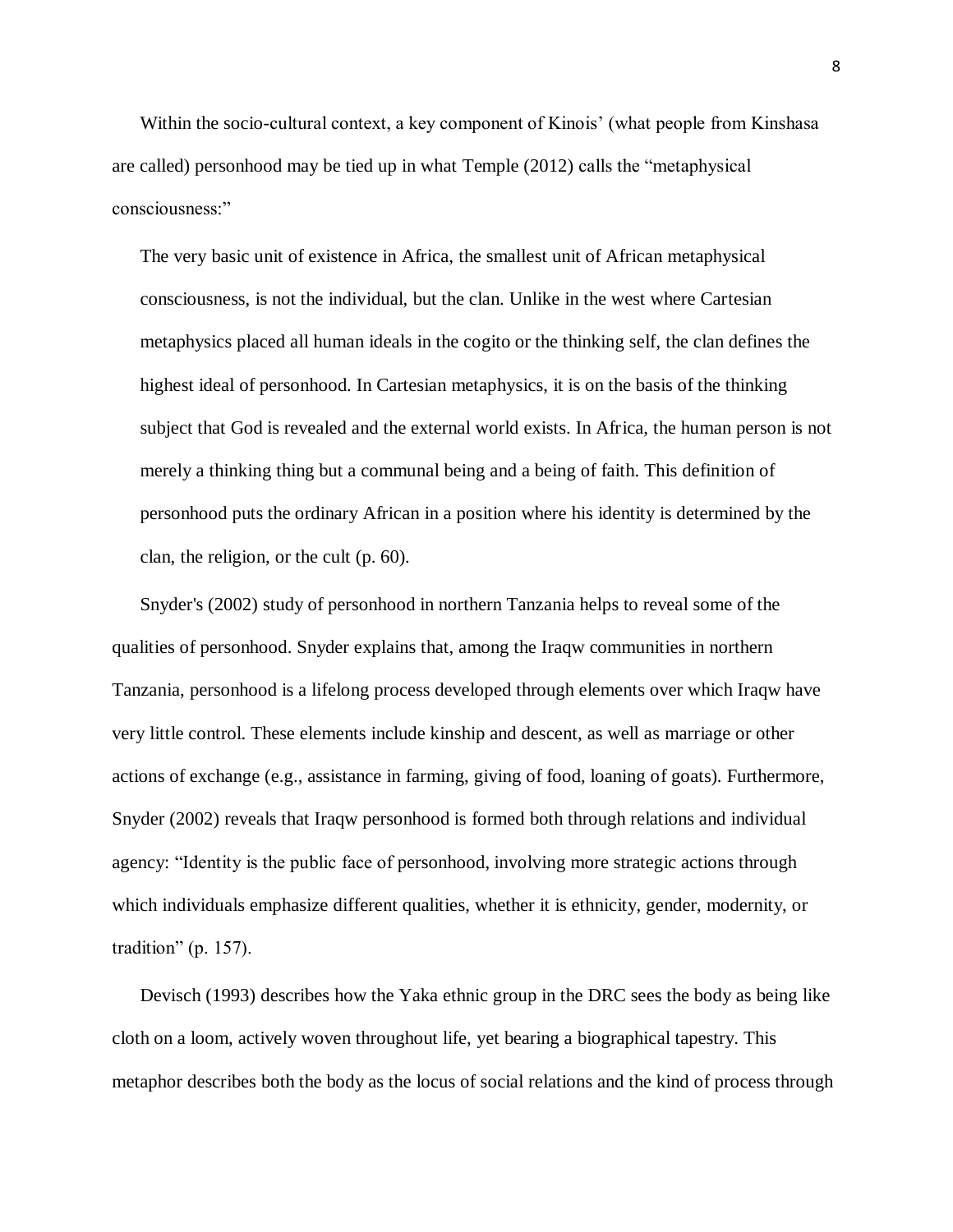which the body is generated: The experience of being in social relations is like the work of weaving at the loom. It is through working on a loom that Yaka people come to understand life as being like weaving, through crafting social relationships and creating cosmological understanding. Janzen (2002), a scholar of healing and ritual in DRC, has also used weaving as a metaphor and argued that it is useful to understand personhood by thinking of it as a woven social fabric that includes ideologies, economies, histories, and ecologies. This fabric is dynamic; it is constantly woven in shifting patterns, adjusting values, and goals inherited from the past to the problems and realities of the present (Jackson & Karp, 1987).

The relational aspect of personhood evident in the above cited literature was also prevalent in the findings of personhood in this study. Ideas of relational personhood can be seen as a great benefit to Kinois, who create and utilize relationships as a means of physical survival in Kinshasa (Trefon, 2004).

#### <span id="page-19-0"></span>**Framework for Discussions of Personhood**

This study's understanding of personhood, as described above and in contrast to those that posit understanding of personhood on intellectual capacity or ability to reason, is applicable to persons with severely compromised cognitive function (O'Conner et al., 2007). In a review of the literature addressing the personhood of people living with dementia, O'Conner et al. (2007) developed a framework for understanding personhood that is comprised of three key dimensions: subjective experience (e.g., awareness of self, personal life experience, elaboration of strengths and needs), the interactional environment (e.g., interactions with others, relationships, communication, and use of physical space), and the socio-cultural context (e.g., values, norms, beliefs, and assumptions; socio-economics; organizational culture). Given its relevancy for understanding the personhood of people with varying levels of intellectual functioning, I use this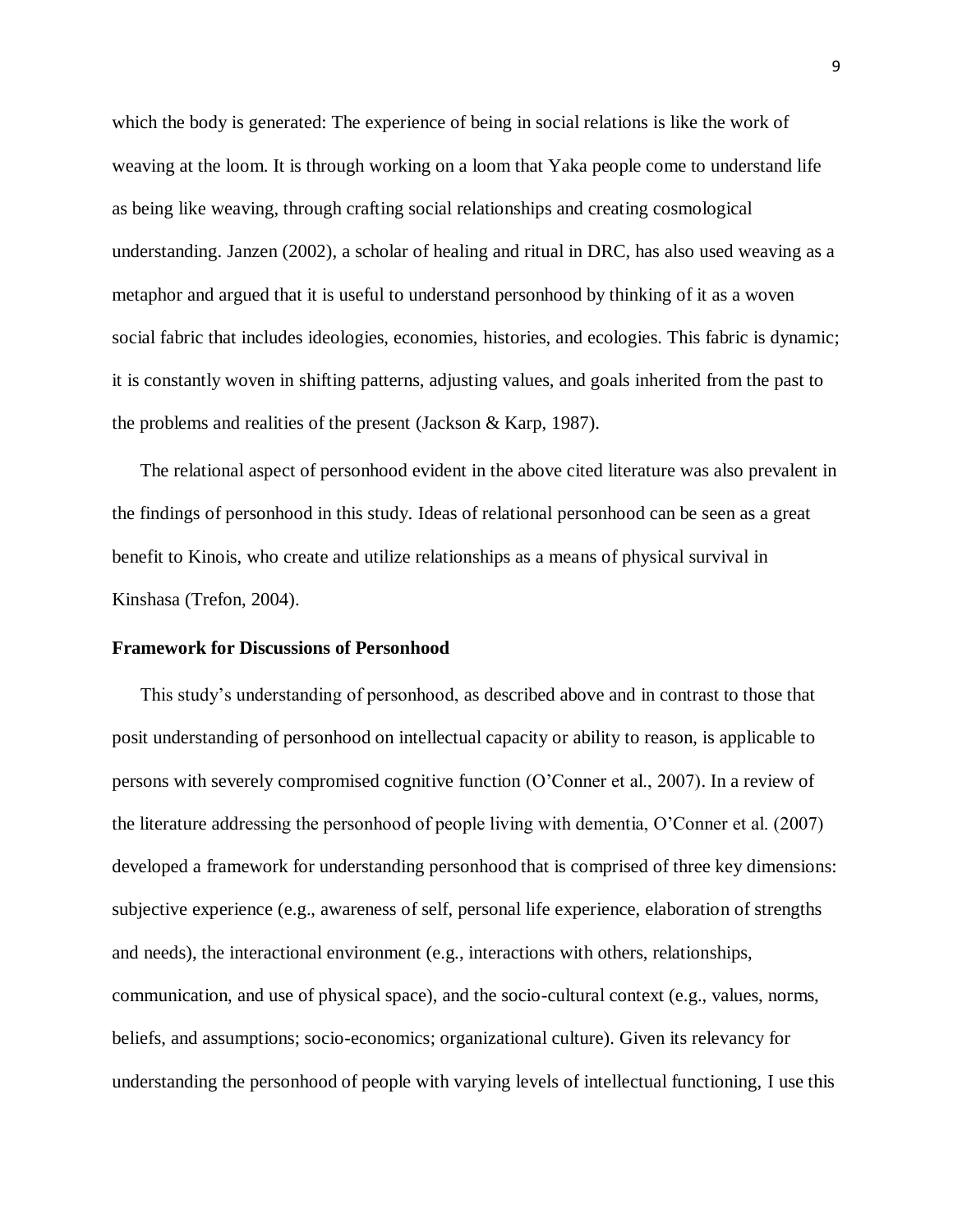framework as a conceptual framework for organizing a discussion of factors contributing to the construction of personhood of Kinois with IDD in Chapter 3 of this dissertation.

### **Support**

<span id="page-20-0"></span>Having discussed the literature related to personhood, I will now outline the literature related to the second key construct studied in this dissertation: family support. The idea of support for families who have members with IDD has been informed by perspectives on support for individuals with IDD. Just as I used AAIDD's definition of IDD as a basis for this study, I also incorporate its definition as a starting point for my understanding of support. Recently, AAIDD has expanded upon its understanding of individual support and individual quality of life to also incorporate ideas of family support and family quality of life. I define support as: resources and strategies that aim to enhance individual functioning and promote the development, education, interests, and well-being of a person (Luckasson, 1992, p. 151).

Support is a crucial aspect in the lives of people with IDD and their families. Indeed, the degree and type of support often determines whether a person may be classified as having IDD at all (AAIDD, 2010). When there is a mismatch between the person's individual capacity and environmental demands, the result is a need for support (AAIDD, 2010). Put another way, support is "the bridge between '*what is*' (i.e., a state of incongruence due to a mismatch between personal competency and environmental demands) and '*what can be*' (i.e., a life with meaningful activities and positive personal outcomes)" (Thompson et al., 2009, p. 136). AAIDD (2010) recommends systems of supports to improve the personal outcomes of a person with IDD. Outcomes of support "may include more independence, better personal relationships, enhanced opportunities to contribute to society, increased participation in school and/or community settings and activities, and a greater sense of personal well-being/life satisfaction" (AAIDD,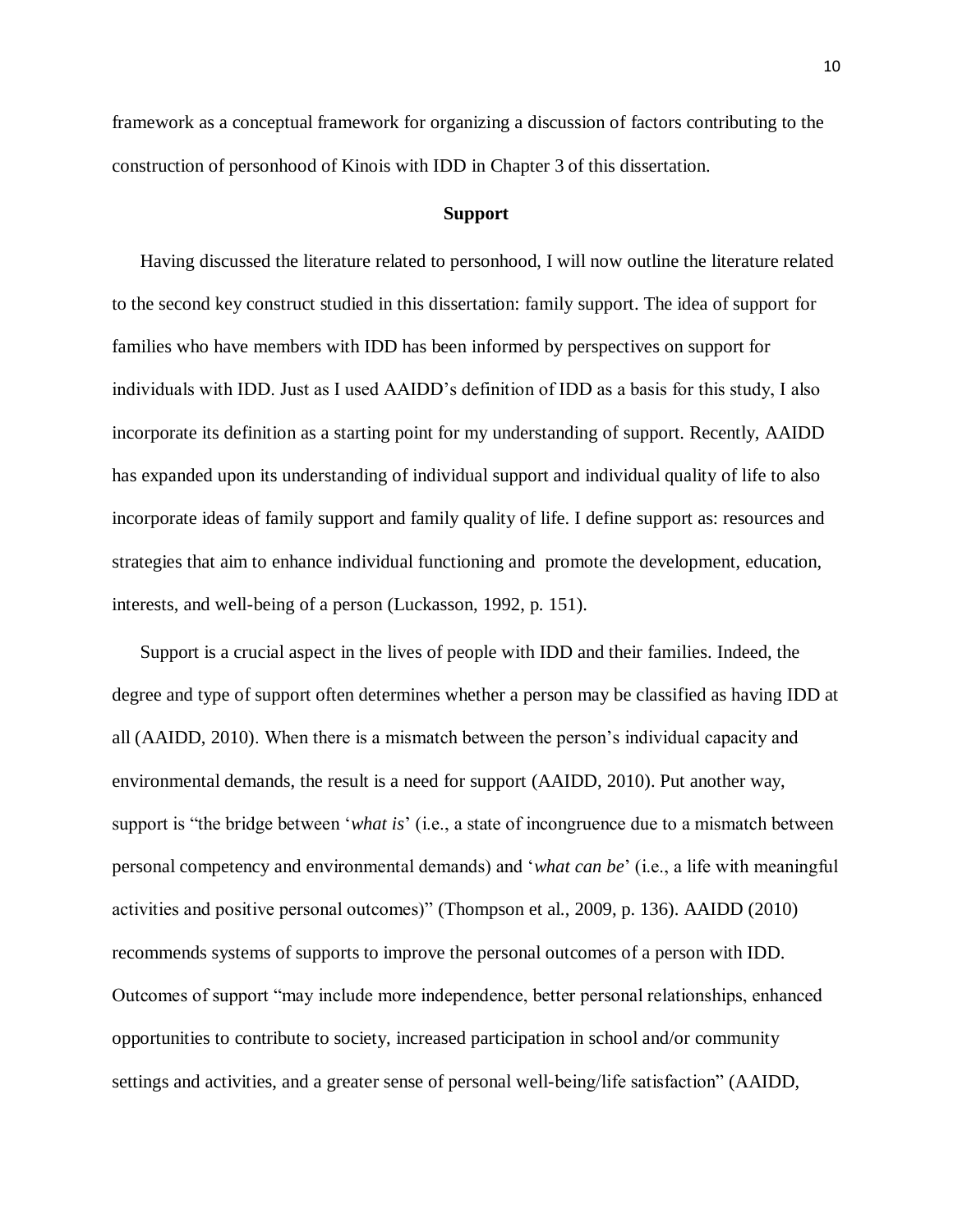2010, p. 112). Table 2 provides examples of the various types of systems of supports that may be available to persons with IDD. Supports can be provided to enhance physical, mental, behavioral, emotional, social, environmental, and spiritual wellbeing.

# <span id="page-21-0"></span>Table 2

| <b>System of Supports</b>     | <b>Examples</b>                                                   |
|-------------------------------|-------------------------------------------------------------------|
| <b>Organizational systems</b> | Laws, funding systems, regulations affecting the supports         |
|                               | organization                                                      |
| <b>Incentives</b>             | Compensation and income, feedback on performance,                 |
|                               | recognition, encouragement                                        |
| <b>Cognitive supports</b>     | Documentation of service functions, knowledge relative to the     |
|                               | assessment of ID                                                  |
| <b>Tools</b>                  | Technical aids, information and communication technology,         |
|                               | transportation                                                    |
| <b>Physical environment</b>   | Quality of home, work, and leisure settings, accessibility of     |
|                               | services and settings, safe and secure environments               |
| Skills/knowledge              | Competencies and skills, training, teaching, study activities     |
| <b>Inherent ability</b>       | Health, physical vitality, matching tasks to an individual's      |
|                               | relative strengths and interests, maximizing intrinsic motivation |

Although not as widely discussed as supports for individuals with disabilities, there has also been a recognition of the necessity for families of individuals with IDD to receive support at a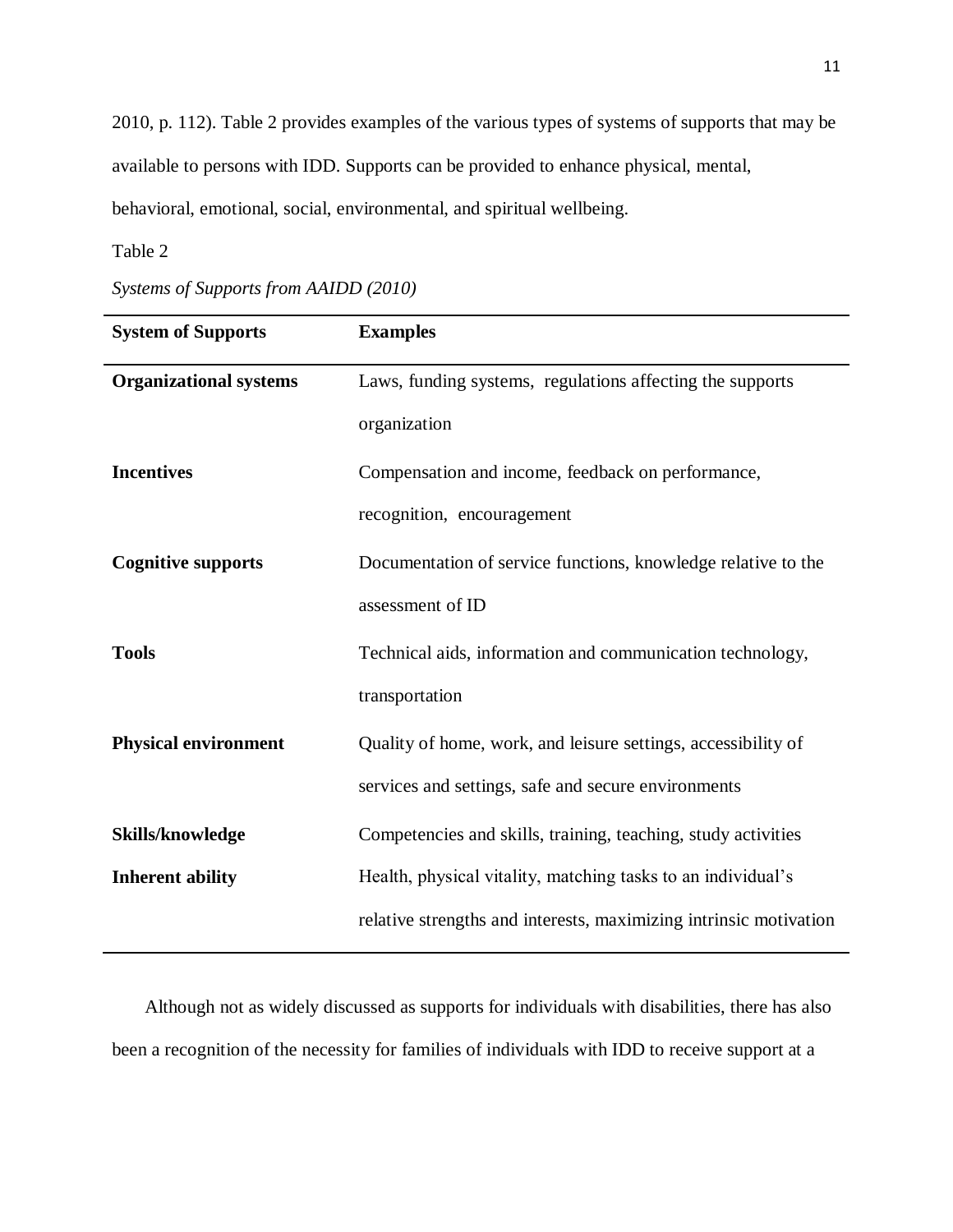family level (Kyzar, Turnbull, & Summers, 2012). Evolving across a series of national meetings of family leaders (H. R. Turnbull et al., 2007), family support is:

A set of strategies directed to the family unit but that ultimately benefit the individual with ID/DD. Family Support strategies are intended to assist family members, who have a key role in the provision of support and guidance to their family member with ID/DD. These strategies are designed, implemented, and funded in a flexible manner that addresses the emotional, physical, and material well-being of the entire family (Hecht, Reynolds, Agosta, McGinley, & Moseley, 2011, p. 12).

High quality, effective family support is critical in meeting the needs of families who have members with disabilities (Dunst & Trivette, 2009; Singer, Biegel, & Ethridge, 2009) and is an important factor in achieving positive family outcomes for families who have children with disabilities (Kyzar et al., 2012). Support is typically provided by a wide range of individuals and institutions, including family, friends, professionals, neighbors, other parents, co-workers, social groups/clubs, church members/ministers, services, and schools (Kyzar et al., 2012).

Family support may pertain to reducing stress and improving positive feelings (emotional); improving knowledge on how to address family needs (informational); assisting with practical tasks such as transportation to medical appointments, childcare, and access to community resources (logistical); or obtaining economic resources to cover family needs (financial) (Kyzar et al., 2012). Examples of emotional support may be someone to talk with or family acceptance of disability. An example of informational support may be having further information about the etiology and typical treatment of the child's specific disability. Examples of logistical support may be assistance changing diapers or bathing the individual with the disability. Examples of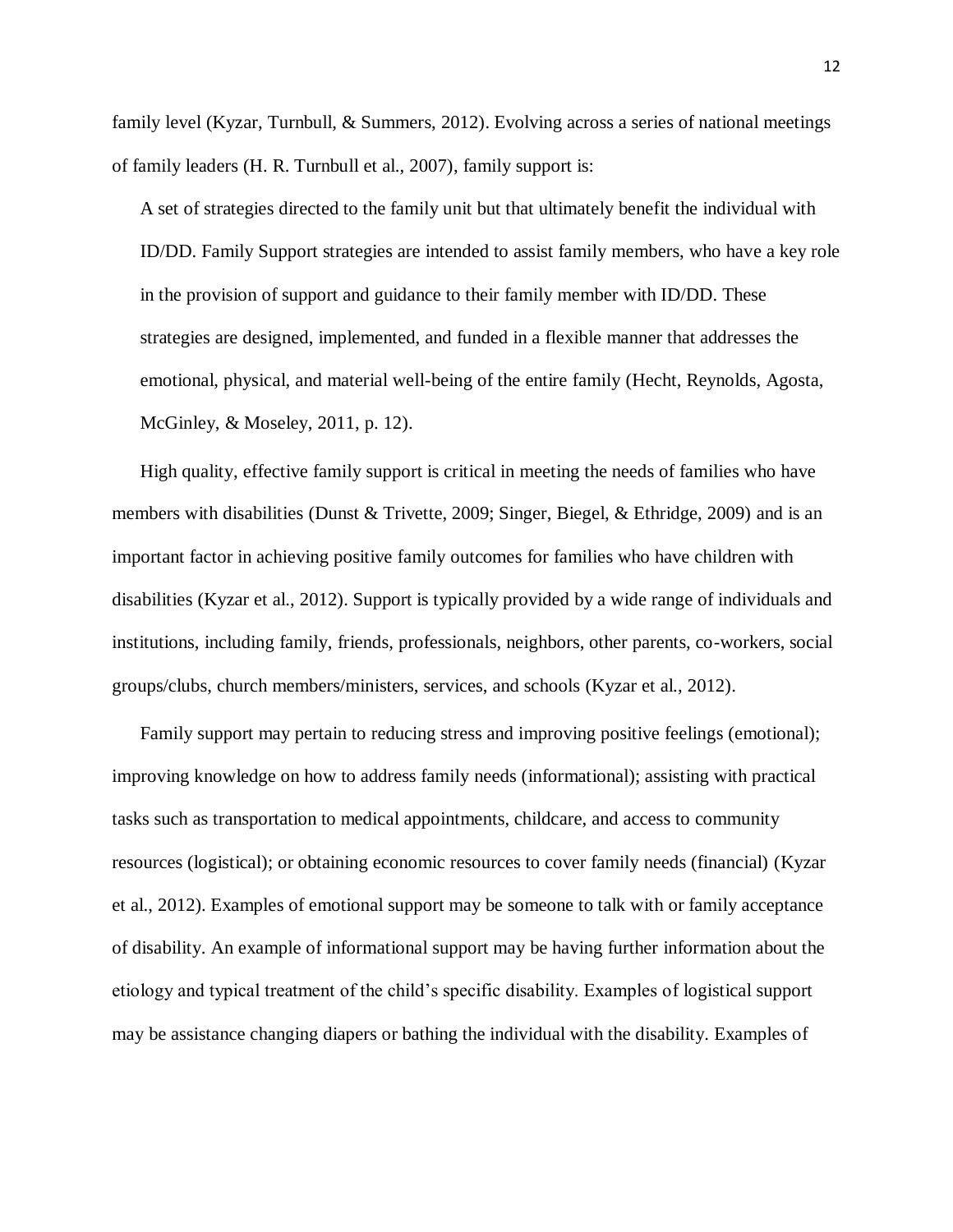financial support may be finding resources to meet basic needs, visit the doctor, or pay for transportation to appointments.

Just as support to the individual with IDD is provided with the eventual goal of improving positive outcomes, family support is also provided with improved outcomes as the overall goal. Based on factor analysis, family outcome domains may be related to Family Interaction (e.g., spend time together, talk openly with each other, solve problems together), Parenting (e.g., help children, teach children, take care of individual needs), Emotional Well-being (e.g., have friends who provide support, have time to pursue individual interests, have available outside help to take care of special needs, feel safe), Physical/Material Well-being (e.g., get needed medical care, opportunities for recreation and leisure, have available transportation, have a way to take care of expenses, family income), or Disability-related Supports (e.g., support at school/workplace, support to make progress at home, support to make friends, have good relationship with support provider) (Hoffman, Marquis, Poston, Summers, & Turnbull, 2006).

#### **Context**

<span id="page-23-0"></span>Having introduced the two key constructs of study in this dissertation, personhood and support, I will now introduce the context of the study, including a brief introduction to the Democratic Republic of the Congo in general and a more in-depth discussion of its capital city of Kinshasa.

### <span id="page-23-1"></span>**Democratic Republic of the Congo**

The DRC is the second largest French-speaking country in the world (Trefon, 2004). It has a complicated history of conflict, including two successive and complex wars between 1996 and 2003. The complexity of these wars stems from the legacies of colonial and autocratic rule, wars in neighboring countries, and the fact that up to nine states (in addition to a number of rebel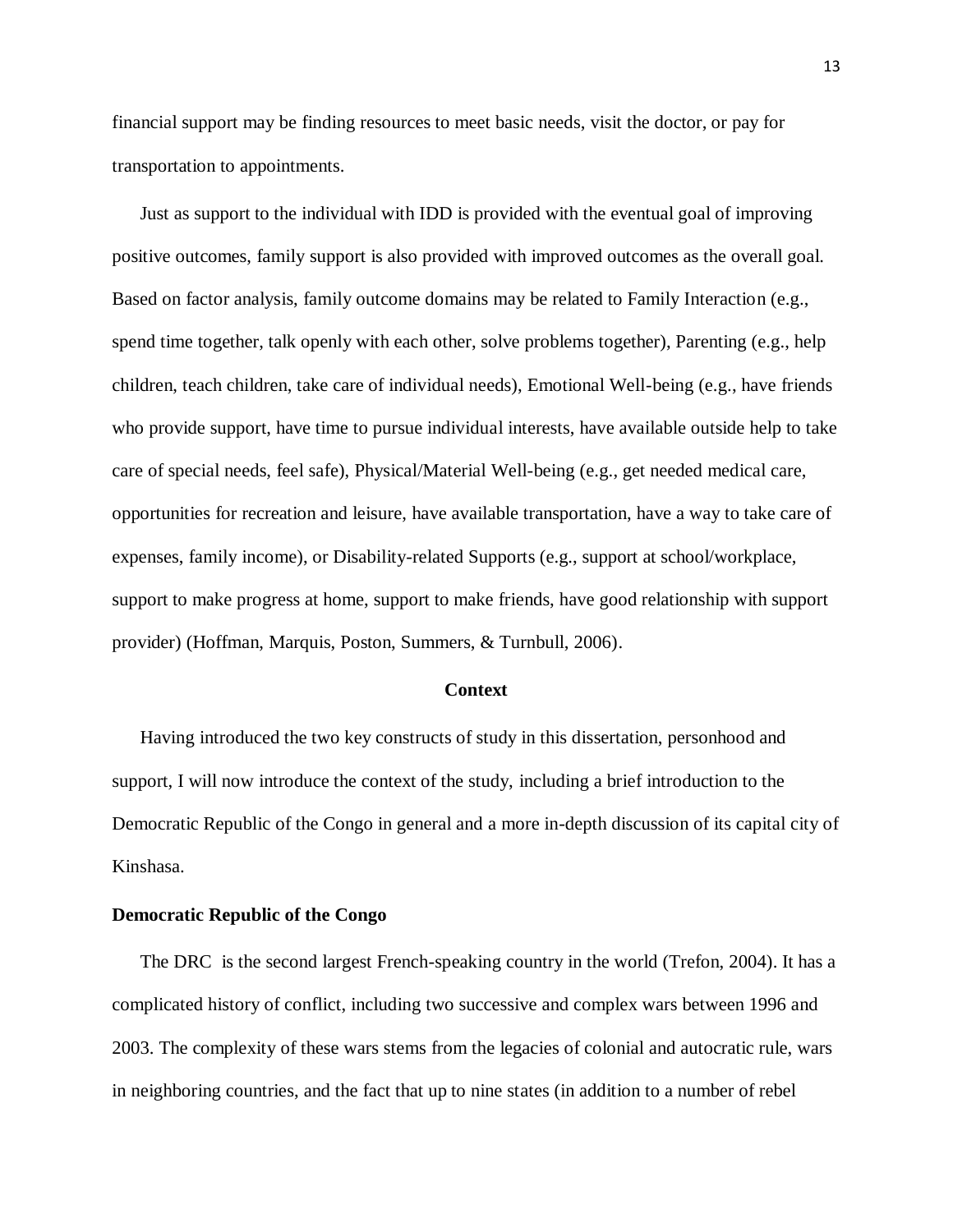groups) were militarily involved in the DRC (Prunier, 2009). The most recent conflict lasted until 2003. Termed Africa's World War, the DRC was at the center of a five year conflict that pitted government forces, supported by Angola, Namibia, and Zimbabwe, against rebels backed by Uganda and Rwanda (Prunier, 2009). This war was in part fueled by the DRC's vast mineral wealth, with all sides competing for access to the rich natural resources (which have been rumored to fuel continued fighting) (Trefon, 2011a). The war has claimed an estimated five million lives, either as a direct result of fighting or because of disease and malnutrition (Bavier, 2008). DRC President Joseph Kabila signed a peace accord in 2003, yet unrest continues, especially in the eastern portion of the country, where the population is threatened by sexual and physical violence, displacement, and looting by various militia and the army (BBC, 2012).

The DRC is characterized by an absence of a national government, especially in terms of provision of social services that are typically government-operated or supported, such as education, sewage, road transport, and electricity (de Coster, 2012; Titeca & de Herdt, 2011). Instead, the DRC is recognized as a setting whose residents invent new social and economic survival strategies, largely under the "shadow" of government, in which the state has retreated from the public domain and has a concomitant inability to provide basic public services (Ferguson, 2006; Titeca & de Herdt, 2011; Trefon, 2004). In the government's stead, grassroots organizations, local and international non-governmental organizations (NGOs), and communitybased solidarity networks form the basis for an emerging civil society. Non-state actors such as NGOs and religious structures negotiate control of the national educational system (Titeca & De Herdt, 2011) and the government has limited capacity to ensure the security of the citizens and provide them with health, water, and sanitation services (CIDA, 2012).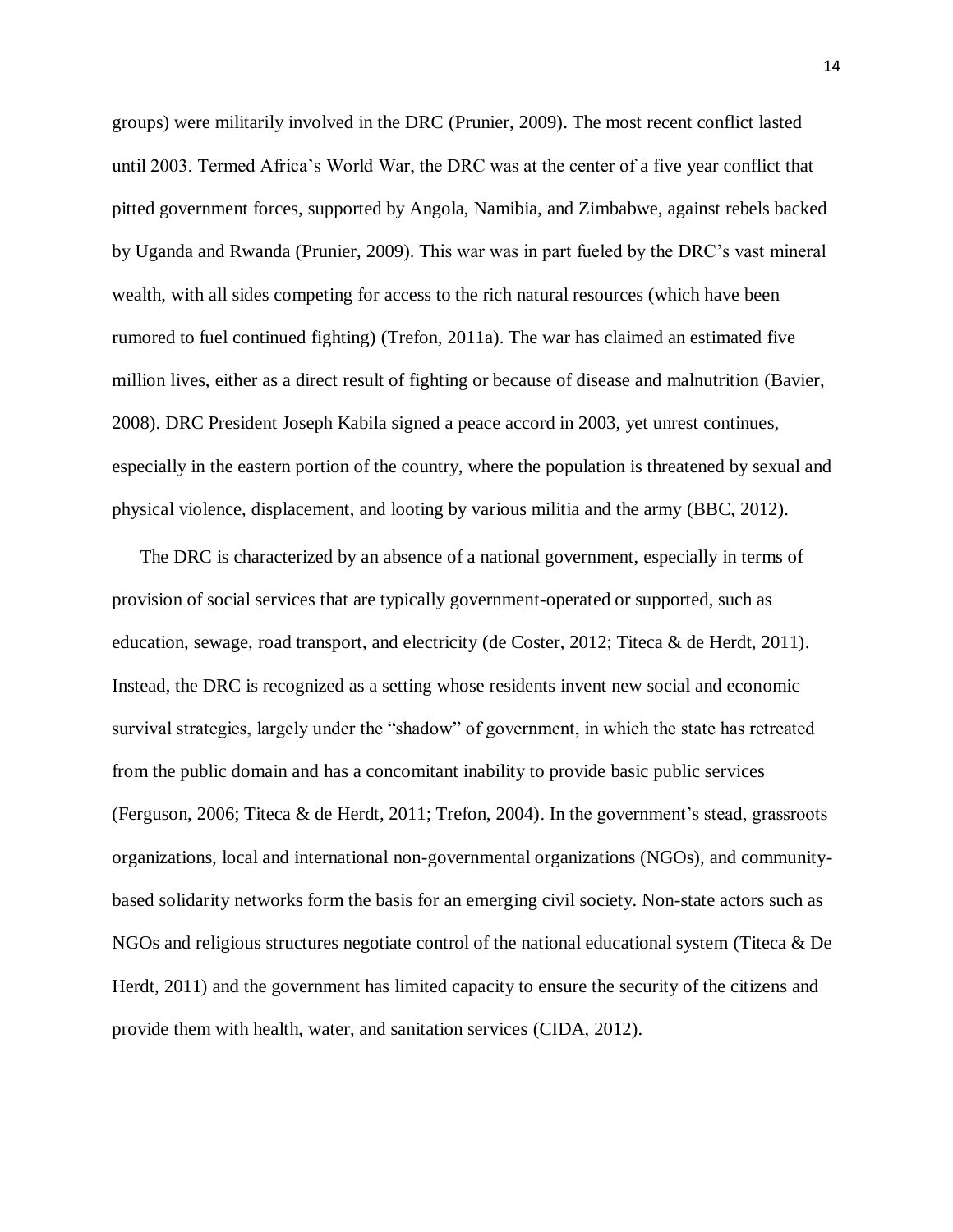The general absence of the state is a salient point for Congolese, as Trefon (2011) has observed: "(O)rdinary Congolese often repeat expressions like 'the state is dying but not yet dead' or 'the state is ever present but completely useless'" (p. 1). The state absence has an impact on people with disabilities inasmuch as such support typically provided to people with disabilities by their governments (e.g., health care, education, caregiving remittances) is not provided in the DRC. Indeed, unsolicited lamentations of "the state does nothing for us" were frequent from a diverse range of Congolese with disabilities whom I interviewed in 2011, who argued that they suffered because their government was not fulfilling its citizen-perceived responsibilities to them as a vulnerable population (Aldersey, in press).

Since the DRC gained independence from Belgium in 1960, its national government has been nearly silent about the rights of its citizens with disabilities. This silence can contribute to continued marginalization of people with disabilities in society, both in terms of positive and negative rights: People with disabilities have no explicit remedies (such as due process mechanisms) for discrimination. Additionally, the government is condemned by local disability advocates as making little to no effort to facilitate their integration in the community as full and active Congolese citizens (Aldersey, in press).

In recent years, however, there have been two small constitutional acknowledgments of the existence of people with disabilities in national policy. The first was in Article 52 of the Transitional Government's Constitution, adopted in 2003. This article acknowledged the specific rights of "the elderly, the sick, and people with disabilities to protection and support in line with their physical, intellectual, or moral needs" (Synergie, 2010).<sup>1</sup>

 1 "La personne du troisième âge, la personne avec handicap et la personne invalide ont droit à des mesures spécifiques de protection en rapport avec leurs besoins physiques, intellectuels et moraux" (Synergie 2010, p. 2)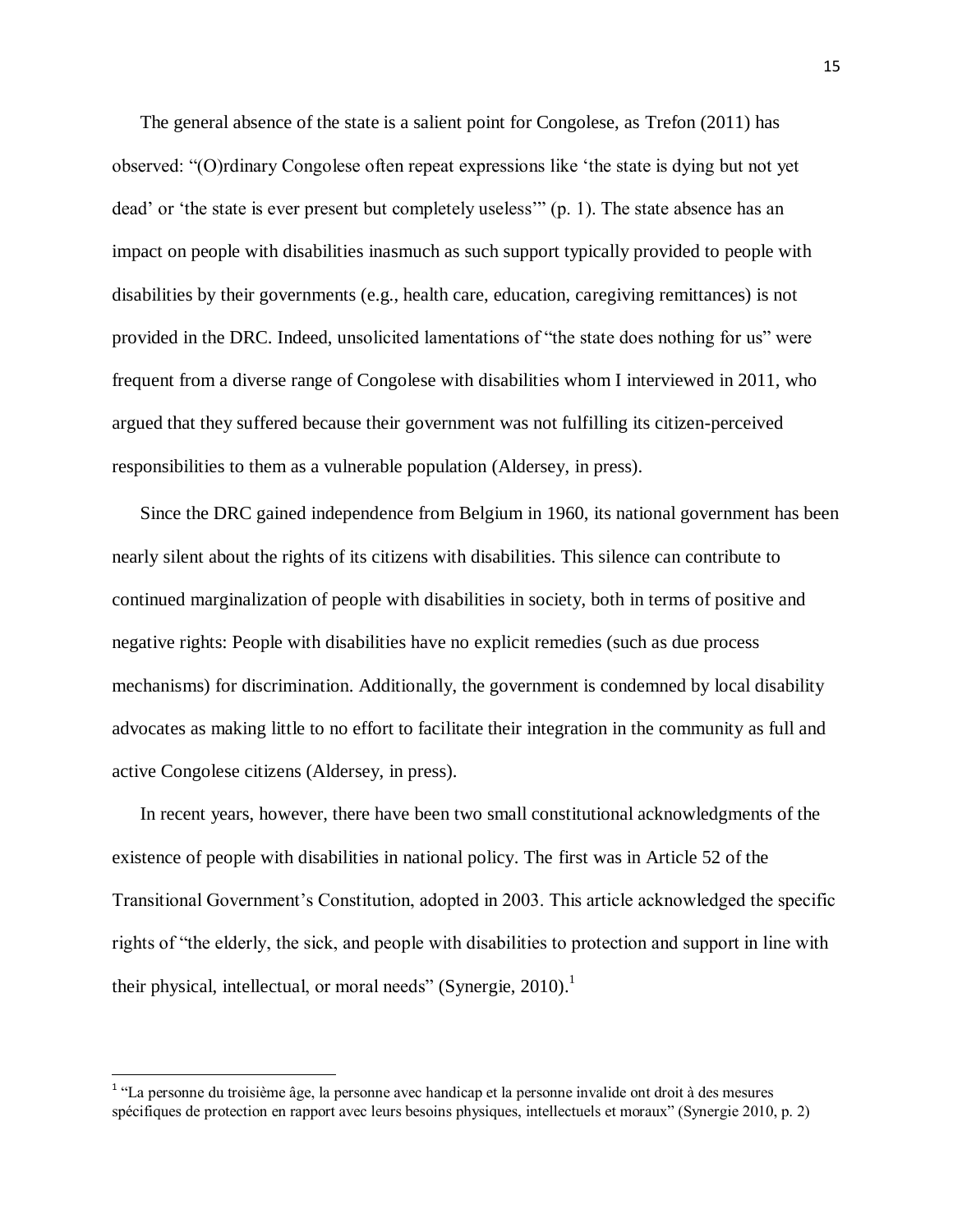Buoyed by the language set out in the transitional constitution, advocacy groups (including advocacy groups for persons with IDD) banded together and, on February 25, 2005, delivered a petition to the transitional government institutions to urge the government to take the rights of persons with disabilities as an urgent matter to be written into policy (Lusambila & Kinkela, 2010). Accordingly, Article 49 of the 2006 constitution continued the transitional constitution's assertion of the specific rights of people with disabilities to protection and to support for their physical, intellectual, or moral needs. Additionally, it stipulated that the state has an obligation to ensure people with disabilities have a presence in national, provincial, and local institutions, and that a national law will be created to further secure and operationalize the rights promised in the article<sup>2</sup> (Synergie, 2010).

The 2006 constitution now governs the organization and exercise of power in the DRC and guarantees the rights and fundamental freedoms of its citizens. Although only Article 49 explicitly addresses the rights of people with disabilities, over 60 of the constitution's 229 articles are devoted to human rights, including civil and political rights, economic, social and cultural rights, collective rights, and the rights of specific groups (United Nations, 2009). Within the government, the provision of care for persons with disabilities is now under the jurisdiction of the Ministry of Social Affairs and Humanitarian Action. The office within the ministry that coordinates rehabilitation services oversees the National Vocational Training Centre for Persons with Disabilities, the National Service for Rehabilitation and Retraining, and the National Institute for the Blind (United Nations, 2009).

#### <span id="page-26-0"></span>**Kinshasa**

 $\overline{\phantom{a}}$ 

<sup>&</sup>lt;sup>2</sup> "La personne du troisième âge et la personne avec handicap ont droit à des mesures spécifiques de protection en rapport avec leurs besoins physiques, intellectuels et moraux. L'Etat a le devoir de promouvoir la présence de la personne avec handicap au sein des institutions nationales, provinciales et locales. Une loi organique fixe les modalités d'application de ce droit" (Synergie 2010:2).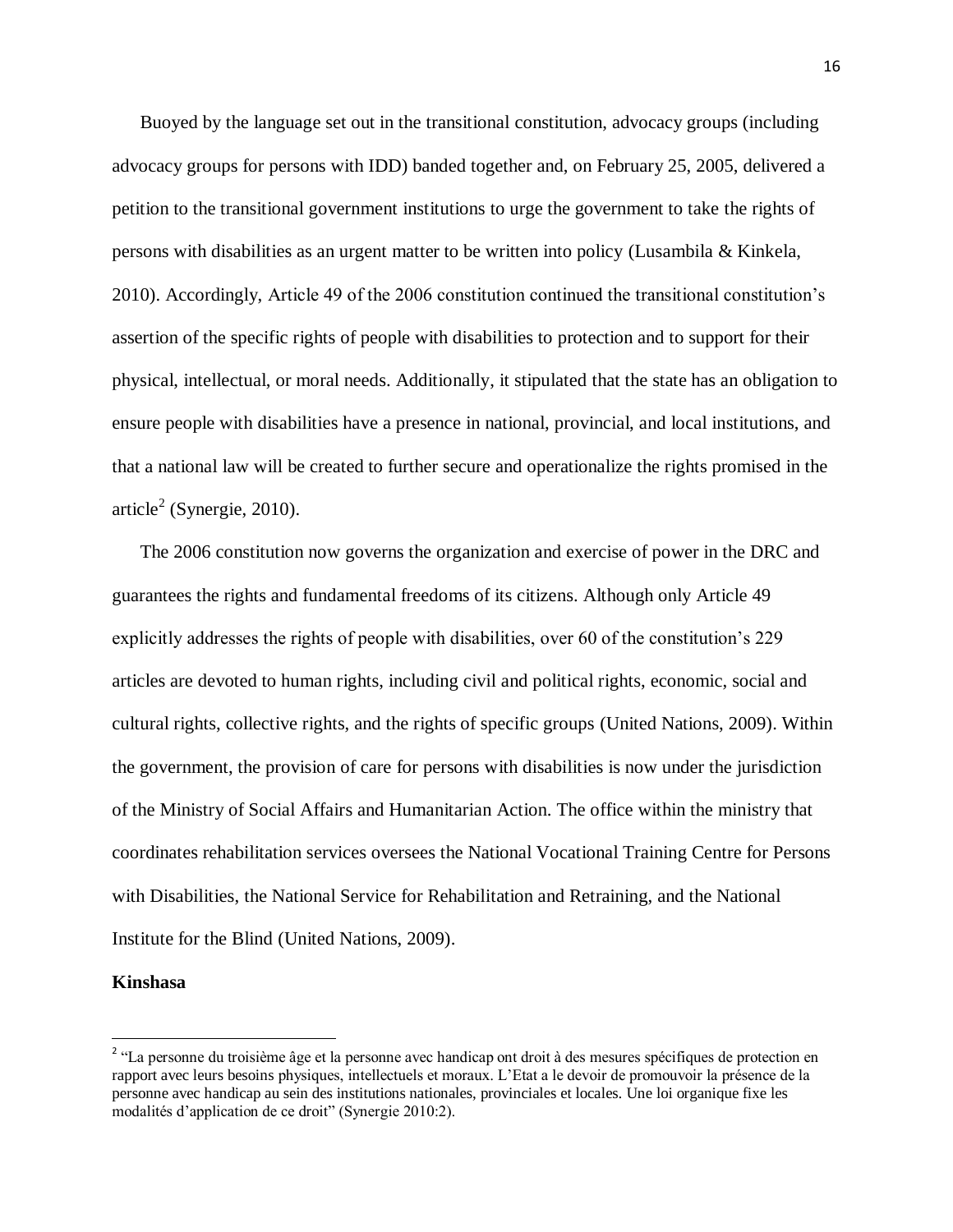Having introduced the DRC and the relevant national policy concerning persons with disabilities, I will now turn to a discussion of the Kinshasa-specific context. Kinshasa is one of the largest cities in sub-Saharan Africa. Although it was populated by barely 500,000 people at the time of independence, Kinshasa's population now exceeds eight million, amounting to over 12% of the population of the entire country (De Herdt & Marivoet, 2011). The majority of Kinshasa residents live on less than \$50 per month, which is barely enough to cover food expenses (Trefon, 2004). Indeed, in many other ways, Kinshasa is a city that many see as a city of sacrifice. For example,

[Kinois] do without fuelwood, they do without primary health services and they do without safe drinking water. They also do without political participation, security, leisure, or the ability to organize their time as they would like. Parents are not only forced to decide which children will be able to go to school in a given year, they also have to decide who shall eat one day and who shall eat the next (Trefon, 2004, p. 4).

Kinshasa residents constantly and pragmatically order and reorder their lives as active participants in their own social agenda. Indeed, residents "create, define, and transform new sites of transportation, new configurations of interlaced spatialities, new public spaces of work and relaxation, new itineraries and clusters of relations, new social interactions, new regimes of knowledge and power" (DeBoeck, 2011, p. 271). Kinshasa has been described as a city that, in the context of an absent state, has residents who have

developed remarkably creative people-based 'solutions' to address the challenges of daily survival. … The Kinois have entered into a new phase of post-colonialism by combining global approaches to local problems while blending traditional belief systems and behaviors with their own unique forms of 'modernity' (Trefon, 2002, p. 481).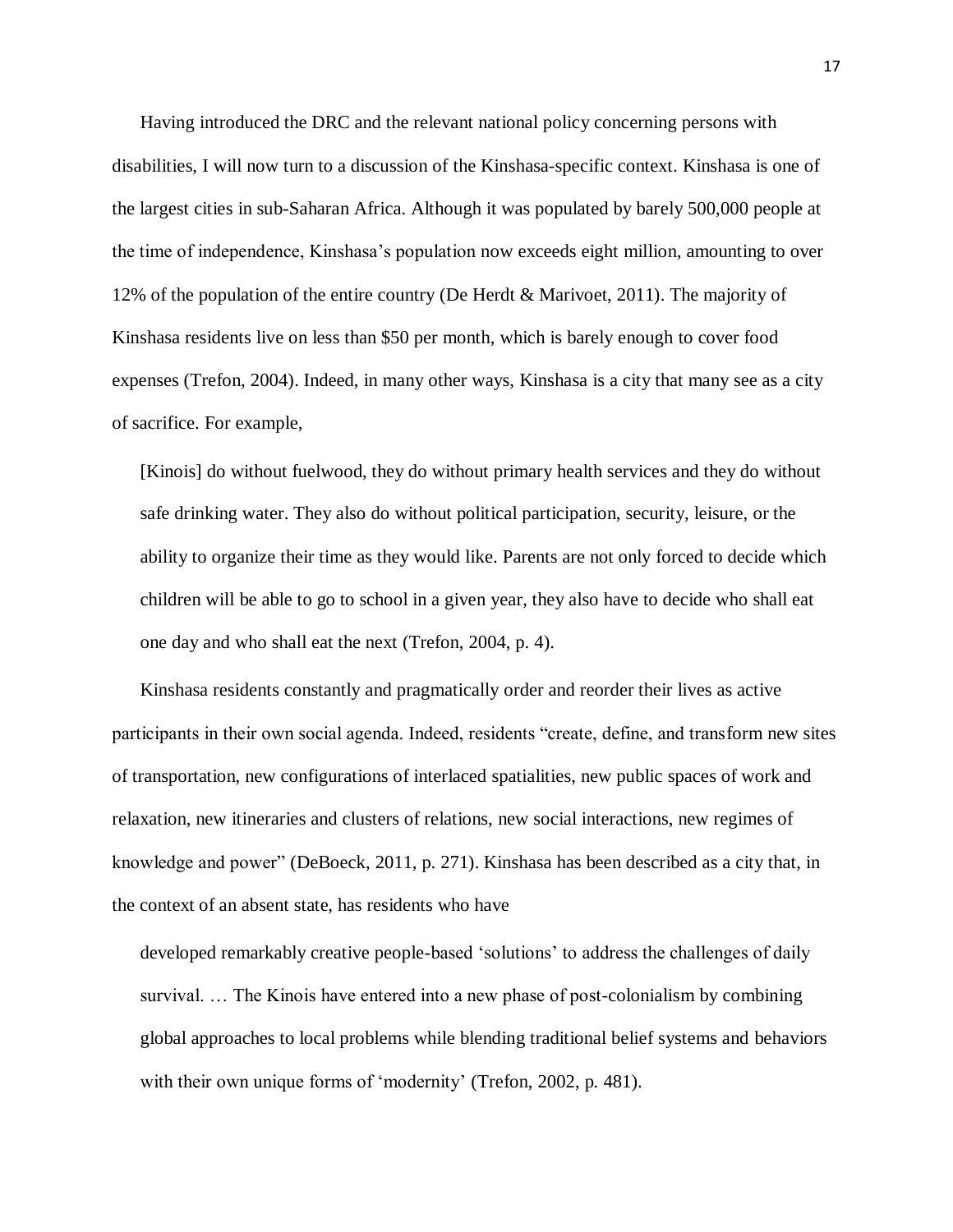The resourcefulness of the general population in Kinshasa may provide insight into the specific resourcefulness of people with IDD and their families in the absence of state support. In previous research in Kinshasa, I observed that, although state support is lacking for people with IDD and their families, a wide range of support exists and fills the void that, elsewhere, is occupied by state action (Aldersey, N.D.). The observation of creative and widespread support in the absence of public infrastructure in Kinshasa aligns with the assumption underlying my research that, in the absence of legally or professionally imposed classification models and models of care/rehabilitation, creative understandings of disability and responses to disability emerge and may have an impact on personhood.

It is particularly important to examine human relationships embedded within aspects of personhood and support in this study, as Kinshasa is a city in which nearly every singular life is woven into a multiplicity of relationships.

Many of these relationships are defined by family and kinship ties, but many others have to do with the specific ways in which one inserts oneself – has to insert oneself – in multiple, complex, often overlapping, networks that include friends, neighbors, colleagues, acquaintances, members of one's church congregation, professional relations, and so on. … This capacity 'to belong,' to socially posit oneself within as many different collectivities as possible, and thereby to obliterate anonymity – in itself an almost unthinkable concept – is crucial to survive and to exist beyond the raw reality of mere survival and bare life (DeBoeck, 2011, p. 273).

<span id="page-28-0"></span>**People with disabilities in Kinshasa.** Estimates of prevalence of disability in the DRC would help paint a more vivid picture of the importance and urgency of policies and programs for people with disabilities. Although desirable, it is difficult to provide an exact figure of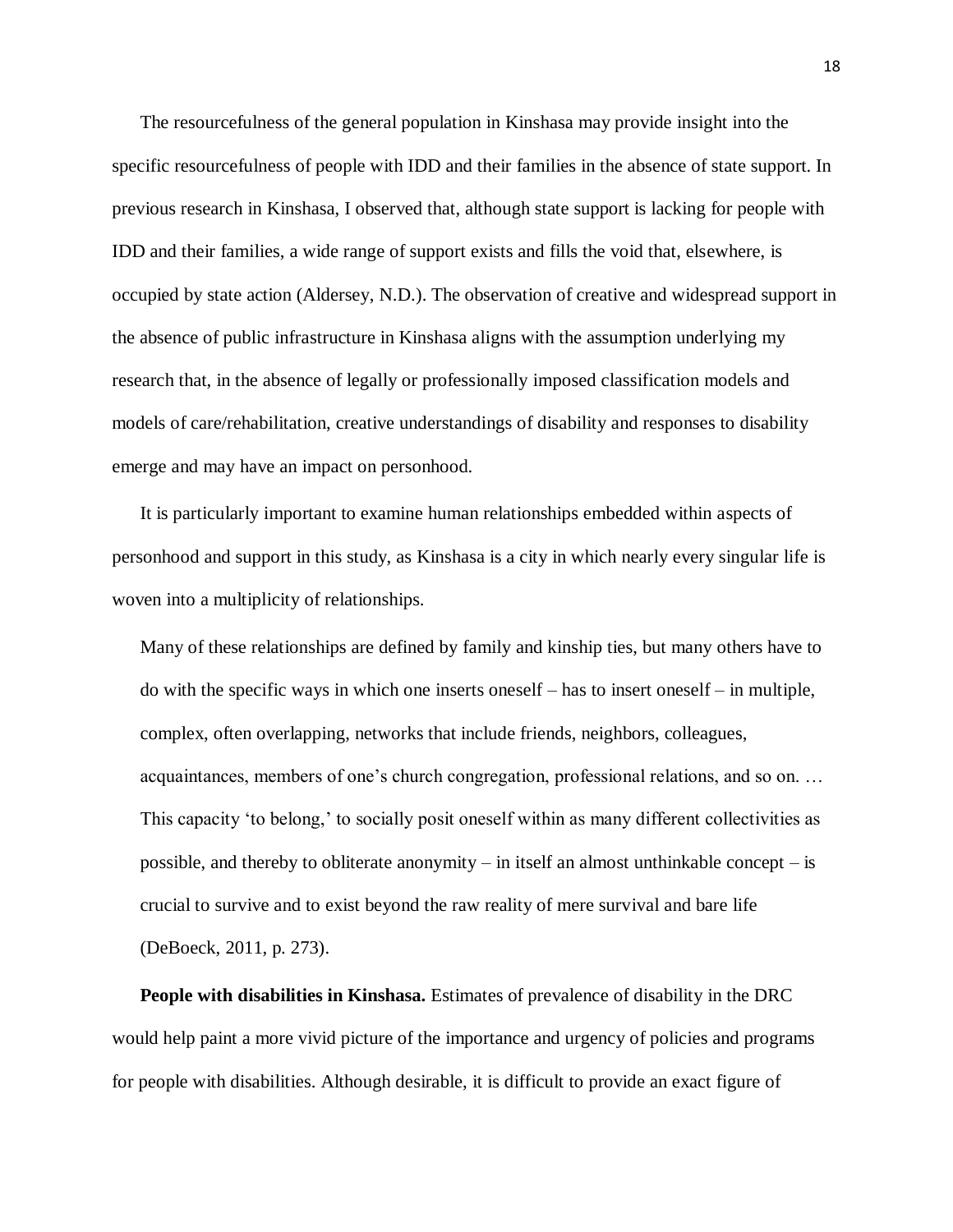disability prevalence in Kinshasa, first and foremost because "measures of disability vary according to the purpose and application of the data, the conception of disability, the aspects of disability examined – impairments, activity limitations, participation restrictions, related health conditions, environmental factors – the definitions, question design, reporting sources, data collection methods, and expectations of functioning" (WHO, 2011, p. 21). Second, and more specific to the DRC, neither the government, nor academics, nor NGOs have collected such data on disabilities in the country. Although exact measures of disability prevalence in the DRC do not exist, the World Report on Disability reports global prevalence rates of disability to be between 10 and 15% of the population (WHO, 2011). Given recent estimates that place the population of Kinshasa at 8.4 million (CIA, 2012), DRC's capital city is likely home to between 840,000 and 1.3 million persons with disabilities.

### **Research Questions and Dissertation Structure**

<span id="page-29-0"></span>Having outlined the two major constructs of study, personhood and support as well as the literature related to the context of study, I devote the remainder of this chapter to outlining the structure of my dissertation and discussing how each chapter addresses my three main research questions, namely, (a) How do people with IDD, their families, and other individuals or entities in Kinshasa create meaning about IDD and how does this meaning contribute to the construction of personhood of the individual with IDD?; (b) What support do people with IDD and their families need and/or utilize to navigate daily life in Kinshasa and how do they access such support in the absence of a strong state?; and (c) How does the construction of personhood influence families to search for and secure access to support; and, conversely how does support influence the construction of personhood?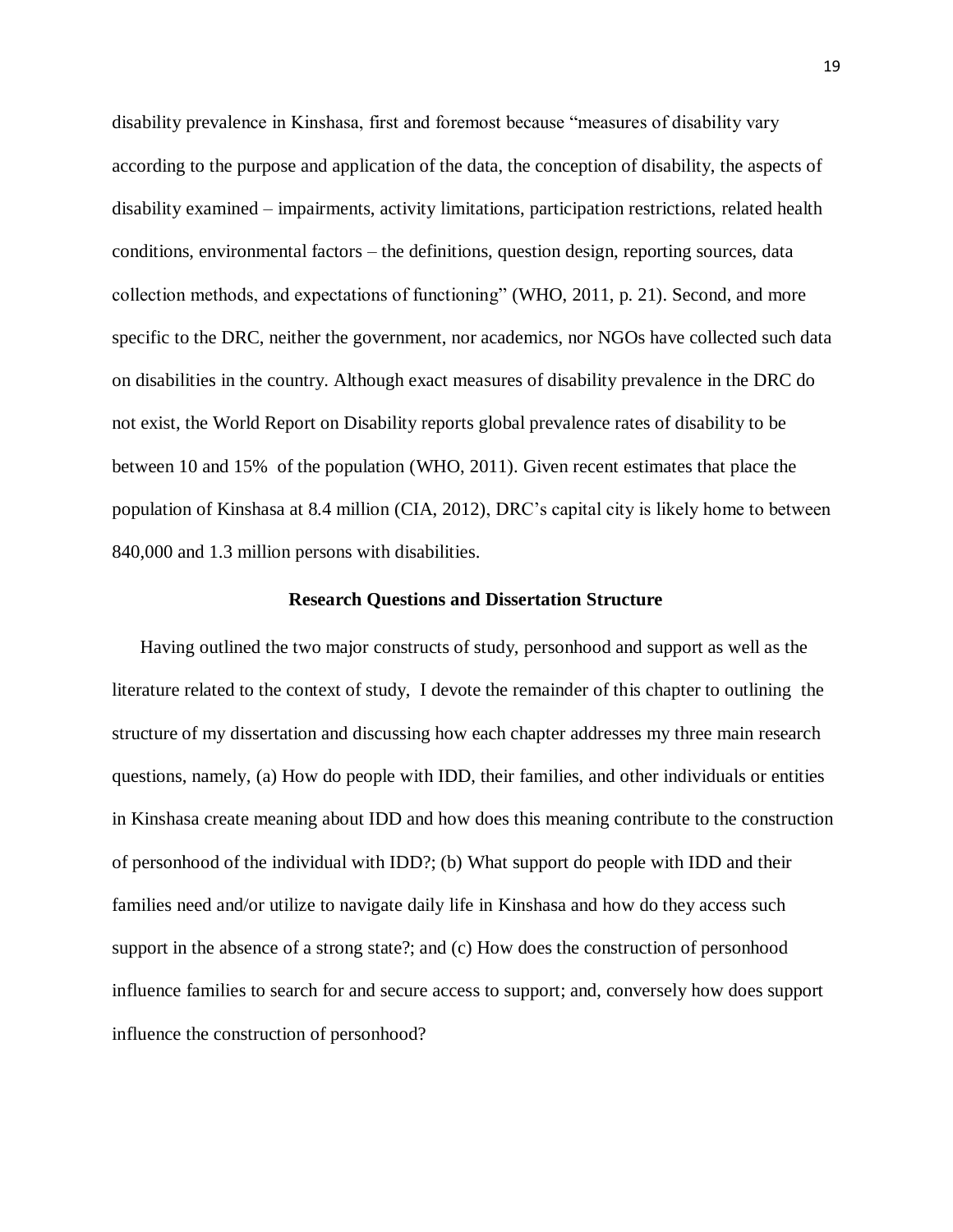The remainder of this dissertation consists of three chapters, with each chapter describing particular findings of this study and providing implications for future policy and practice. Chapter 2, a study of the creation of meaning of IDD, particularly as it relates to Kinois' understanding of causality, directly responds to research question (a). It also addresses how this creation of meaning may have particular implications for personhood and creation of and access to family support (questions a and c). Chapter 3 utilizes the O'Conner et al. (2007) conceptual framework for understanding personhood (i.e., subjective experience, the interactional environment, and the socio-cultural context) to discuss key factors related to the construction of personhood of people with IDD in Kinshasa (question a) and discusses the impact that these factors may have on support creation or access (question c). This chapter also suggests various support interventions which may facilitate the achievement of full personhood for individuals with IDD in Kinshasa in the future (question c). Finally, Chapter 4 outlines support availability for and needs of families who have members with IDD in Kinshasa (question b). This chapter also highlights a particularly strong and innovative source of support that has emerged in the absence of the state: self-help associations (question b). It discusses the ways in which self-help associations may impact the construction of personhood of people with IDD (question c), and it concludes by offering suggestions about how future policy makers and practitioners may build upon identified support strengths in future policy and practice.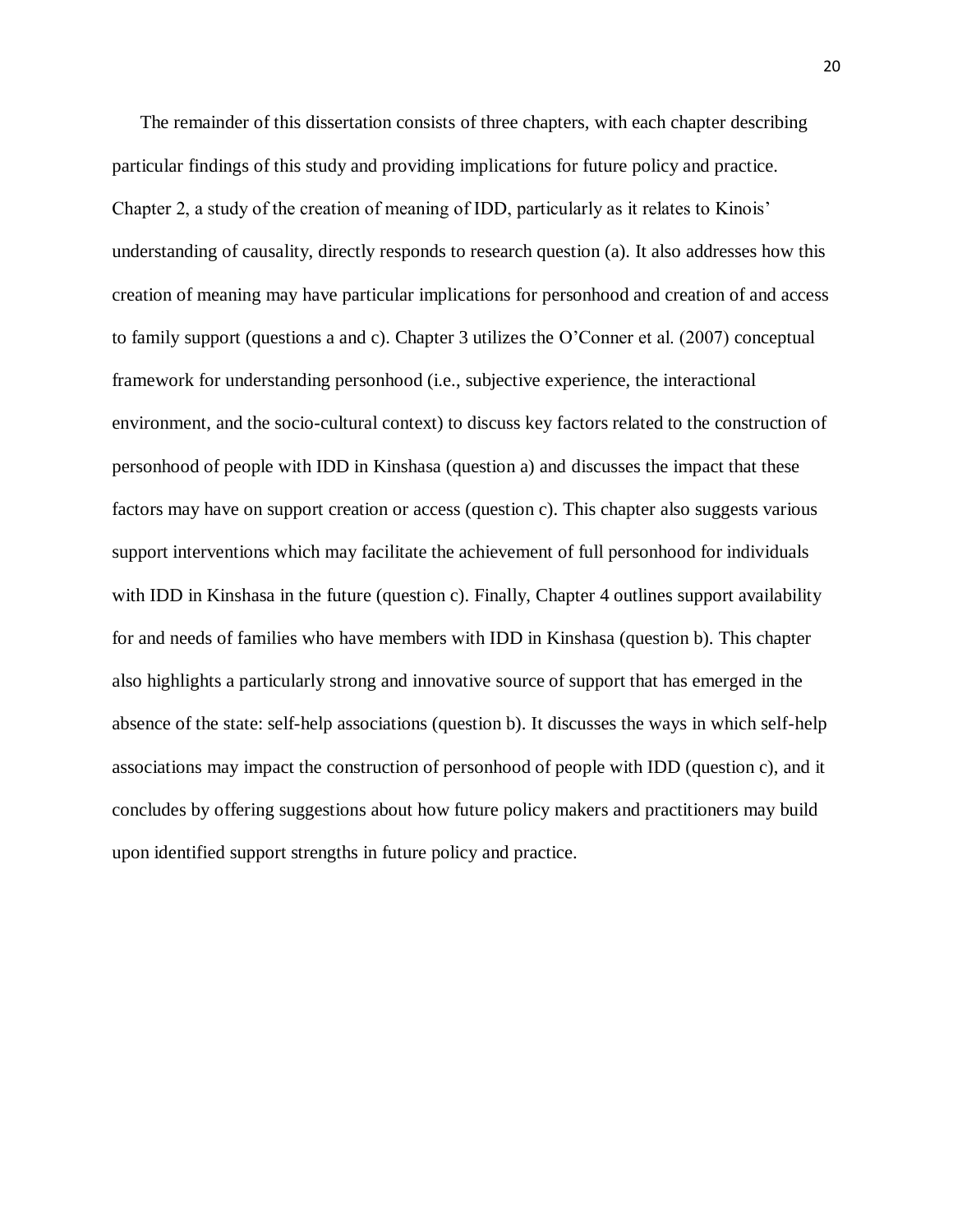#### References

- AAIDD. (2010). *Intellectual Disability: Definition, classification, and systems of supports. The 11th Edition of the AAIDD Definition Manual.* (11th ed.). Washington DC: American Association on Intellectual and Developmental Disabilities.
- AAIDD. (2011). Definition of Intellectual Disability. Retrieved September 9, 2011, from http://www.aaidd.org/content\_100.cfm?navID=21
- Bavier, J. (2008, January 22). Congo war-driven crisis kills 45,000 a month: Study. *Reuters*. Kinshasa. Retrieved from http://www.reuters.com/article/2008/01/22/us-congo-democraticdeath-idUSL2280201220080122
- BBC. (2012). Democratic Republic of Congo profile. *BBC*. Retrieved June 6, 2012, from http://www.bbc.co.uk/news/world-africa-13283212
- CIA. (2012). Congo, Democratic Republic of the. *World Factbook*. Retrieved April 30, 2012, from https://www.cia.gov/library/publications/the-world-factbook/geos/cg.html
- CIDA. (2012). Democratic Republic of the Congo. Retrieved April 30, 2012, from http://www.acdi-cida.gc.ca/drc
- Conklin, B. A., & Morgan, L. M. (1996). Babies, bodies, and the production of personhood in North America and a native Amazonian society. *Ethos*, *24*(4), 657–694.
- De Coster, J. (2012, September 4). Pulled towards the Border: Creating a Disability Identity at the Interstices of Society. *Disability Studies Quarterly*. Retrieved from http://dsqsds.org/article/view/3196/3067
- De Herdt, T., & Marivoet, W. (2011). Capabilities in place: Locating poverty and affluence in Kinshasa (Democratic Republic of the Congo). *Journal of Human Development and Capabilities*, *12*(2), 235–256.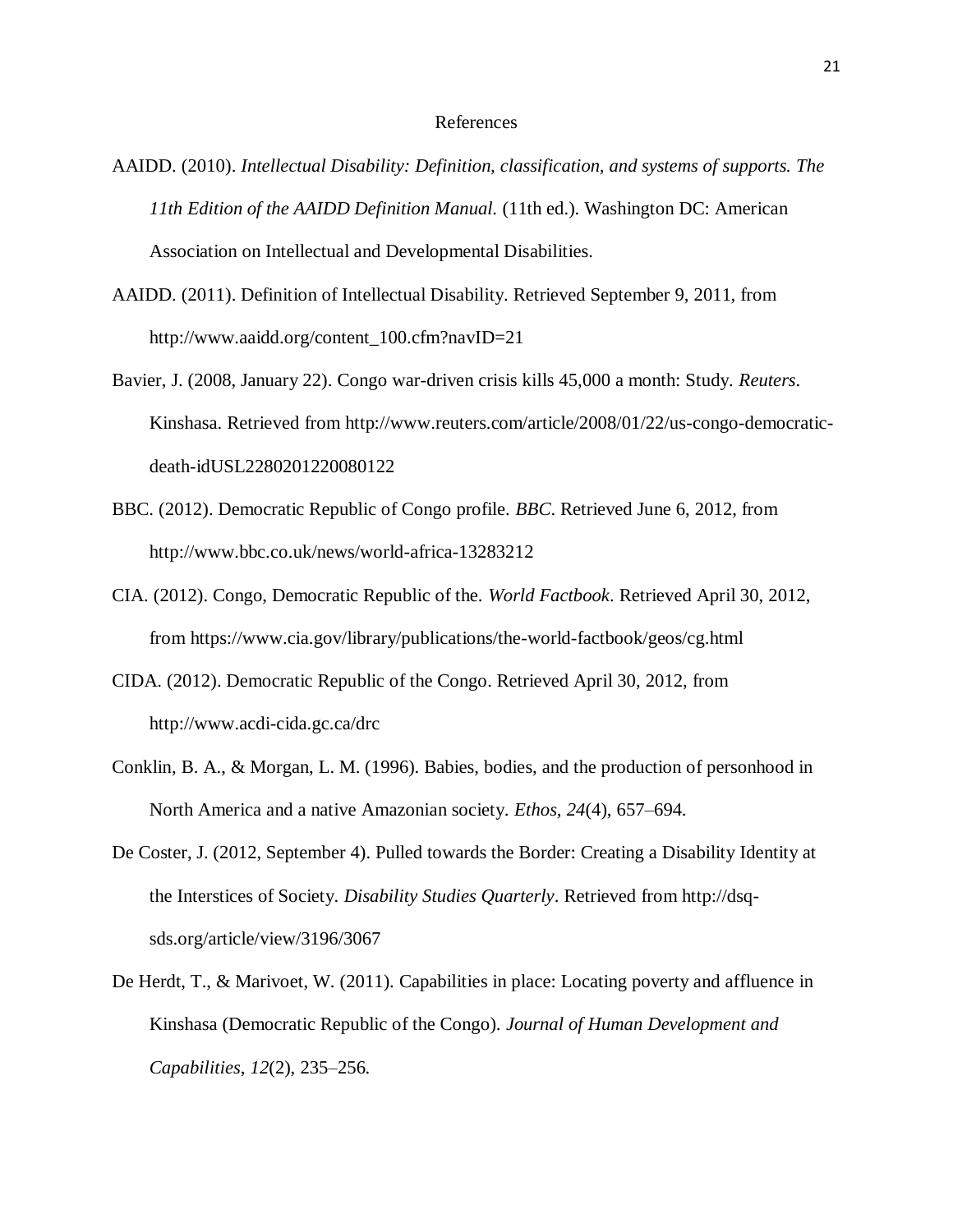- DeBoeck, F. (2011). Inhabiting ocular ground: Kinshasa's Future in the Light of Congo's Spectral Urban Politics. *Cultural Anthropology*, *26*(2), 263–286. doi:10.1111/j.1548- 1360.2011.01099.x
- Devisch, R. (1993). *Weaving the threads of life: The Khita gyn-eco-logical healing cult among the Yaka*. Chicago: University of Chicago Press.
- Dunst, C. J., & Trivette, C. M. (2009). Capacity-Building Family-Systems Intervention Practices. *Journal of Family Social Work*, *12*(2), 119–143. doi:10.1080/10522150802713322
- Estroff, S. E. (1993). Identity, disability, and schizophrenia: The problem of chronicity. In S. Lindenbaum & M. Lock (Eds.), *Knowledge, Power, and Practice: The Anthropology of medicine and everyday life.* (pp. 247–286). Berkeley: University of California Press.
- Ferguson, J. (2006). *Global Shadows: Africa in the Neoliberal world order*. Durham: Duke University Press.
- Fowler, C. (2004). *The Archaeology of Personhood: An Anthropological Approach*. (J. Thomas, Ed.). London and New York: Routledge.
- Hahn, H. (1988). The Politics of Physical Differences: Disability and Discrimination. *Journal of Social Issues*, *44*(1), 39–47. doi:10.1111/j.1540-4560.1988.tb02047.x
- Hecht, E., Reynolds, M., Agosta, J., McGinley, K., & Moseley, C. (2011). *Building a national agenda for supporting families with a member with intellectual and developmental disabilities*. Racine, WI.
- Hoffman, L., Marquis, J. G., Poston, D. J., Summers, J. A., & Turnbull, A. (2006). Assessing family outcomes: Psychometric evaluation of the family quality of life scale. *Journal of Marriage and Family*, *68*, 1069–1083.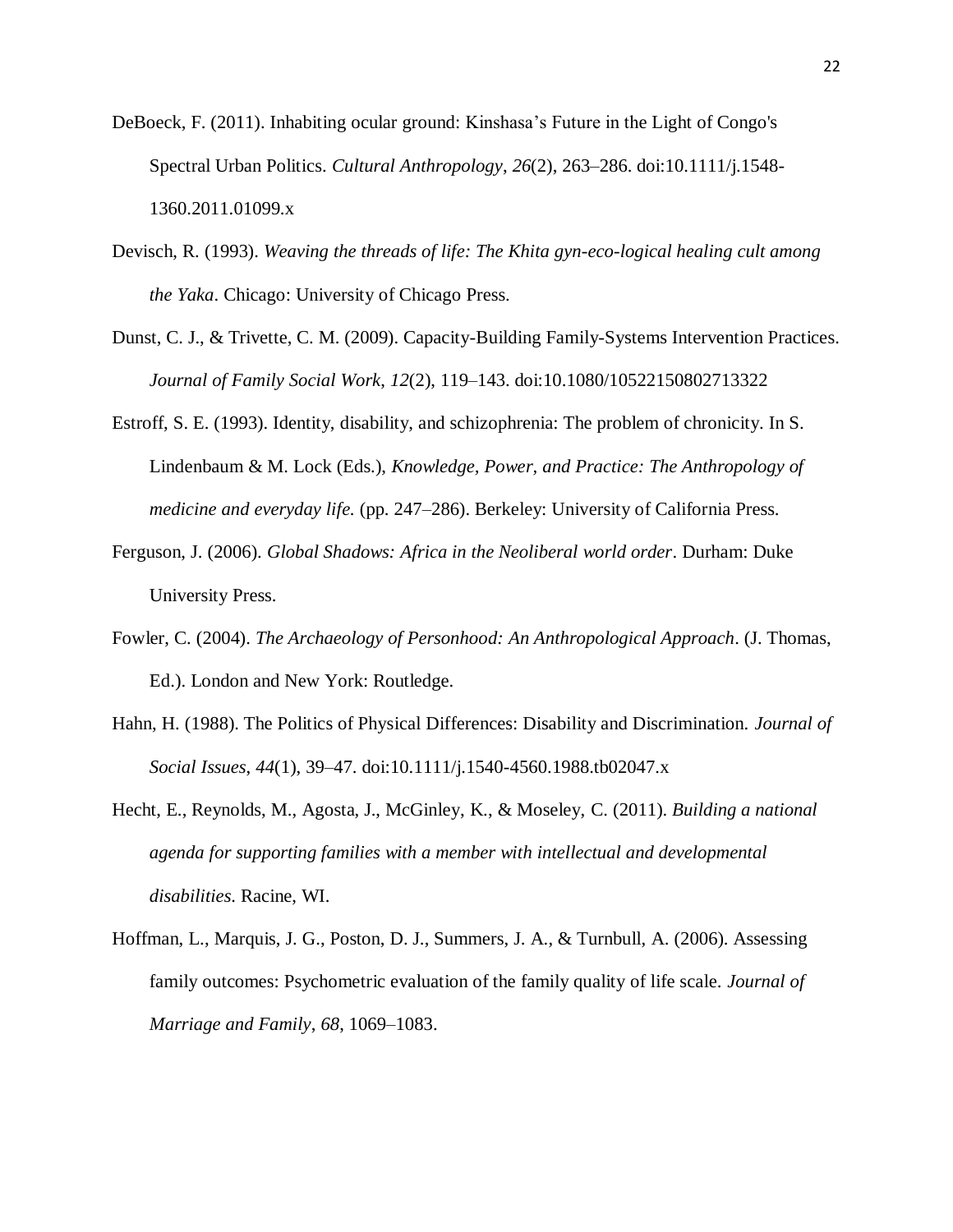- Ingstad, B., & Whyte, S. R. (1995). *Disability and Culture*. (Benedicte Ingstad & S. R. Whyte, Eds.). Berkeley: University of California Press.
- Jackson, M., & Karp, I. (1987). *Personhood and Agency: The Experience of Self and Other in African Cultures.* Uppsala: Uppsala Studies in Cultural Anthropology 14.
- Janzen, J. M. (2002). *The Social Fabric of Health: An introduction to medical anthropology*. New York: McGraw-Hill.
- Kitwood, T. (1997). *Dementia Reconsidered: The person comes first*. Buckingham: Open University Press.
- Kyzar, K. B., Turnbull, A. P., & Summers, J. A. (2012). The relationship of family support to family outcomes: A synthesis of key findings from research on severe disability. *Research and Practice for Persons with Severe Disabilities*, *37*(1), 31–44.
- Luborsky, M. R. (1994). The cultural adversity of physical disability: Erosion of full adult personhood. *Journal of Aging Studies*, *8*(3), 239–253.
- Luckasson, R. (1992). *Mental Retardation, Definition, Classification, and Systems of Supports.* (9th ed.). Washington: American Association on Mental Retardation.
- Lusambila, E. Y. M., & Kinkela, S. A. (2010). *Aprecu des droits de personnes avec handicap en R.D. Congo au regard de la C.I.D.P.H.* Kinshasa.

Mauss, M. (1960). *Sociologie et anthropologie*. Paris: Presses Universitaires de France.

Mbogoni, M. (2009). On the application of the ICIDH and ICF in developing countries: evidence from the United Nations Disability Statistics Database (DISTAT). *Disability and Rehabilitation*, *25*(11-12), 644–658. Retrieved from http://informahealthcare.com/doi/abs/10.1080/0963828031000137144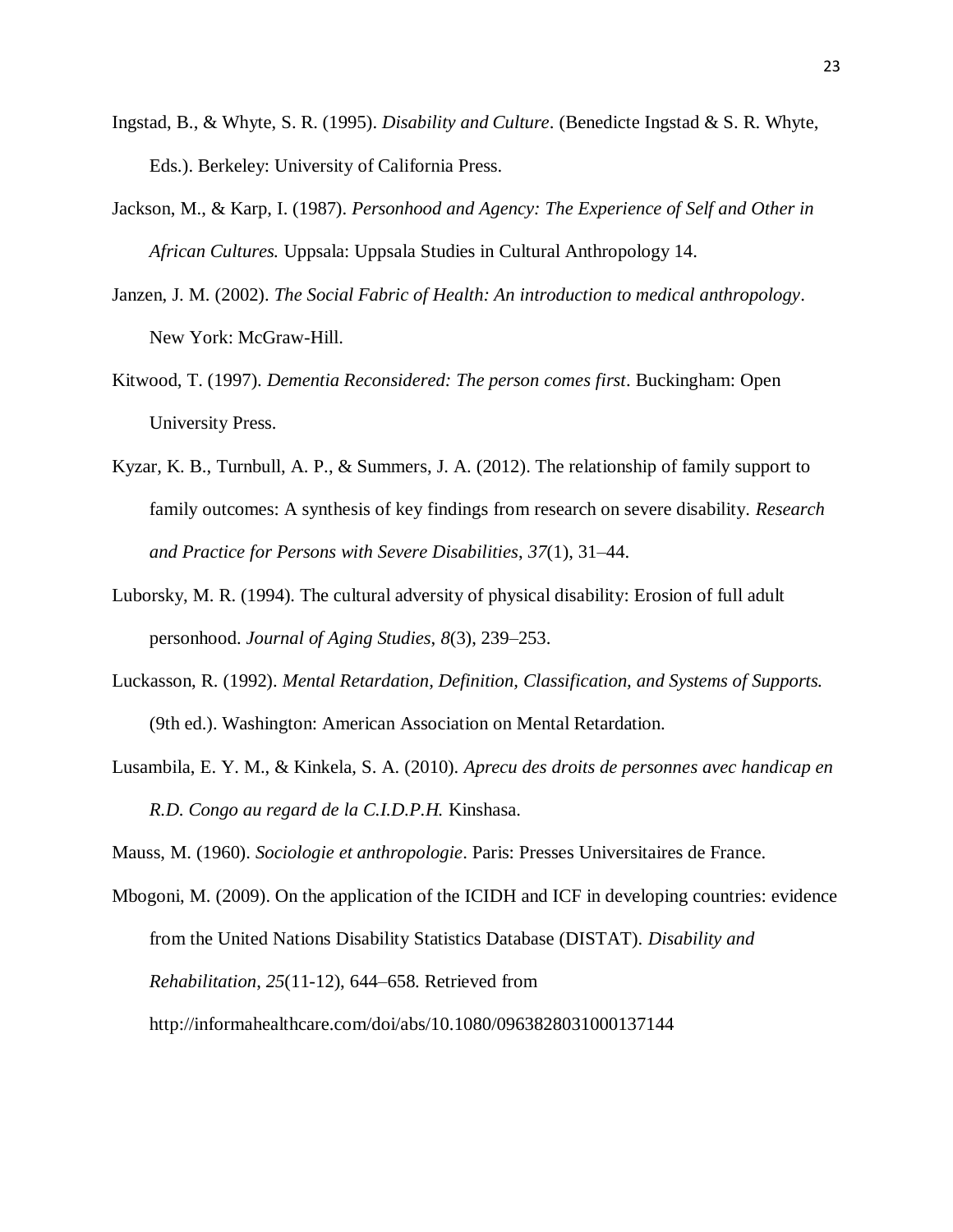- Meekosha, H. (2011). Decolonising disability: Thinking and acting globally. *Disability & Society*, *26*(6), 667–682.
- Mehrotra, N., & Vaidya, S. (2008). Exploring Constructs of Intellectual Disability and Personhood in Haryana and Delhi. *Indian Journal of Gender Studies*, *15*(2), 317–340. doi:10.1177/097152150801500206

Mokomane, Z. (2012). Social protection as a mechanism for family protection in sub-Saharan Africa. *International Journal of Social Welfare*, 1–12. doi:10.1111/j.1468- 2397.2012.00893.x

Njenga, F. (2009). Perspectives of Intellectual Disability in Africa: Epidemiology and policy services for children and adults. *Current Opinion in Psychiatry*, *22*(5), 457–461.

NVivo. (2010). Qualitative data analysis software. QSR International Pty Ltd.

- O'Brien, G. (2007). Defining learning disability: what place does intelligence testing have now? *Developmental Medicine & Child Neurology*, *43*(8), 570–573. doi:10.1111/j.1469- 8749.2001.tb00763.x
- O'Conner, D., Phinney, A., Smith, A., Small, J., Purves, B., Perry, J., Drance, E., et al. (2007). Personhood in dementia care: Developing a research agenda for broadening the vision. *Dementia*, *6*(1), 121–142.
- Prunier, G. (2009). *Africa's World War: Congo, the Rwandan genocide, and the making of a continental catastrophe*. Oxford: Oxford University Press.

Putnam, M. (2005). Conceptualizing Disability: Developing a Framework for Political Disability Identity. *Journal of Disability Policy Studies*, *16*(3), 188–198. doi:10.1177/10442073050160030601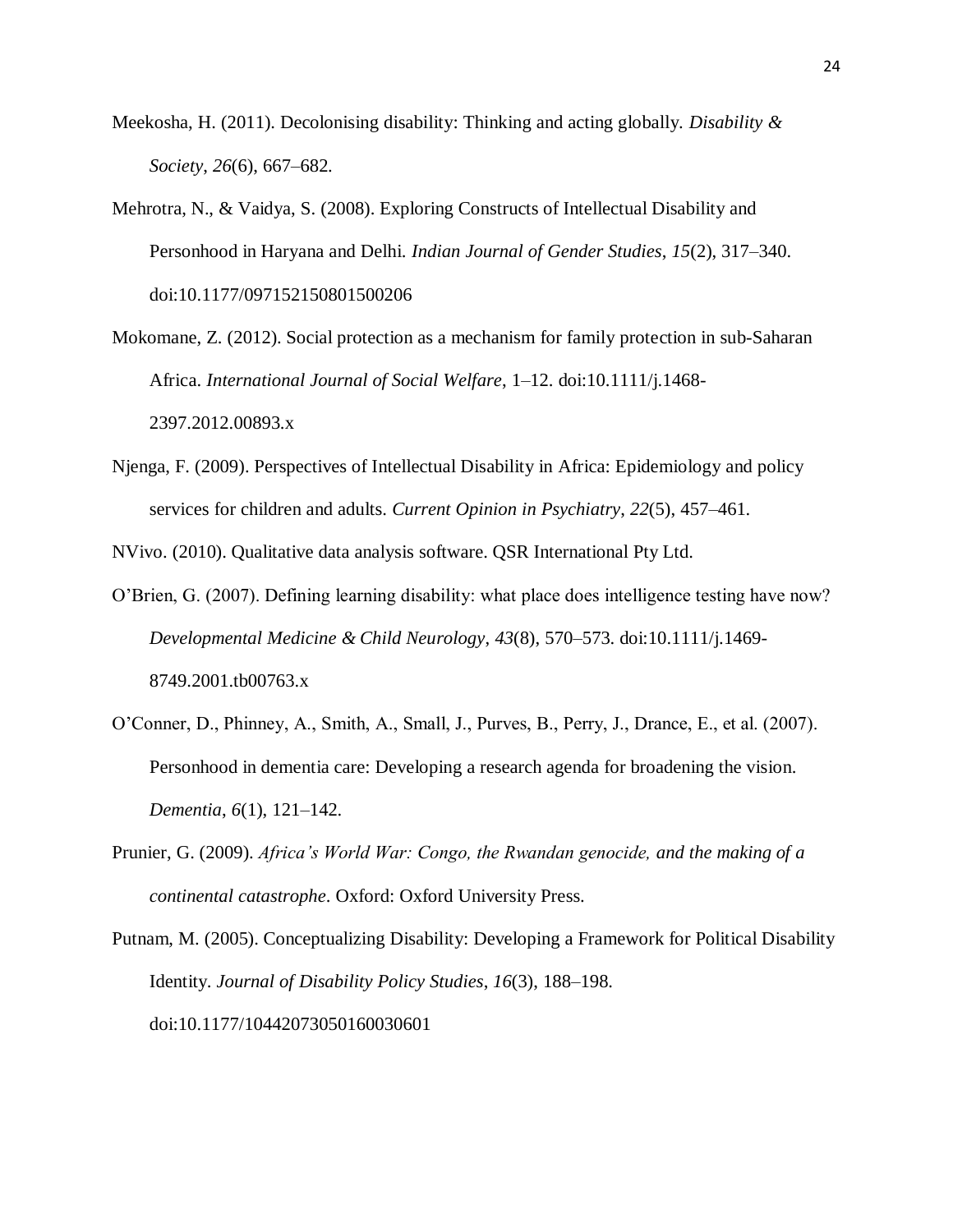- Rao, S. (2006). Parameters of normality and cultural constructions of "mental retardation": Perspectives of Bengali families. *Disability & Society*, *21*(2), 159–178.
- Shakespeare, T. (1996). Disability, identity and difference. In C. Barnes & G. Mercer (Eds.), *Exploring the Divide* (pp. 94–113). Leeds: The Disability Press.
- Shuttleworth, R. P. (2004). Disability/Difference. In C. R. Ember & M. Ember (Eds.), *Encyclopedia of Medical Anthropology: Health and Illness in the World's Cultures, vol. 1* (pp. 360–373). New York: Kluwer Academic/Plenum Publishers.
- Silvers, A., Wasserman, D. T., & Mahowald, M. B. (1998). *Disability, Difference, and Discrimination*. Lanham: Rowman & Littlefield.
- Simeonsson, R. J. (2006). *Workshop on Disability in America: A New Look - Summary and Background Papers*. (Based on a Workshop of the Committee on Disability in America: A New Look, Ed.) (pp. 67–87). Washington, D.C.: National Academies Press. Retrieved from http://books.google.com/books?hl=en&lr=&id=Av1PK-PTjGwC&pgis=1
- Singer, G. H. S., Biegel, D. E., & Ethridge, B. L. (2009). Toward A Cross Disability View of Family Support for Caregiving Families. *Journal of Family Social Work*, *12*(2), 97–118. doi:10.1080/10522150902874859
- Snyder, K. A. (2002). Modern cows and exotic trees: Identity, personhood, and exchange among the Iraqw of Tanzania. *Ethnology*, *41*(2), 155–173.

Synergie. (2010). Mémorandum adressé aux Parlementaires Européens. Kinshasa.

- Temple, O. E. (2012). Metaphysical challenges of ethical leadership in Africa. *Leadership*, *8*(1), 47–65. doi:10.1177/1742715011426964
- Thompson, J. R., Bradley, V. J., Buntinx, W. H. E., Schalock, R. L., Shogren, K. a, Snell, M. E., Wehmeyer, M. L., et al. (2009). Conceptualizing supports and the support needs of people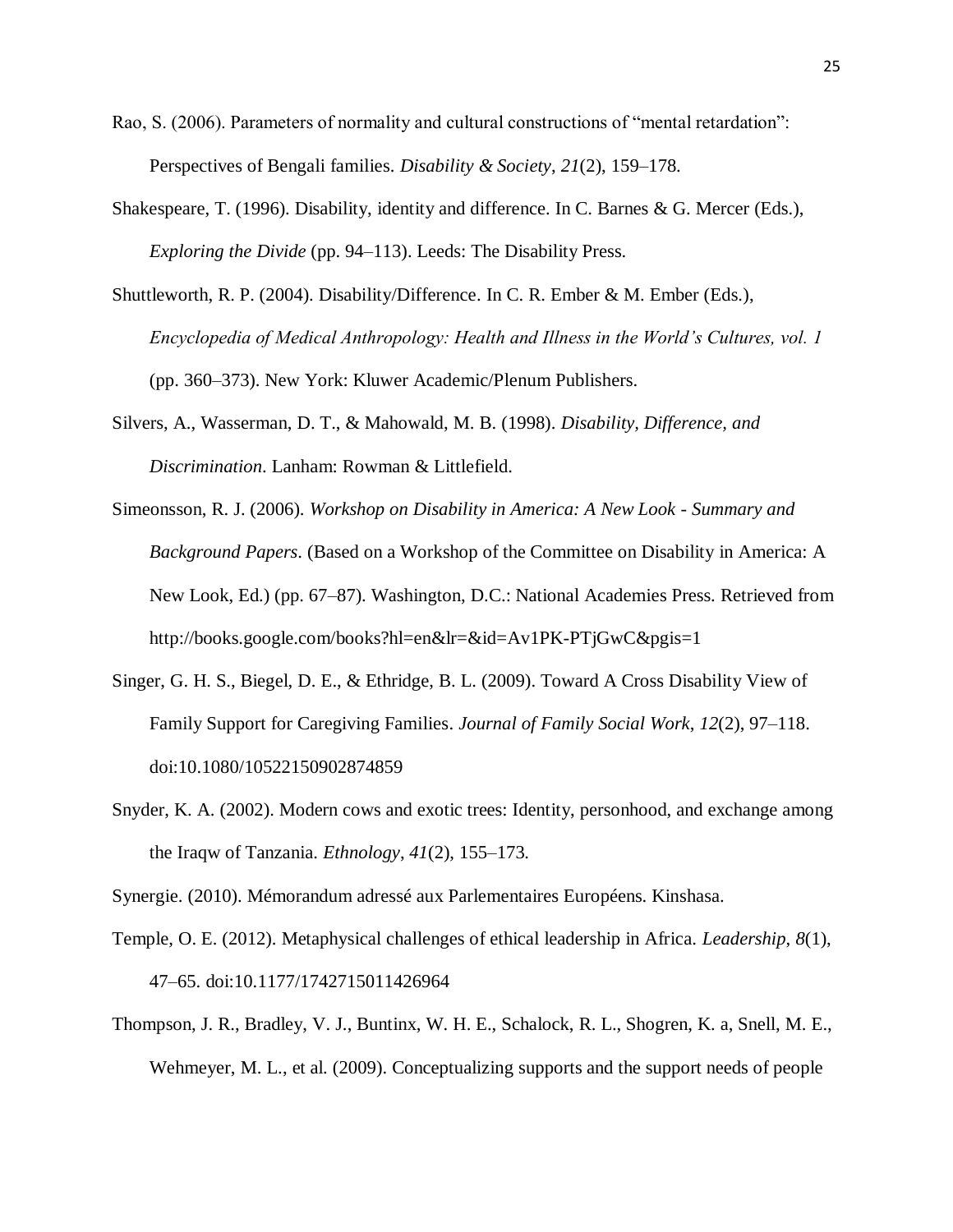with intellectual disability. *Intellectual and developmental disabilities*, *47*(2), 135–46. doi:10.1352/1934-9556-47.2.135

- Titeca, K., & De Herdt, T. (2011). Real governance beyond the "failed state": Negotiating education in the Democratic Republic of the Congo. *African Affairs*, *110*(439), 213–231. doi:10.1093/afraf/adr005
- Trefon, T. (2002). The political economy of sacrifice: Kinois & the state. *Review of African Political Economy*, *93/94*, 481–498.
- Trefon, T. (2004). *Reinventing Order in the Congo: How people respond to state failure in Kinshasa*. London: Zed Books.
- Trefon, T. (2011a). *Congo Masquerade: The political culture of aid inefficiency and reform failure*. London: Zed Books.
- Trefon, T. (2011b, November 21). Failed state: Can DR Congo recover? *BBC News*. Retrieved from http://www.bbc.co.uk/news/world-africa-15775445
- Turnbull, A. P., Turnbull, H. R., Erwin, E. J., Soodak, L. C., & Schogren, K. A. (2010). *Families, Professionals, and Exceptionality: Positive Outcomes Through Partnerships and Trust* (6th ed.). New York: Pearson.

United Nations, H. R. C. (2009). *National report submitted in accordance with paragraph 15(a) of the annex to human rights council resolution 5/1. Democratic Republic of the Congo.* Retrieved from http://lib.ohchr.org/HRBodies/UPR/Documents/Session6/CD/A\_HRC\_WG6\_6\_COD\_1\_E. pdf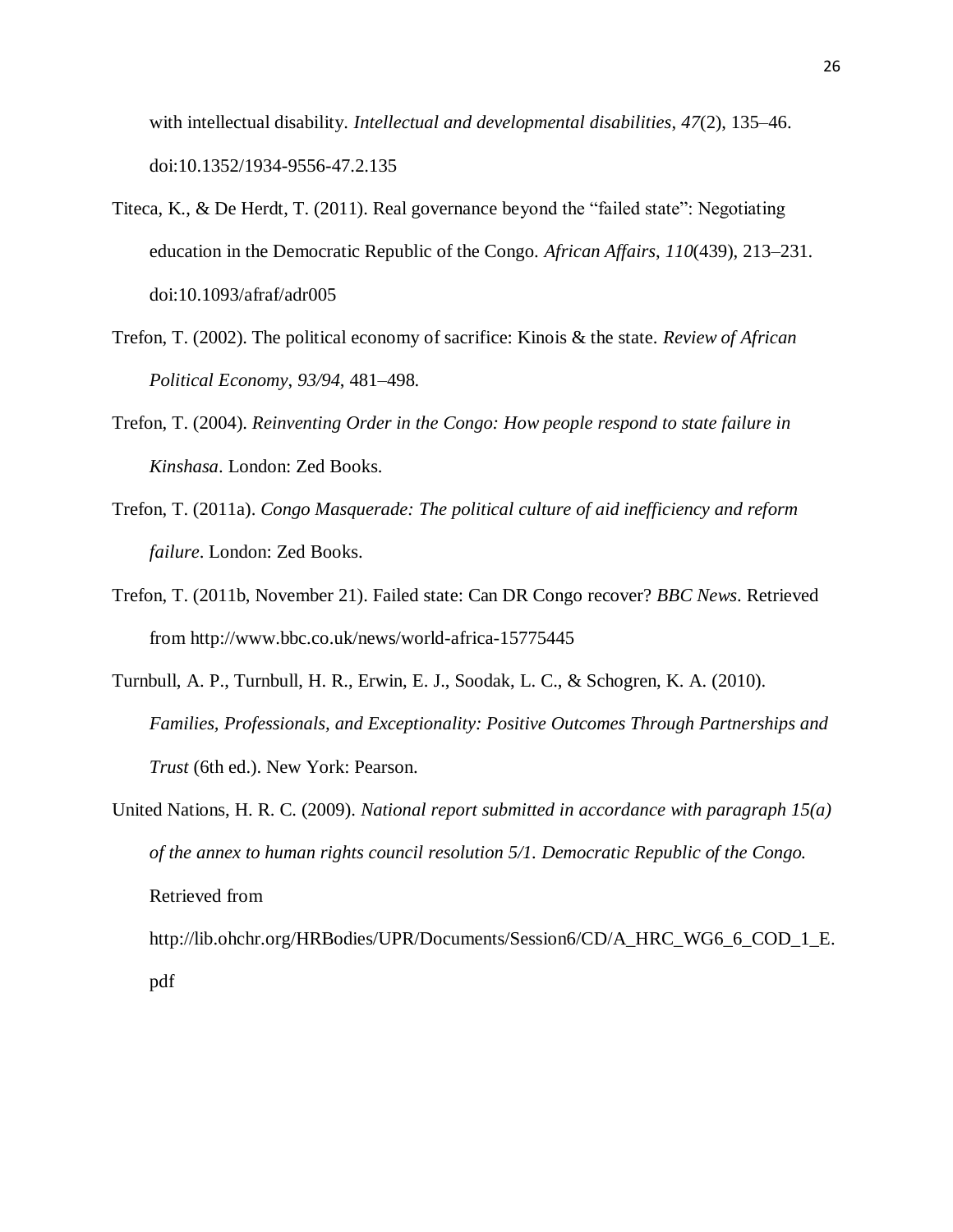Watson, N. (2002). Well, I Know this is Going to Sound Very Strange to You, but I Don't See Myself as a Disabled Person: Identity and disability. *Disability & Society*, *17*(5), 509–527. doi:10.1080/09687590220148496

WHO. (2011). *World Report on Disability*. Retrieved from

http://whqlibdoc.who.int/publications/2011/9789240685215\_eng.pdf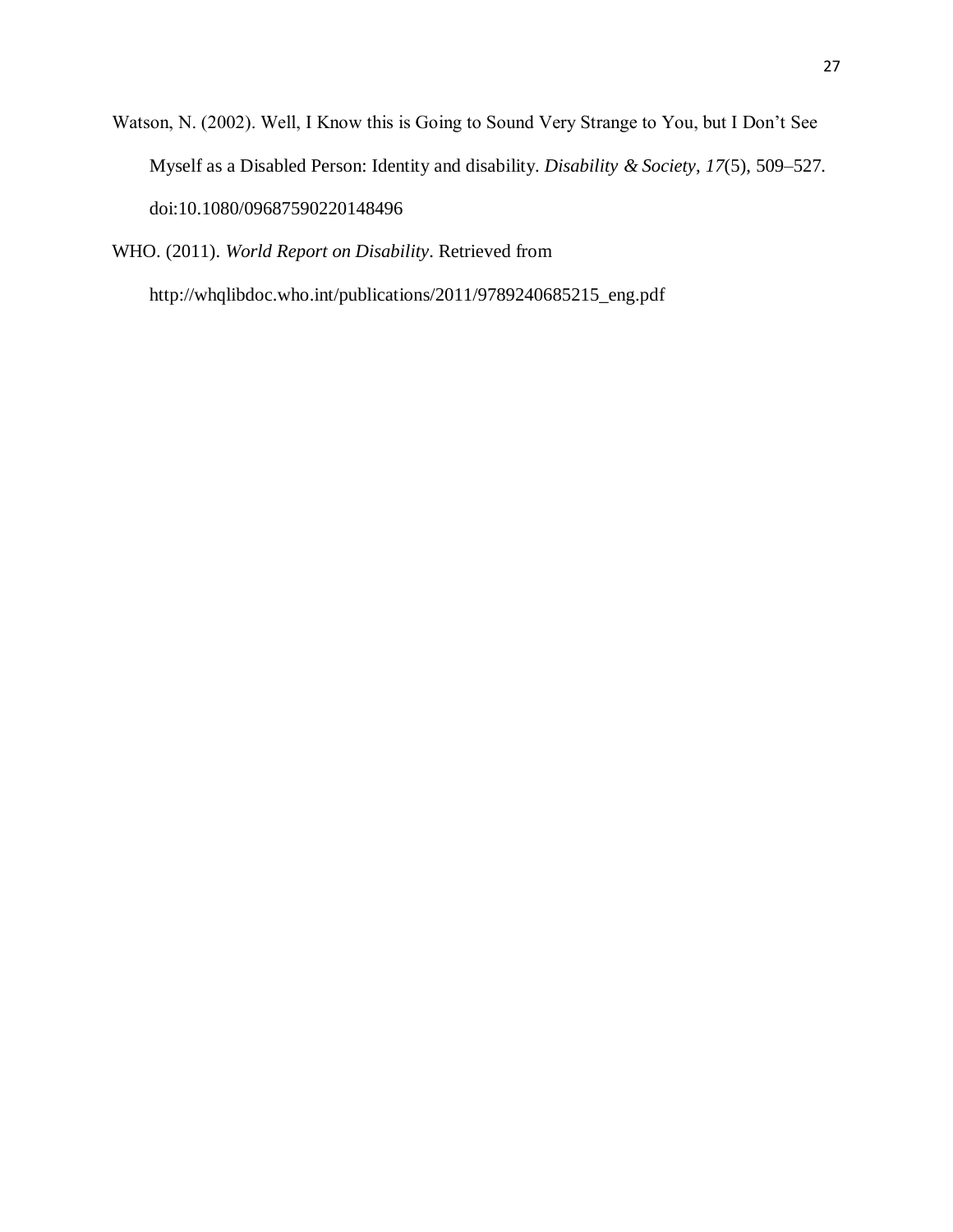# CHAPTER 2: The Creation of Meaning about Intellectual and Developmental Disabilities in Kinshasa: Understandings of Causality

### ABSTRACT

Identifying the cultural understandings about disability is an important step in ensuring that policy and interventions are relevant and effective. In this chapter I draw upon results from a seven-month qualitative study to discuss the creation of meaning about intellectual and developmental disability (IDD) in Kinshasa, Democratic Republic of the Congo. Findings are particularly related to Kinois' (what people from Kinshasa call themselves) understanding of causality. I then apply this understanding to discuss particular implications for the personhood of people with IDD and for the creation of and access to support for families who have members with IDD in Kinshasa and in similar contexts worldwide.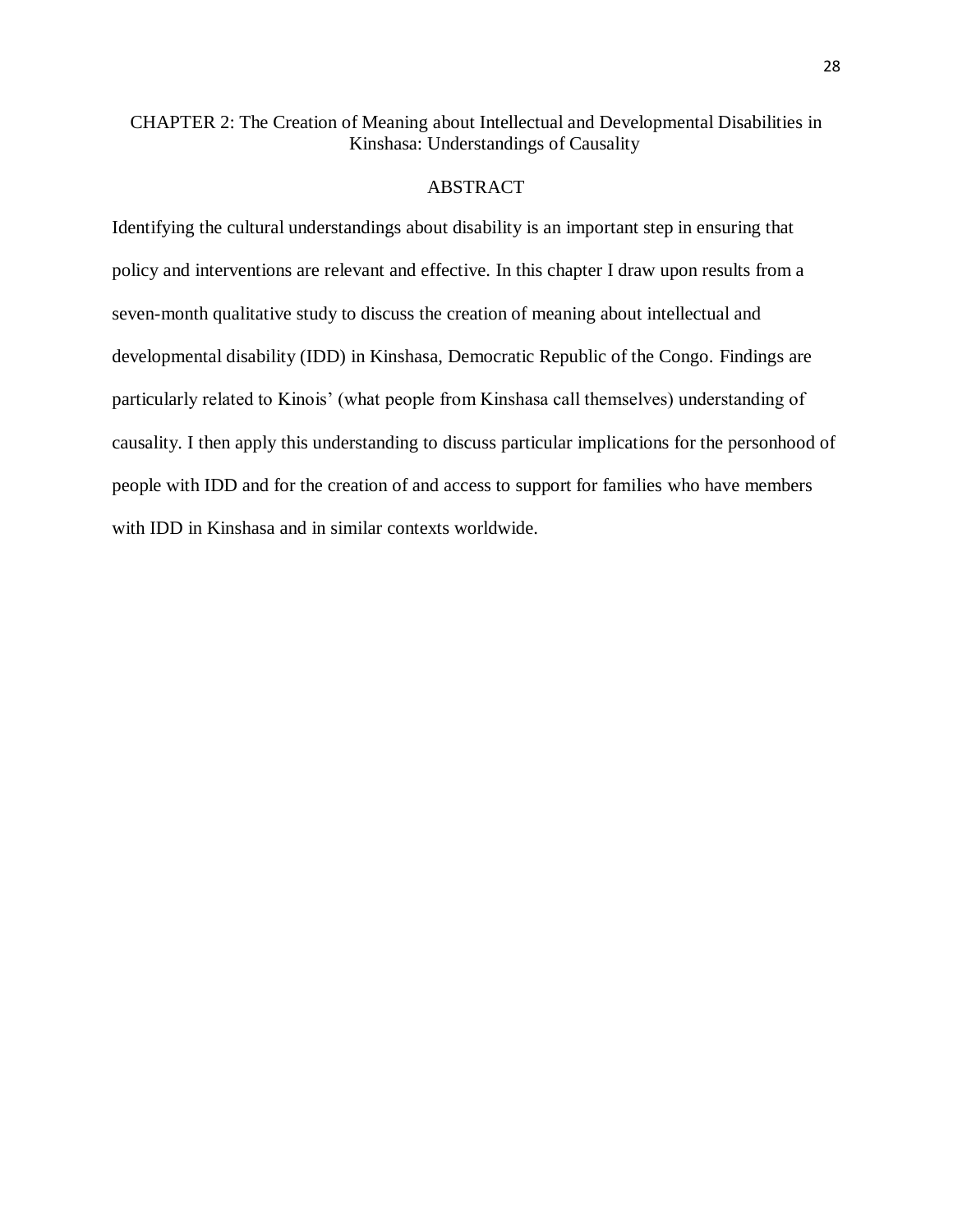# CHAPTER 2: The Creation of Meaning about Intellectual and Developmental Disabilities in Kinshasa: Understandings of Causality

In this chapter, I discuss findings related to the creation of meaning of intellectual and developmental disabilities (IDD) in Kinshasa. These findings are part of a larger qualitative study that explored the personhood of individuals with IDD and their families' access to support in Kinshasa, Democratic Republic of the Congo. Specifically, in this chapter I will address the research question: How do people with IDD, their families, and other individuals or entities in Kinshasa create meaning about IDD? It is important to explore the social and cultural understandings of disability in a given context in order to ensure that support for individuals with disabilities and their families are culturally relevant and useful in improving quality of life.

For the purposes of this research, I defined IDD as a person whose intellectual function and adaptive behavior (i.e., everyday social and practical skills) differ significantly from what is normative in his or her society; and this difference originated before the age of 18 (AAIDD, 2011). Although I targeted individuals with intellectual disability specifically, some families had members with developmental disabilities who were unable to communicate their intellectual capacity. The family members classified the individual as having ID, but I was not always certain of this fact. Thus, the majority of individuals had ID but some may have only had DD. I have therefore chosen to use the term IDD to describe my study population. Given that ideas of disability vary across cultures (Ingstad & White, 1995) and that it was beyond the scope of this study and expertise to administer such instruments as IQ tests and tests of adaptive behavior, Table 3 demonstrates the ways in which I determined levels of intellectual functioning and adaptive behavior of individuals in Kinshasa. My method is pragmatic, as is required in a country that does not have the same resources, personnel, and infrastructure as many North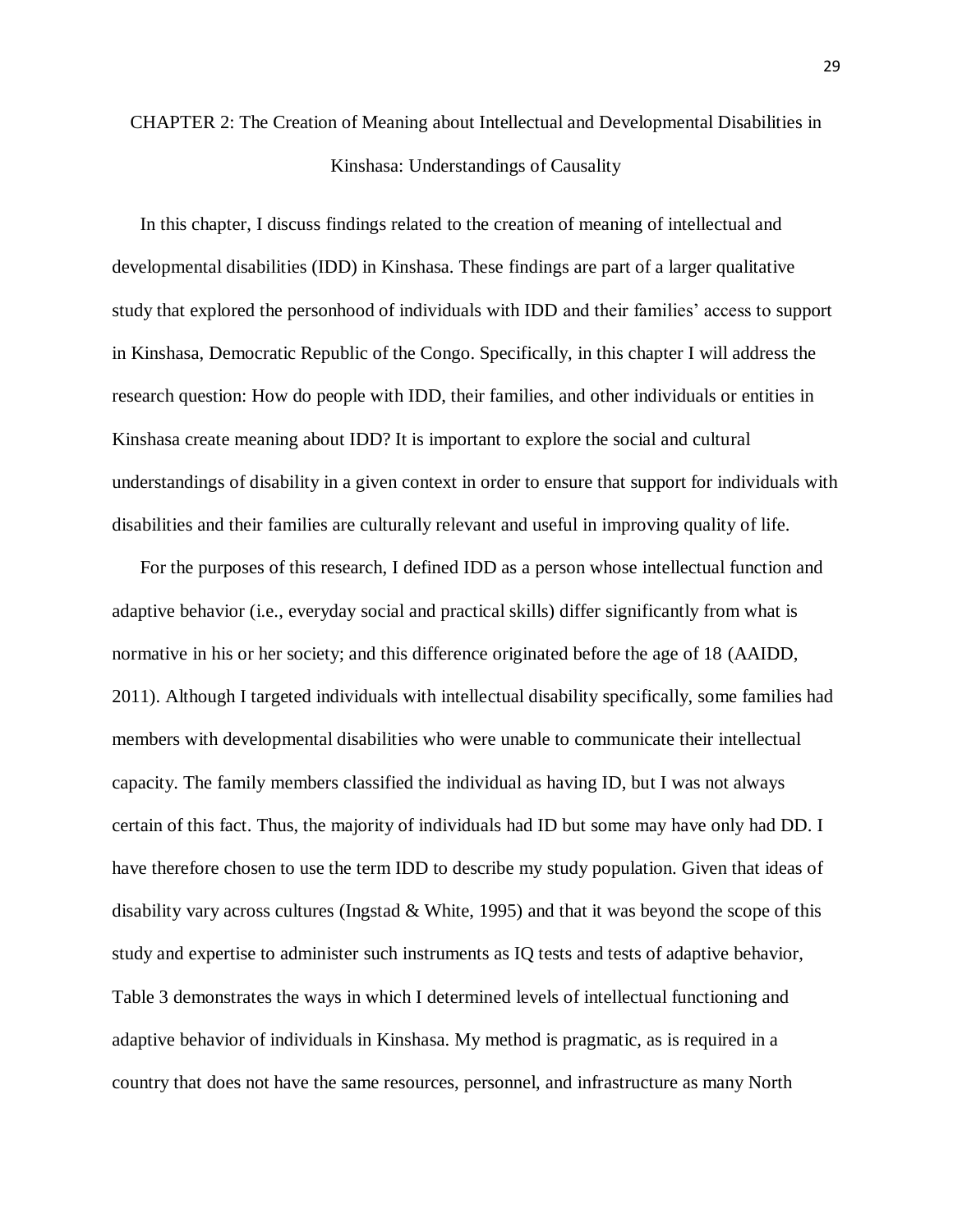American and European countries in which sophisticated psychometrics are widely used. Indeed,

as Njenga (2009) notes, the diagnosis of intellectual disability in many African countries is

complicated by a number of factors, such as the limited amount of trained psychiatrists and

psychologists as a whole on the continent.

# Table 3

| <b>Criterion</b>                   | <b>AAIDD</b>                                                                                                                                                                                                                                                                                                                                                                                                                                                             | <b>Kinshasa Adaptation</b>                                                                                                                                                                                                                                                                                                                                                                                                                                                                                                                                                                                                                                                                                           |
|------------------------------------|--------------------------------------------------------------------------------------------------------------------------------------------------------------------------------------------------------------------------------------------------------------------------------------------------------------------------------------------------------------------------------------------------------------------------------------------------------------------------|----------------------------------------------------------------------------------------------------------------------------------------------------------------------------------------------------------------------------------------------------------------------------------------------------------------------------------------------------------------------------------------------------------------------------------------------------------------------------------------------------------------------------------------------------------------------------------------------------------------------------------------------------------------------------------------------------------------------|
| <b>Intellectual</b><br>functioning | "An IQ score that is approximately"<br>two standard deviations below the<br>mean, considering the standard<br>error of measurement for the<br>specific assessment instruments<br>used and the instruments'<br>strengths and limitations"<br>(AAIDD, 2010, p. 27).                                                                                                                                                                                                        | Intellectual functioning that is<br>significantly below what is<br>normative in Kinshasa, as<br>reported by school records,<br>medical records, and other<br>relevant records and information,<br>as well as interviews with a<br>person or persons who know the<br>individual well.                                                                                                                                                                                                                                                                                                                                                                                                                                 |
| <b>Adaptive behavior</b>           | "Performance on a standardized<br>measure of adaptive behavior that<br>is normed on the general<br>population including people with<br>and without ID that is<br>approximately two standard<br>deviations below the mean of<br>either (a) one of the following<br>three types of adaptive behavior:<br>conceptual, social, and practical or<br>(b) an overall score on a<br>standardized measure of<br>conceptual, social, and practical<br>skills" (AAIDD, 2010, p. 27) | Significant (below the norm)<br>difficulties in conceptual skills<br>(language, reading and writing,<br>money, time, number concepts),<br>social skills (interpersonal skills,<br>social responsibility, self-esteem,<br>gullibility, naiveté, follows<br>rules/obeys laws, avoids being<br>victimized, social problem<br>solving), and practical skills<br>(personal care, occupational<br>skills, use of money, safety,<br>health care, transportation,<br>schedules/routines, telephone<br>use) as measured by direct<br>observation, school records,<br>employment records, and other<br>relevant records and information,<br>as well as interviews with a<br>person or persons who know the<br>individual well. |
| Age of onset                       | Prior to age 18                                                                                                                                                                                                                                                                                                                                                                                                                                                          | Prior to age 18                                                                                                                                                                                                                                                                                                                                                                                                                                                                                                                                                                                                                                                                                                      |

# *Adaptation of AAIDD Definition of Intellectual Disability*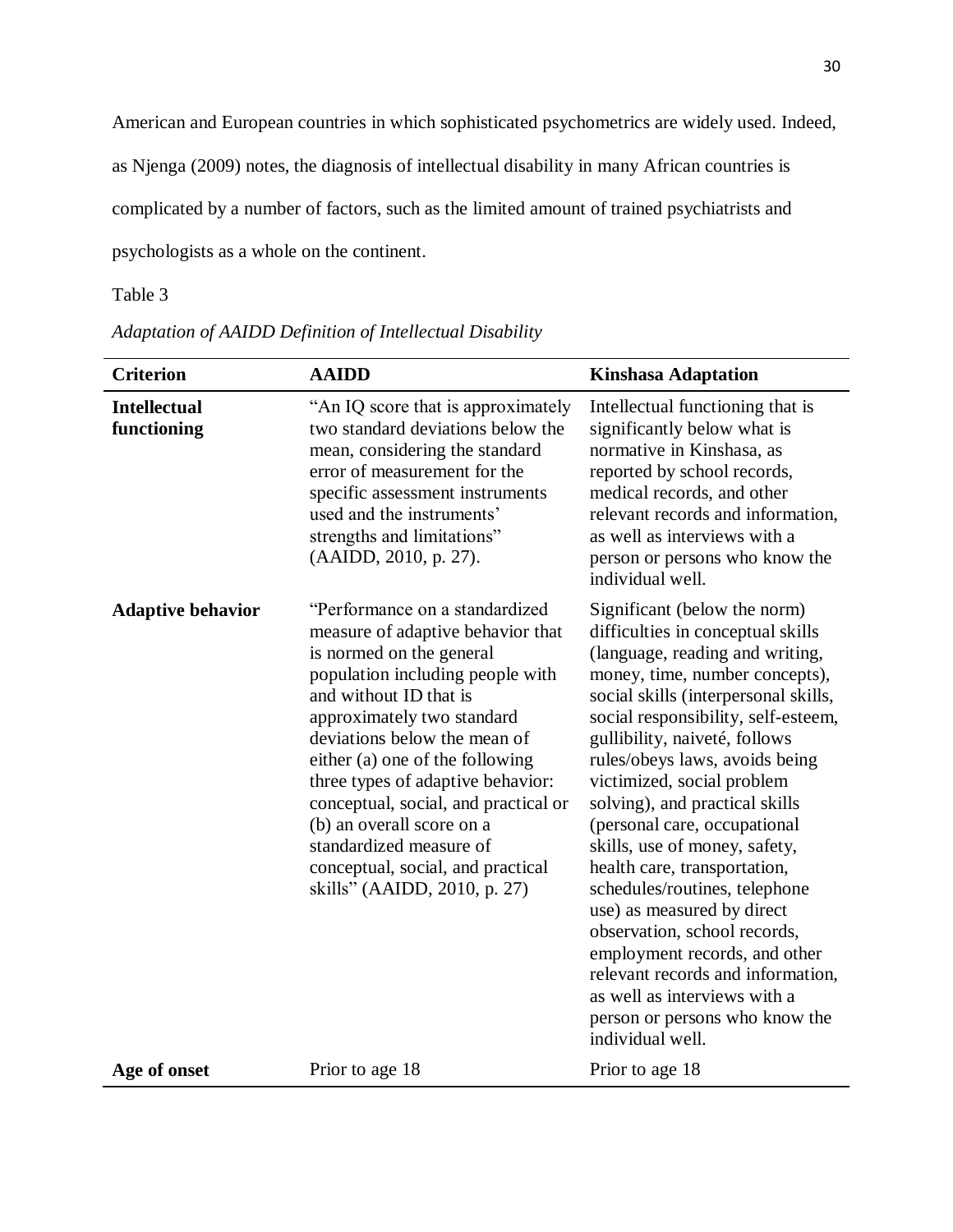#### **The Construction of Meaning about Disability**

This study follows a long line of scholarship about the explanation and treatment of misfortune in Africa. The research "has shown the distinctive cosmologies, rituals, and social relationships of African societies" (Whyte, 1995, p. 234). Indeed, as Devlieger (2010) argues, "local African concepts of disability reflect the boundaries of a worldview that includes ideas of life and death, this world and the supernatural, social relations, causal attributions, and a categorization of the extraordinary body" (p. 77). In their seminal volume addressing culture and disability, Ingstad and Whyte (1995) note that the concern with the cause of impairment is predominant in all of their contributions from non-Western contexts:

Personalistic causal agents in the form of spirits or human beings reflect the relational nature of personhood in these settings. Individuals are so fundamentally involved with other beings that their bodies and minds are readily affected by agents outside themselves. Just as causes are relational, so are the life expectations against which people with disabilities are measured (p. 37).

Many studies have demonstrated that various populations in Africa attribute the cause of various forms of disability to sorcery and the use of fetish. For example, in his study of the perception of causes of illness in Central Africa, Sabuni (2007) identifies natural; physical and environmental; social; breaking of taboos; heredity; witchcraft, sorcery, and poisoning; and punishment from ancestors to be the primary causal understandings of illness. Sabuni then classifies these seven categories as either natural or metaphysical. Livingston (2005) examined the various intertwining social and political factors related to understanding illness and impairment in Botswana, including how incidents of "misfortune" (including disability and illness) are "easily understood as the outcome of natural processes or as part of the mysterious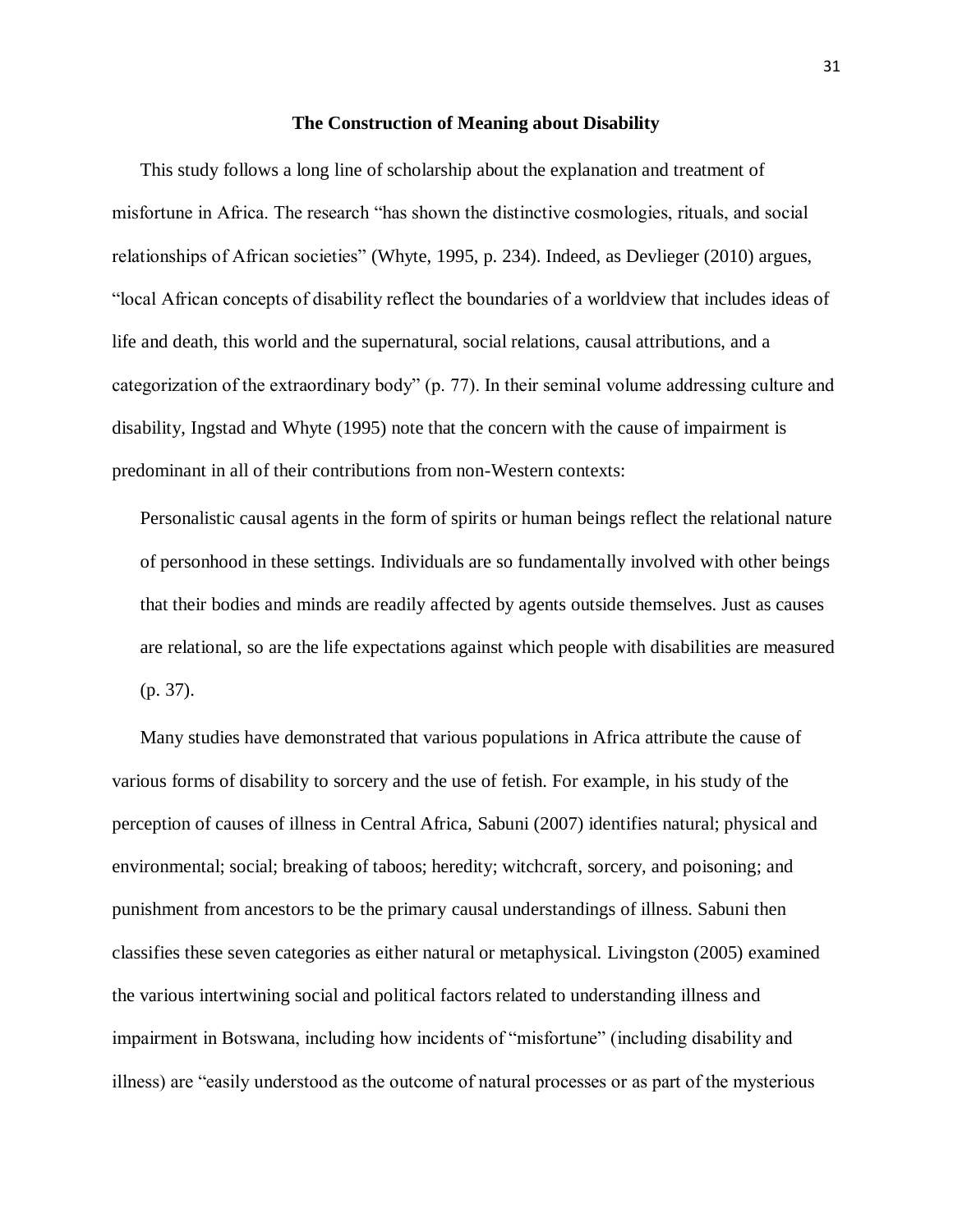logic of *Modimo* [sorcery]" (p. 86). Whyte (1998) has found that mental disorders in eastern Uganda are often dealt with in an explanatory idiom that posits spirit and human causes for misfortune, where spirit refers to the ancestors and the use of sorcery. In his explanation of understandings of physical disability among the Songye of the DRC, Devlieger (1995) argues that "an explanation of the cause of a disability can never be limited to the biomedical level. The explanation is part of a broader inclusive view. Although a biomedical explanation may be accepted, that does not mean it is sufficient" (p. 103).

The phenomenon of sorcery and fetish identified by researchers studying disability in African contexts may be unfamiliar to Western readership and thus necessitates further elaboration. In a Kinshasa-specific context,

*Sorcellerie* (sorcery) is a mostly nocturnal activity that cannot necessarily be controlled. It is the bulimia of evil and a way of life. *Fétichisme*, by contrast, is action that is premeditated, voluntary and usually limited in space and time. … Both terms are part of a larger cluster of words having to do with the occult. Like the term 'witchcraft' in English, the word *fétiche* is used with a wide range of meanings in Kinshasa (White, 2004, p. 175).

*Fétiche* is part of many Kinois' moral universe: If it is performed properly (e.g., the sacrifice of something of close personal value such as a friend or family member), it can lead to success in politics, love, money, and music (White, 2004).

This chapter builds upon Devlieger's discussion of the construction of physical disability and ideas of incompetence (Devlieger, 1995, 1998, 1999, 2010) and posits that rehabilitation (one aspect of support) must be provided to the family, rather than to the individual because of the relational nature of disability (Devlieger, 1995). This chapter's findings demonstrate that many of Devlieger's assertions about the Songye construction of meaning related to disability also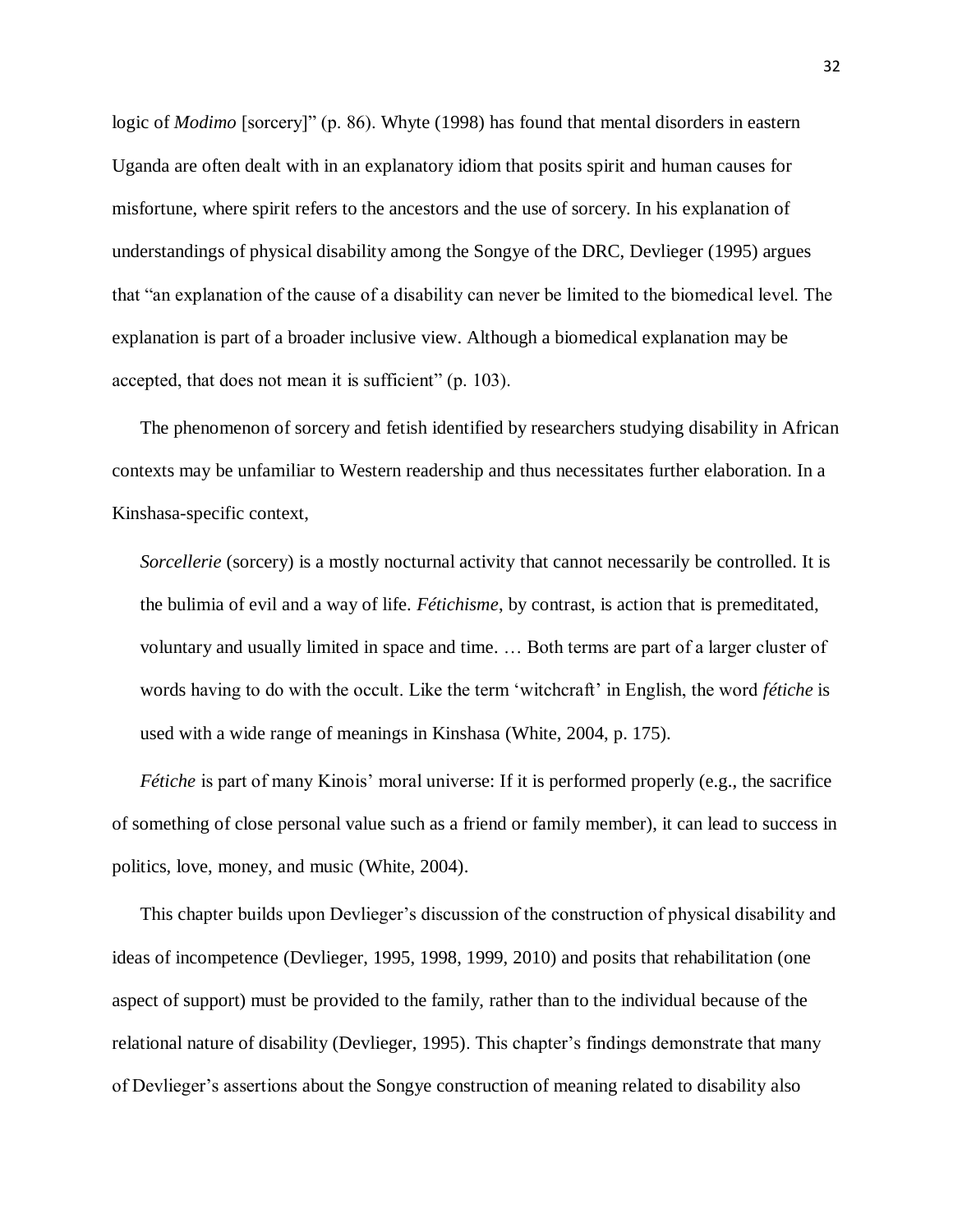apply to individuals with IDD in Kinshasa. This chapter aims to build upon the body of literature on understandings of causality of disability in Africa by linking such understandings to ideas of family coping. It then expands upon Devlieger's (1995) call for increased focus on support to the whole family (as opposed to interventions aimed just at the individual with IDD) by suggesting specific support, policy, and research that may work to improve family quality of life in Kinshasa.

#### **Methods**

This study utilized a qualitative approach, consisting of participant observation and semistructured interviews as the primary means of data collection. Participant observation took place in homes, on the streets, in schools and vocational centers specialized for people with IDD, and during association parent meetings and outings with the children. I conducted interviews with 19 adults with IDD, 24 family members of a person with IDD, and 59 community members: 24 without experience with people with IDD (e.g., vendors, taxi drivers, pastors) and 35 with experience with people with IDD (e.g., psychologists, nurses, teachers).

#### **Sampling**

Sampling of participants for all aspects of the study was theoretical in the sense that I chose in a strategic way the next people to interview to obtain data for comparison with the individuals and groups with whom I had already talked (Agar, 2008). Additionally, as my research progressed, I selected community participants strategically to test or elaborate on emerging themes. For example, when a significant number of family and community members mentioned that the Pentecostal or locally-grown revivalist churches were at the base of much of the sorcery accusations towards individuals with IDD, I deliberately sought out pastors from such churches in a variety of neighborhoods to participate in my study. I strategically considered gender,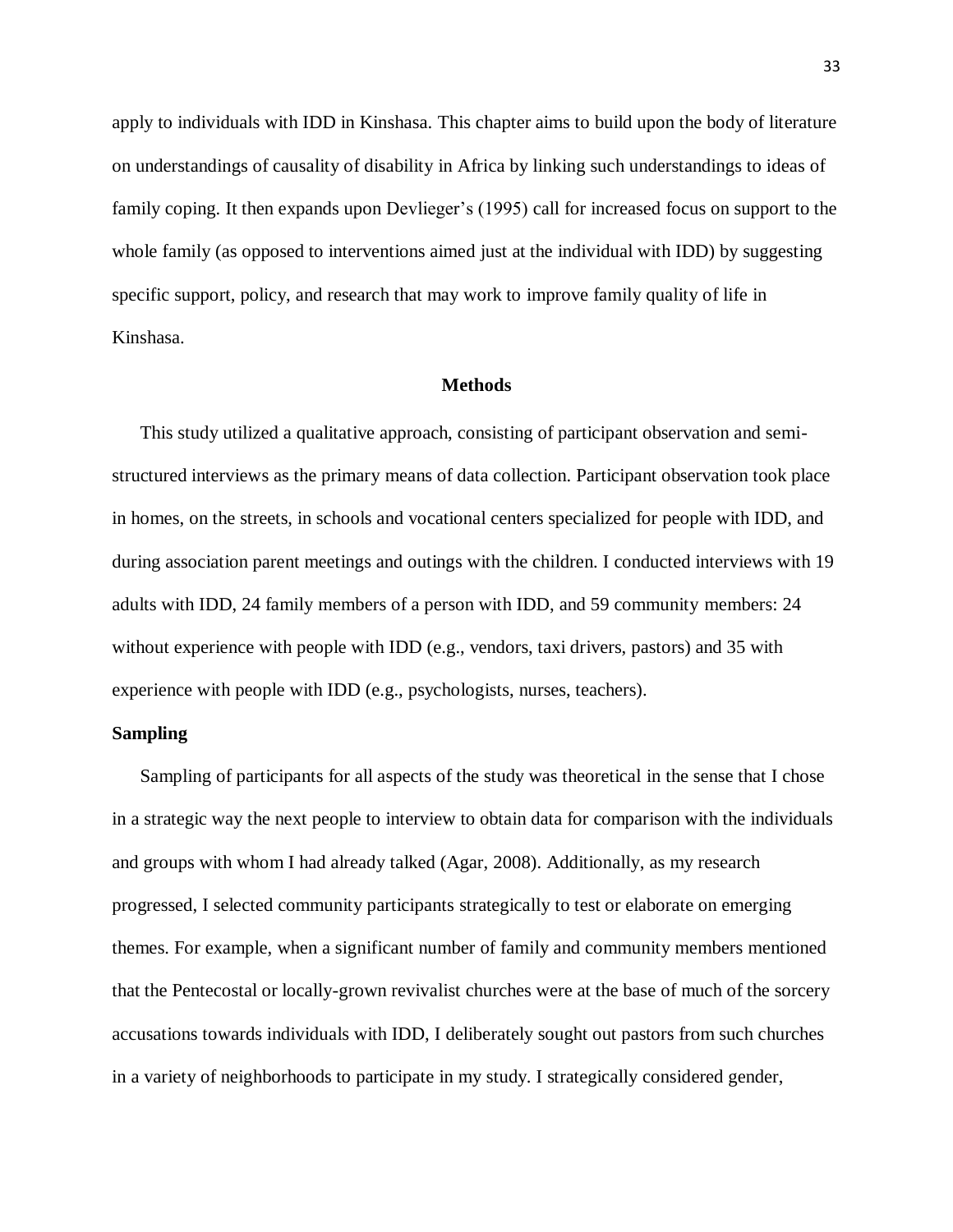neighborhood of residence (typically an indicator of socio-economic status), type and amount of

experience with IDD, and family structure. Table 4 provides further information about

participant sampling.

### Table 4

*Participant Sampling Grid*

| Demographic                | People with IDD       | <b>Family Members</b> | <b>Community Members</b>  |
|----------------------------|-----------------------|-----------------------|---------------------------|
| <b>Gender</b>              | Male                  | Male                  | Male                      |
|                            | Female                | Female                | Female                    |
| <b>Neighborhood</b>        | City Center (e.g.,    | <b>City Center</b>    | <b>City Center</b>        |
|                            | Gombe)                | <b>City Outskirts</b> | <b>City Outskirts</b>     |
|                            | City Outskirts (e.g., |                       |                           |
|                            | Kimbanseke)           |                       |                           |
| <b>Experience with IDD</b> | N/A                   | N/A                   | <b>Disability Service</b> |
|                            |                       |                       | Provider                  |
|                            |                       |                       | Friend $(s)$ or member    |
|                            |                       |                       | has extended family       |
|                            |                       |                       | member with IDD           |
|                            |                       |                       | No experience with        |
|                            |                       |                       | <b>IDD</b>                |
| <b>Family Structure</b>    | Nuclear               | <b>Nuclear</b>        | N/A                       |
|                            | (mother/father)       | (mother/father)       |                           |
|                            | Single parent         | Single parent         |                           |
|                            | Grandparent-headed    | Grandparent-headed    |                           |
|                            | Extended family-      | Extended family-      |                           |
|                            | headed                | headed                |                           |

Adults with IDD, a key population that participated in this study, had various capacities for telling me about their lives. Some were quite competent to respond to the questions and probes; others were not as competent but still had some ability to respond, while still others were not sufficiently competent or lacked communication capacity to give useful answers. To the maximum extent practicable in light of the varying capacities of the adults with IDD, I solicited responses from them. When they were partially able to respond, I solicited their responses and then also sought clarification or corroboration from surrogates in their families. When the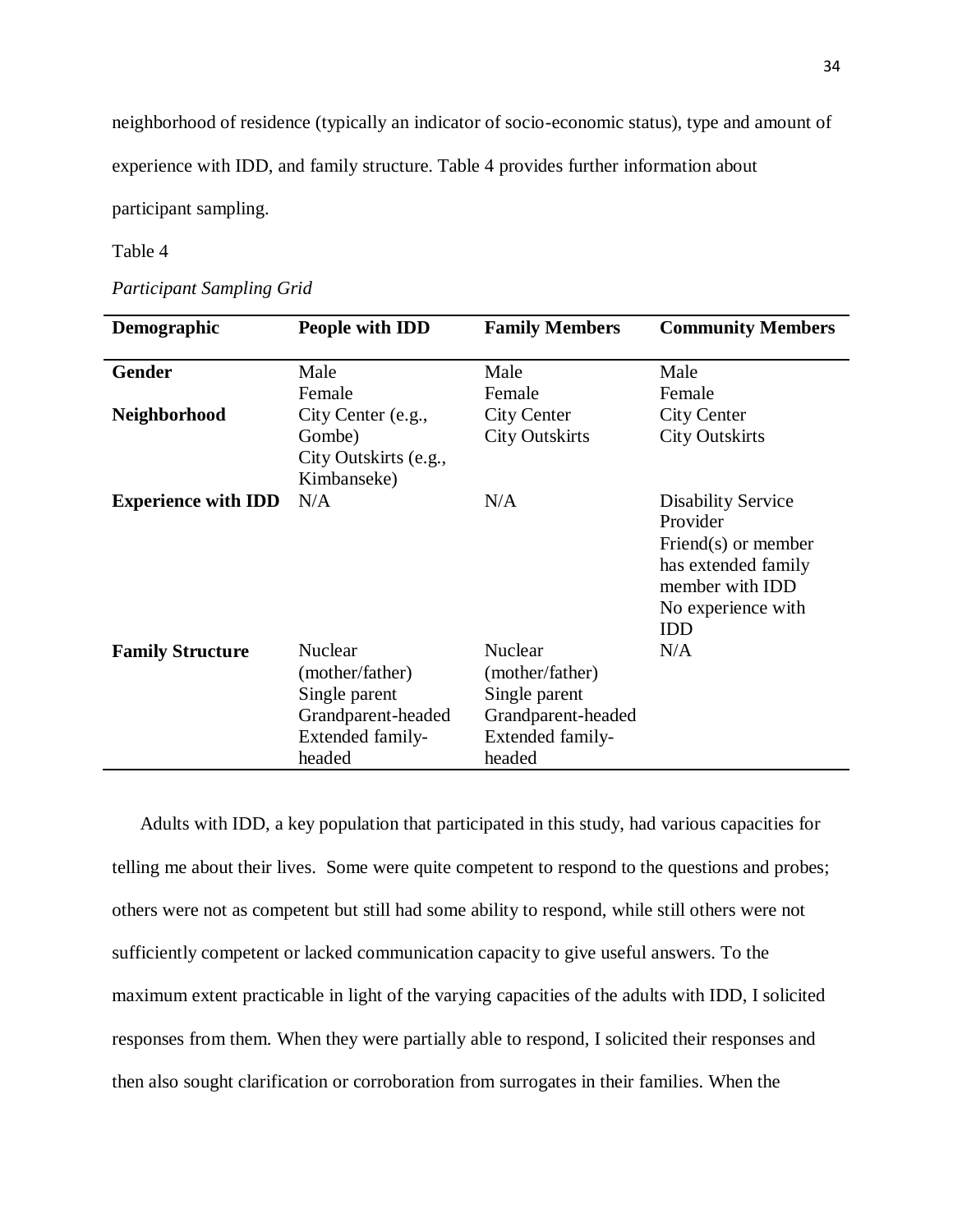individual was significantly unable to respond, I relied on surrogates. Generally surrogates were the primary caregivers for the person with IDD: A mother, a father, a grandparent, or a sibling.

I sampled participants from a range of varied sources. First, with the help of leaders from a parent self-help association, ANAPEHMCO (*L'Association Nationale des Parents des Enfants Vivant avec Handicap Mentale en RDC*), and through contacts of my research assistant, Delphine Assumani, I identified the eight families who welcomed me in their homes for participant observation. Ms. Assumani also facilitated my entry as participant observer in the specialized schools and centers (Bon Depart, CEIEHMA, Villages Bondeko, Kikesa, and Koli). Delphine Assumani is the secretary for the Association of Centers for People with Disabilities in Central Africa (ACHAC) and a person with a disability herself. Given her credentials as a person with a disability and a longtime disability rights activist, Delphine's endorsement of the research project enabled me to gain access and trust much more rapidly than I would have on my own. Additionally, my time and visibility in the above associations and institutions enabled me to gain the trust and interest of various potential adult, family, and community interview respondents, many of whom I arranged to interview at later dates (e.g., parents of children at the schools, former students from the schools, teachers, and physical therapists). Once I began spending time with the parent association members, these members often introduced me to other families in the community who also had children with disabilities but who were not affiliated with the association. I also spoke about my study on a Catholic radio station (Radio Elikya) on three different occasions in the early, middle, and final stages of my time in Kinshasa. In each of these instances, I provided my contact information to individuals interested in being interviewed for my study. Each occasion yielded interested study participants, particularly for the family category.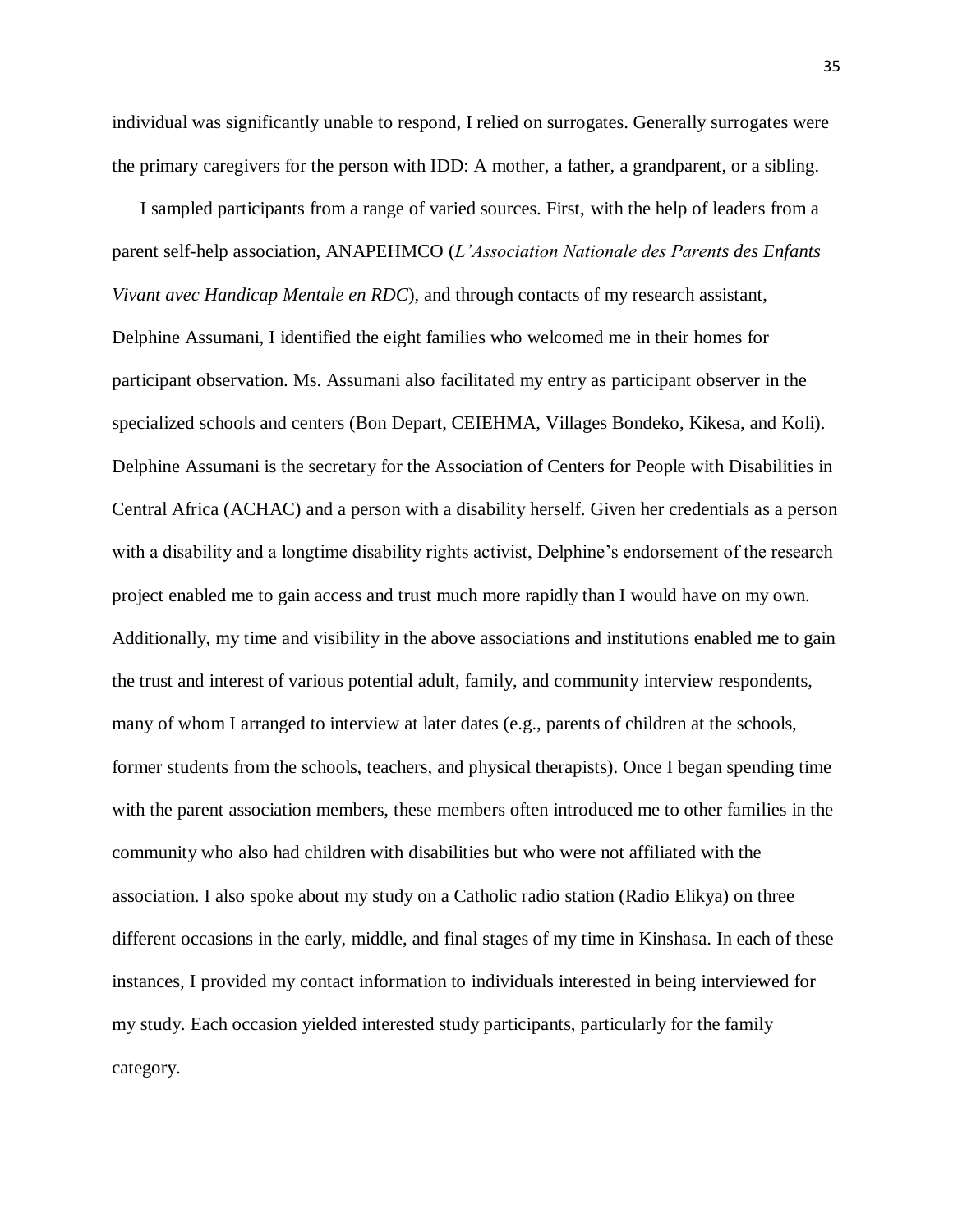#### **Data Collection**

I collected data through participant observation and semi-structured interviews. For the first two months of study, I engaged solely in participant observation in family homes and the wider community surrounding these eight family homes. Through participant observation in homes, I examined the similarities and differences among people with IDD and the families and communities around them, and I took note of their interactions with other community members with and without disabilities, including family members, friends, and neighbors. Although I spent an entire week (from sun up to sun down) with each of the eight families (for a total of 8 weeks), I continued my interaction with and observation of these families after the initial week when I saw their children in the schools, participated in association meetings, and paid short social visits to the family home. I accompanied participants to do daily chores, visit their workplace, go to the market, and participate in various association-related activities and trips. I also observed in eight different schools providing special education services to children with IDD.

I wrote up field notes every evening or as soon as possible after the experience that I documented. My field notes included descriptions of people, places, interactions, and events in as much detail as possible; important researcher reflections or rich points; preliminary analysis (as relevant); and identification of areas for further exploration (Agar, 2008). To facilitate my memory during the field note write-up process, I carried a small notebook with me and noted key terms and important quotations while I was in the process of participant observation. The use of a field notebook to note key terms or "memory joggers" helped to ensure that I remembered the key points to be documented by the time I got to my computer to write my notes.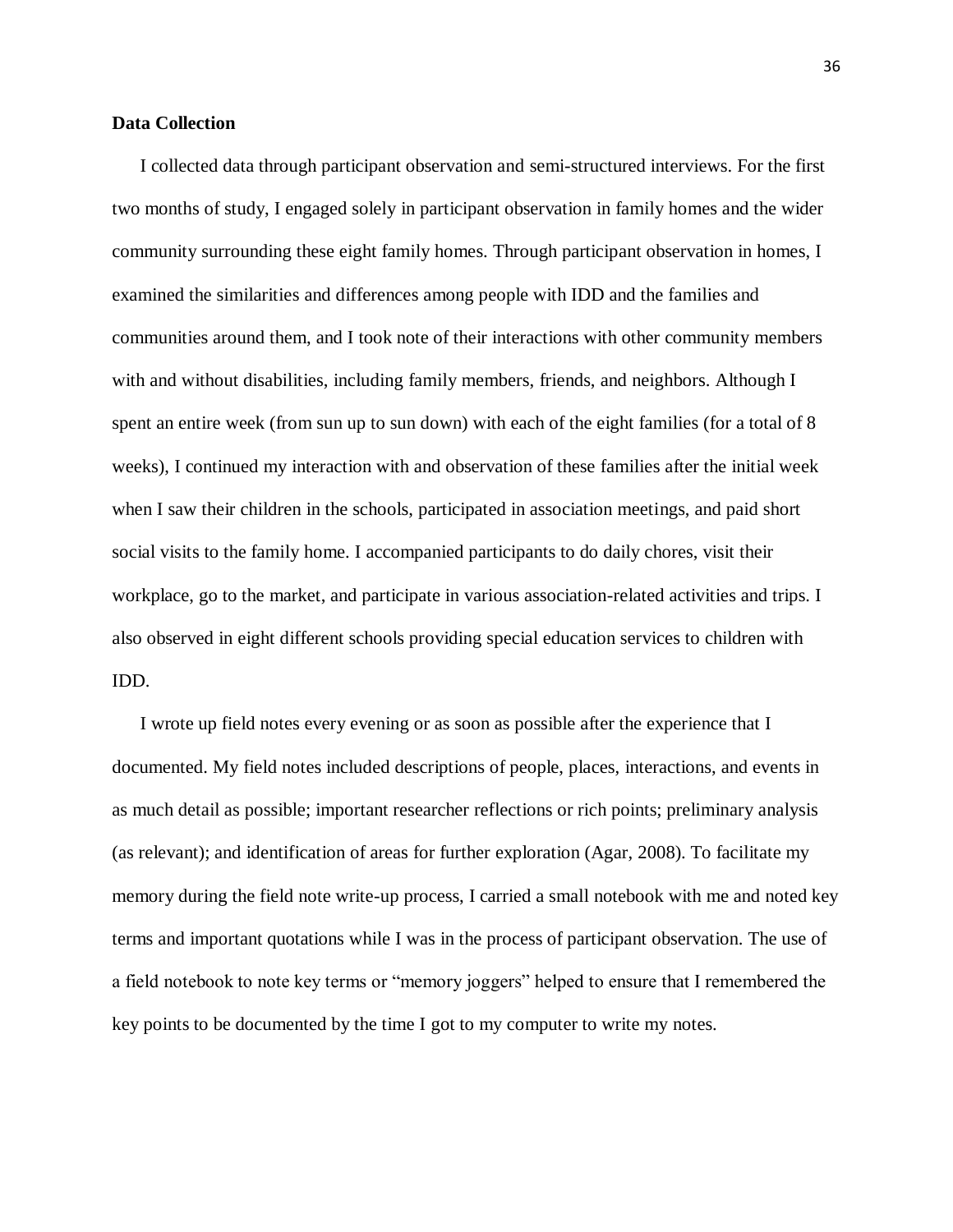Semi-structured interviews with the families with whom I was participating in daily life were most successful at the end of my intensive week spent with them because by this time, the family was used to having me around and had a number of research-relevant issues fresh on their minds from recent informal conversations with me. Thus, family interviews commenced as soon as I concluded my first week of participant observation. Similarly, while conducting participant observation in schools, I often found it advantageous at this time to have interviews with various personnel; thus the interviews with community members with experience with disability commenced opportunistically while I was engaged in participant observation in the schools. I conducted the majority of the interviews with families who were not a part of my participant observation homes, community members without experience with disability, and with adults with IDD four months after my entry into the field.

Semi-structured interviews used a separate protocol of questions adapted slightly for each category of person. Table 5 contains the interview questions. I used semi-structured interviews to build upon themes I had already identified in participant observation and to explore issues related to personhood. In these interviews I gathered detailed information about multiple dimensions of the participants' lives, including their day-to-day activities, stigma, disability in general, IDD specifically, sources of strength, and hopes for the future. I used an audio recorder, and I conducted approximately three-quarters of the interviews in French and one-quarter of the interviews in French and Lingala, with the Lingala translation assistance of my research assistant.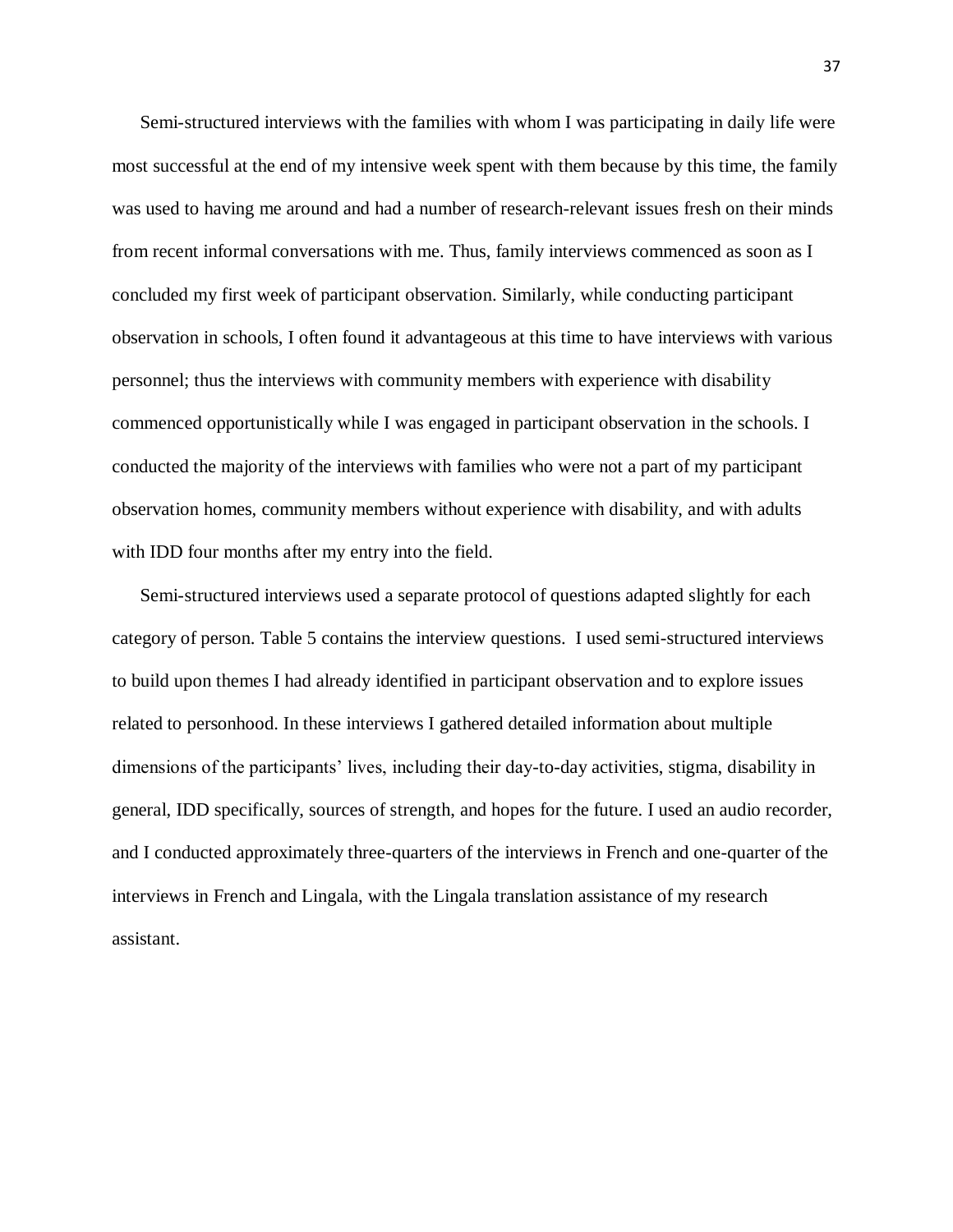# Table 5

# *Semi-Structured Interview Questions*

| Adults                                                                                                                                                                                                                                                                                                                                                                                            | Family                                                                                                                                                                                                                                                                                                                                                                                                                        | <b>Community Members</b>                                                                                                                                                                                                                                                                                                                                                                                                                                 |
|---------------------------------------------------------------------------------------------------------------------------------------------------------------------------------------------------------------------------------------------------------------------------------------------------------------------------------------------------------------------------------------------------|-------------------------------------------------------------------------------------------------------------------------------------------------------------------------------------------------------------------------------------------------------------------------------------------------------------------------------------------------------------------------------------------------------------------------------|----------------------------------------------------------------------------------------------------------------------------------------------------------------------------------------------------------------------------------------------------------------------------------------------------------------------------------------------------------------------------------------------------------------------------------------------------------|
| Would you please<br>introduce yourself?<br>Describe a typical day in<br>your life for me?<br>What do you like to do<br>most?<br>Do you regard yourself as<br>having a disability?<br>$\circ$ Why or why not?<br>Who told you that you have<br>a disability?<br>When?<br>$\circ$<br>Why did they say you<br>O<br>have a disability?<br>What difference in your<br>$\circ$<br>life has it made that | Please tell me about your<br>family.<br>$\circ$ Who are the members of<br>your family?<br>o How did they become<br>members – by marriage,<br>by birth?<br>What do you do on a day-<br>to-day basis? What do you<br>do on a typical day?<br>Tell me about (name).<br>o What do you like most<br>about (name)?<br>o What are some of your<br>biggest challenges<br>(name) presents to your<br>family?<br>o How does your family | How would you define a<br>$\bullet$<br>person with IDD? (If you<br>were to see a person on the<br>street, what would make<br>you think they had IDD?)<br>Have you ever had any<br>experiences with such a<br>person? Could you tell me<br>about them?<br>To what extent have those<br>experiences shaped how<br>you see people with IDD?<br>• Do you believe they are<br>treated differently in their<br>communities? How?<br>Whose responsibility is it |
| people think you have a<br>disability?<br>Who are the people who<br>are most helpful to you?                                                                                                                                                                                                                                                                                                      | respond to those<br>challenges?<br>o What are the most<br>positive aspects of life<br>with (name)?<br>o What does (name) do<br>best?                                                                                                                                                                                                                                                                                          | to provide support for<br>people with IDD?<br>Can you provide examples<br>of a community valuing or<br>not valuing a person with a                                                                                                                                                                                                                                                                                                                       |
| Who are the people who<br>are least helpful to you?<br>Where do you go for help<br>when you need it?                                                                                                                                                                                                                                                                                              | Do you believe (name) has<br>an intellectual disability?<br>Why or why not?<br>O                                                                                                                                                                                                                                                                                                                                              | disability or having/<br>avoiding responsibility to<br>support the person and the<br>person's family?                                                                                                                                                                                                                                                                                                                                                    |
| What kinds of things in<br>your daily life do you often<br>need help doing?                                                                                                                                                                                                                                                                                                                       | Who has told you<br>$\circ$<br>(name) has IDD?<br>What difference does it<br>make, in terms of your                                                                                                                                                                                                                                                                                                                           | If you found out that one of<br>$\bullet$<br>your children had IDD,<br>what first thoughts would<br>run through your head?                                                                                                                                                                                                                                                                                                                               |
| What kind of help is most<br>useful to you (discuss<br>emotional, physical,<br>financial, informational                                                                                                                                                                                                                                                                                           | quality of life, that you or<br>other people regard (name)<br>to have IDD?                                                                                                                                                                                                                                                                                                                                                    | What is your understanding<br>about what goes on in<br>various settings of support<br>[society, family,                                                                                                                                                                                                                                                                                                                                                  |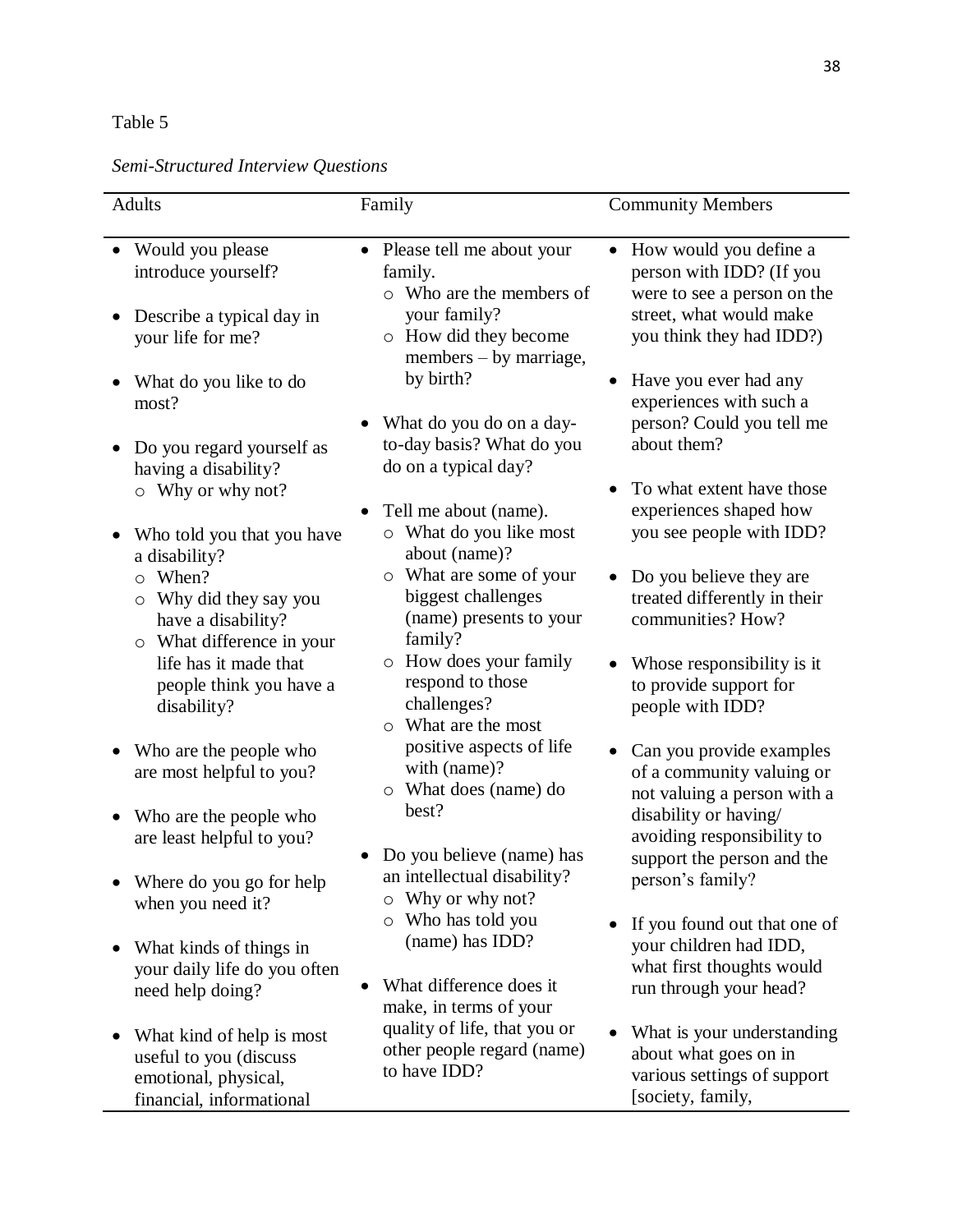#### support)?

- Would you describe for me a time when you felt life was going really good?
- Would you describe for me a time when you felt life was going really bad?
- What is the importance of education in your life?
- What is the importance of religious organizations in your life?
- What is the importance of self-help groups in your life?
- What are your dreams for the future?
- Is there anything else that you think is important for me to know but that I have not yet asked?
- What changes have happened in your family life as a result of (name) being a member of your family? What really hasn't changed at all?
- How have your neighbors and extended family responded to (name)?
- Where do you go for help when you need it?
- What kinds of things in your daily life do you often need help doing?
- What kind of help is most useful to you (discuss emotional, physical, financial, informational support)?
- When have you, (name), and your family been happiest? Please give me an example of a particularly happy time for your family.
- When have you, (name), and your family been most challenged as a result of (name's) disability? Please give me an example of a particularly challenging time for your family?
- What are your dreams for the future?
- Is there anything that I have not yet asked but you think is important?

government]?

- o Do you think such settings are useful?
- o Why or why not?
- Would you ever hire a person with IDD to work for you? Why or why not?
- Would you accept if one of your relatives wanted to marry a person with IDD? Why or why not?
- Do you have any other thoughts about people with IDD that I have not yet asked you but you would like to share?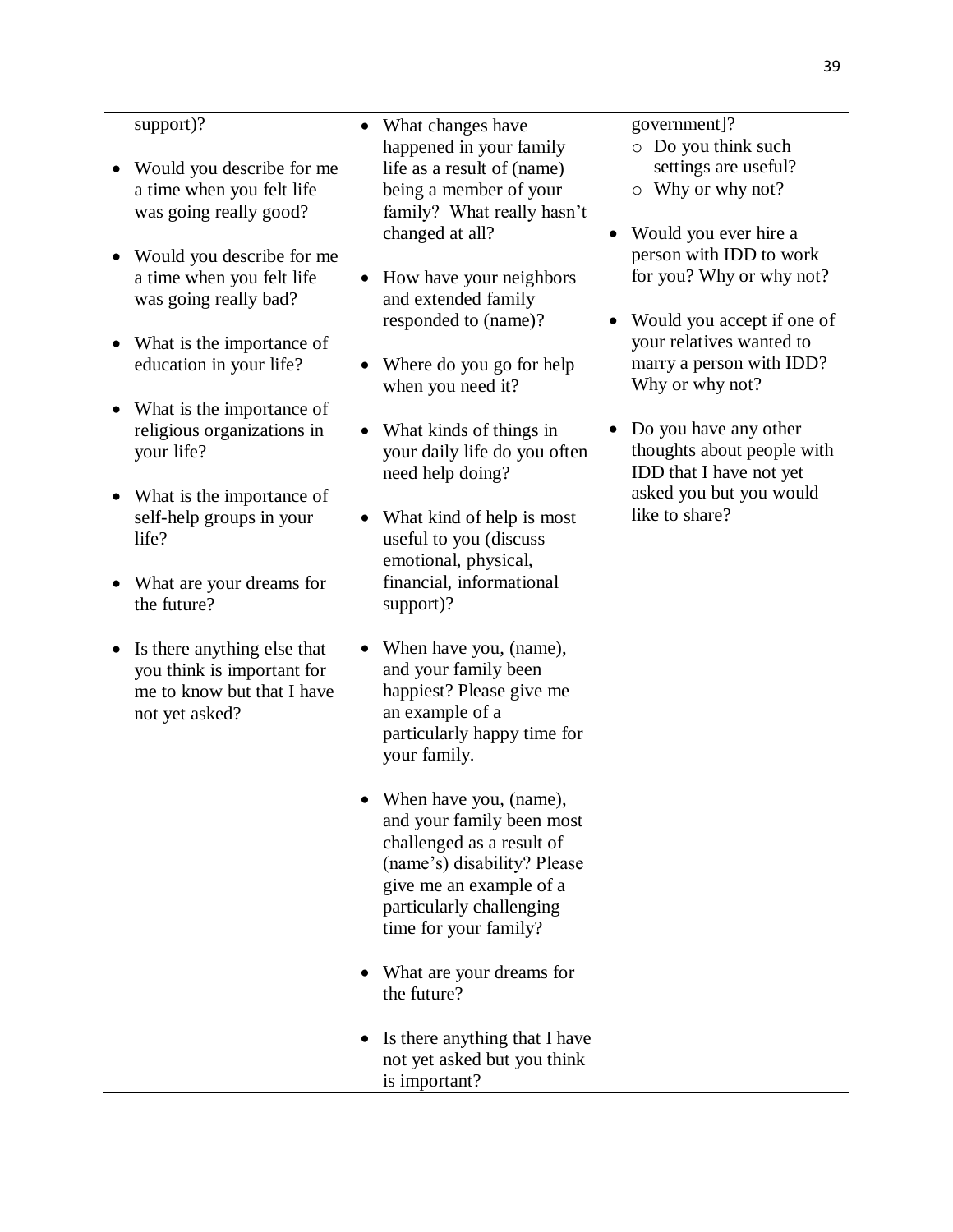#### **Data Analysis**

I conducted data analysis concurrently and recursively within and across observations and interviews, using the constant comparative method of data analysis (Charmaz, 2006; Patton, 2002) to identify themes as they emerged. Specifically, each step of the data analysis process directed my next steps (Maxwell, 2009). For example, as I wrote up my field notes and transcribed interviews, I engaged in preliminary analysis and noted observations I wanted to make in the future and new questions that I needed to ask. I organized and analyzed my data using the management techniques recommended by Creswell (2002), including three phases: (a) preparing and organizing the data; (b) describing and developing themes; and (c) interpreting the data and reporting findings. Although I conducted these phases in a linear way, I circled back to phases to further check to ensure accuracy and trustworthiness.

Every night or as soon as possible after the event, I typed my field notes into computer files. With the help of my research assistant and a Congolese transcription assistant, I transcribed all of the semi-structured interviews in full. The transcription of interviews was an important aspect in preparing and organizing the data. Each transcript went through three iterations; I personally conducted two of the three iterations. I began the transcription process while I was in the field, thus enabling me to note key themes that were coming up in the interviews and expanding upon these themes in future interviews. I imported all field notes, memos, and interview transcripts into qualitative analysis software (NVivo, 2010) to assist in identifying and organizing potential analytical categories. I used the constant comparison method for code and theme development from the data, wherein I generated and connected categories by comparing incidents in the data to other incidents, incidents to codes, codes to categories, and categories to other categories (Creswell, 2005), developing or grounding my identified themes in the data. The emergent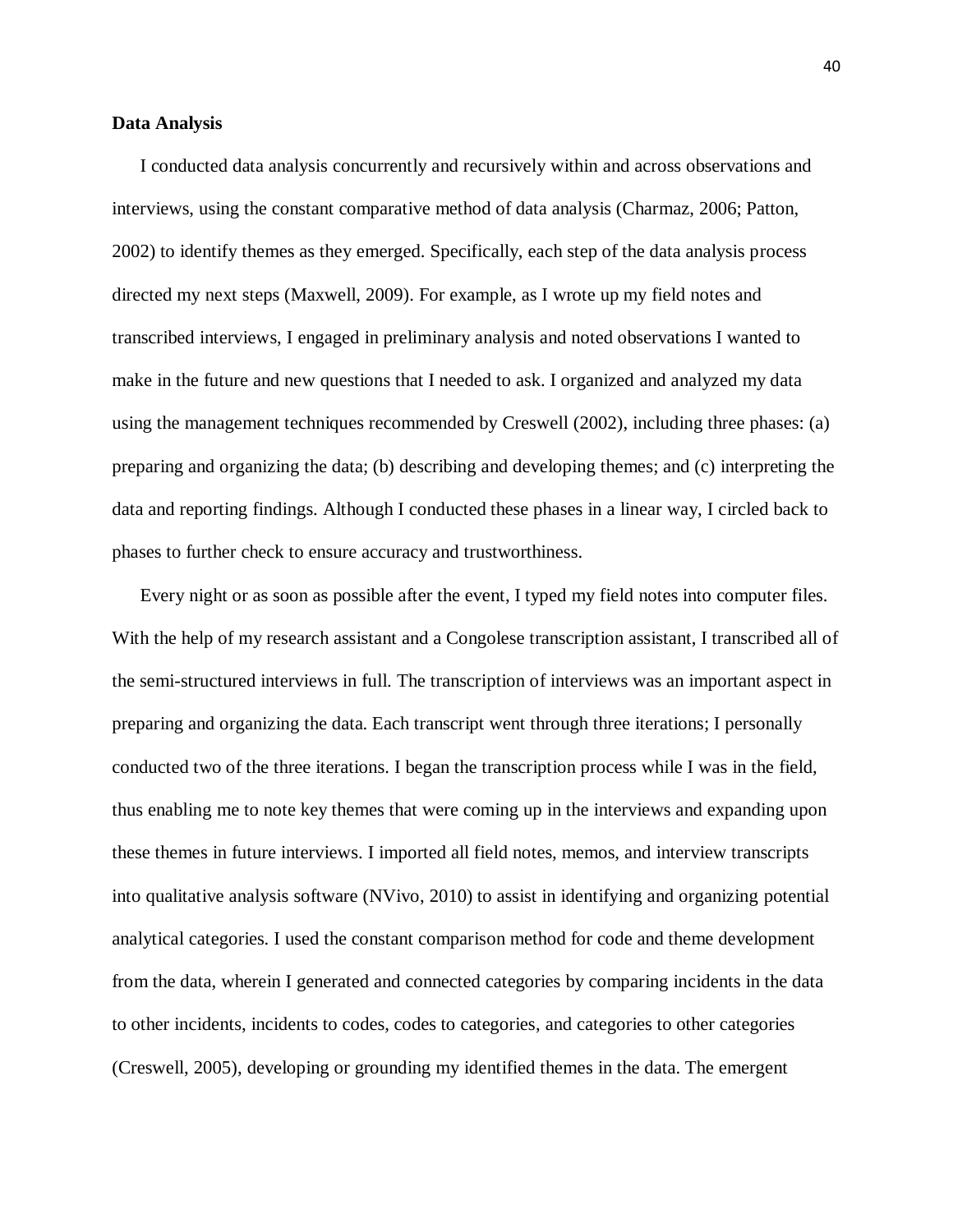themes served as the basis for additional probes and checks for the following observations and interviews in the upcoming days.

I used three techniques to establish credibility: triangulation of data, peer debriefing, and member checks. Triangulation of data calls for using multiple types and sources of data from multiple participants by multiple collection methods (Maxwell, 2009). In this study, I triangulated data through the use of multiple data collection methods (i.e., participant observation & interviews) from multiple participants with different characteristics in a number of different settings (i.e., homes, education, associations).

Peer debriefing is a strategy of enlisting a peer, who is not immersed in the research but has some general understanding of the study, to discuss the study data. During my period of intense participant observation (the initial four months of the research), I sent bi-weekly memos to a colleague unconnected to, but familiar with, the study. These memos discussed what I was seeing, provided field note excerpts, and commented on emerging themes. My colleague would then reply to these memos with thoughts and impressions about the study direction. For the last three months of research, I sent memos every month. This colleague continued to provide input on developing themes after I had left the field and as I was conducting final data analysis.

I conducted member checks with study participants in order to decrease misinterpretation by asking participants to check for the accuracy of my data (Creswell, 2002). I conducted member checks by explaining my biases and expectations before each semi-structured interview, consistently asking for clarification from study participants to ensure their opinions are accurately understood and recorded, describing initial themes identified in initial observations and asking participants whether they agree or have experienced the same things, and seeking discrepant evidence and negative cases to determine if conclusions should be modified or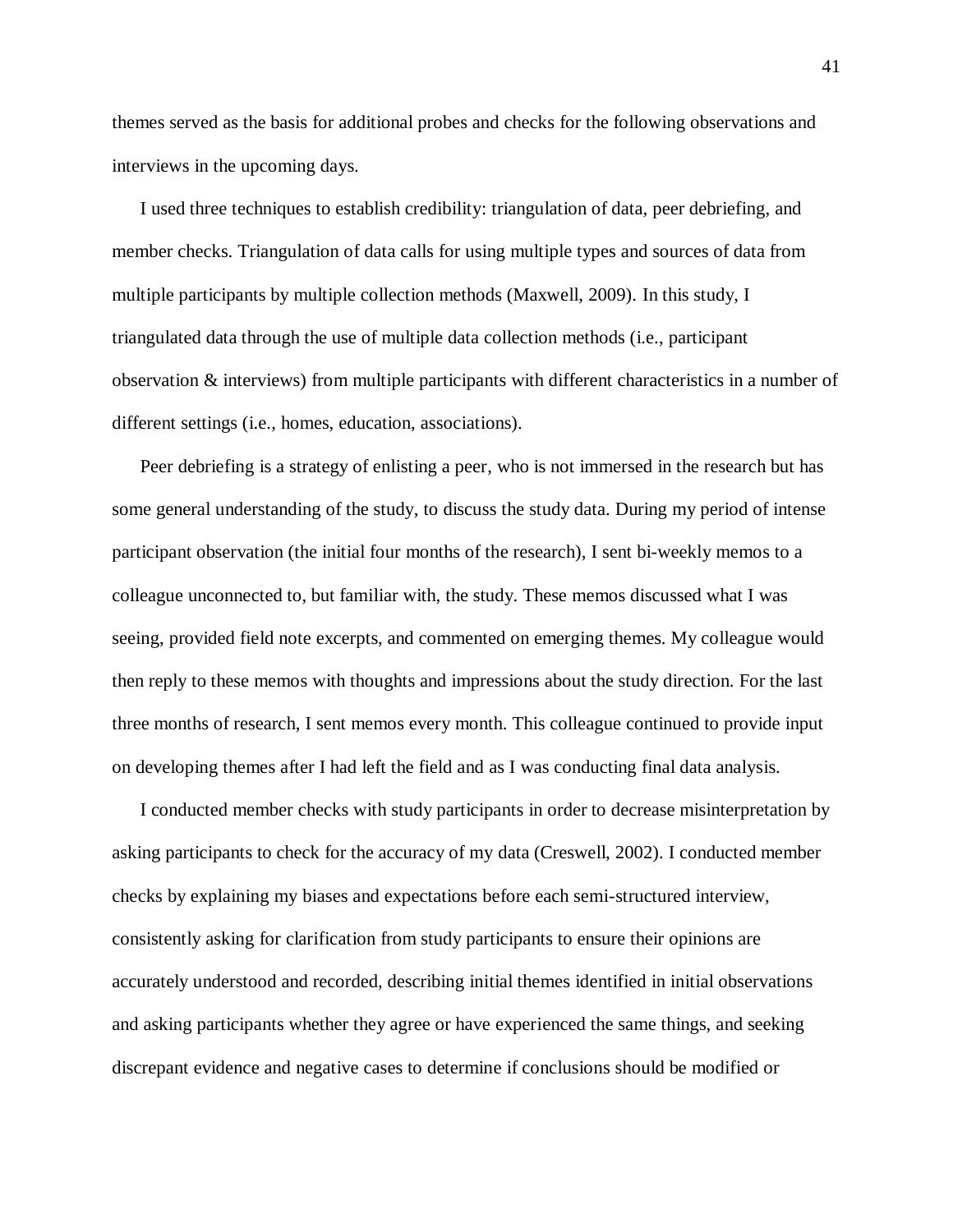retained. At the conclusion of my time in the field, I presented a summary of my research activities and highlighted some of the emerging themes and salient quotations to my research participants. My research assistant and I invited all persons who participated in my research to attend this session; approximately 60 people attended (which represented an approximate 59% attendance rate). After I gave the presentation, I opened the floor for participant discussion and encouraged attendees to agree with, disagree with, or provide additional information about what I had just presented. I also provided paper surveys with open-ended questions for any written reactions to the presentation. Feedback on the preliminary findings was overall highly positive, and no one stated any major disagreements. A number of participants requested that I not focus too much on strengths and positives and implored me to ensure I also represent the sometimes harsh and negative realities of the lives of people with IDD in Kinshasa. Participants requested that I use study results for action toward the betterment of people with IDD in Kinshasa and expressed a desire for the research to lead to more concrete projects aimed at improved quality of life.

Confirmability in qualitative inquiry calls for determining whether the researcher's conclusions are reasonably traceable to the rich data sources. In this study, I established confirmability by triangulation of data, peer debriefing, and reflective practice and search for bias. Both my peer-debrief colleague and my academic advisors validated whether decisions made during the research process were plausible, i.e., whether they can identify or understand the source of the conclusions I am drawing. Meanwhile, throughout data collection and analysis I actively and continually searched for any bias (e.g., through field note reflections, discussions with my research assistant, and debriefing with my noninvolved peer) and made any such bias visible for further inspection to ensure conformability (Creswell, 2007). Particularly as it relates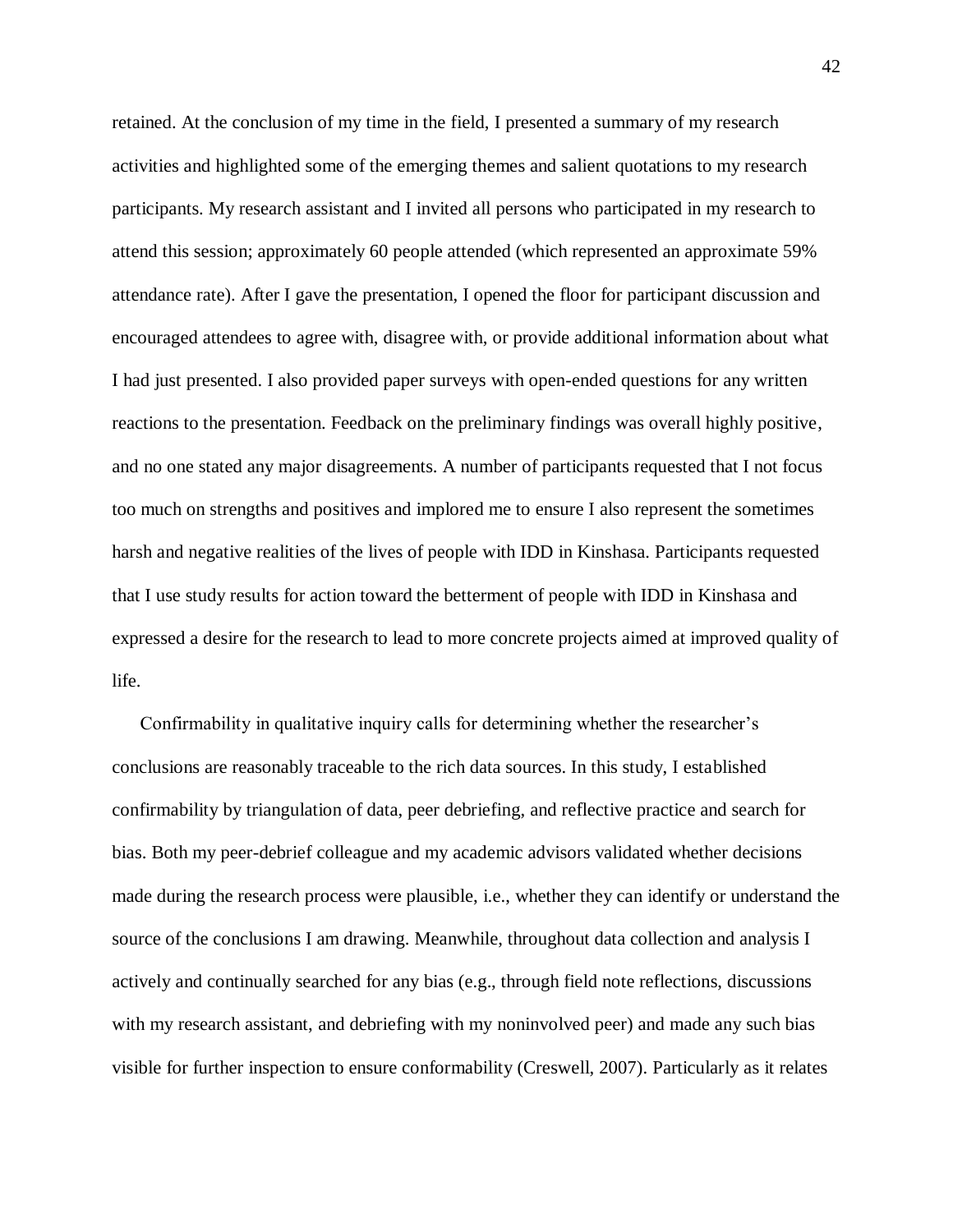to this study, I discussed my personal beliefs about the causation of IDD with my research assistant and noninvolved peer. We reflected together on how my bias may impact the way I ask questions, analyze data, and interpret responses. We discussed strategies for minimizing the impact that my own beliefs have on data collection and analysis, such as posing questions in a different way and having my research assistant evaluate my preliminary analysis of the data. I ensured dependability of my research by triangulation of data, close cooperation with a local research assistant, and constant comparison analysis to detect any discrepant evidence and negative cases. These methods have already been described above.

#### **Ethical Considerations**

This study was approved by the University of Kansas Institutional Review Board before I entered the field. Before commencing participant observation or interviews, my research assistant and I explained the study to potential participants and participants signed an informed consent form written in both French and Lingala. Participants were offered the option to either keep their identity confidential or waive this right to confidentiality. Those who chose to remain confidential (approximately 10%) had pseudonyms applied to their data. When explaining the study to participants, we requested that individuals with IDD repeat to us in their own words the information we had just given them. If they demonstrated understanding of all key aspects of the consent form, they would sign on their own behalf. If they were unable to demonstrate ability to provide informed consent to a level deemed satisfactory to my research assistant and me, we required a surrogate (the primary care provider) to sign the informed consent form on the individual with IDD's behalf; however we always sought and procured oral assent from all participants with IDD, regardless of who signed the consent form.

### **Findings**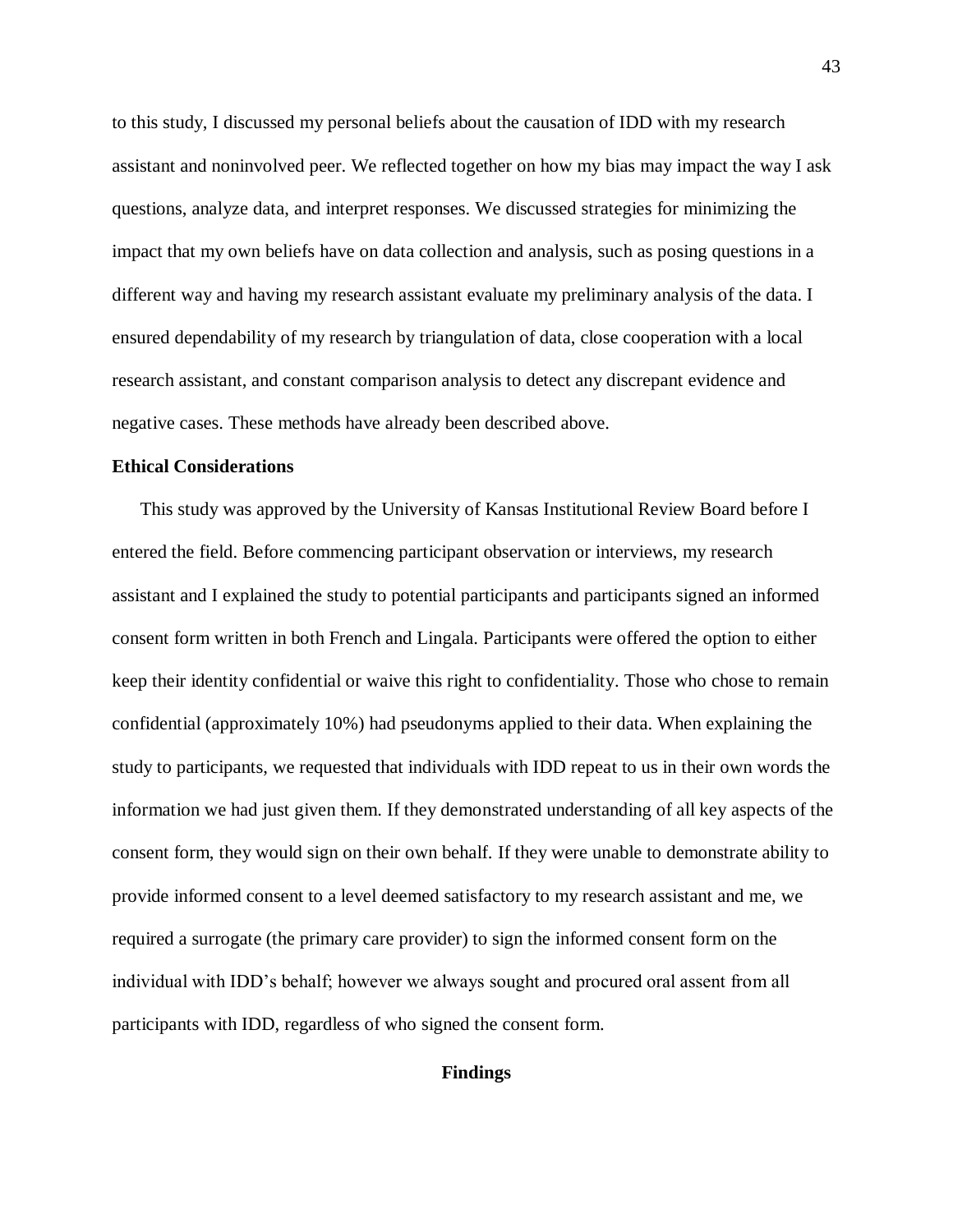In Kinshasa, ambiguity around life occurrences is inconceivable. Indeed, "at the base of every problem, there is always a cause" (Papy, male, 26-35, no disability experience). Moreover, my research showed that most participants would not accept that IDD "just happened." The cultural world of the Kinois is divided in two: The visible and the invisible. The visible world is what we can see and touch: you can look out the window and see cars; there is a president of the country, there is a physiognomy of the human body that we understand through modern medicine. There also exists an invisible world. This world also has a sort of organization, but it is not accessible. Or, at least, it is only accessible to those who are initiated. Thus, ancestors, chiefs, pastors, priests, traditional healers, and others all have the power to access this invisible world. Sorcerers are those who have access to the invisible world but who use it for evil, rather than for good.

Understanding distinctions around the visible and invisible worlds is important in understanding the construction of meaning around IDD and its effect on the personhood of individuals with disabilities in Kinshasa. Indeed, the causal understanding of IDD (whether from the visible or the invisible world) can have a great impact on both the individual and his or her family's social standing or status and on support accessed and needed. In general, my study population understood the causation of IDD in biomedical (visible) or metaphysical (invisible) terms, or a combination of both.

#### **Biomedical**

The vast majority of respondents demonstrated an understanding of biomedical causes of IDD. Most families could trace the medical cause of their family member's disability.

He had a normal birth. At 6 months, he was sick. He had malaria and when they tried to heal him, he fell into a coma. He spent a week in a coma. After they treated him [for malaria],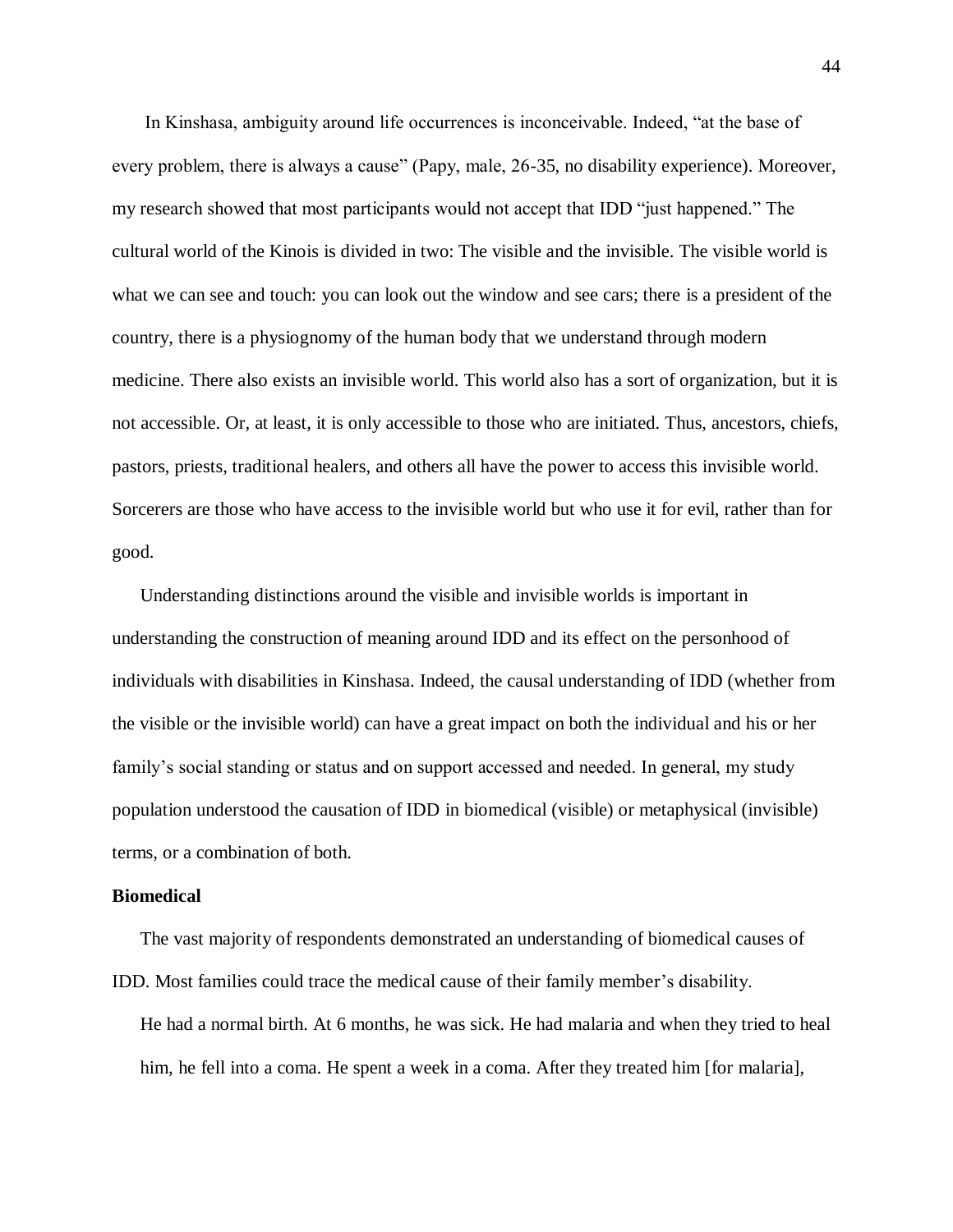they saw that it wasn't working so they changed treatment, and they took liquid from his vertebral column. After this, they determined that he had meningitis. After the treatment [for meningitis] he was physically fine, like you see him. It was on the level of his head that we determined that things weren't right. (Justine, female, 36-60, aunt of person with IDD) The family's narrative of sickness was sometimes passed along to the individual with IDD,

who then integrated this narrative into his or her own narrative of self.

I was born with a handicap on the mental side. Everything started when I was 2 years old. One morning, I woke up well (normally), very well. Suddenly like that a little hot. Of one degree or two degrees. Fever. They give me medicine, and I take it. It went beyond fever. … We went to the hospital, the university clinic, and that became something else. On the level of nerves. When they noticed, they did an operation. And when they did the operation, they remarked that it was a little… the sickness they call… (long pause) I forget. (Kalambaye, male, 18-25, adult with IDD)

Families spoke of illness in their children's early years, unsuccessful abortion attempts, medical incompetence during childbirth, inaccurate or lack of early diagnosis, and treatment of an illness that resulted in their family member's IDD. Most community members also demonstrated a knowledge that IDD can come about from various biomedical causes:

There are at least 200 causes today that are identified as causing mental retardation. This is according to the World Health Organization, and the research continues! There are at least 200 causes. (Oscar, male, 36-60, disability support provider)

The biomedical causes for IDD that community members most often cited were malaria, meningitis, chromosomal and/or genetic abnormalities, behavior of the mother during the pregnancy, and failed abortion attempts. When asked about what can be done for people with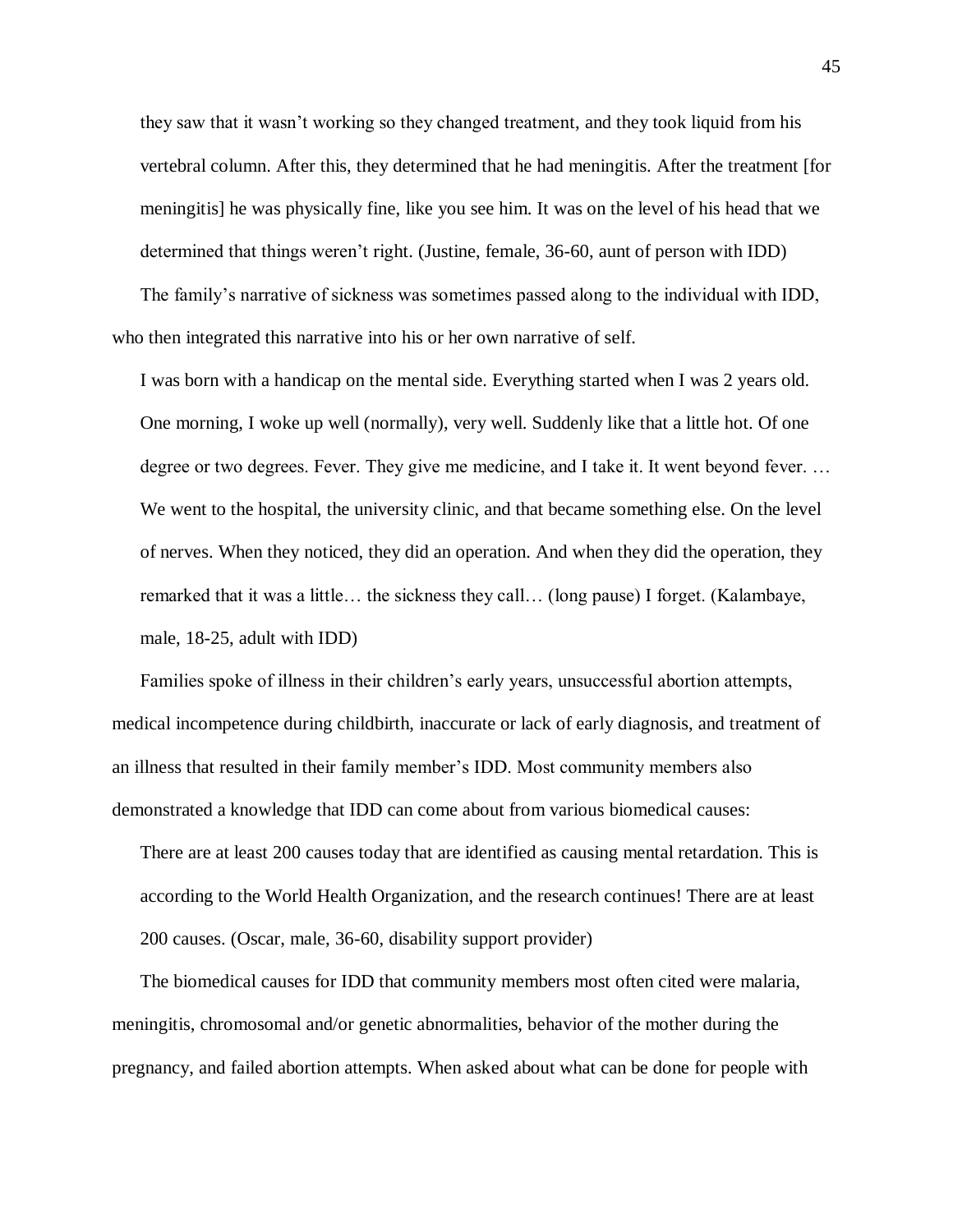IDD in society, adults, family members, and community members often spoke in terms of medical care and other sources of rehabilitation consistent with a medical model of disability, which focuses on the person with the disability as the problem and looks to cure the disability (Kaplan, 2000). Adults and family members also demonstrated this medical understanding of disability through their ongoing and often daily interactions with doctors, psychologists, physical therapists, and other medical rehabilitation professionals in the pursuit of healing or remediating the person with IDD. Some respondents asserted that IDD exists solely due to biomedical reasons; most respondents however, complemented their biomedical understanding with a metaphysical understanding of IDD.

#### **Metaphysical**

In Kinshasa, narratives of sorcery, *fétiche* (i.e., use of the occult and magical powers to protect or aid the user), and the breaking of taboos are employed on a daily basis to understand both fortune and misfortune. Community members, regardless of education level, age, or gender, vehemently asserted that oftentimes the true cause of a person's IDD was metaphysical. Metaphysical causes of IDD come in a number of forms: (a) The person him or herself is a sorcerer, (b) a member of the family utilizes fetish, (c) an extended family member or member of the community has inflicted this family with disability through the use of fetish, or (d) the family has broken a social or ancestral taboo, or a combination of more than one of these causes.

**Individual as sorcerer.** Because those who practice sorcery are considered to be those individuals who are on this earth to inflict misfortune, suffering, and destruction; when any person demonstrates challenging behavior or acts outside of social norms, they are often considered to be sorcerers.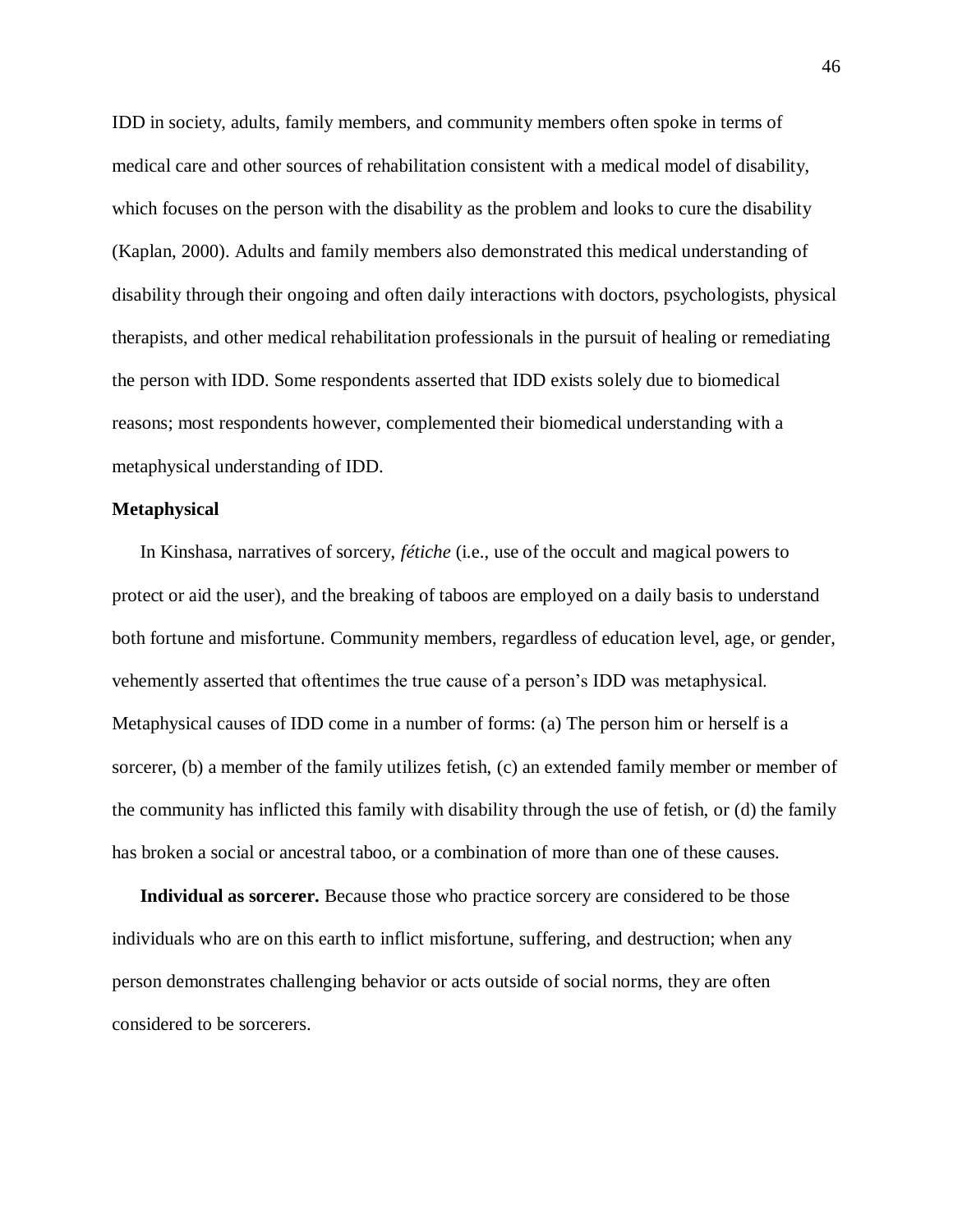If he poops in his clothes, I just take off his clothes because I know that my child didn't do this on purpose. He did it because his head is sick. But when others see him do this, they say, "Ah! He pooped his pants! A child as old as him pooped his pants! He did it on purpose! You, you are a sorcerer or you are the devil personified!" … I don't agree with this because I find that he does this because he isn't normal. His head isn't normal. He doesn't reason well, like us. (Agathe, female, 36-60, mother of a child with IDD, sister to persons with IDD)

Destructive behavior by individuals with IDD accused of sorcery often included such things as "deliberately" wrecking televisions, phones, and other household items or by "deliberately" creating work for the family through incontinence or uncleanliness. But individuals with IDD are sometimes seen as "deliberately" bringing destruction by causing family strife and discord or by causing the family to become poor because IDD can also require great amounts of financial sacrifice (e.g., for health care and medication). Even if there is not a direct link between the individual with IDD and the misfortune, such as a death in the family or the loss of the primary breadwinner's job, the person with IDD is sometimes suspected of being a sorcerer and bringing this misfortune to the family.

Individuals with IDD who were accused of being sorcerers were often thought to be "abnormal" and unfortunate during the day (e.g., lower intelligence, drooling, unable to communicate, different facial features) but holding desired traits and enjoying lives of extreme fortune at night (e.g., beautiful, rich, powerful, married, well-traveled). Illustrative of the night/day dichotomy and the ability to harm others, a member of the community explained:

*Bitanga soyi* (drooling) during the day, yes, the night he is no longer *Bitanga soyi*. He is a boss, at night he manages businesses. At night, he is rich. He is a boss, he travels a lot, all this during the night, but you see him during the day, he comes and begs me for 100 francs so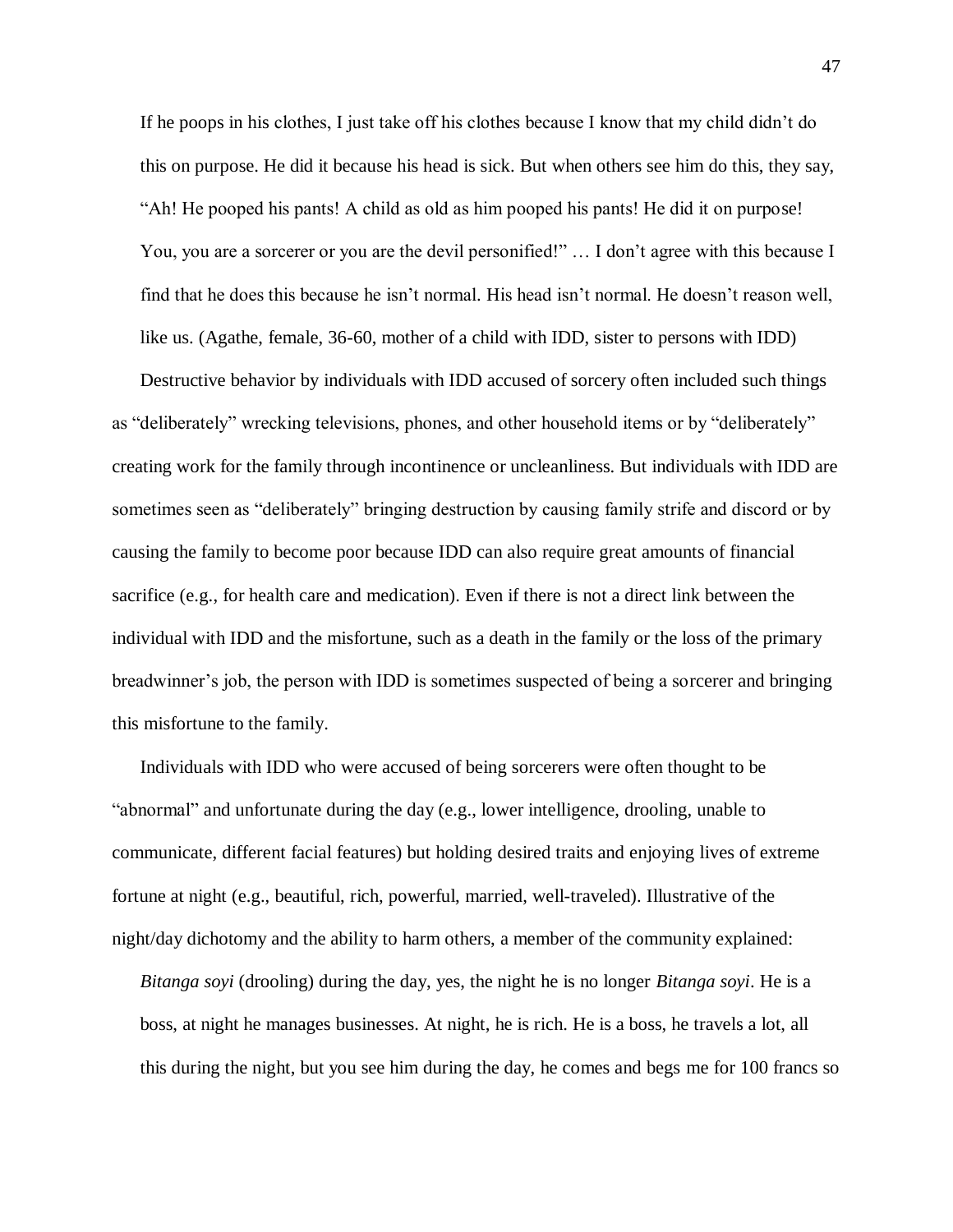that I give it to him and then he has power over me and he can block me. He can block my business. *Na kopesa te*, I cannot give, ok, it's like that. (Benjamin, male, 36-60, disability support provider)

Many families told me of experiences with members of their extended family or wider community who encouraged them to neglect their child so that he or she would die as quickly as possible, effectively freeing the family from his or her destructive impact. For example, one mother of a girl with IDD said:

Here people say you should not go with your child [to seek help/support]. You are wasting money for nothing. These children will die. You must leave her. You must neglect her so that she will die. (Marte, female, 36-60, mother of child with IDD)

Adults with IDD themselves often told me how they are constantly accused of being sorcerers. "Ah! They insult me, that I touched the occult, that I am a sorcerer. There are many people who say this. Problems." (Nsimba, female, 18-25, adult with IDD) All of the adults with IDD with whom I spoke forcefully and disdainfully denied that they had any experience with sorcery or the occult. Although some respondents argued that people with IDD can be sorcerers, many other participants, although they believed that IDD can be caused by sorcery, did not believe that the individual him or herself (particularly if the individual in question was a child) was the sorcerer. According to many, children with IDD are the victims: Someone else caused them to be the way they are.

**Family member use of fetish.** Families who enjoy a certain amount of fortune in life, either through wealth, power, or success, are often seen as using fetishes and the powers of the occult to gain this level of fortune. One aspect of this use of the occult is the necessity of sacrifice. In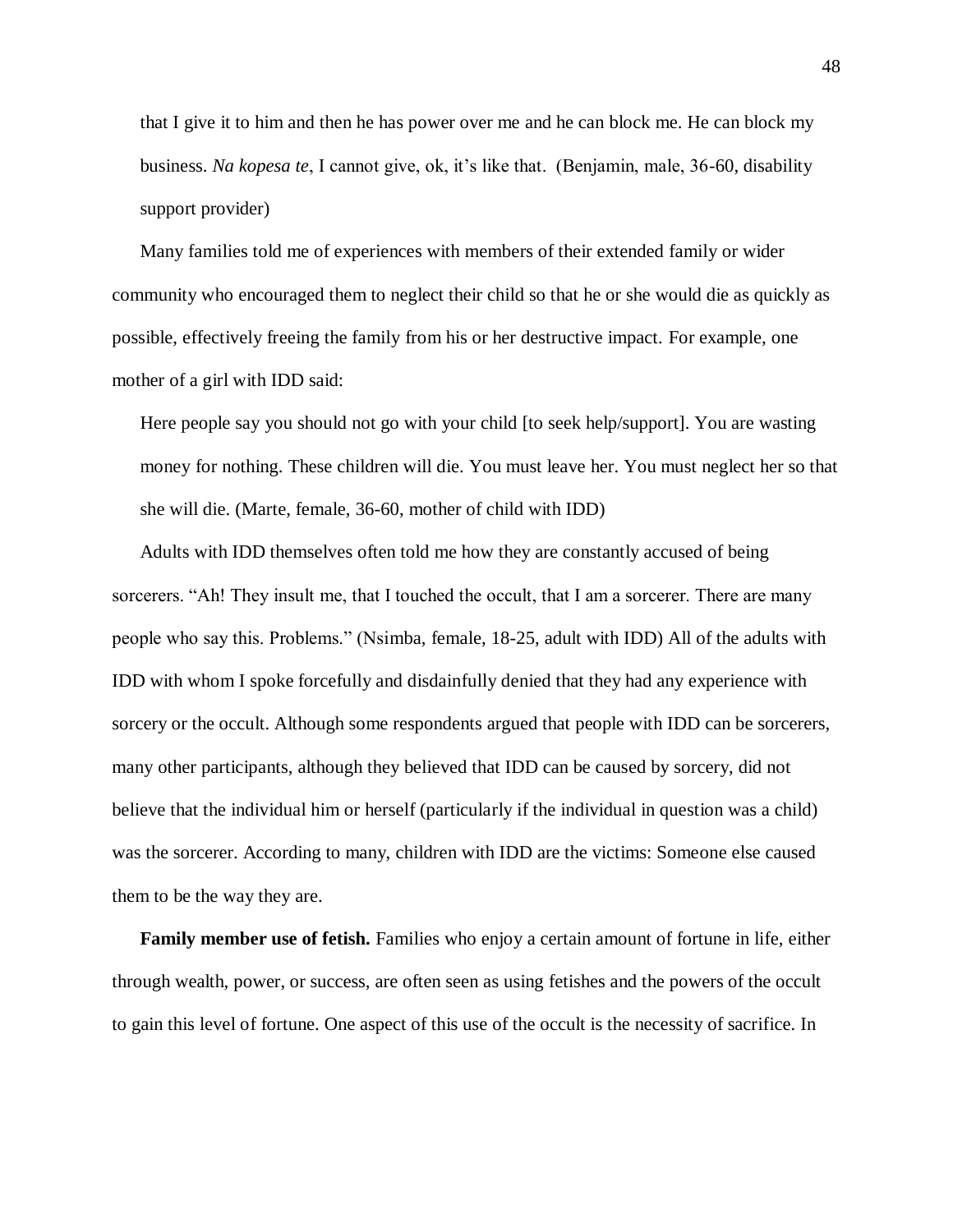this study, fetish-related sacrifice was the sacrifice of a child's intellect. This mother tells a story from her childhood about a family who had four children with IDD:

They had four! And the parents had a lot of money. They had a two-story house. But many people said that it was [the father] who had sacrificed his children to have that money. Me too, I believed that! Yes! He had sacrificed his children. Why had he done that? If I saw those children, I would say "Why would he do that? All four children! He did that, but, that money, who will he eat with, since all his children have become like that? That is not good." I always said that. But when I had my own child with the same problems, I did not go [to the occult] to look for money. Even my husband said: "Me too, I thought that… we said that children came from people who go and look for fetishers so that they can have money. Why do I have a similar case here? Do I have a lot of money? Did I turn to fetishers to get money? How could this have come into my own home?" Voila. [Interviewer: So, having a child with IDD changed your mind about how it is caused.] Yes. It changed our minds. (Marte, female, 36-60, mother of child with IDD)

A number of families had similar narratives to that expressed above. Before they had their child with a disability, they looked down upon families who had children with IDD because they believed that the family had sacrificed their child out of greed. When a child with IDD then came into their own family, they began to reconsider their beliefs about causation of disability because they knew that they themselves had not done anything out of the ordinary, and they still had a child with IDD. It is interesting to note that no family in this study accepted that they personally used sorcery or fetishes; many vehemently and defensively argued they did not. However, they often accepted that others may have used fetish against them. In contrast with some who changed their minds after IDD came into their family, others would still argue that although it was not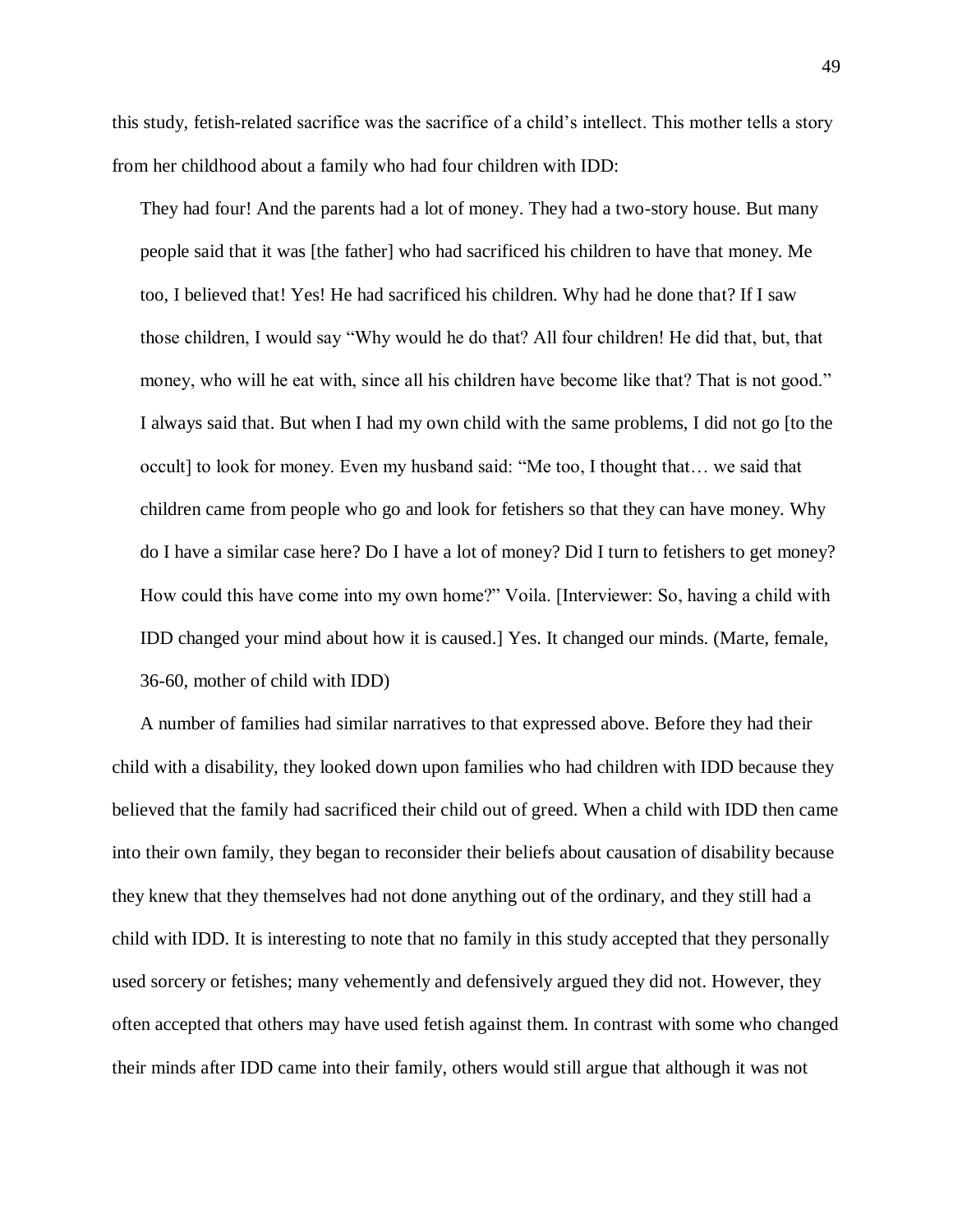true for their family, other families had surely used fetishes and caused the IDD. The stigma and suspicions surrounding the causality of IDD were particularly fierce when a family had money and treated the child with a disability with love.

[A person with IDD] is really maltreated, unless the father knows the origin of that disability there [he knows that he used fetish and sacrificed his own child]. You will see that father take care of that child. The father will take the child and clothe him well. He can even give that child a car and driver because he has money, and he can tell the chauffeur to take him to Kinkole [a place by the river where many families with means go on the weekend for amusement] and buy fish to make his child happy because the father knows the origin of the disability, and he wants to make it up to the child. Those are the times when fathers can spend money [on children with IDD], but if the family did not use fetishes, these children are not treated very well. (Jean, male, 60+, no experience with disability)

If the family is rich, they are often suspected of using fetish; but if the family is poor, one suspects the family's entourage (friends, neighbors, extended family):

For me, that's it, I don't have anything. How could I have traded her? How could I have sacrificed my child for nothing in return? Our extended family, our entourage, our friends, that's another way we live in Africa, we say when you have someone like that in the family, there was someone who is out to get you or you sacrificed your child. Because we have nothing, we turn the page. To think about someone who would want to do our family harm? Who and why? I try not to think about that. (Anne, female, 36-60, mother of adult with IDD)

**Fetish use from extended family and neighbors.** IDD is often attributed to discord and jealousy in the extended family (e.g., in-laws, aunts, uncles) or with neighbors. So, for example, a neighbor is jealous of a particular family and uses fetish to inflict suffering on this family in the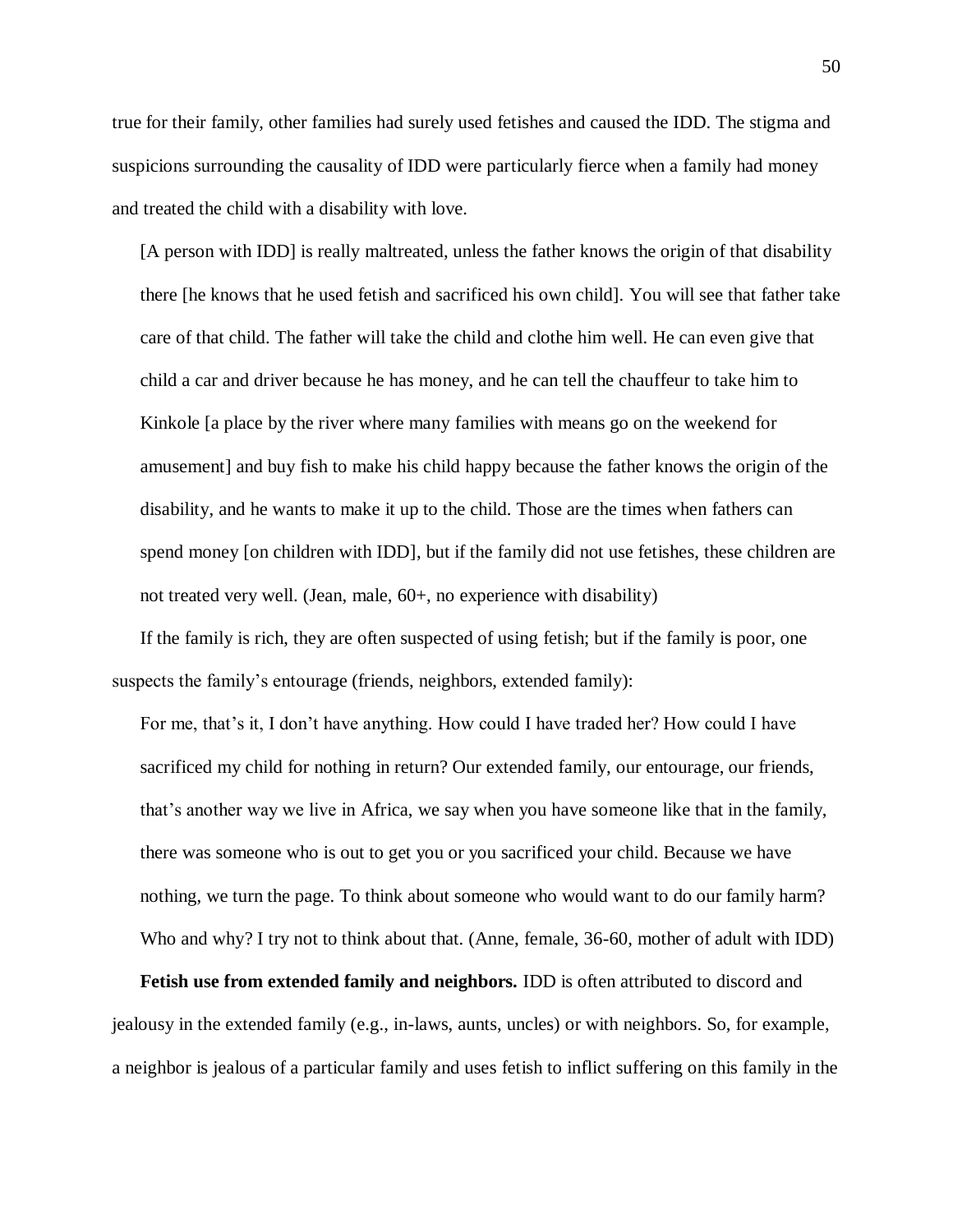form of a child with IDD. Or, an uncle of a bride is displeased about the size of (or his cut of) the bride's dowry and puts a hex on the new family that causes them to have a child with a disability. As one mother (who did not believe in sorcery herself) explained to me:

Here, we cannot think that a child acquired a disability on accident. One aspect of this can be, there is someone who had bad intentions, who cast spells on you during the pregnancy and the child became disabled in the womb. Someone who is jealous of you will give you this child to make you suffer. So that is one aspect. People say "No, this child has a disability; there was sorcery in the family. Either it was an aunt or uncle or a nephew or even a neighbor who is jealous of us. They ruined the fetus inside the womb." This child will come out disabled. He will suck all your money so that you will become poor. (Salome, female, 36-60, mother of child with IDD)

Participants often expressed discomfort cooking on their open stoves outside in compounds that were shared with other families, because neighbors who had not had anything to eat that day, or for two days, may see them cooking their food and become resentful and jealous and cast a spell on the family to make them suffer as well.

**IDD as a result of broken taboos.** Related to the understanding of IDD as a result of social discord is the understanding that IDD can come about when individuals break various social taboos. For example, pregnant women in particular are often told to avoid eating certain foods or doing certain things while they are pregnant to avoid harm to their unborn child. Parents of children with IDD told me that pregnant women often avoided looking at their member with IDD or walking across ground that was wet from the water the member with IDD had used for bathing because they feared the disability being passed on to their own children: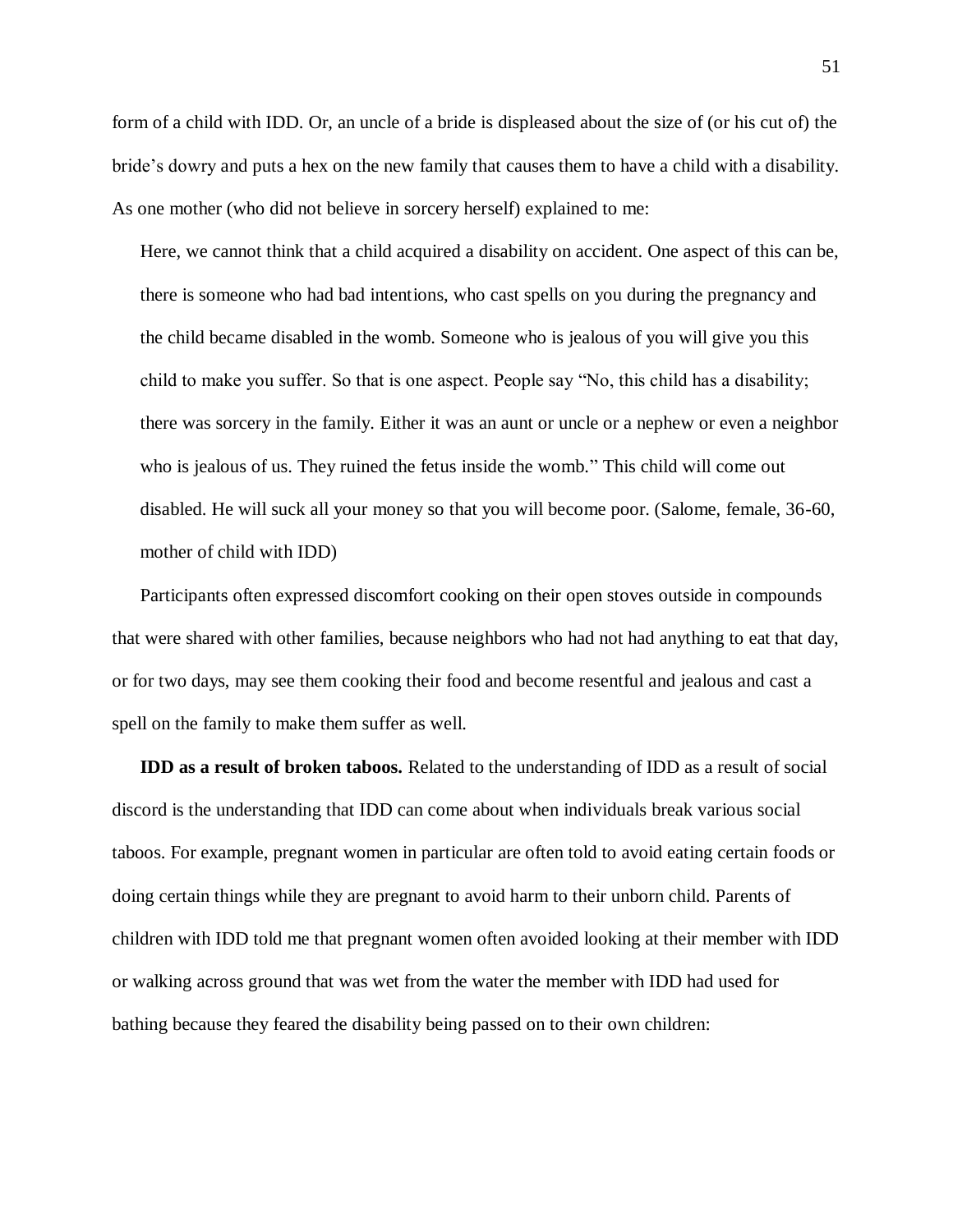When we come across a pregnant woman, she cannot look at you. She cannot, for example, touch [my son] Jeremy and that is why that sometimes causes us problems with public transportation. We get on a bus with our disabled child, if there is a pregnant woman, she will want to get off the bus because a sorcerer has entered the bus. "No, that useless child he will cause my own child to be a sorcerer." (Salome, female, 36-60, mother of child with IDD)

Sometimes social taboos are related to marriage and family life and were determined along ethnic lines. For example, one community member explained to me that if a woman commits adultery, unless she undergoes various rituals (e.g., asking forgiveness of chiefs or elders, leaving the house completely nude, confessing the adultery, and suffering the humiliating stares of others), she will have a child with IDD. Others explained that if they do not give a dowry (or if the dowry is not adequate enough) or if they do not follow other traditional norms as related to such life transitions of marriage and death, they risk having a child with IDD as a result.

#### **Both Biomedical and Metaphysical**

With the exception of a handful of individuals who believed solely in biomedical causation or solely in metaphysical causation, most respondents believed that IDD is caused by both biomedical and metaphysical reasons depending on the situation. Sometimes, both the biomedical and metaphysical causes coexisted in participants' understanding of IDD. One mother explained that before her child became terribly ill, she did not believe in sorcery but her own experience with illness caused her to believe. She told me that her daughter spent 12 days in intensive care and had enormous amounts of injections and transfusions, yet nothing seemed to help in lowering her daughter's temperature. Doctors could not figure out why this child had such a high fever and why they could not get it to go down.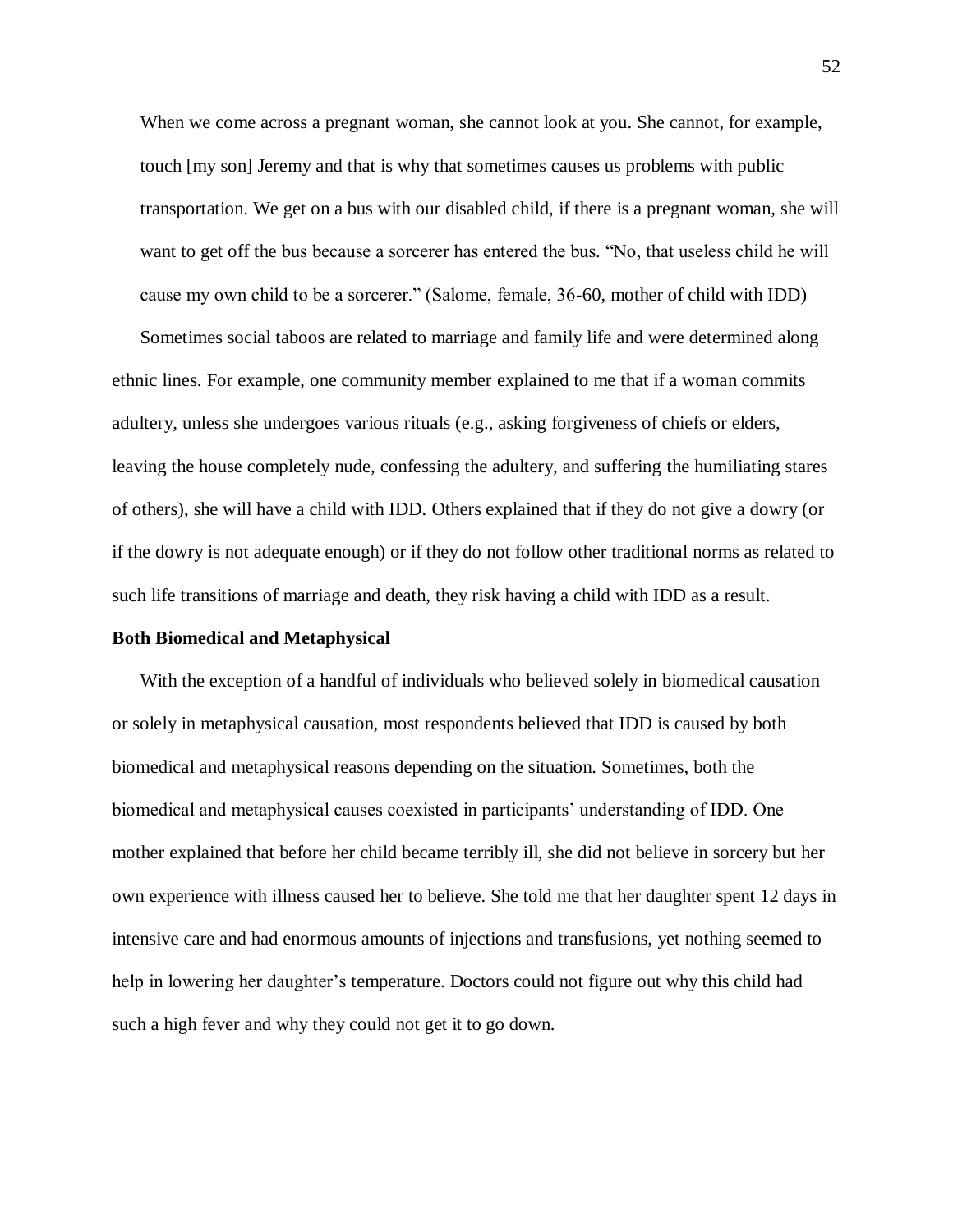Then she went in a coma, and the nurse told me "you need to pray" because all the medical exams, there wasn't… there was malaria, yes, but malaria couldn't bring a person to that level, she told me "You need to pray, you need to pray" and from that time on, I started to believe in sorcery. And plus, … one of my uncles called me and said "You see what happened to your daughter. It is because you refused to allow her father to give dowry money." (Futfu, female, 36-60, mother of adult with IDD)

Futfu's uncle confessed that he caused her child's disability because he was unhappy with the father of the child, who did not pay a dowry to the mother's side of the family. He admitted to leaving the house naked in the middle of the night and invoking the occult to cause the child to become ill with the intention that she would die. Because he was unhappy with the lack of dowry money, he wanted to impede his niece's happiness as well.

That's why my daughter has become the way she is. But if I had said to my daughter's father to give my uncle the money, my uncle knows how to make my child become normal again.… So it was from that that I understood that sorcery exists. Before I didn't believe, but from [the inexplicable fever] and plus my uncle himself told me… plus malaria could not paralyze her like that, never. If it was even meningitis [it wouldn't have done this].

The above story illustrates that the mother accepted that her child's disability came about because she had a high fever and was in a coma for 12 days. The cause of the disability was from true biomedical issues; however, the reason these biomedical issues came about was because her uncle had cast a spell to bring about family misfortune.

In sum, IDD is understood in Kinshasa in biomedical, metaphysical, or a combination of biomedical and metaphysical terms. However, as I discuss below, the different ways in which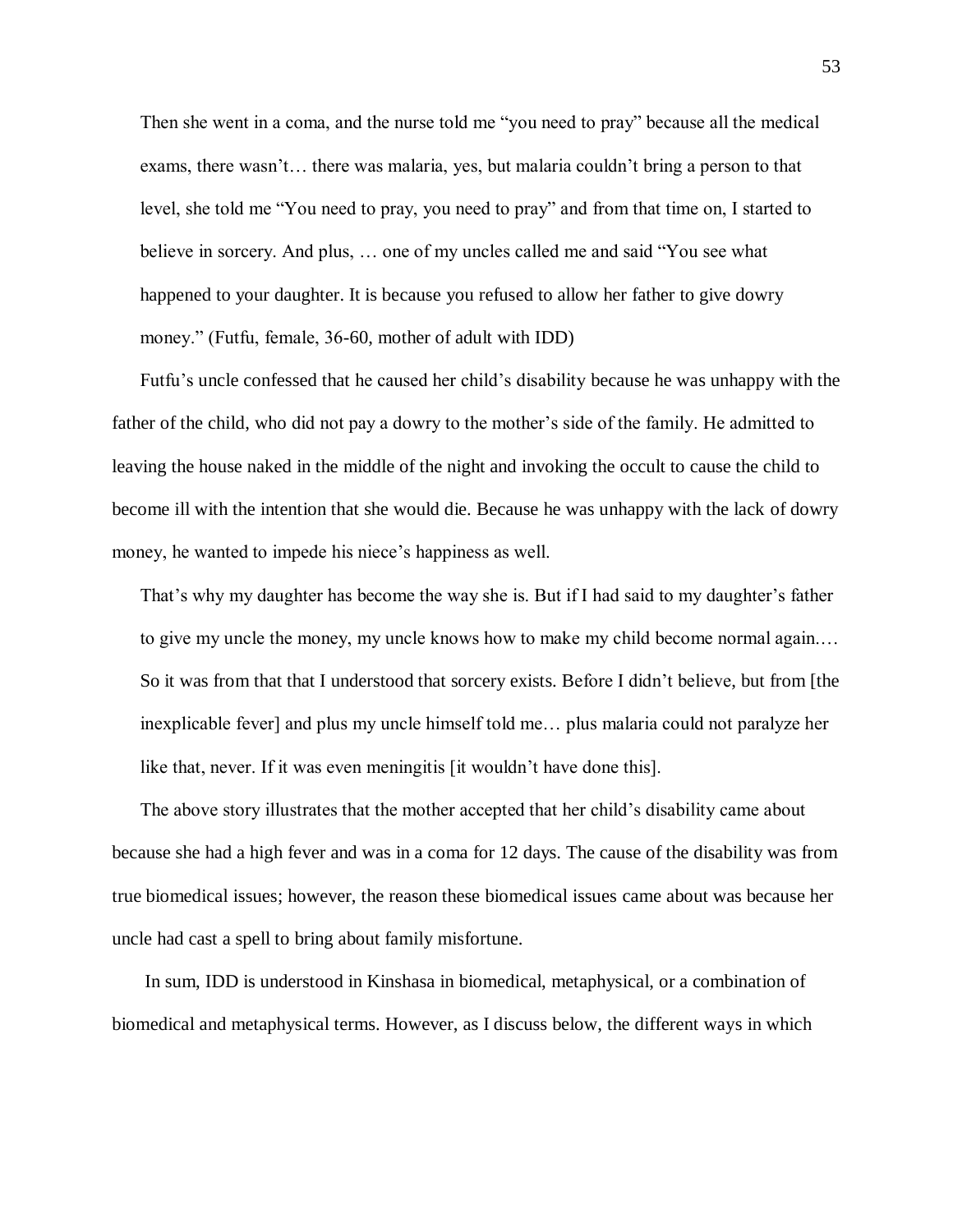meaning is constructed around IDD can have an important impact on the personhood of individuals with IDD.

#### **Discussion**

These data demonstrate how beliefs about the meaning of IDD can have a great impact on the personhood of people with IDD. Although people with IDD experience stigma and lack of opportunities in general in society (see Chapter 3), when IDD is thought about in terms of strictly a medical causation, there seems to be much less stigma, or more social understanding, experienced by the individual and his or her family. If, alternatively, the individual and his or her parents are seen as the (malevolent) source of the IDD due to sorcery/fetish use, people with IDD and their families are seen with particular disdain, as if "they got what was coming to them." As Devlieger (1998) argues "if disability is associated with the incompetence of other individuals, the person who has the disability can reckon on sympathy; but if it is determined that his or her own wrong behavior is expressed in bodily difference, the person will not be pitied" (p. 59).

Indeed, families with whom I interacted in Kinshasa would often insist on using an explicit medical model to explain their member's behavior, even if they did not believe their child was sick, "damaged," or in need of medical intervention, simply so that they could avoid the blaming and social disdain often affiliated when someone suspects a malevolent metaphysical attribution to difference. Causation of disability can have an impact on a person's exposure to society, as participants explained to me that a family may keep their member with IDD at home or out of sight out of fear of what others may say or think about this family and their use of the occult. This lack of exposure outside of the household reduces a person with IDD's ability to participate in everyday activities (e.g., lucrative work, marriage). Participation in everyday activities is often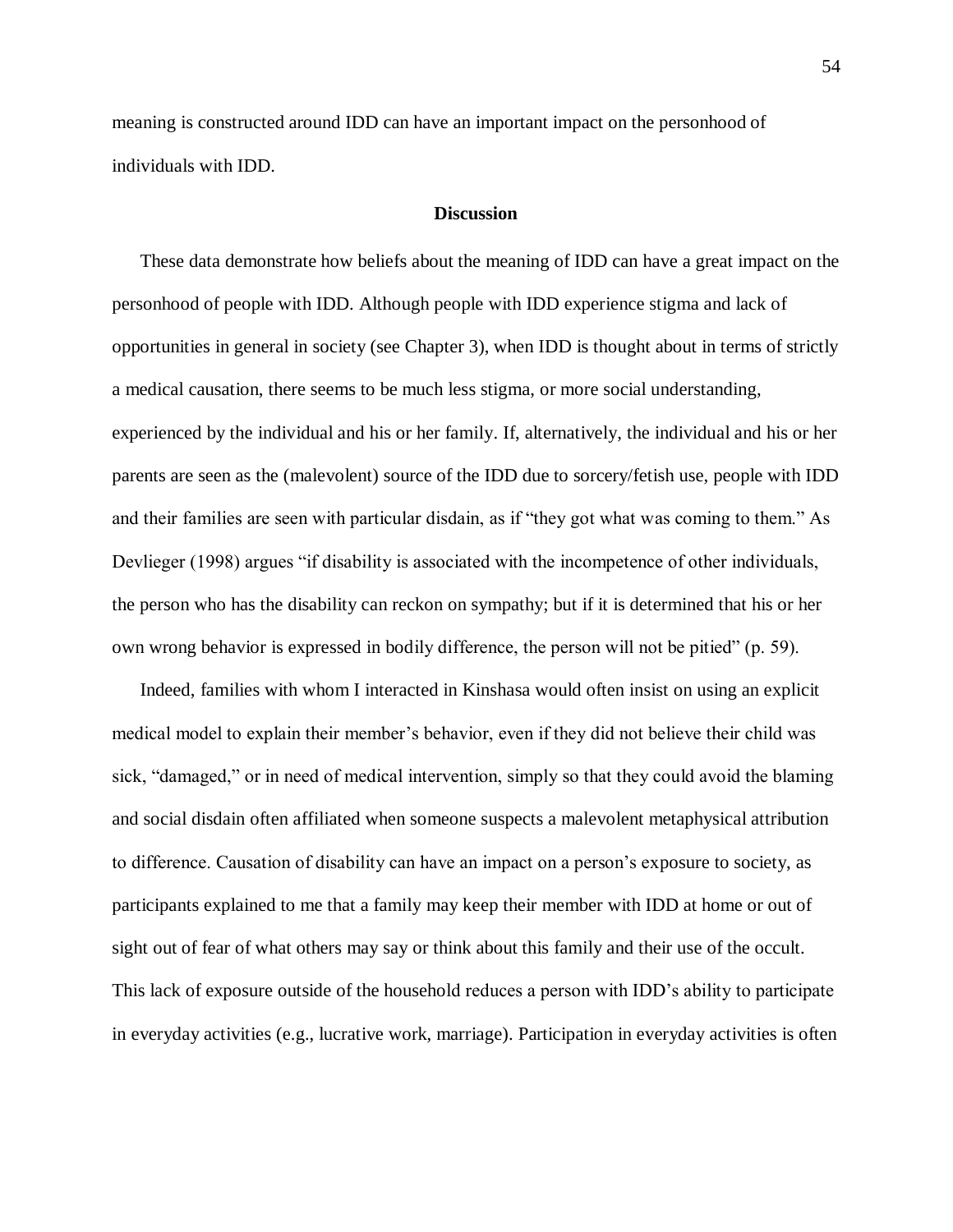a requirement for the achievement of full personhood in Kinois society, as I explain in chapters one and three.

Causation and its implication for personhood will also have an impact on the support accessed and needed by families with members with IDD. For example, families who believe in a purely biomedical cause may see the individual with IDD as "damaged" and in need of healing and may seek support from the healthcare sector. Families who believe in a purely metaphysical cause may seek support from churches or traditional healers or may attempt to examine and heal damaged relationships rather than seeing the individual as "damaged." Families who believe IDD to be a result of a combination of factors may engage in more pluralistic support-seeking patterns. Families who believe their member with IDD to be a sorcerer may not attribute full personhood to that member and may not believe that support to improve this individual's quality of life is necessary at all. Certainly, how a family creates meaning around their members IDD will impact support-seeking practices.

If one type of support is not seen as effective, this may change the way the family creates meaning around IDD. For example,

Faced with bad luck, misfortune or disease, even when they understand the problem might be brought about by a microbe or an accident, people want to know more: why something happened to them, why now, and whose fault it is (who cast the spell)...The perceived need to understand the supernatural cause of health problems eventually led many Kinois to alternative health systems. This is particularly true when a problem persists after Westernstyle medical treatment has failed (Persyn & Ladriere, 2004, p. 74).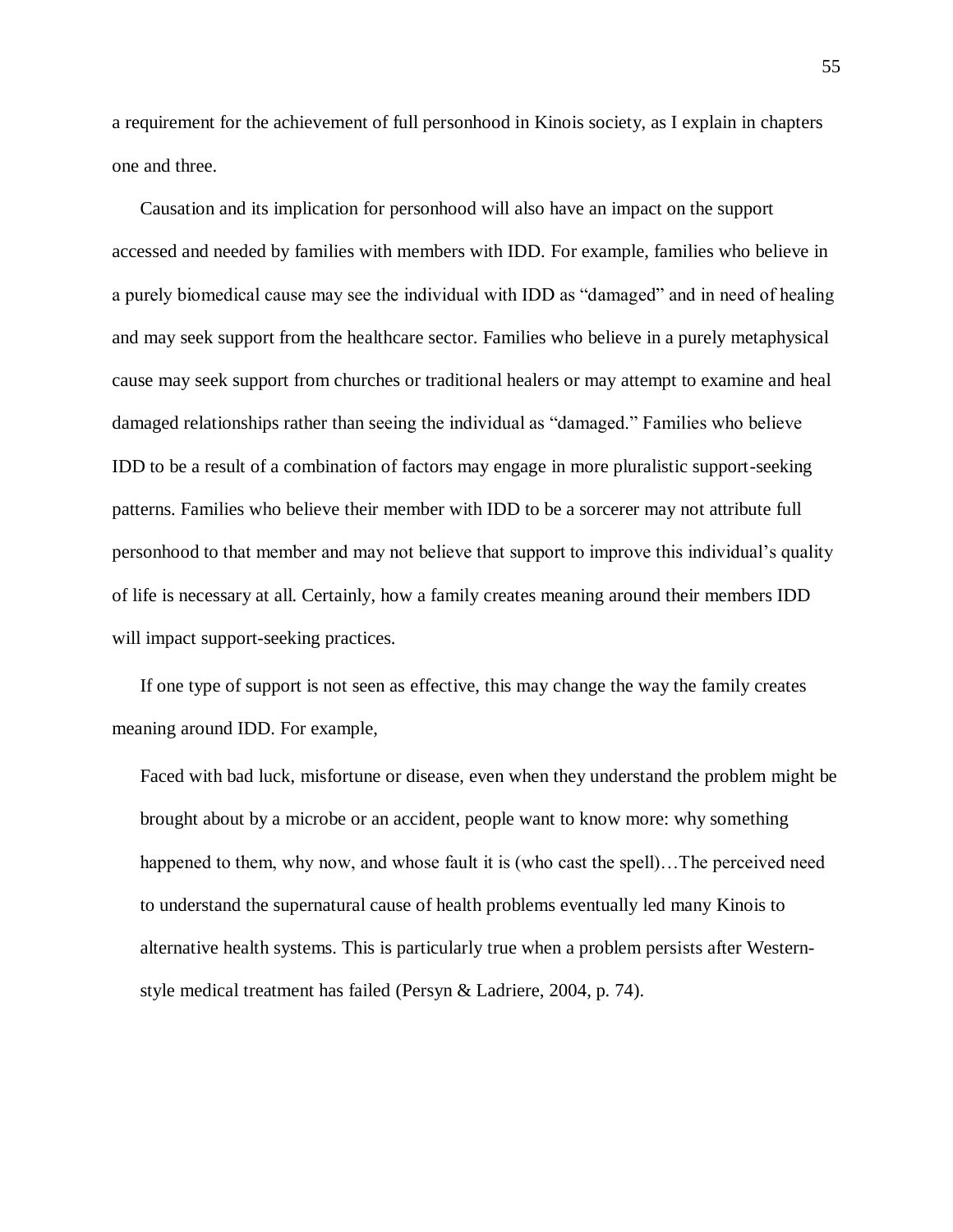Families who do not get the desired results from biomedical-based support may then shift their understanding to the IDD having metaphysical causation and will then shift their supportseeking patterns accordingly. In this way, support can also shape meaning of IDD.

### **Limitations**

Given that Kinshasa is one of the largest urban areas on the continent of Africa, it follows that this study, which sampled a population of just 102 individuals, cannot be representative of experiences in the entire city. Although I utilized theoretical sampling methods that aimed at wider representation, one limitation of this study is that it may not adequately represent the true diversity of socio-economic status, family background, ethnicity, and life experiences of the incredibly diverse inhabitants of Kinshasa. Indeed, one should not generalize the disability experiences and attitudes represented in this study to the entire city of Kinshasa. This limitation is particularly evident when examined in light of the theory of relocalization, whereby De Boeck and Plissart (2005) argue that Kinshasa has become composed of separate neighborhoods that resemble a set of villages, distinct and cut off from one another. Capturing the diversity of each separate neighborhood of Kinshasa was simply impossible with this study.

The attitudes represented in this study may have been affected by the positionality of the researchers. Participants may have been hesitant to express intimate details of their life to a foreigner for fear of judgment. For example, no families admitted to sorcery use, and few families admitted to even using traditional forms of healing in complement or instead of biomedical healing. This is in contrast to a vast amount of literature on traditional health and healing practices in Kinshasa (e.g., Corin, 1979; Devisch, 2005). Moreover, both my research assistant and I represent ideas and movements of disability rights and disability advocacy; thus, our position as people clearly identifying with the social integration of people with IDD may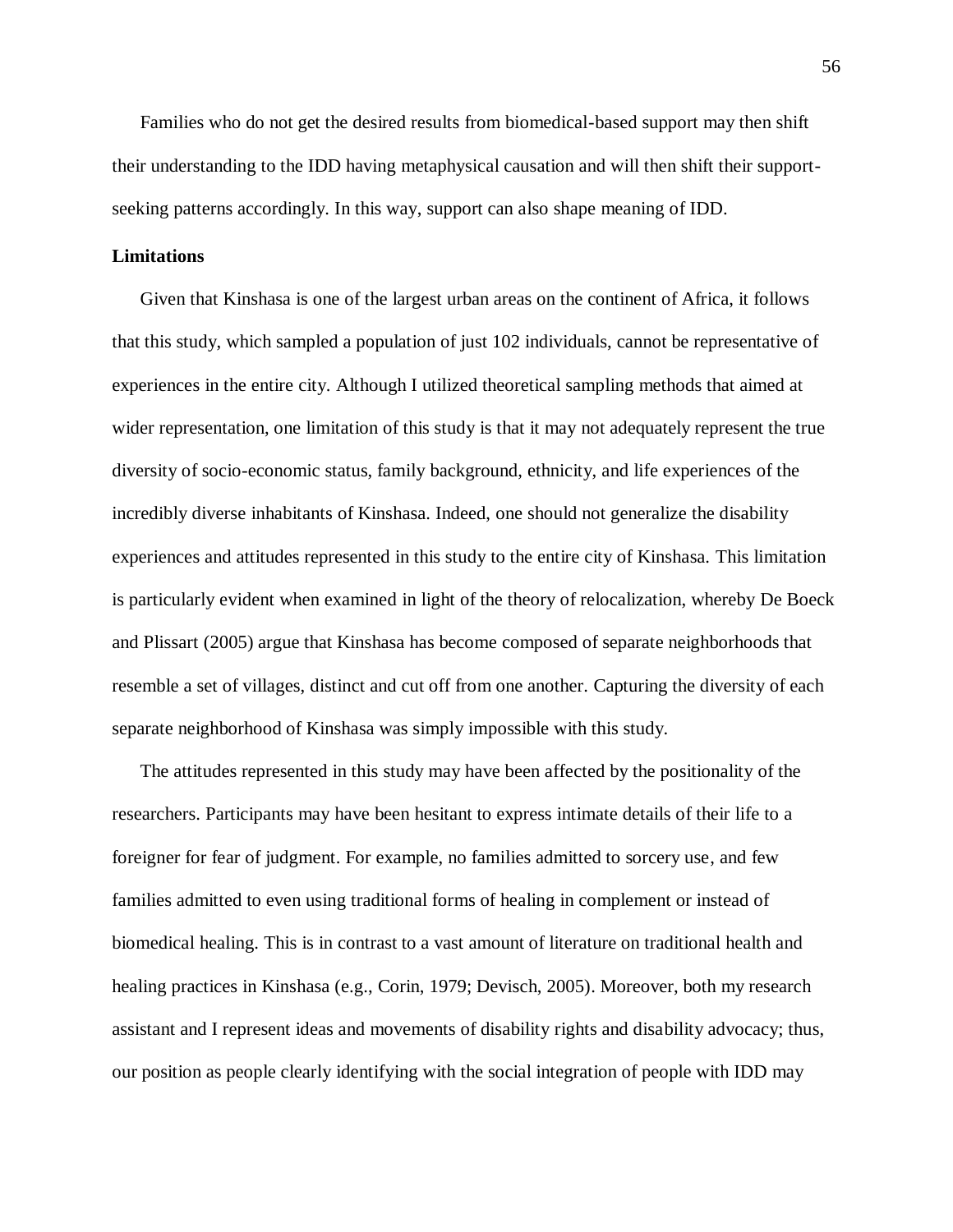have impacted the sort of information and attitudes that community members shared with us. This aligns with Sabuni's (2007) observations of causation of illness in central Africa: "people tell one person one cause and another a different cause, and this depends on the background of the person being told, for example, a pastor, medical professional, or close friend. This is meaningful and reveals that communication is not good not only between health professionals but with any individual who represents outside culture in the village" (p. 1289).

Finally, given that metaphysical paradigms of disability do not align with my personal cosmological background, my interactions with participants and analysis of data may be impaired: I may not have been able to elicit as much or as candidly stated responses as I might otherwise have been able to elicit, and my interpretations of the data may be skewed by some tendency to interpret them according to my perspectives, not respondents'. However, this positionality may also be seen as a strength of the research, in that I may have been able to elicit more detailed explanations of a phenomenon than a researcher of the local culture for whom such paradigms are commonplace.

### **Implications**

**Research.** This study's findings on causality of IDD in Kinshasa contribute an additional confirmation to the body of literature on beliefs surrounding disability in Africa. In addition to serving as a confirmatory study of non-Western disability understandings, this study may also serve to expand our understanding of family coping and resilience, a body of literature which, to date, has been dominated by studies in Western contexts. Research on family coping and resilience aims to understand why some families who face adversity can overcome this adversity and become stronger as a result, while other families faced with the same situations do not (Cowan, Cowan, & Schulz, 1966; Patterson, 2002; Walsh, 2006). Family resilience is a flexible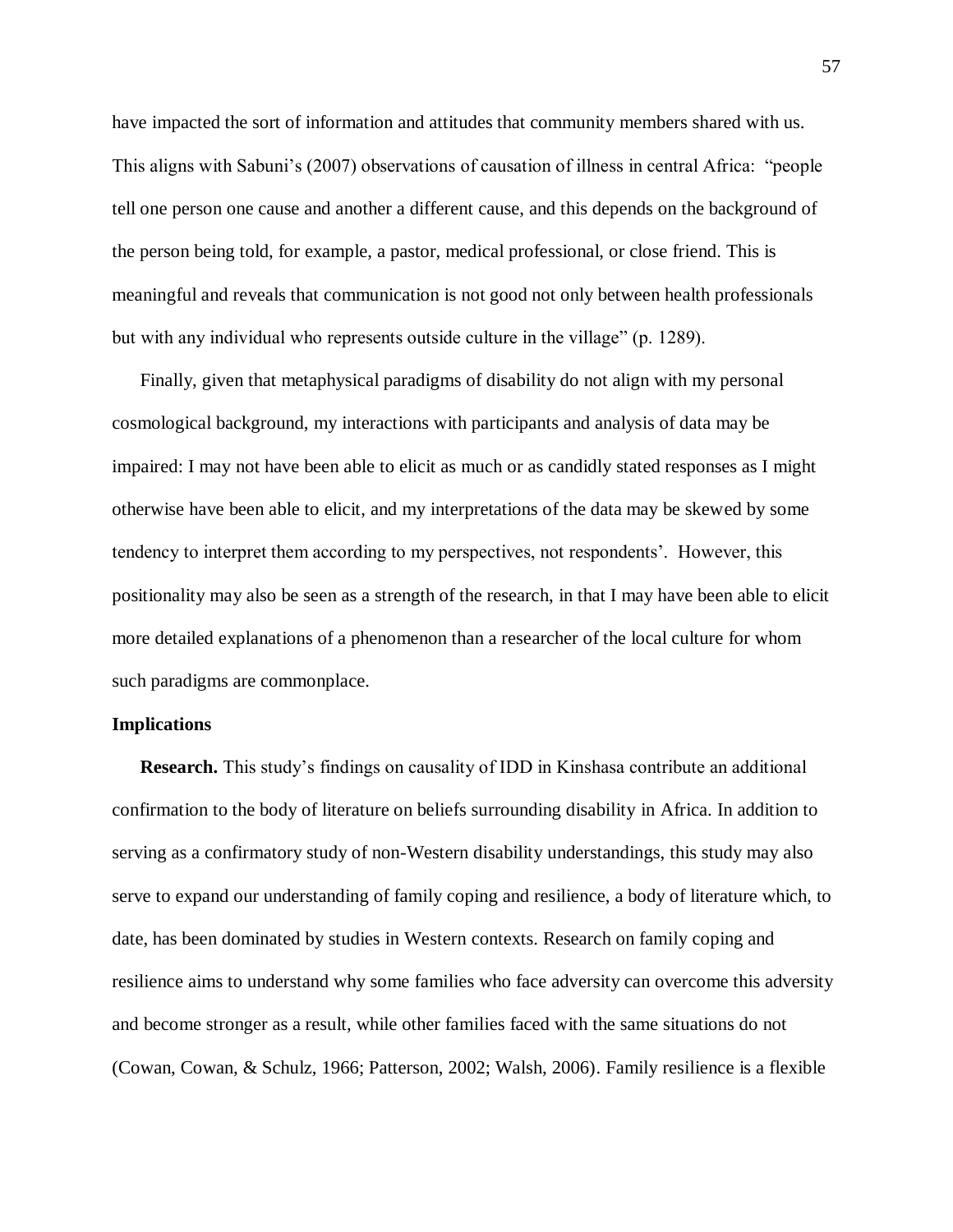process indicating the family's strength in different circumstances and at different points during the life cycle. Walsh (2006) identifies three key factors which contribute to a family's resiliency: (a) making meaning of adversity, (b) affirming strength and keeping a positive outlook, and (c) having spirituality and a belief system. Indeed, findings in this chapter align with theory which suggests that seeking causal attributions for aversive experiences may help individuals to gain or re-establish a sense of control (Taylor, Lichtman, & Wood, 1984) or order in one's environment (Rothbaum, Weisz, & Snyder, 1982). Biomedical explanations may enable one to believe that healing or medical intervention can occur; metaphysical explanations may enable one to seek out the source (e.g., problems with a dowry, father used fetishes) and work to repair damaged relationships and right wrongs (e.g., pay more dowry money to disgruntled family members, go to church and pray for forgiveness for past fetish use).

Perhaps the strongest tie that these findings have to the resilience literature is through discussions of coping, which is an element of resilience. This study may have implications for future research on the continent of Africa as it relates to coping and resilience. Indeed, a wide body of literature from largely Western contexts demonstrate that families who draw from spiritual sources to understand causation of IDD may experience greater levels of positive coping skills (Bayat, 2007; DeFrain, 1999; Summers, Behr, & Turnbull, 1989). Taylor (1983) argues that when people experience personal tragedies or setbacks, they respond with cognitively adaptive efforts that may enable them to return to or exceed their previous level of psychological functioning. The themes around which such adaptations occurred may include (a) a search for meaning in the experience, (b) an effort to regain a sense of mastery or control, and (c) an attempt to restore a positive sense of self. Residents of Kinshasa, who place great importance in finding meaning in IDD and exhibit efforts to regain a sense of mastery (e.g., consulting pastors,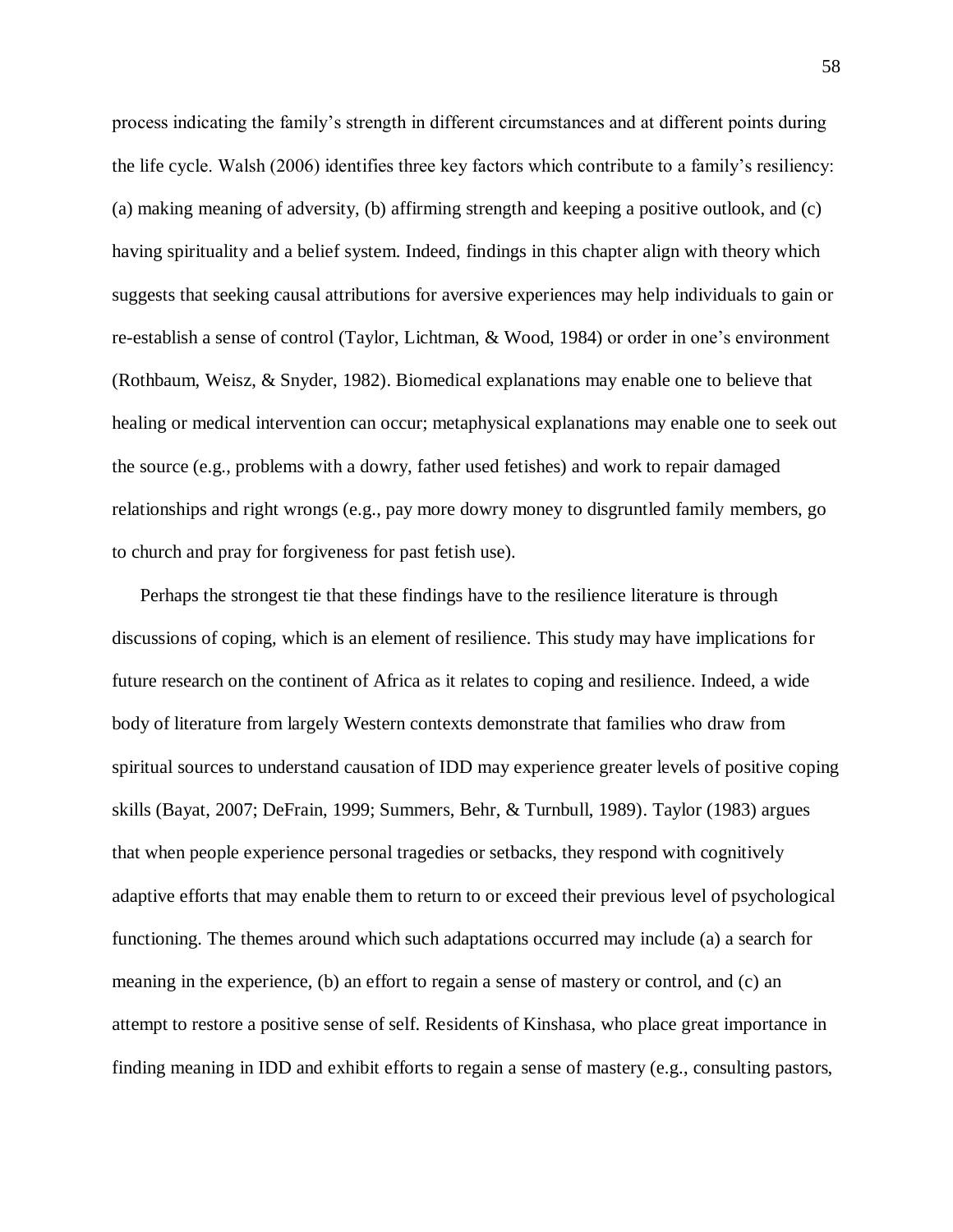doctors, healers), may be displaying positive coping behaviors as it relates to IDD. Indeed, it is possible that residents of Kinshasa, often heralded for their astonishing resiliency in the face of adversity (DeBoeck, 2011; Trefon, 2011a), are drawing upon coping techniques (such as applying various understandings of causality related to the adversity often affiliated with IDD and engaging in ideas of the metaphysical to make meaning) to enhance resiliency in face of difficult situations. Future research should continue to explore the linkages between causation in light of theories of coping and its impact on the resilience of people with IDD and their families in Kinshasa. How might the permeating sense of metaphysical forces in Kinshasa and the importance of causation for Kinois' understanding of all instances of misfortune confirm or complicate theories on family coping and resilience?

Additionally, although ideas of causation and construction of meaning around IDD are important shaping factors of personhood of people with IDD in Kinshasa, it is important to understand that this is only one important piece of one's social identity. Indeed, as Whyte (1995) argues "the consequences [of impairment] depend on the person's social background, individual characteristics, and the severity of the condition as well as on the attitudes and possibilities presented by the local society" (p. 237). Future studies should be conducted to further explore other contributing factors to the plethora of factors that contribute to the construction of personhood of people with IDD in Kinshasa, such as gender, socio-economic structure, existence of extended family in the city, or discourses of healing (Devisch, 1993; Janzen, 1992).

**Practice.** This study provides reinforcement to the argument put forth by Devlieger (1995) that "whereas the concern of Western societies is to improve on the lives of people with disabilities, in some African societies, such as the Songye of Zaire, the primary interest is in explaining why they are the way they are" (p. 95). Ideas related to meaning will have an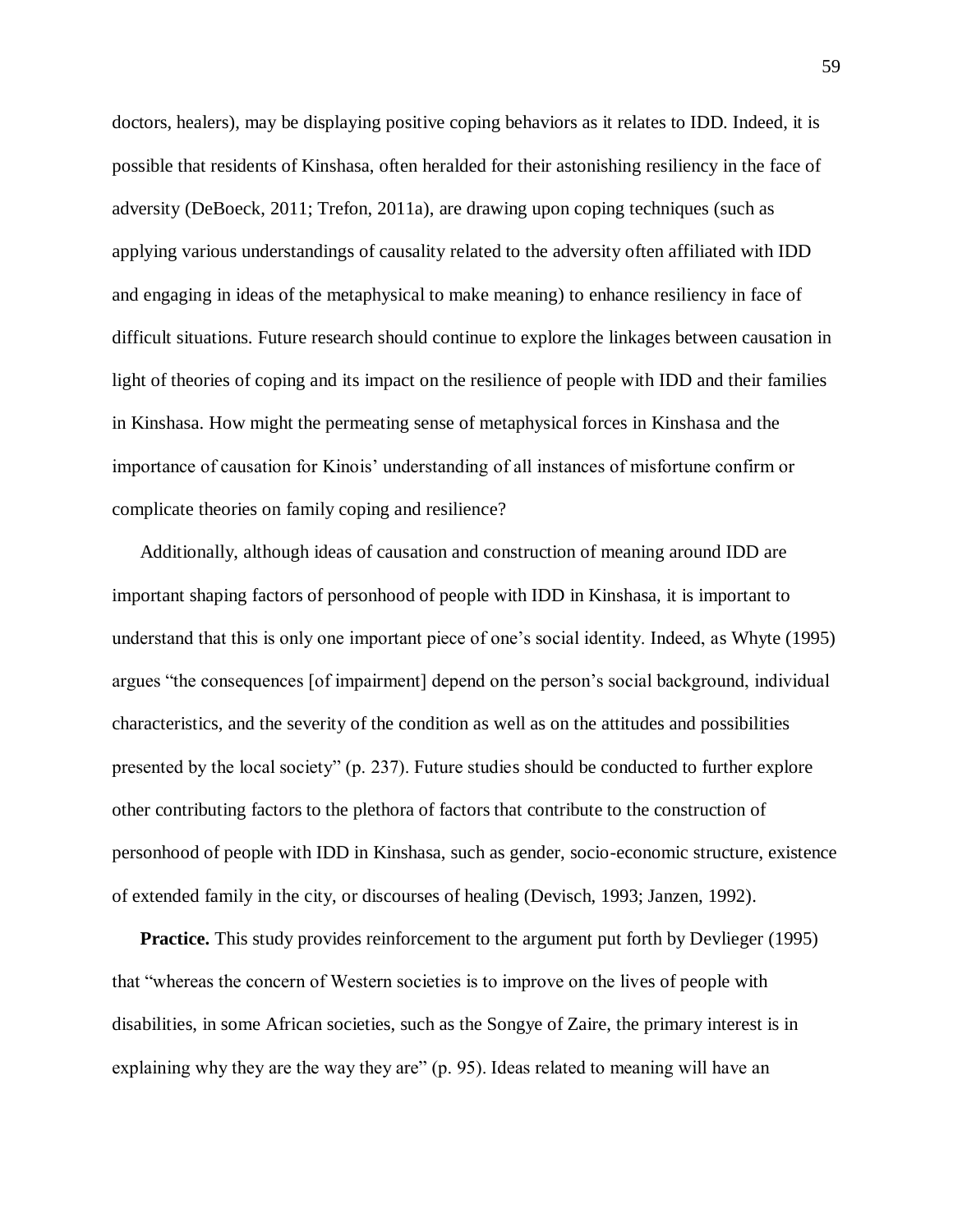important impact upon the types of support that are most useful for people with IDD in Kinshasa. In particular, support must move from being primarily focused on the individual to being focused on the entire family since these findings demonstrate that IDD in Kinshasa is often "made a relational problem between human beings" (Devlieger, 1995, p. 101). Indeed, one of the strengths of this understanding of IDD is the recognition that it is not simply an abnormality of the individual but also a disruption in the family. More attention should be paid to the "relational context in which the person with a disability exists, and greater efforts should be made to involve and support important others" (Devlieger, 1995, p. 104). Human service professionals and others must not only provide support to families rather than individuals, but they must also ensure that such family support involves an examination of key family relationships, problem solving with families, and interventions that work toward restoration of weak relationships. So, for example, in addition to simply providing physical therapy, medications, and special education services for a child with IDD, human service professionals should also seek to engage in counseling and social work with families, identify damaged relationships, and help the family to repair identified damaged relationships.

Families in this study cited information gained from medical practitioners as an important support. Once they were able to identify concretely the biomedical cause of the disability, some families reported an alleviation of tension and stress around trying to figure out the metaphysical source of the disability. Future informational support practices that provide families and communities the opportunity to learn about the biomedical etiology of the impairment may be an important form of support for some families. Although this sort of information may be useful in restoring relationships for some families, it is important to note, however, that trying to get families to recognize a solely biomedical cause is not realistic or relevant as a *sole* intervention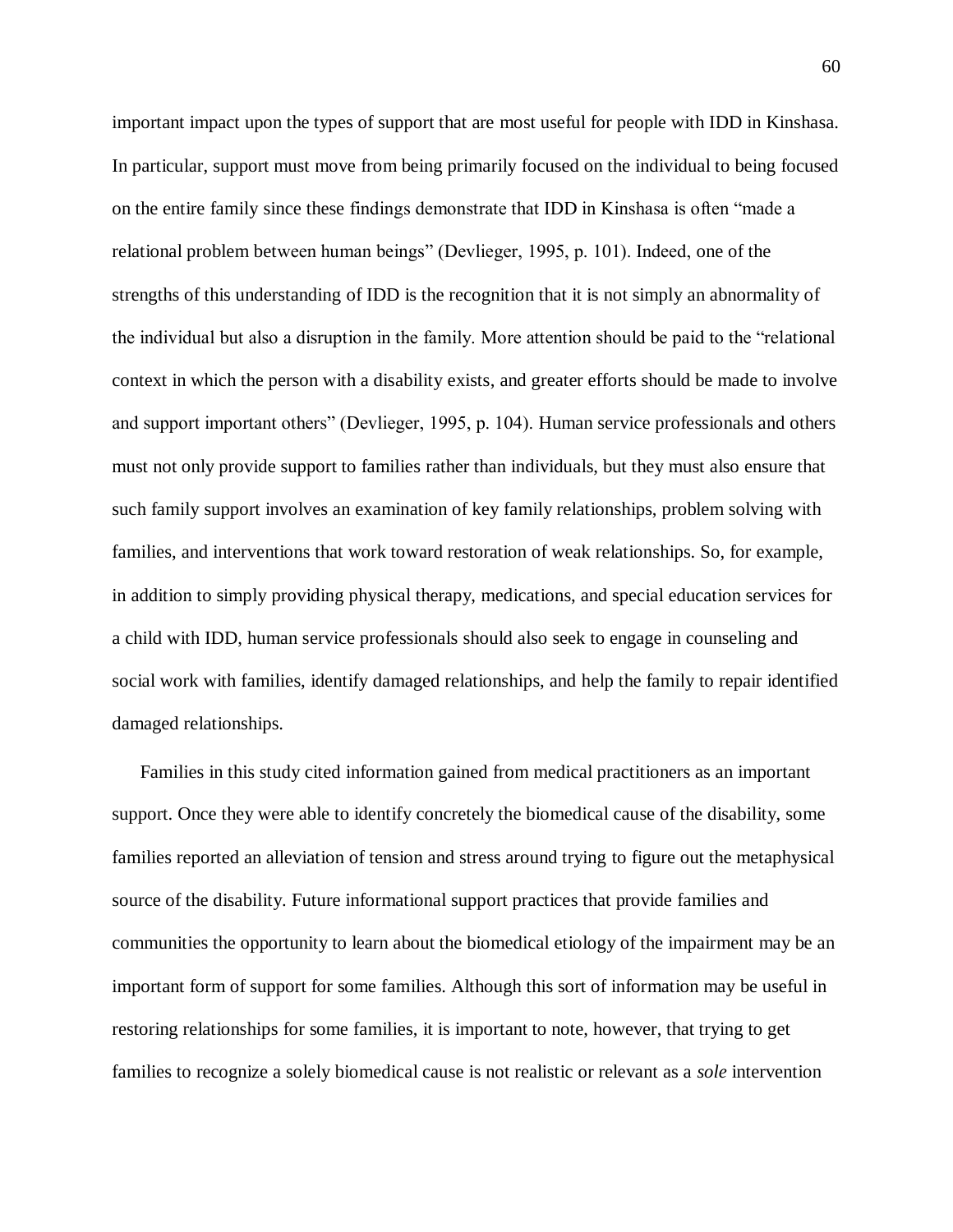within Kinshasa society given the permeating beliefs grounded in the metaphysical. Rather, other interventions must be grounded in or integrate ideas of metaphysical meaning.

Emotional support that seeks to address metaphysical concerns may come through human service professionals and others assisting families to outline potential damaged relationships and work on rebuilding these relationships within the family and in the wider community. Within the relational context, one important way to reduce stress for families may be to create interventions that build relationships with those in Kinshasa who exploit metaphysical understandings of IDD at the expense of individuals and families affected by IDD. As Dowden (2006) argues, the new fundamentalist Christian sects, of which there are thousands in Kinshasa, make money out of identifying individuals as "witches." Increasingly parents bring "troublesome" children to the pastors and, for a fee of \$5 or \$10, the churches investigate a child and confirm he or she is possessed. A 2002 USAID report outlines, "in today's circumstances, self-made preachers can easily set up their pulpits and mete out predictions for those seeking an easy fix for their grief and misfortune. … A family seeking the advice of their preacher might, for example, be told that their handicapped child is causing their continued misery, citing the child's disability as a clear indication that he or she is a witch" (Cripe, Curran, Lockett, & Verhey, 2002, p. 16). Family support interventions may target such pastors, seeking to create positive relationships and develop incentives whereby these pastors become sources of emotional and spiritual supports to families, actively helping them find both biomedical and metaphysical solutions to their problems in a way that does not harm the individual with IDD and that honors, rather than stigmatizes, the family.

**Policy.** There are a number of key implications of this study for policy. First, one may consider national poverty-reduction efforts as an important form of family support that has the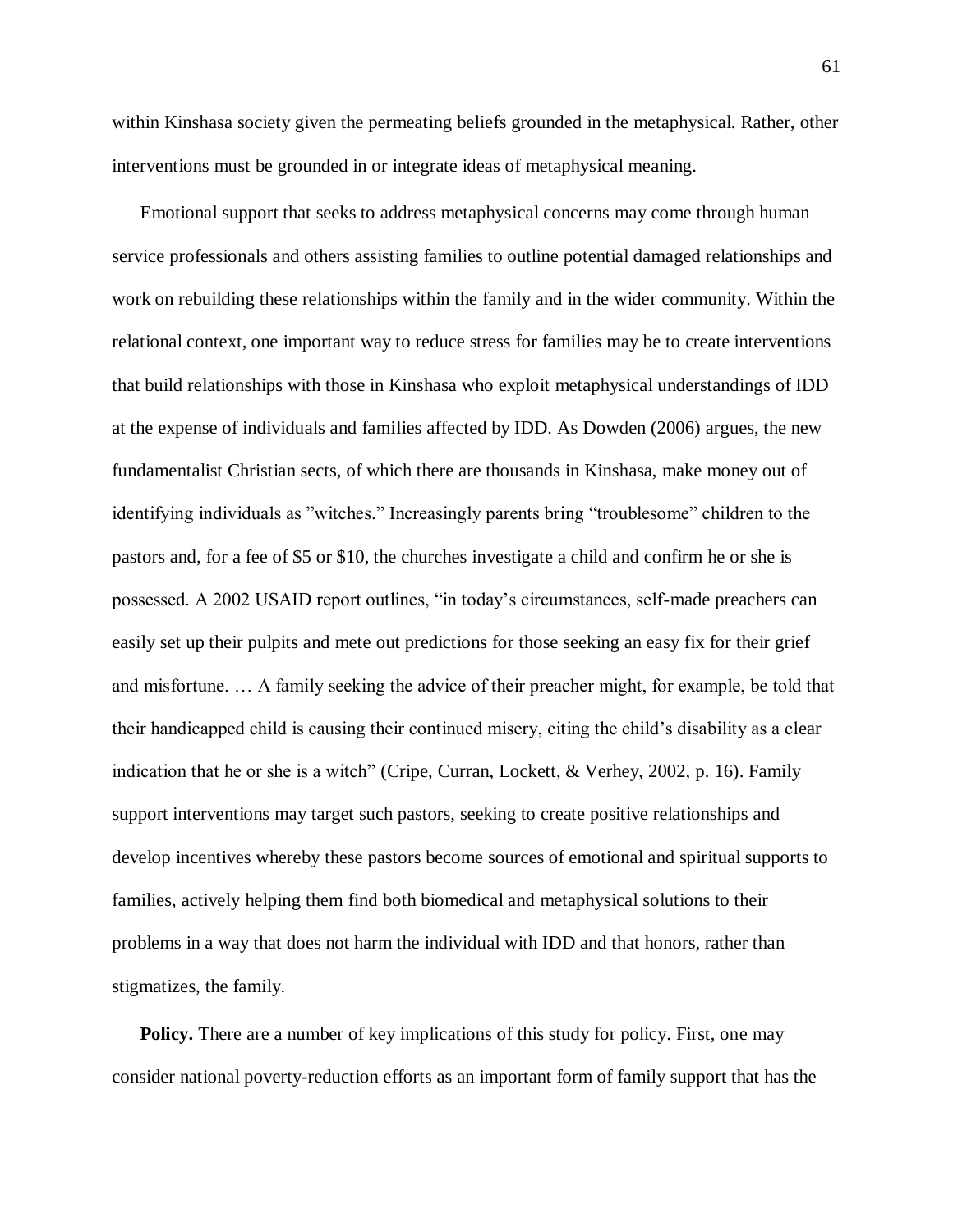potential to address some of the negative aspects affiliated with metaphysical meanings of disability, particularly when the individual with IDD herself or the immediate family is accused of being at the base of the impairment. Accusations of sorcery have been attributed to a growing number of families who experience a great burden of care for their children or the children of their relatives while facing increasing economic difficulties. Families unable to cope with the care of the children in the household understand that sending the children to the streets would be culturally unacceptable and, thus, accusations of sorcery, particularly by a religious leader, provide an excuse for guardians to expel children from their homes (Human Rights Watch, 2006). Witchcraft accusations are often most prevalent in urban areas such as Kinshasa and "seem to take shape during African families' often violent transition from traditional organisation to urban life. To pastors and parents, child witchcraft represents an 'invisible order' that acts according to its own logic and lives alongside the social world" (Aguilar, 2006, p. 15- 16). Although metaphysical attributions of meaning to IDD are not always negative, when such attributions stigmatize and demoralize families, or are used by both families and the community as justification for the mistreatment, neglect, or abandonment of people with IDD, interventions that discourage this treatment are important. Poverty reduction work may provide various necessary emotional, financial, informational, and logistical supports to families to enable them to function in a society that attributes biomedical and metaphysical understandings of meaning to IDD while still striving to provide basic human rights, equal treatment, and social inclusion to their family member with IDD. Lastly, due to the fact that the DRC has not yet created or passed a national policy on disability, as promised in its constitution, the DRC is uniquely positioned to incorporate national understandings of disability into its future policy on disability. For example,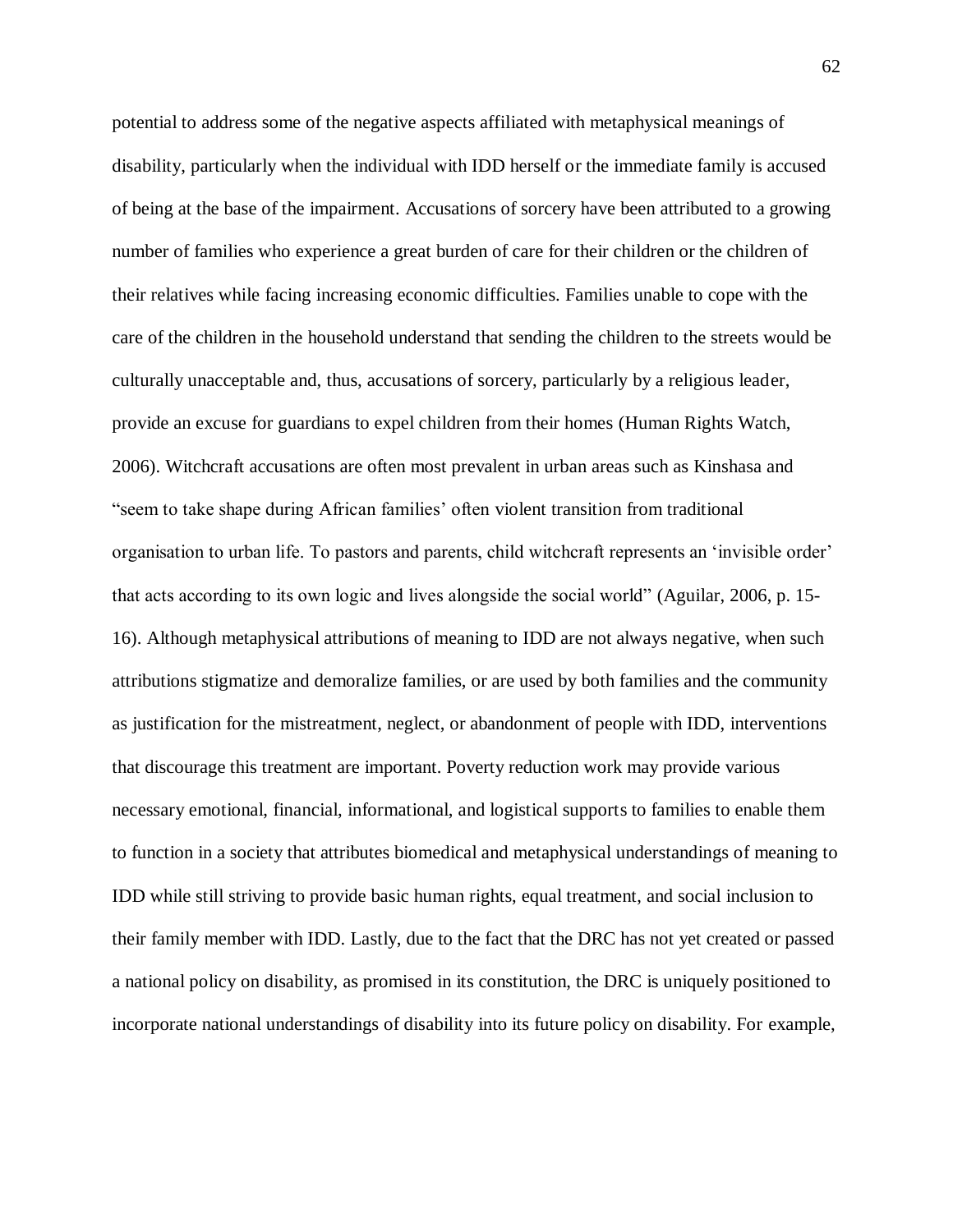budget allotments should be made that allow for metaphysical and traditional support methods in addition to biomedical support options.

## **Conclusion**

Causal understandings of IDD can have an important impact on the personhood of individuals with IDD in Kinshasa. With this study, I contribute to the literature on local understandings of disability in different cultures, and I introduce ideas related to causality and coping in a non-Western context. Researchers, support providers, and policy makers must take into consideration the various causal understandings of IDD and the resulting impact on personhood when creating and implementing relevant and effective interventions to improve the quality of life of people with IDD and their families.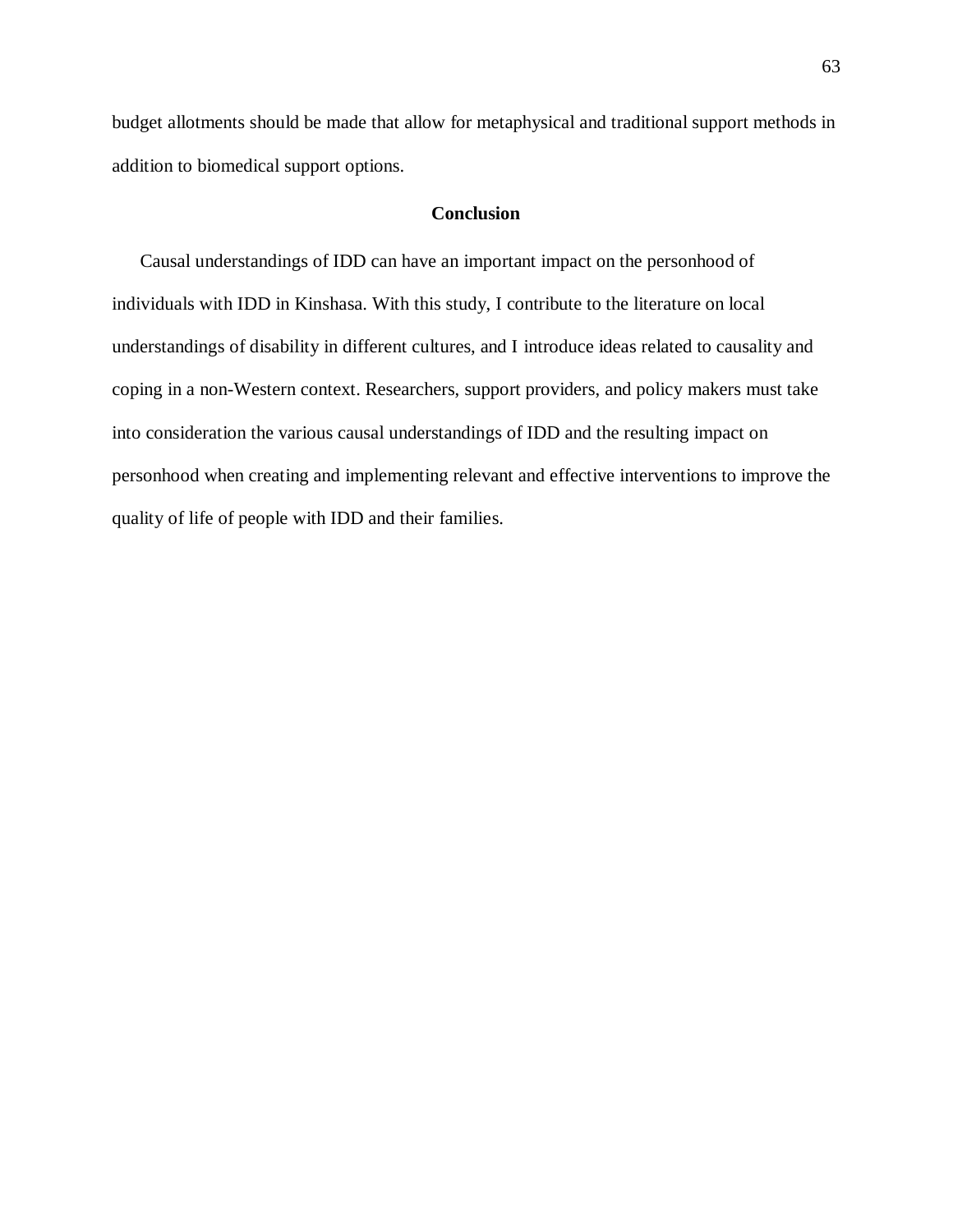### References

- AAIDD. (2010). *Intellectual Disability: Definition, classification, and systems of supports. The 11th Edition of the AAIDD Definition Manual.* (11th ed.). Washington DC: American Association on Intellectual and Developmental Disabilities.
- AAIDD. (2011). Definition of Intellectual Disability. Retrieved September 9, 2011, from http://www.aaidd.org/content\_100.cfm?navID=21
- Aguilar Molina, J. (2006). *The Invention of Child Witches in the Democratic Republic of the Congo: Social cleansing, religious commerce and the difficulties of being a parent in an urban culture.* Retrieved from http://www.crin.org/docs/The\_Invention\_of\_Child\_Witches.pdf

Bayat, M. (2007). Evidence of resilience in families of children with autism. *Journal of intellectual disability research : JIDR*, *51*(Pt 9), 702–14. doi:10.1111/j.1365- 2788.2007.00960.x

- Corin, E. (1979). A possession psychotherapy in an urban setting: Zebola in Kinshasa. *Social Science and Medicine*, *13B*(4), 327–338.
- Cowan, P., Cowan, C. P., & Schulz, M. (1966). *Thinking about risk and resilience in families*. (E. M. Hetherington & E. Blechman, Eds.) (pp. 1–38). Mahwah: Erlbaum.
- Cripe, L., Curran, D., Lockett, D., & Verhey, B. (2002). *ABANDONMENT AND SEPARATION OF CHILDREN IN THE DEMOCRATIC REPUBLIC*. Retrieved from http://pdf.usaid.gov/pdf\_docs/pnacr086.pdf

De Boeck, F., & Plissart, M.-F. (2005). *Kinshasa: Tales of the Invisible City*. Antwerp: Ludion.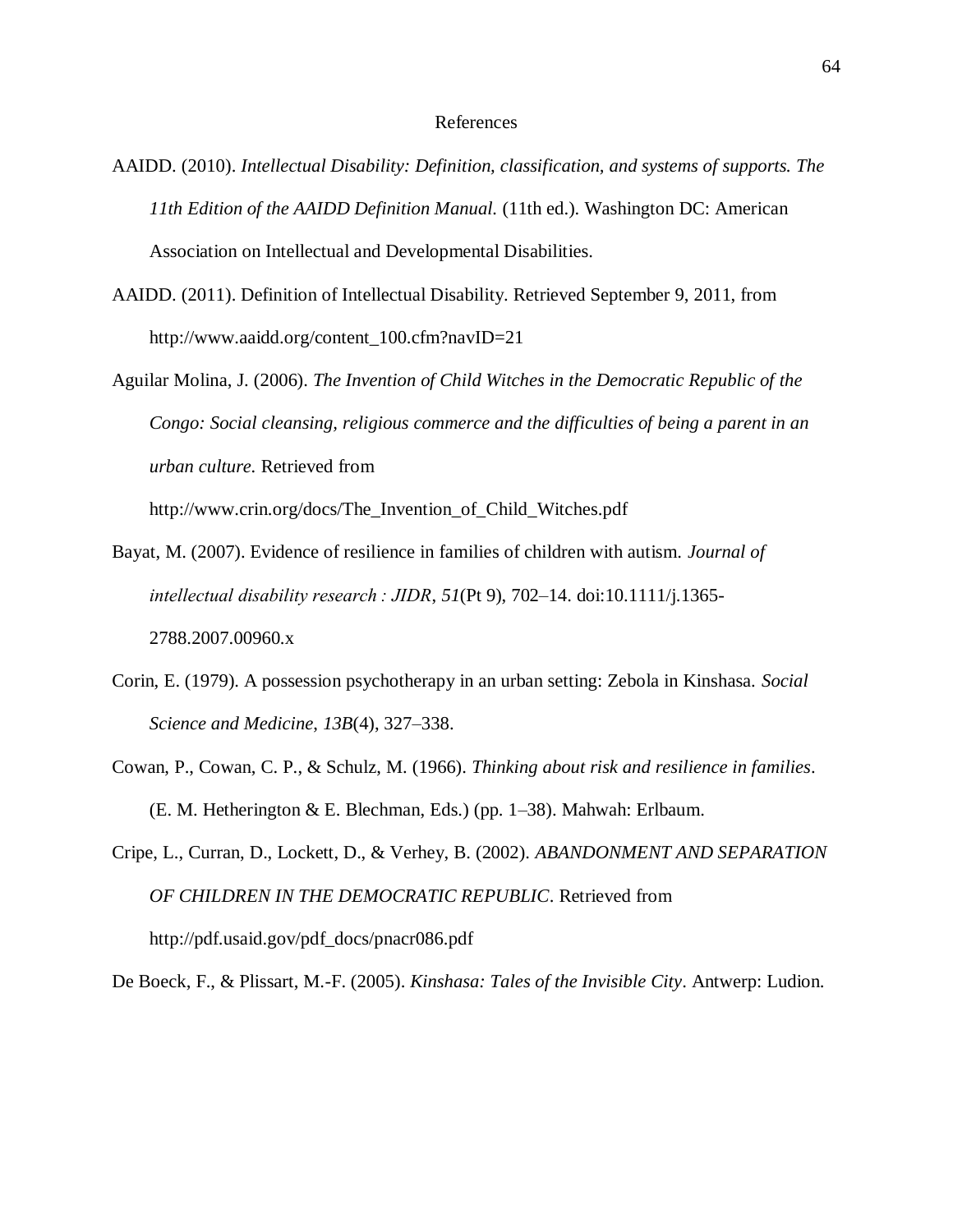- DeBoeck, F. (2011). Inhabiting ocular ground: Kinshasa's Future in the Light of Congo's Spectral Urban Politics. *Cultural Anthropology*, *26*(2), 263–286. doi:10.1111/j.1548- 1360.2011.01099.x
- DeFrain, J. (1999). Strong Families. *Family Matters*, *53*, 6–13.
- Devisch, R. (1993). *Weaving the threads of life: The Khita gyn-eco-logical healing cult among the Yaka*. Chicago: University of Chicago Press.
- Devisch, R. (2005). Cultural modes of comprehending and healing insanity: the Yaka of DR Congo. *Africa Development*, *30*(3), 93–111.
- Devlieger, P. (1995). Why disabled? The cultural understanding of physical disability in an African society. In Benedicte Ingstad & S. Reynolds Whyte (Eds.), *Disability and Culture* (pp. 94–106). Berkeley: University of California Press.
- Devlieger, P. (1998). (In)competence in America in comparative perspective. In R. Jenkins (Ed.), *Questions of Competence: Culture, classification and intellectual disability* (pp. 54–75). Cambridge: Cambridge University Press.
- Devlieger, P. (1999). Developing local concepts of disability. In B. Holtzer, A. Vreede, & G. Weigt (Eds.), *Disability in Different Cultures: Reflections on local concepts* (pp. 297–302). Bonn: Beilefeld.
- Devlieger, P. (2010). At the interstices of classification: Notes on the category of disability in sub-Saharan Africa. In S. N. Barnartt (Ed.), *Disability as a Fluid State. Research in Social Science and Disability, Volume 5* (pp. 69–101). Bingley: Emerald Group Publishing Ltd.
- Dowden, R. (2006, February 12). Thousands of child "witches" turned on to the streets to starve. *The Observer*. Kinshasa. Retrieved from

http://www.guardian.co.uk/world/2006/feb/12/theobserver.worldnews11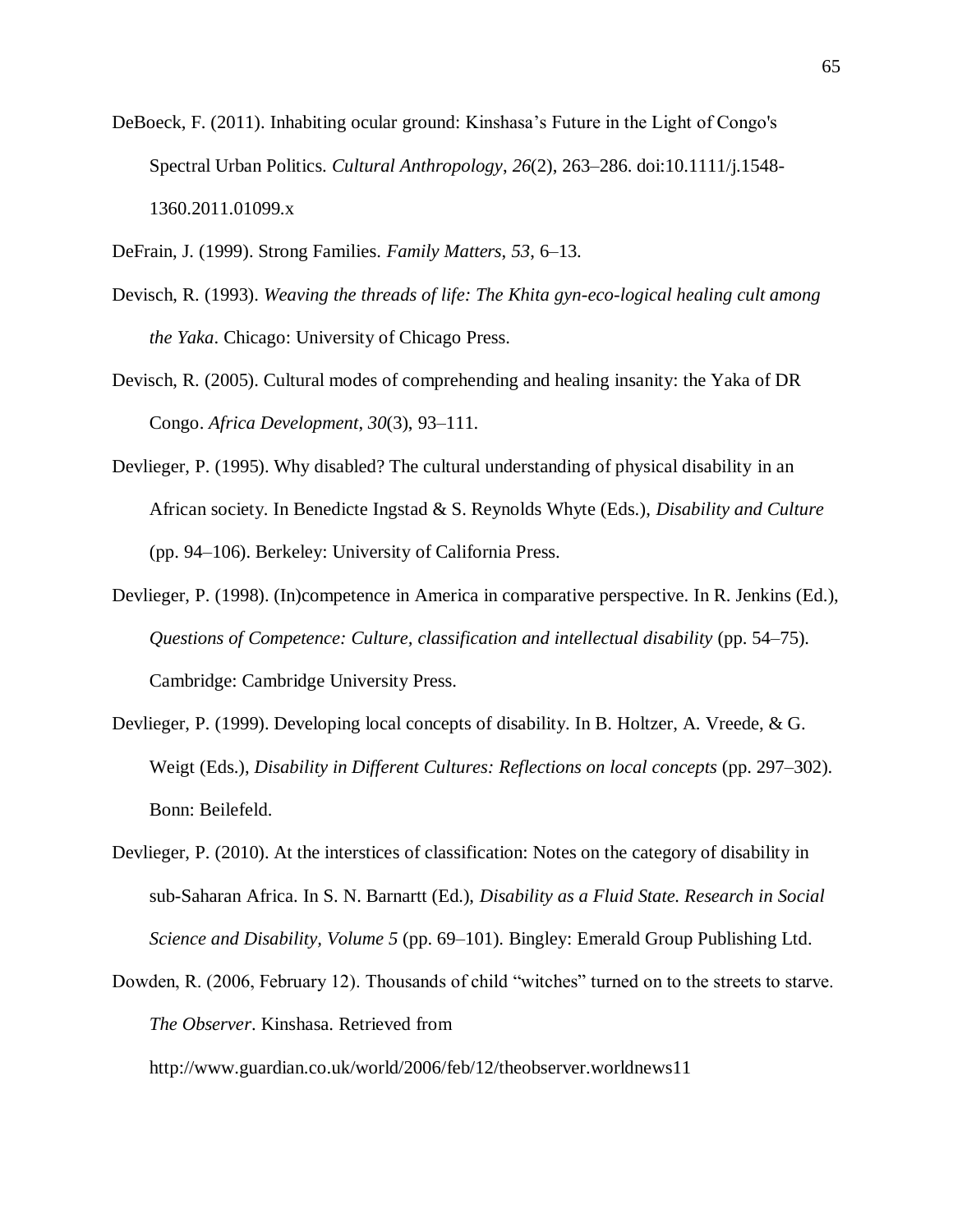- Human Rights Watch. (2006). *What Future ?: Street children in the Democratic Republic of the Congo* (p. Vol. 18 No. 2(A)). Retrieved from http://www.hrw.org/sites/default/files/reports/drc0406webwcover\_0.pdf
- Ingstad, B., & Whyte, S. R. (1995). *Disability and Culture*. (Benedicte Ingstad & S. R. Whyte, Eds.). Berkeley: University of California Press.
- Janzen, J. M. (1992). *Ngoma: Discourses of healing in central and southern Africa*. Berkeley: University of California Press.
- Kaplan, D. (2000). The definition of disability: Perspective of the disability community. *Journal of Health Care Law and Policy*, *3*, 352–364.
- Livingston, J. (2005). *Debility and the Moral Imagination in Botswana*. Bloomington: Indiana University Press.
- Njenga, F. (2009). Perspectives of Intellectual Disability in Africa: Epidemiology and policy services for children and adults. *Current Opinion in Psychiatry*, *22*(5), 457–461.
- Patterson, J. (2002). Integrating family resilience and family stress theory. *Journal of Marriage and the Family*, *64*, 349–360.
- Persyn, P., & Ladriere, F. (2004). The miracle of life in Kinshasa: New approaches to public health. In T. Trefon (Ed.), *Reinventing Order in the Congo: How people respond to state failure in Kinshasa* (pp. 65–81). New York.
- Rothbaum, F., Weisz, J. R., & Snyder, S. S. (1982). Changing the world and changing the self: A two-process model of perceived control. *Journal of Personality and Social Psychology*, *43*(1), 5–37.
- Sabuni, L. P. (2007). Dilemma with the local perception of causes of illnesses in Central Africa: Muted concept but prevalent in everyday life. *Qualitative Health Research*, *17*, 1280–1291.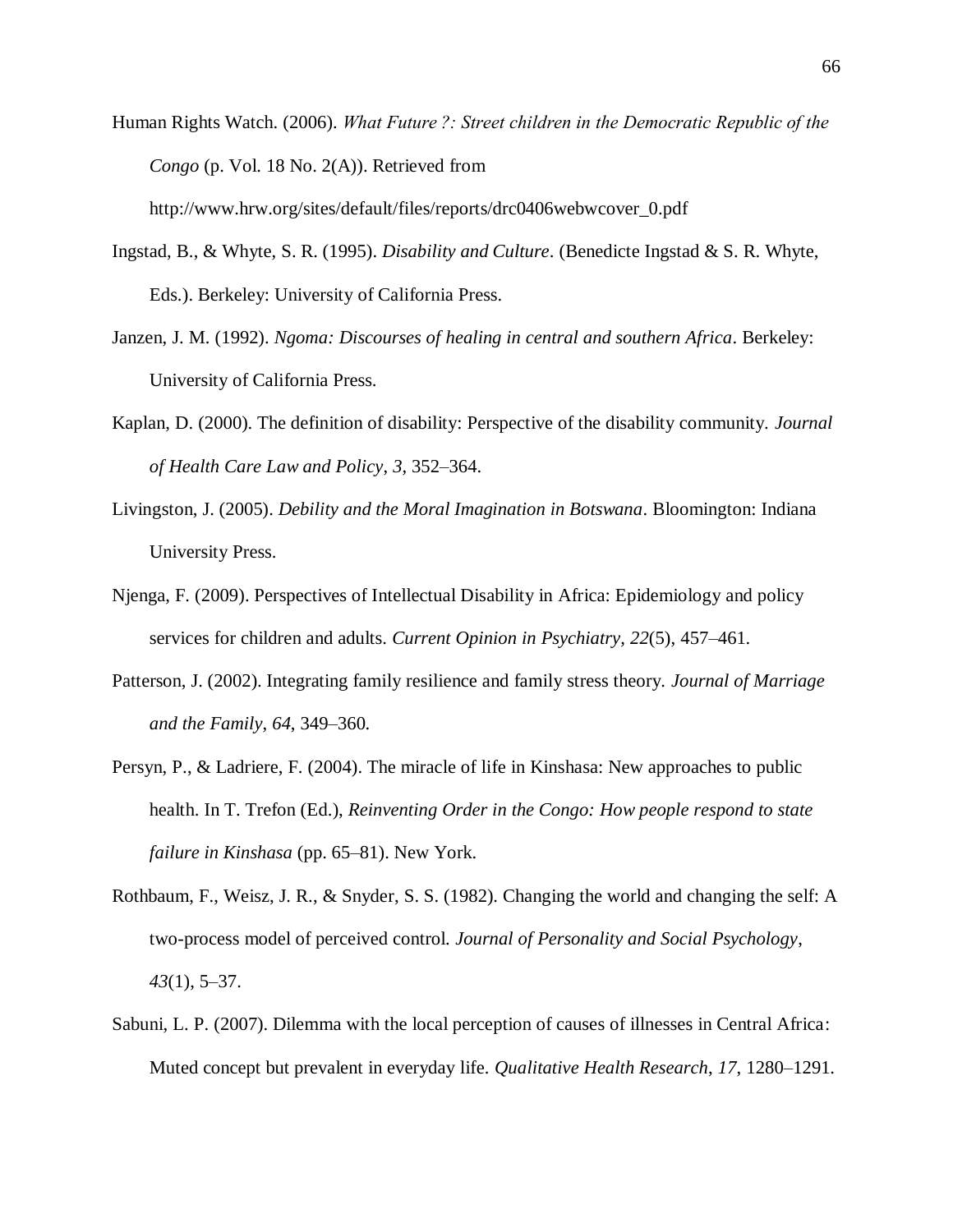- Summers, J. A., Behr, S. K., & Turnbull, A. P. (1989). Positive adaptation and coping strengths of families that have children with disabilities. In G. H. .  $&$  Singer  $&$  L. K. Irvin (Eds.), *Support for caregiving families: Enabling positive adaptation to disability* (pp. 27–40). Baltimore: Brookes.
- Taylor, S. E., Lichtman, R. R., & Wood, J. V. (1984). Attributions, beliefs about control, and adjustment to breast cancer. *Journal of Personality and Social Psychology*, *46*(3), 489–502.
- Trefon, T. (2011). *Congo Masquerade: The political culture of aid inefficiency and reform failure*. London: Zed Books.
- Walsh, F. (2006). *Strengthening Family Resilience* (2nd Editio.). New York: Guilford Press.
- White, B. W. (2004). The elusive Lupemba: Rumours about fame and (mis)fortune in Kinshasa. In T. Trefon (Ed.), *Reinventing Order in the Congo: How people respond to state failure in Kinshasa* (pp. 174–191). New York: Zed Books.
- Whyte, S. R. (1995). Constructing epilepsy: Images and contexts in East Africa. In Benedicte Ingstad & S. Reynolds Whyte (Eds.), *Disability and Culture* (pp. 226–245). Berkeley: University of California Press.
- Whyte, S. R. (1998). Slow cookers and madmen: Competence of heart and head in rural Uganda. In R. Jenkins (Ed.), *Questions of Competence: Culture, classification and intellectual disability* (pp. 153–175). Cambridge: Cambridge University Press.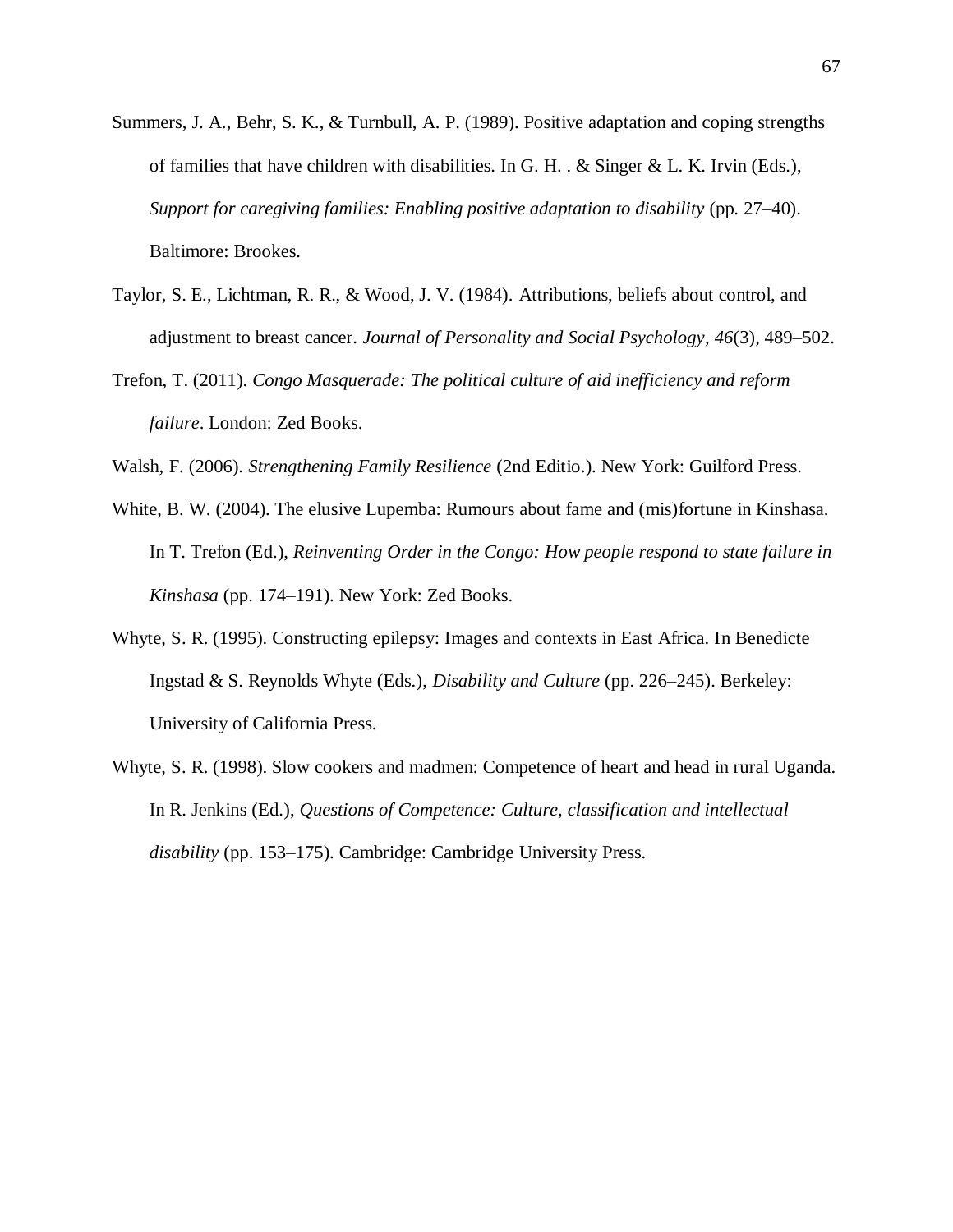CHAPTER 3: Factors Contributing to the Construction of Personhood of Individuals with Intellectual and Developmental Disabilities in Kinshasa, Democratic Republic of the Congo

# ABSTRACT

In order for support for people with intellectual and developmental disabilities (IDD) to be most relevant and effective, human service professionals, other support providers, and policy makers should consider the social and cultural construction of IDD when creating, providing, and funding support. In this chapter, I utilize the O'Conner et al. (2007) conceptual framework for understanding personhood (i.e., subjective experience, the interactional environment, and the socio-cultural context) to discuss key factors related to the construction of personhood of people with IDD in Kinshasa and the impact that this construction may have on creation of and/or access to support. I conclude by suggesting various future support interventions that may facilitate the achievement of full personhood for individuals with IDD in Kinshasa and arguably in similar contexts.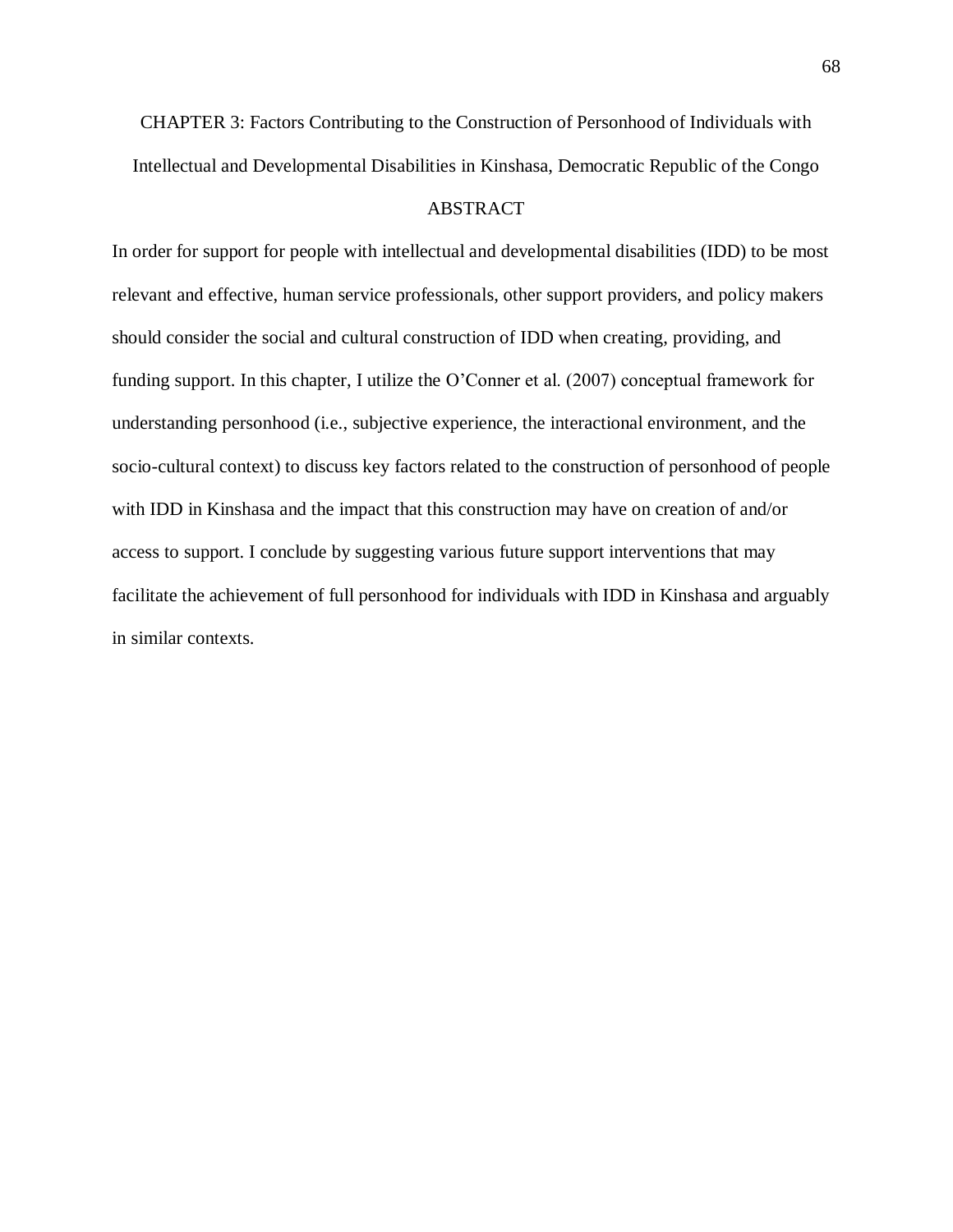CHAPTER 3: Factors Contributing to the Construction of Personhood of Individuals with Intellectual and Developmental Disabilities in Kinshasa, Democratic Republic of the Congo

In order for support for people with intellectual and developmental disabilities (IDD) to be most relevant and effective, human service professionals, other support providers, and policy makers should consider the social and cultural construction of IDD when creating, providing, and funding support. One method to gain this understanding is to examine the personhood of people with IDD, which according to O'Conner et al. (2007) includes subjective experience, the interactional environment, and the socio-cultural context. In this chapter, I draw upon the findings from a study that I conducted in Kinshasa, Democratic Republic of the Congo (DRC), between June 2012 and January 2013 to discuss factors contributing to the construction of personhood of individuals with IDD in Kinshasa. These findings are part of a larger qualitative study that explored the construction of personhood, that is, the social standing or status, of individuals with IDD and the innovative access of support in Kinshasa. Specifically, I address the research question: What factors contribute to the construction of personhood of individuals with IDD in Kinshasa and how might these factors affect current and future support for people with IDD?

I will provide a brief overview of the constructs of IDD and personhood. I will then utilize the O'Conner et al. (2007) framework for understanding personhood (i.e., subjective experience, the interactional environment, and the socio-cultural context) to discuss key factors related to the construction of social identity of people with IDD in Kinshasa. I highlight the impact that this construction may have on creation or access of support. I conclude this chapter with suggestions for various future support interventions that may facilitate the achievement of full personhood for individuals with IDD in Kinshasa and in other similar contexts. Although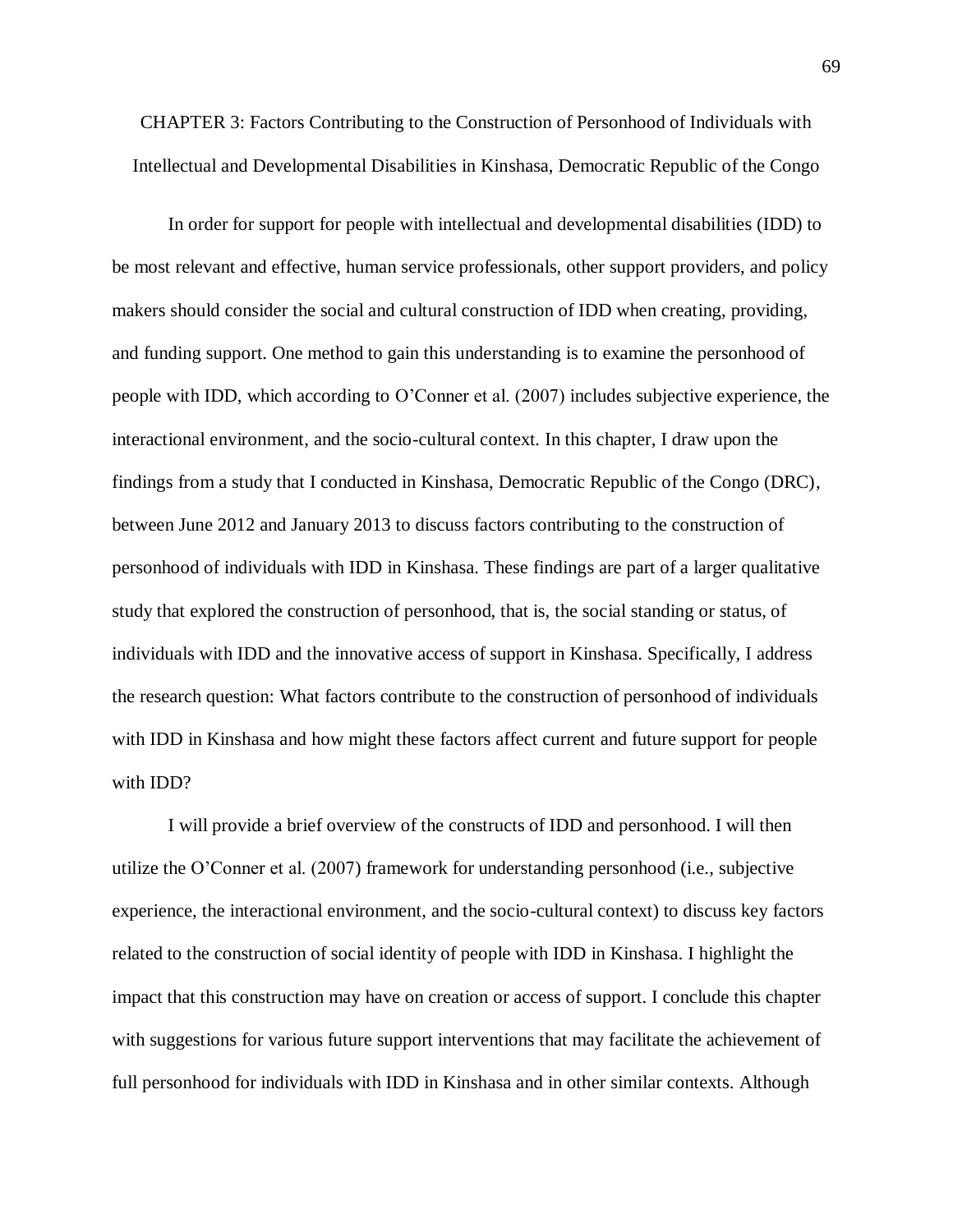issues of causation and the metaphysical are important aspects of Kinois' understanding of personhood of people with IDD and implications for support, because I address this elsewhere (Aldersey, Chapter 2) this chapter will not include a discussion of causality.

For the purposes of this research, I define IDD as intellectual function and adaptive behavior (everyday social and practical skills) that differs significantly from what is normative in a person's society; and this difference originated before the age of 18 (AAIDD, 2011). Personhood, widely used in the discipline of anthropology and others, refers to society's understandings and laws regarding how an individual is represented and treated by others (Gotto, 2009; Jackson & Karp, 1987; Janzen, 2002). Kitwood (1997) defines personhood as "the standing or status that is bestowed upon one human being, by others, in the context of relationship and social being" (p. 8). Devisch (1993) describes how the Yaka ethnic group in the DRC sees the body as being like cloth on a loom, continuously woven throughout life, yet bearing a biographical tapestry. It is through working on a loom that Yaka people come to understand life as being like weaving, through crafting social relationships and creating cosmological understanding. Janzen (2002) has also used weaving as a metaphor and argued that it is useful to understand personhood by thinking of it as a woven social fabric that includes ideologies, economies, histories, and ecologies. This fabric is dynamic; it is constantly woven in shifting patterns, adjusting values, and goals inherited from the past to the problems and realities of the present (Jackson & Karp, 1987). Thus, as society changes over the years, so does the conceptualization of and criteria for obtaining personhood within that society.

In a review of the literature addressing the personhood of people living with dementia, O'Conner et al. (2007) developed a framework for understanding personhood. The framework is comprised of three key dimensions: subjective experience (e.g., awareness of self, personal life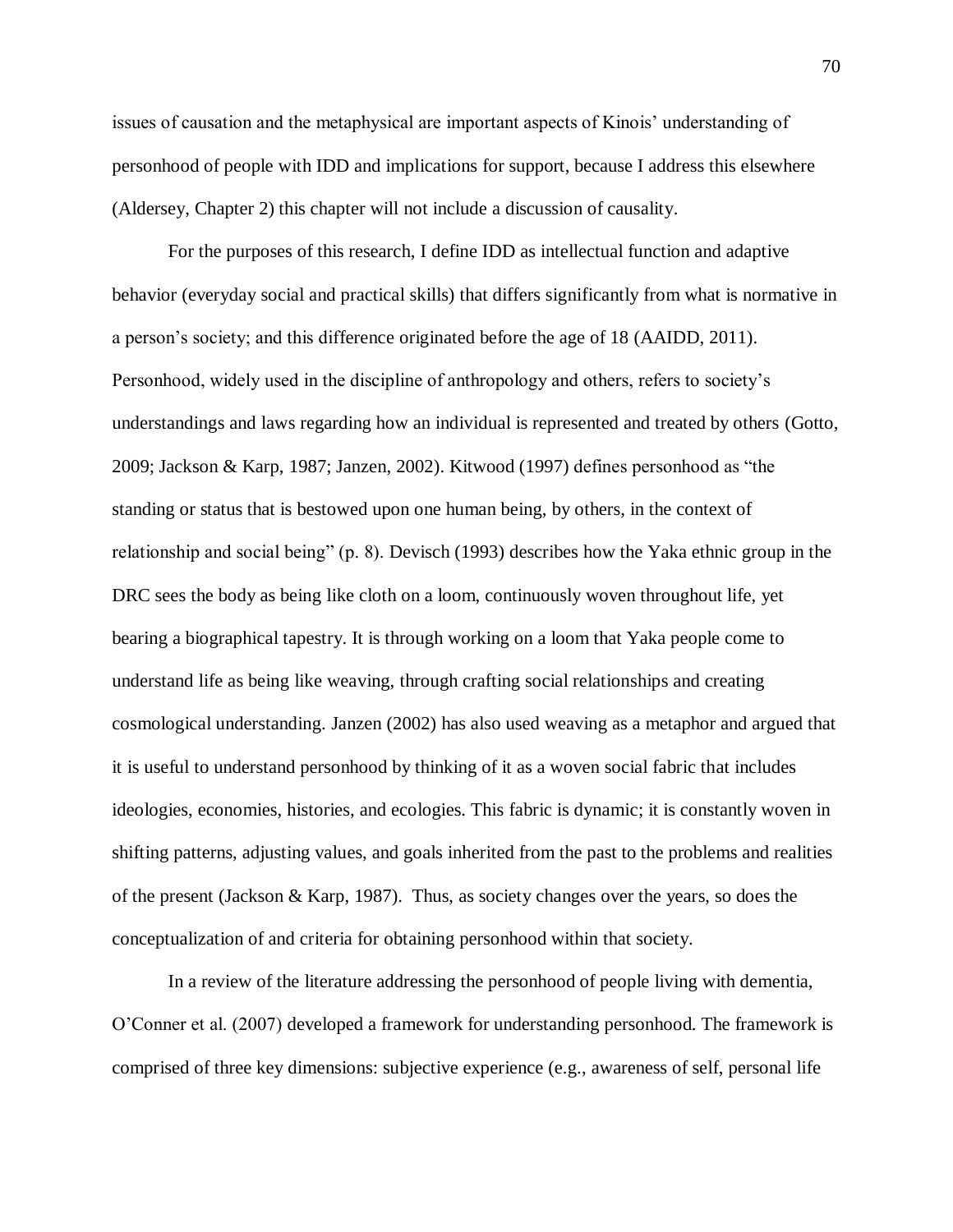experience, elaboration of strengths and needs), the interactional environment (e.g., interactions with others, relationships, communication, and use of physical space), and the socio-cultural context (e.g., values, norms, beliefs, and assumptions; socio-economics; organizational culture). I have found the O'Conner et al. framework for personhood and dementia to be particularly helpful in framing my own findings around personhood and IDD, in the study to which I will now turn, because this framework is created not only for understanding personhood but also for supporting personhood and because it examines the life of people whose intellectual functioning may be compromised.

# **Methods**

In this study I utilized a qualitative approach, that consisted of participant observation and semi-structured interviews. I engaged in participant observation in homes, on the streets, in schools and vocational centers specialized for people with intellectual disabilities, and during association meetings and outings. I conducted semi-structured interviews with 19 adults with IDD, 24 family members of a person with IDD, and 59 community members: 24 without experience with people with IDD (e.g. vendors, pastors) and 35 with experience with people with IDD (e.g. psychologists, teachers).

## **Sampling**

Sampling of participants for all aspects of the study was theoretical: I chose in a strategic way the next people to interview to obtain data for comparison to those with whom I have already talked (Agar, 2008). As the research progressed, I selected participants strategically to test or elaborate on emerging themes. I strategically considered gender, neighborhood of residence (often an indicator of socio-economic status), type and amount of experience with intellectual disability, and family structure. To the maximum extent possible in light of the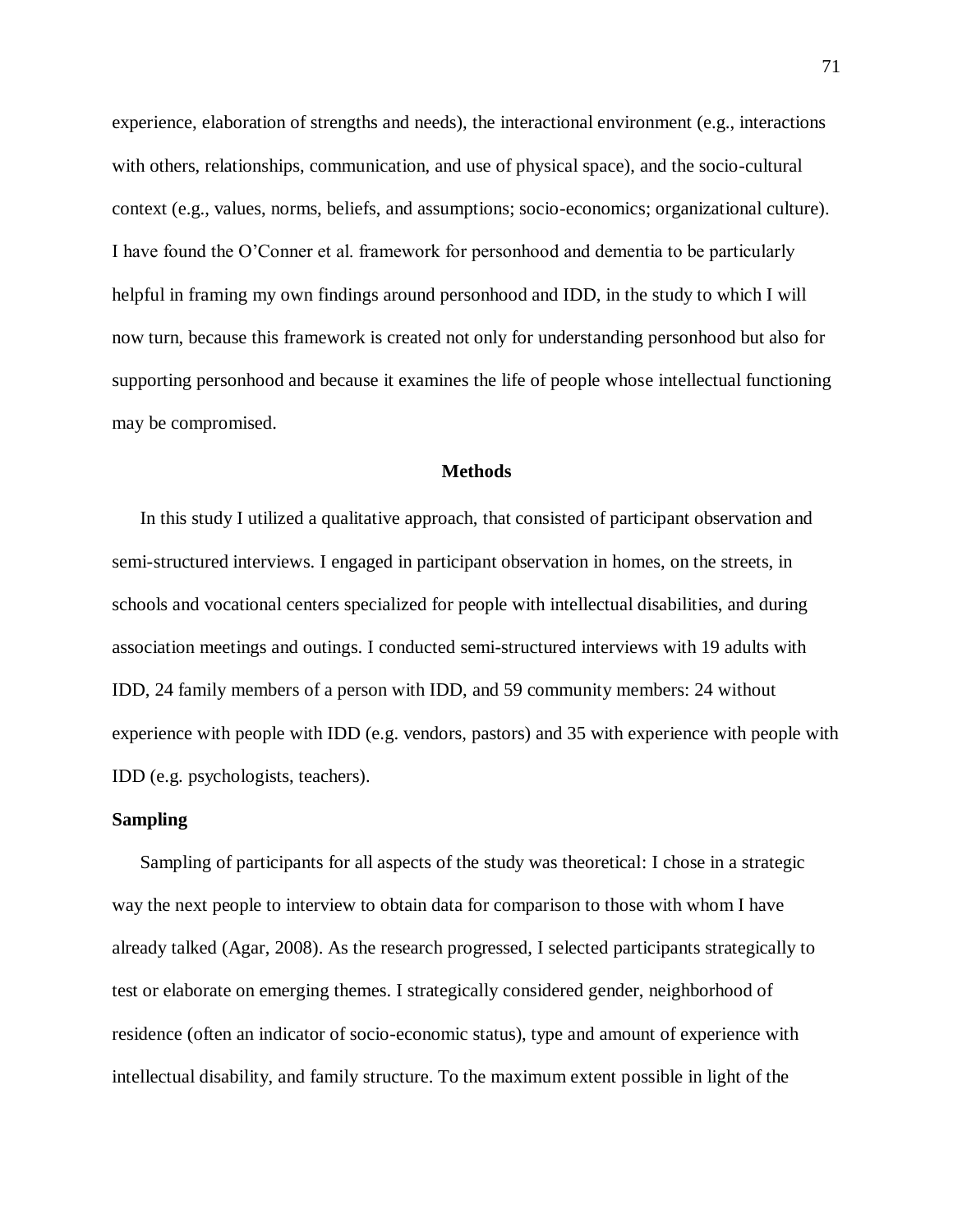varying abilities of the adults with IDD, I solicited responses from them. When they were partially able to respond, I also sought clarification or corroboration from surrogates in their families. When the individual was significantly unable to respond, I relied on a surrogate, generally their primary caregiver.

I sampled participants from a range of sources, including a self-help association (*L'Association Nationale des Parents des Enfants Vivant avec Handicap Mentale en RDC*) and through contacts of my research assistant, Delphine Assumani. My primary means for establishing credibility was through the engagement of my research assistant, Delphine Assumani, and the Association of Centers for People with Disabilities in Central Africa (ACHAC). Delphine is the secretary of ACHAC, a longtime advocate for disability rights, and a person with a disability herself. Delphine facilitated the initial contact with the majority of my study participants and enabled my entry as participant observer in the specialized schools and centers. My time and visibility in the above associations and institutions enabled me to gain the trust and interest of various potential study participants, many of whom I arranged to interview at later dates. I also recruited study participants when I spoke about my study on a national radio station on three different occasions, each time providing my contact information for individuals interested in being interviewed for my study.

### **Data Collection**

I collected data through participant observation and semi-structured interviews. For the first two months, I engaged solely in participant observation in eight homes of families that had members with IDD and the wider community surrounding them. Although I spent an entire week with each of the eight families, I continued interacting with and observing these families after the initial week when I saw their children in the schools, participated in association meetings, and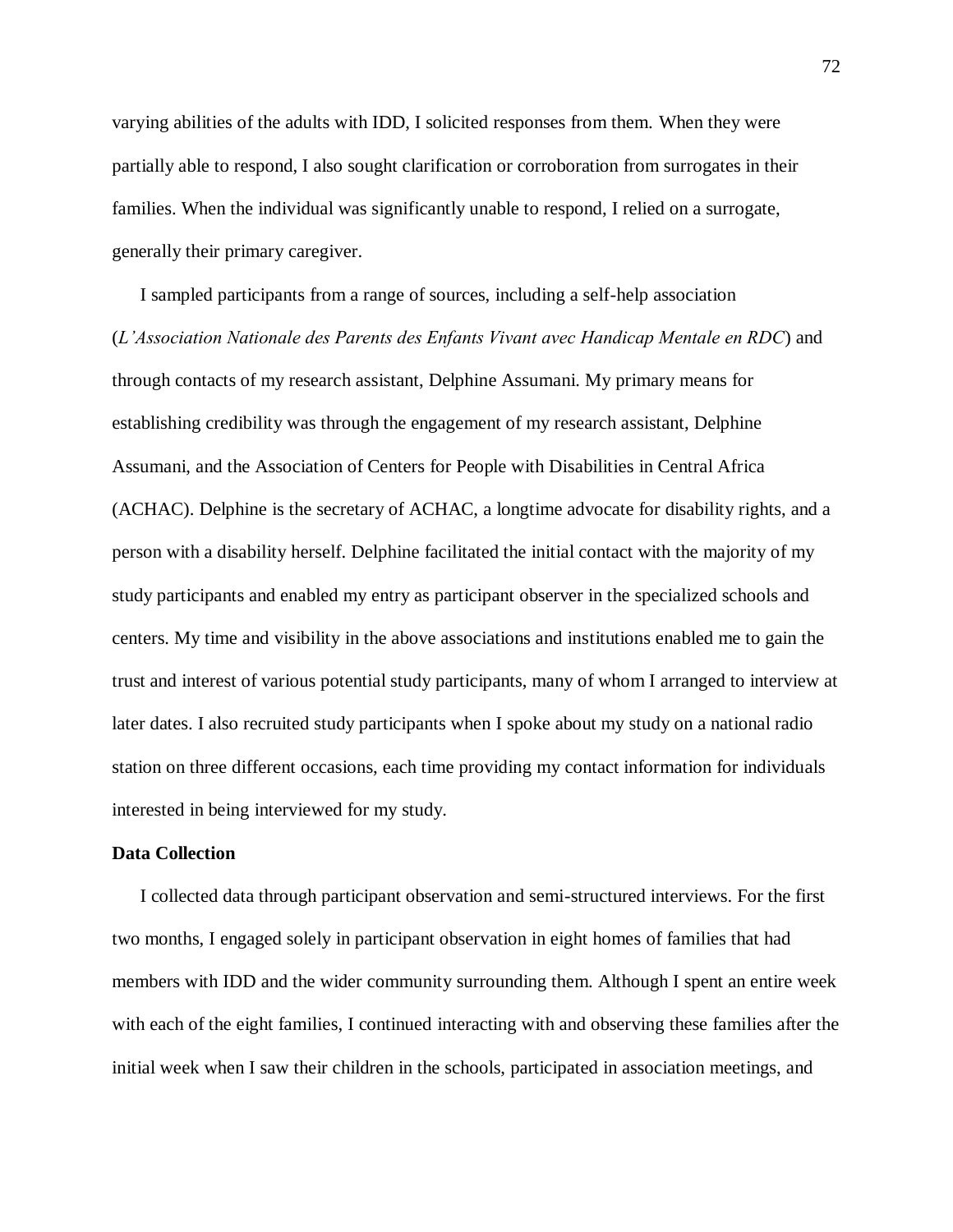paid social visits. I joined participants to do daily chores, visit their workplace, go to the market, and on various association-related activities and trips. I also observed in eight different schools that provide special education services to children with IDD. In all of these experiences, I observed exchanges relating to personhood and disability status, such as perceived ability or inability to participate in mainstream social activities. Broadly, both in the homes and schools as well as in my daily life in Kinshasa, I listened for and participated in informal discussions on topics such as intelligence, ability, disability, support, family roles, stigma, religion, and responsibility (i.e., of family, government, individual, society) to support individuals with IDD. I watched for situations that demonstrated the genuine inclusion or exclusion of a person with IDD in their surrounding environment. I attempted to study situations in which people without disabilities encounter persons with IDD, for example, one day the class in which I was observing took a trip to the local municipal office. I took detailed notes about how the other people conducting business in this office observed and interacted with the students. In a different occasion, I observed and took notes about the way in which a boy with Down syndrome interacted with other children without disabilities at a playground.

I wrote up field notes every evening or as soon as possible after an experience. My field notes included descriptions of people, places, interactions, and events; researcher reflections or rich points; preliminary analysis; and identification of issues for further exploration (Agar, 2008). To facilitate memory during the field note write-up process, I carried a notebook in the field and noted key terms and important quotations.

For semi-structured interviews, I used a separate protocol of questions adapted slightly for each category of person. I used semi-structured interviews to build upon themes I had already identified through participant observation and to explore issues related to personhood. In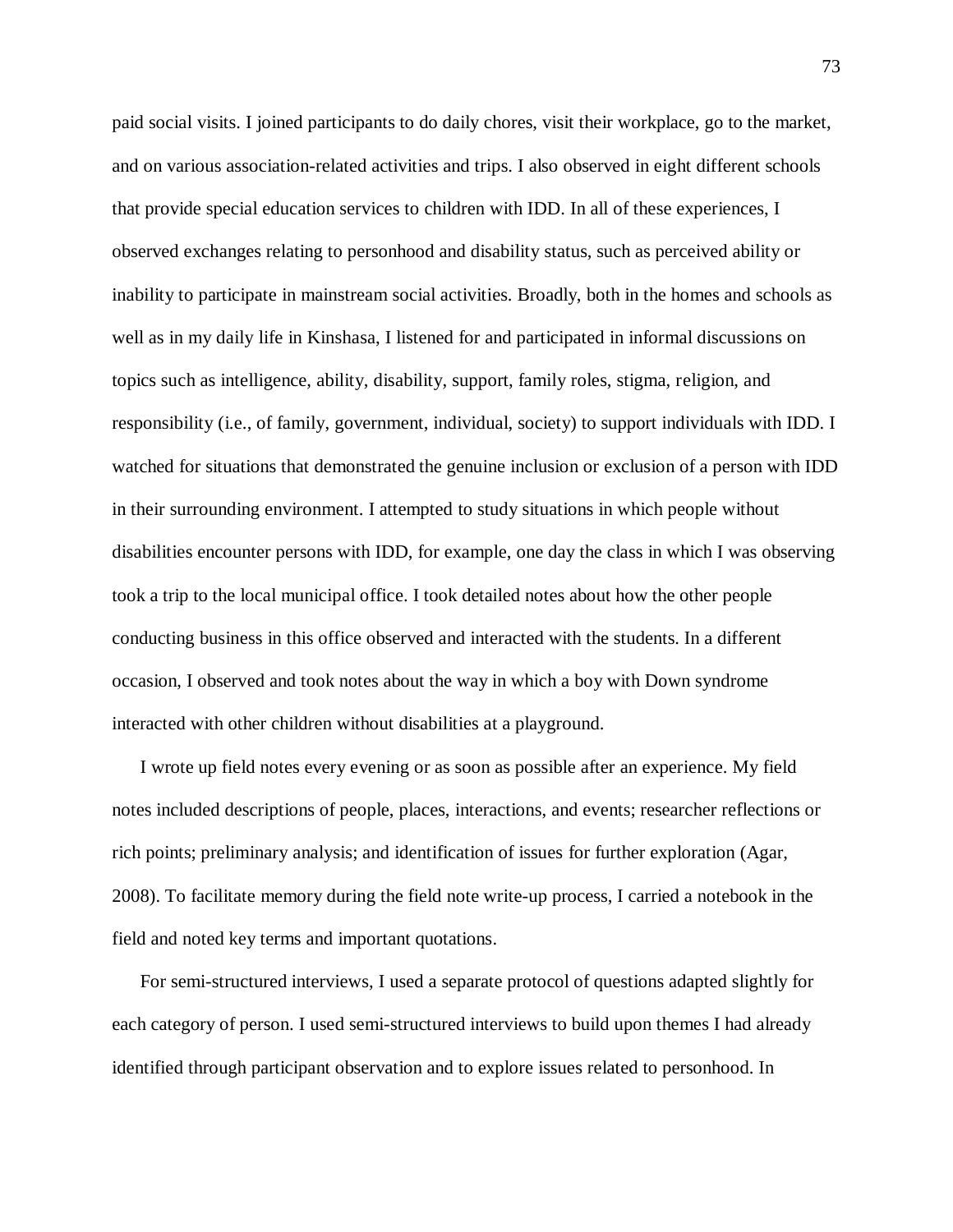interviews with individuals with IDD and their families, I gathered detailed information about multiple aspects of the participants' lives, including their day-to-day activities, stigma, disability generally, IDD specifically, strengths, and hopes for the future. For community members I asked about perceptions of people with IDD, willingness to live in the community with people with IDD, and available services for people with IDD. I used an audio recorder, and conducted roughly three-quarters of the interviews in French and one-quarter of the interviews in French and Lingala, with Lingala translation assistance.

### **Data Analysis**

I conducted data analysis concurrently and recursively within and across observations and interviews, using a constant comparative method (Charmaz, 2006; Patton, 2002) to identify emerging themes. As I wrote up my field notes and transcribed interviews, I engaged in preliminary analysis and noted observations I wanted to make in the future and new questions that I needed to ask. I organized and analyzed my data using techniques recommended by Creswell (2002): (a) preparing and organizing the data; (b) describing and developing themes; and (c) interpreting the data and reporting findings. I circled back through these phases to further check to ensure accuracy and trustworthiness.

Transcription of interviews began while I was in the field and enabled me to note key themes that were coming up and expand upon these themes in future interviews. I imported all field notes, memos, and interview transcripts into qualitative analysis software (NVivo, 2010) to identify and organize analytical categories. I generated and connected categories by comparing incidents in the data to other incidents, incidents to codes, codes to categories, and categories to other categories (Creswell, 2005). The emergent themes served as the basis for additional probes and checks for observations and interviews in upcoming days.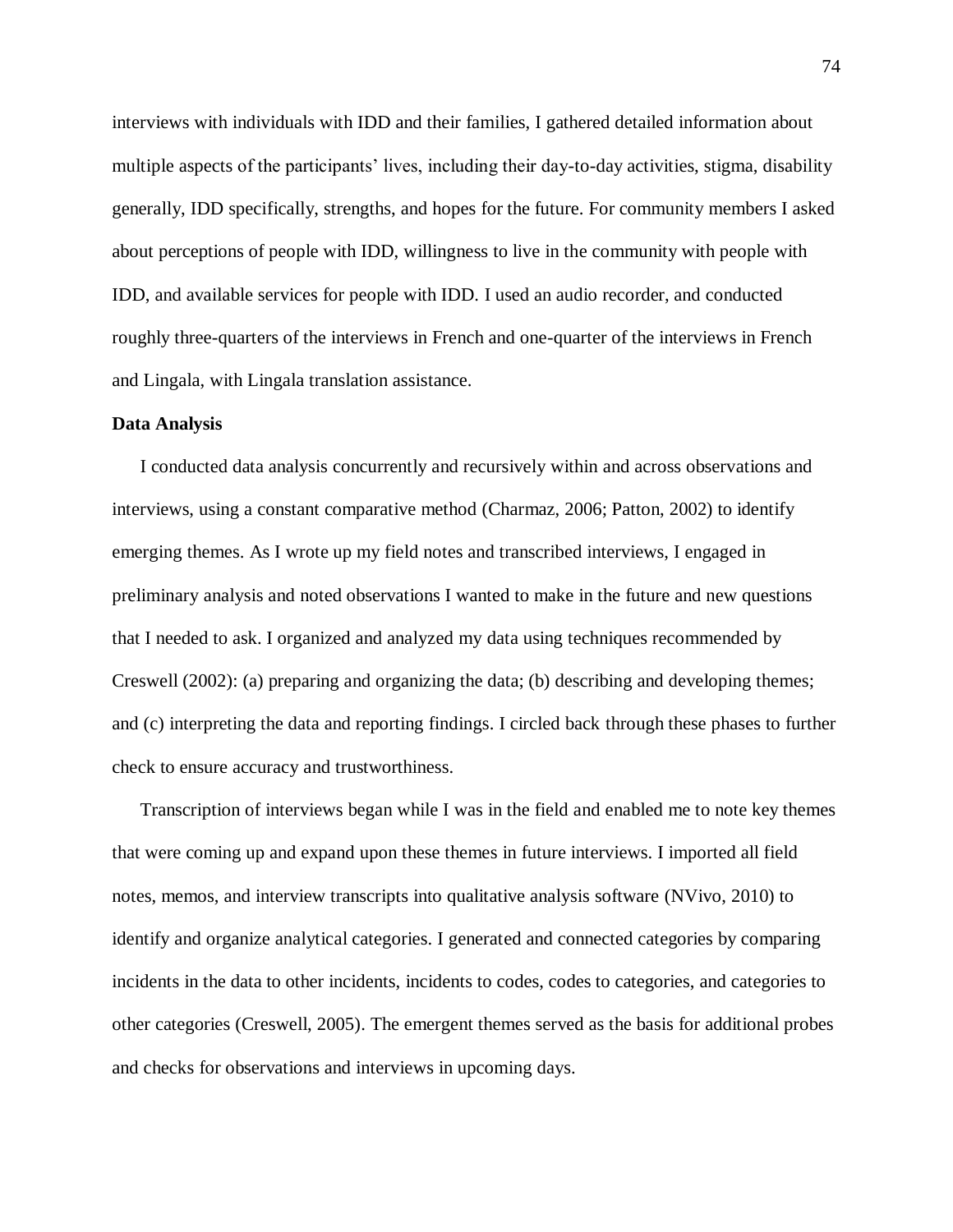During my period of intense participant observation (the initial 4 months of the research), I sent bi-weekly memos to a colleague unconnected to but familiar with the study. These memos outlined what I was seeing, provided field note excerpts, and identified emerging themes. This colleague would reply to the memos with ideas and impressions about the study direction. This colleague continued providing input on developing themes after I had left the field and as I was conducting the final data analysis.

I conducted member checks with study participants by asking them to check for the accuracy of my data (Creswell, 2002). I did this by explaining my biases before each interview, asking for clarification from participants to ensure their opinions are accurately understood, describing initial themes identified in initial observations and asking participants whether they agree or have experienced similar things, and seeking discrepant evidence and negative cases to determine if conclusions should be modified or retained. At the end of my time in the field, I presented a summary of my research and highlighted emerging themes to participants. All persons who participated in the research were invited to this session, of which, approximately 60 people attended (which represents an approximate 59% attendance rate). After I gave the presentation, I opened the floor for discussion and encouraged attendees to agree with, disagree with, or provide additional information about what I had just presented. I also provided paper surveys with openended questions for any written reactions to the presentation. The general response to emerging themes was positive, and there were no major disagreements with data presented.

### **Ethical Considerations**

This study was approved by the University of Kansas Institutional Review Board before I entered the field. Before commencing participant observation or interviews, my research assistant and I explained the study to potential participants, and they signed an informed consent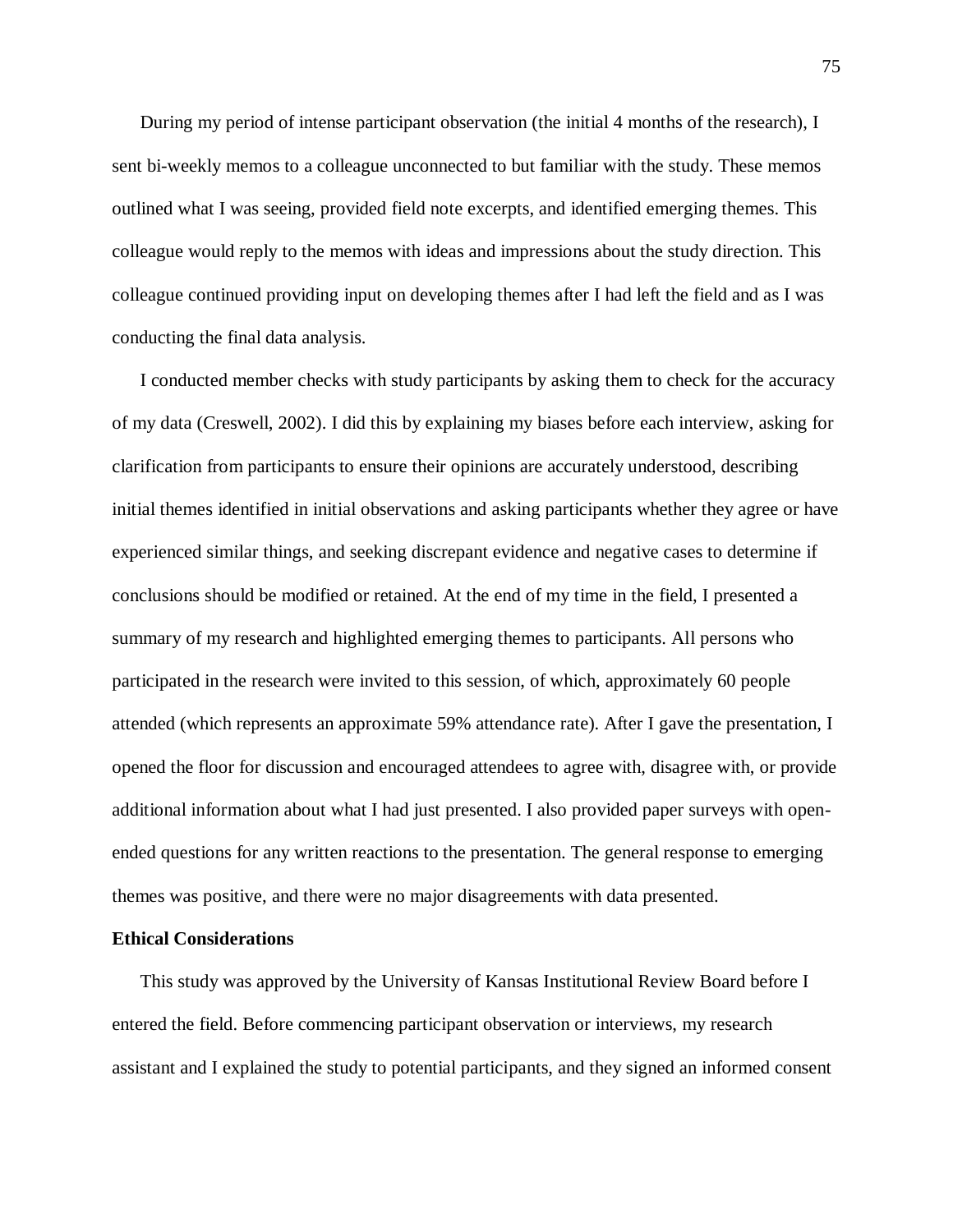form written in French and Lingala. We offered them the option to either keep their identity confidential or waive confidentiality. We applied pseudonyms to the data of those who chose to remain confidential (approximately 10%). When explaining the study to participants, we would request that individuals with IDD repeat to us in their own words the information we had just given them. If they demonstrated that they understood the major aspects of the consent form, they would sign on their own behalf. If they were unable to demonstrate ability to provide informed consent to a level that was satisfactory to my research assistant and me, we would require a surrogate (the primary care provider) to sign the informed consent form on the individual with IDD's behalf; however we would always procure oral assent from all participants with IDD, regardless of who signed the consent form.

## **Findings**

In the section that follows, I outline findings in the key personhood domains of subjective experience, the interactional environment, and the socio-cultural context (see Figure 1).



- · Elaboration of strengths and needs
- Neglect
- Mockery  $\bullet$
- Taking advantage
- Marriage and children

- Low expectations
- Investment
- Contribution

*Figure 1*. Summary of findings.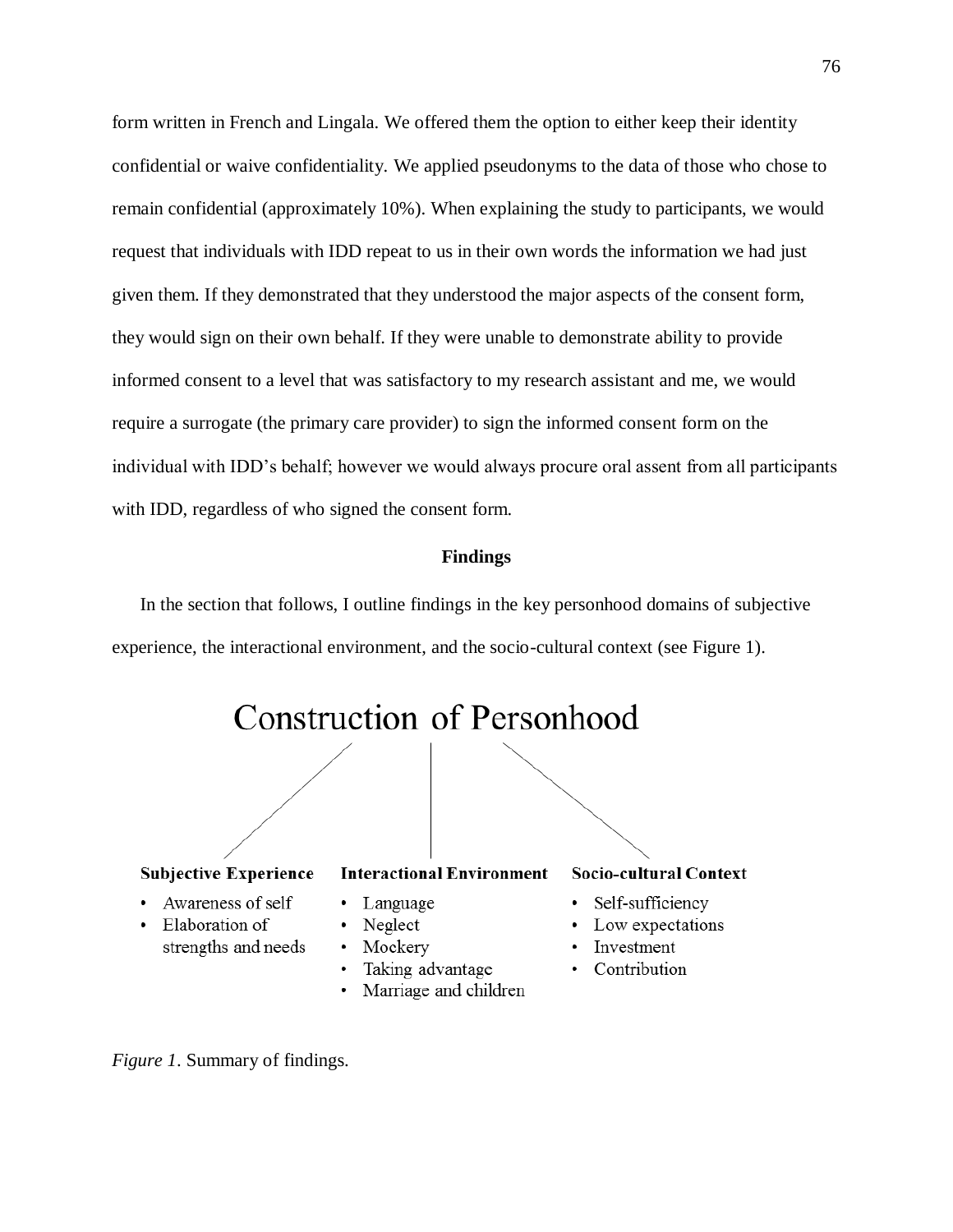# **Subjective Experience**

This aspect of understanding personhood includes awareness of self and elaboration of strengths and needs (O'Conner et al., 2007).

**Awareness of self.** Awareness of self is how a person sees herself in relation to the world around her. In my study, this awareness was particularly apparent when discussing issues related to disability and how participants with IDD thought they "fit" with the rest of the community. Participants with IDD oftentimes did not consider themselves to have IDD. They argued that they were just the same as everyone else and wanted to be treated that way. It is interesting that when those participants who refused to accept that they had IDD were asked if others mocked them or told them that they were unintelligent, nearly all could recount experiences where members of the community told them that they had IDD or used the more derogatory term *kizengi* (idiot) toward them. No adults ever identified with the identity of *kizengi*. When I asked one adult with IDD what she thought about the word, she said "It hurts my heart. [Interviewer: Why?] Because people say I'm *kizengi*, but I am not *kizengi*. Would God create a *kizengi*?" (Angele, female, 36-60, adult with IDD).

Participants who did accept that they had IDD often engaged in narratives of sickness to explain this difference.

Me, the sickness started since my childhood, since I was 4 months old. So when I was born, I was born normally, but when I arrived at the house, I became sick, I just cried and cried and cried. … They took me to the hospital, and the doctor told my parents that I had meningitis. (Chantal, female, 36-60, adult with IDD)

**Elaboration of strengths and needs.** When asked to elaborate on their strengths and needs, most participant responses were centered on the idea of contribution. For example, many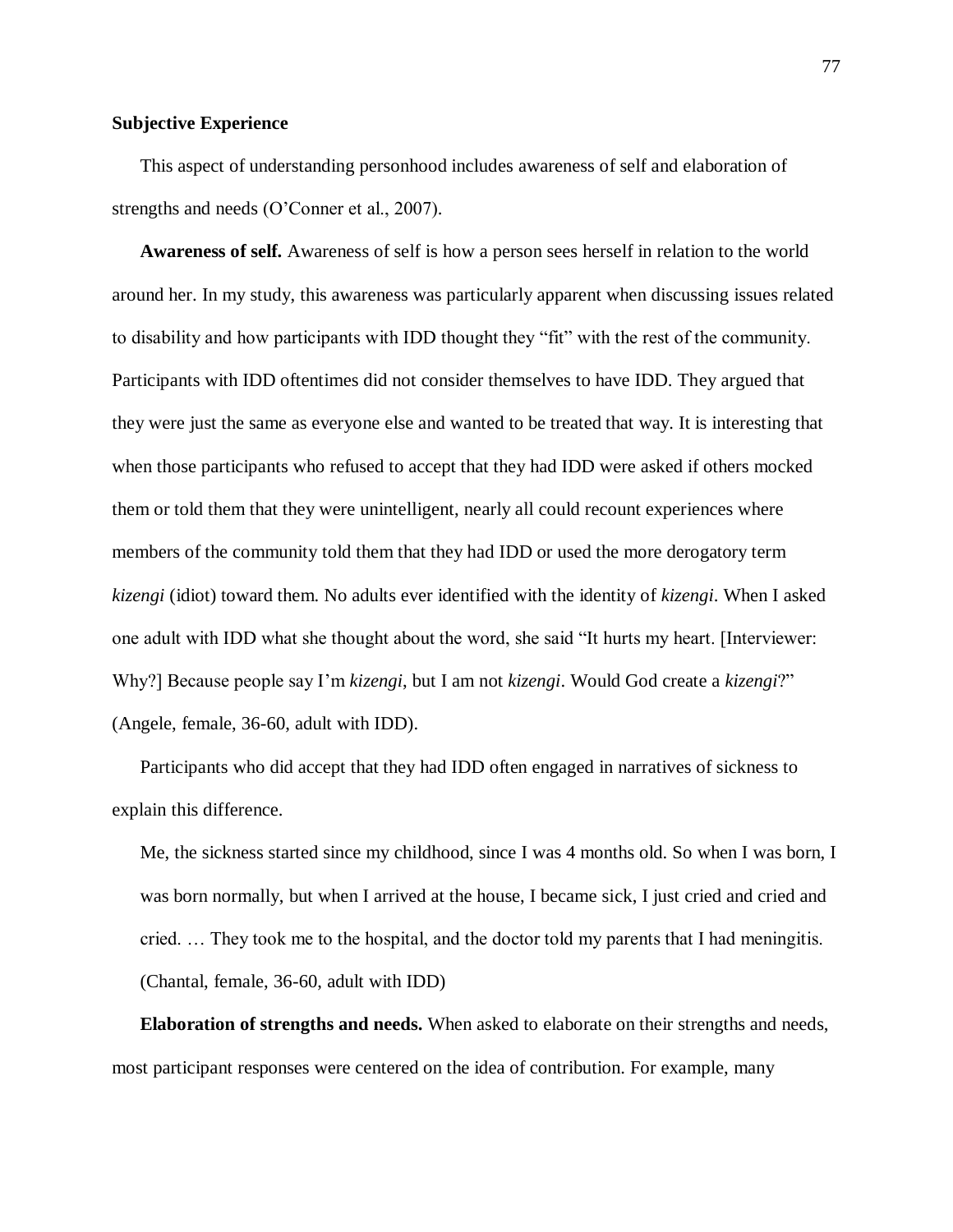participants with IDD cited cleanliness and diligence as their strongest traits, particularly as it relates to doing housework and contributing to the household. When I asked adults with IDD what they thought their best qualities were, they often maintained how well they clean the house, wash the dishes, wash clothes, cook, etc. Being able to contribute to household affairs was a source of great pride for many respondents. For example, Sandrine proudly told me a story about when she fought with members of her family: "I went out, when they saw that it was me that takes such good care of the house and that I wasn't there, there wasn't anyone to do it. As soon as I came back and they saw me, they apologized to me [because they regretted my absence]." (Sandrine, female, 26-35, adult with IDD)

Similarly, when asked to elaborate on needs, most adults with IDD discussed needs that, if met, would enable them to contribute more, both to their homes and to wider society. For many adults with IDD, their dreams for the future were associated with lucrative work, e.g. "learn how to braid hair so that I can have a lot of money" (Sandrine, female, 26-35, adult with IDD); "I don't want to ask father for money, because if I had a job that brought me some revenue, that would allow me to meet my needs" (Chantal, female, 36-60, adult with IDD); "I have always dreamed to be like others are. [Interviewer: How?], I want to become a boss. [Interviewer: Boss in what?] Boss in things like money." (Mbiya, male, 36-60, adult with IDD) Generally, when people with IDD expressed a desire to have money, they desired money not only to meet their own needs but also to be able to contribute to the family and the community. For example, a number of people with IDD expressed a desire to be able to earn money so that they could contribute in their churches. They saw other people coming forward with financial contributions to help the church or to help parishioners (e.g., the church comes together to buy someone in the congregation a wedding gift) and wanted to do the same.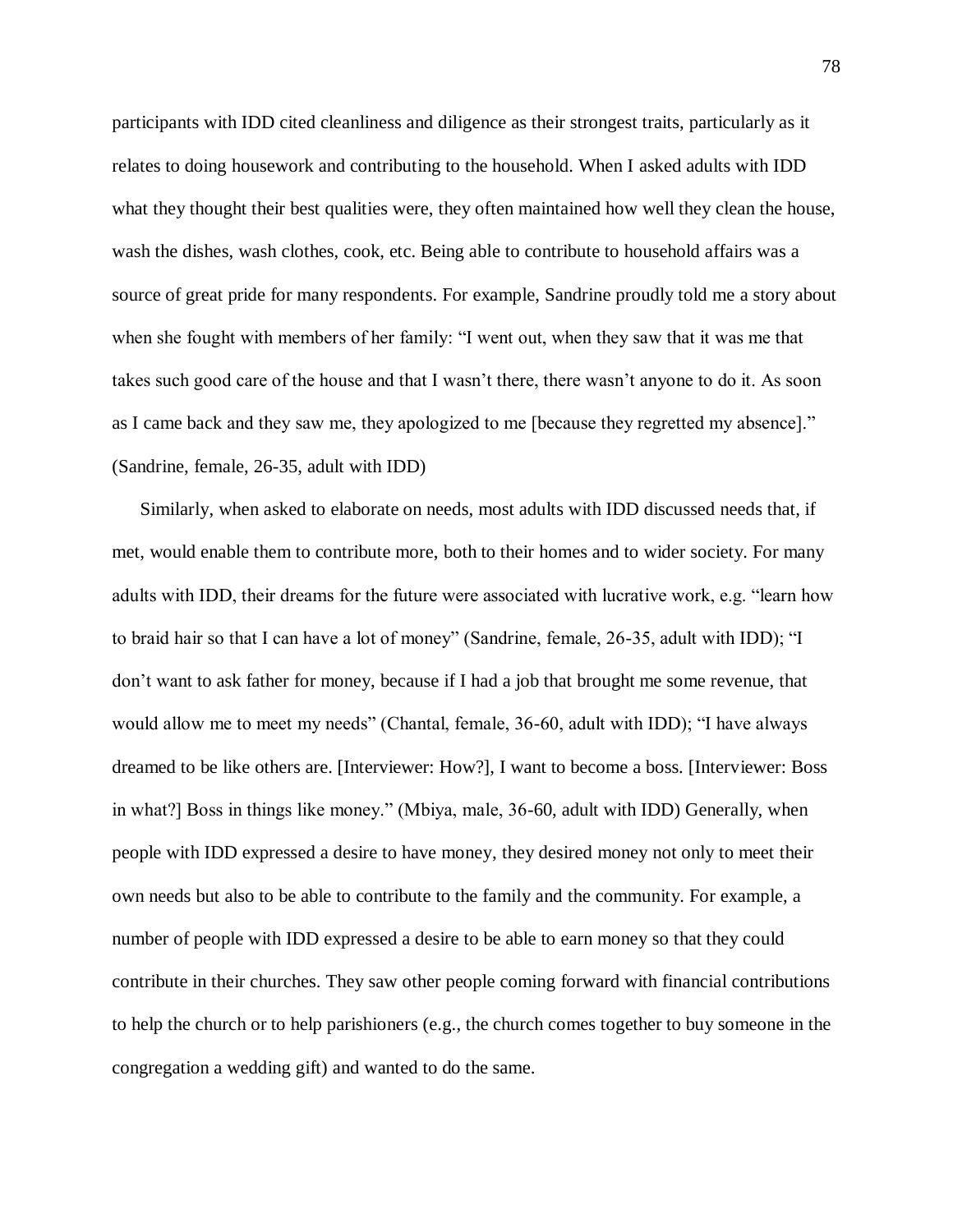In the church where I pray, I want to give donations. ... Like the last time the other day, during the service, they said, "Oh those who have the ability to help the church, if they could at least buy one chair." There were lots of people who raised their hands [to commit to buying a chair for the church]; me, I could not raise my hand because I said "if I raise my hand I won't have the money to buy even a chair" so that is why I didn't raise my hand. I said in my heart that if I had someone give me money, I would take this money to buy a chair, and I would bring it to the church. If I had raised my hand, I wouldn't have a clear conscience because I would think "I said I would buy a chair, and I can't buy a chair". If God gives me the ability, he will give me money so that I can buy a chair and leave it at the church. (Chantal, female, 36-60, adult with IDD)

### **Interactional Environment**

According to O'Conner et al. (2007), the interactional environment of people with IDD involves interactions with others, relationships, and communication. For this study, this includes language, neglect, mockery, taking advantage, and marriage and children.

**Language.** The language used to describe people with IDD is, on a whole, largely negative. It also often has aspects that hint at metaphysical causation, again affiliated with the negative. When speaking in French, family members or members of the community would sometimes refer to a person with IDD as someone who is *gâché*, meaning wasted, ruined, or squandered. For example, when I asked a community member what he would think if he had a child with IDD, he responded that he would be very upset: "Because that child would be *gâché*, there is no hope. For every parent that would make him upset." (Celestin, male, 18-25, no experience with IDD) People with IDD were often referred to as *fou*, meaning crazy. A person with IDD is often pejoratively referred to in Lingala as *kizengi*, idiot, or *zoba*, stupid. In simple, everyday life,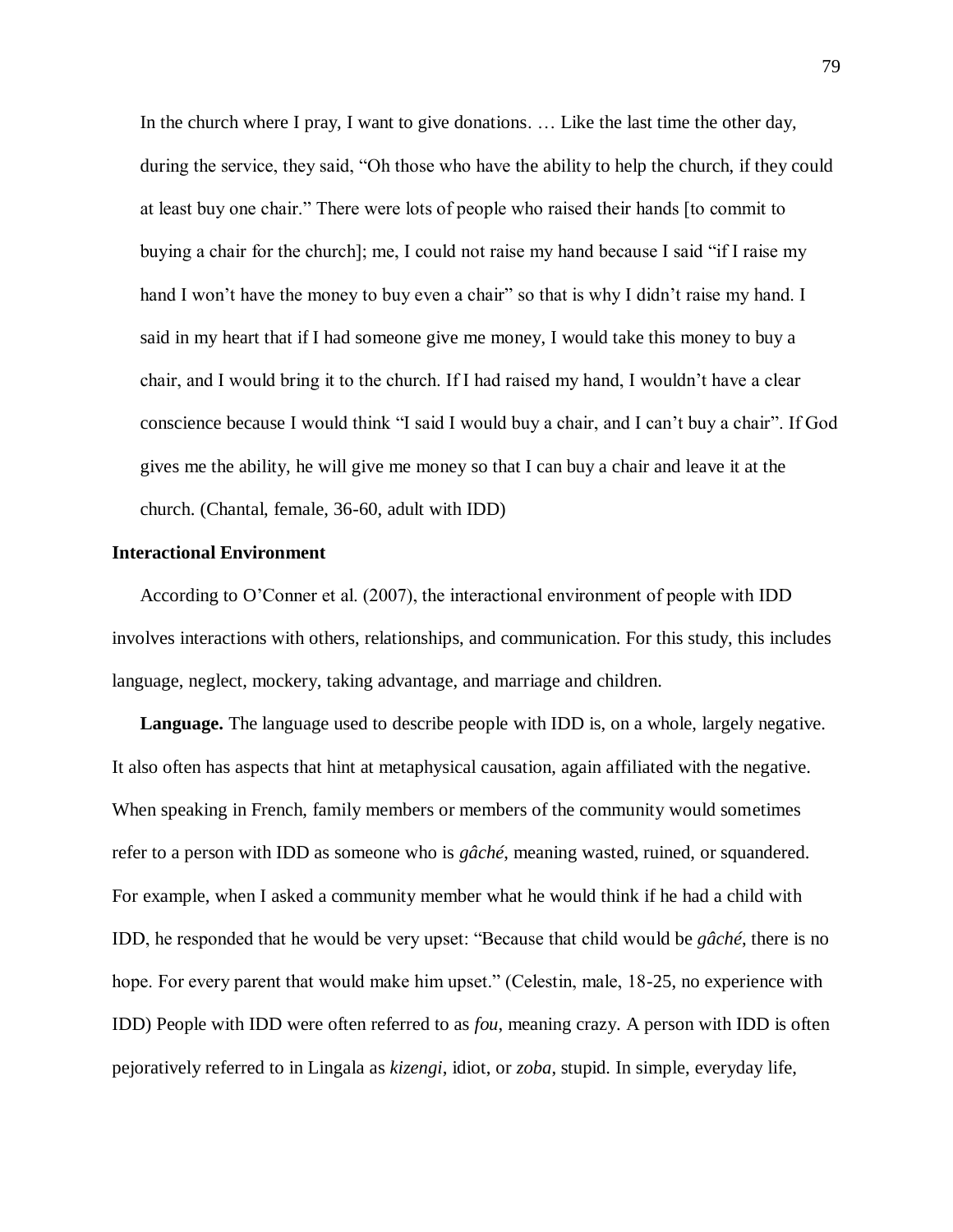Kinois call those who do not have IDD *kizengi* as a way to insult them, much like the English use of the word "retard."

When one sees a person with IDD, they take them in Kinshasa terms, *kizengi*, that signifies imbecile, someone who cannot be considered, someone who has no value. And even us, when we walk with our children, we are ridiculed! 'Look… is that a teacher?' Our teacher friends here in Congo, they call us the teachers of imbeciles! So, all of this goes to show that they really are not very well considered. (Esperant, male, 36-60, service provider to people with IDD)

One member of the community without experience with IDD even admitted to insulting people with IDD: "People insult them! They really insult the *kizengis*, the *kizengis*, people really insult them. [Interviewer: Do *you* insult them?] Of course I insult them! [Interviewer: Why?] The *kizengi*, they make you lose your patience." (Sophie, female, 36-60, no experience with IDD)

**Neglect.** In addition to negative language, I heard stories of neglect of people with IDD. Families and community members told me of children with IDD who were deprived of food, water, and medical care by their families in the hopes that the children would die quickly. Other instances of neglect were less severe, but nonetheless distressing, such as paying for all children to go to school or have new clothes except for the child with IDD. As one special educator told me,

Really, they are not treated well. Because even when you visit the family, the parents do not treat them well because… you will see, [the person with IDD] will have brothers and sisters who study. But for [the person with IDD], parents don't pay the school fees, sometimes when school has already come back in session, the social worker has to go to the family homes to encourage the family to simply send their child to school! You will see that they come to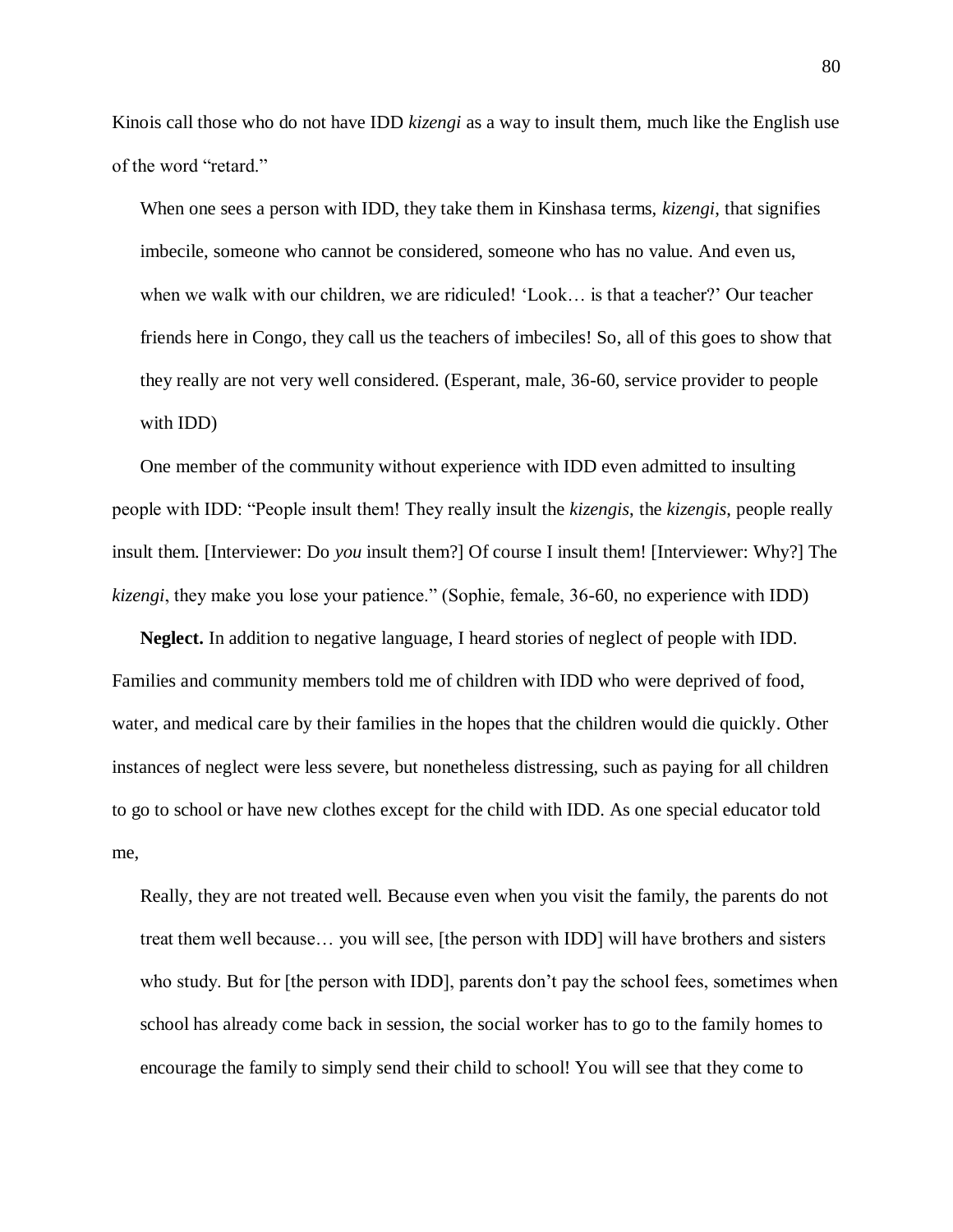school all dirty. Sometimes, in my class the little Miranda [name changed] sometimes she smells like pee. You smell her skirt, and she has peed in her clothes. She returns to school the next morning, and she still smells of pee. They don't clean her. It's sad. It's sad. (Anne Mereille, female, 18-25, service provider to people with IDD)

**Mockery.** A number of special education teachers told me of many times they witnessed their students being mocked on the streets. "She is ridiculed. When she passes on the street, people throw rocks. She is dressed in a *pagne* (an African wrap skirt), people come and lift up her *pagne* to see underneath. They are ridiculed." (Marie France, female, 36-60, service provider to people with IDD)

Although participants gave me the impression that most people with IDD were treated poorly, oftentimes with firsthand accounts of witnessing teasing and neglect, this difference in treatment of people with IDD was certainly not all that my observations showed me. Much of the time, the adults and children with IDD with whom I interacted were clean, healthy, and wellloved in the family and community.

**Taking advantage.** Another aspect of the interactional environment described to me was when individuals would take advantage of people with IDD because of their difference in intellectual capacity. For example, as one man with IDD told me, with the help of his sister filling in the blanks, that he works in a flour mill, transporting the ground flour to the market for businesswomen. Instead of paying him the going rate of 1000 francs for a large bucket, they will often try to pay him 200 francs, thinking that he will not know the difference because of his disability. A community member explained to me that people with IDD are often strong and diligent, and because of this, others will exploit them for their labor: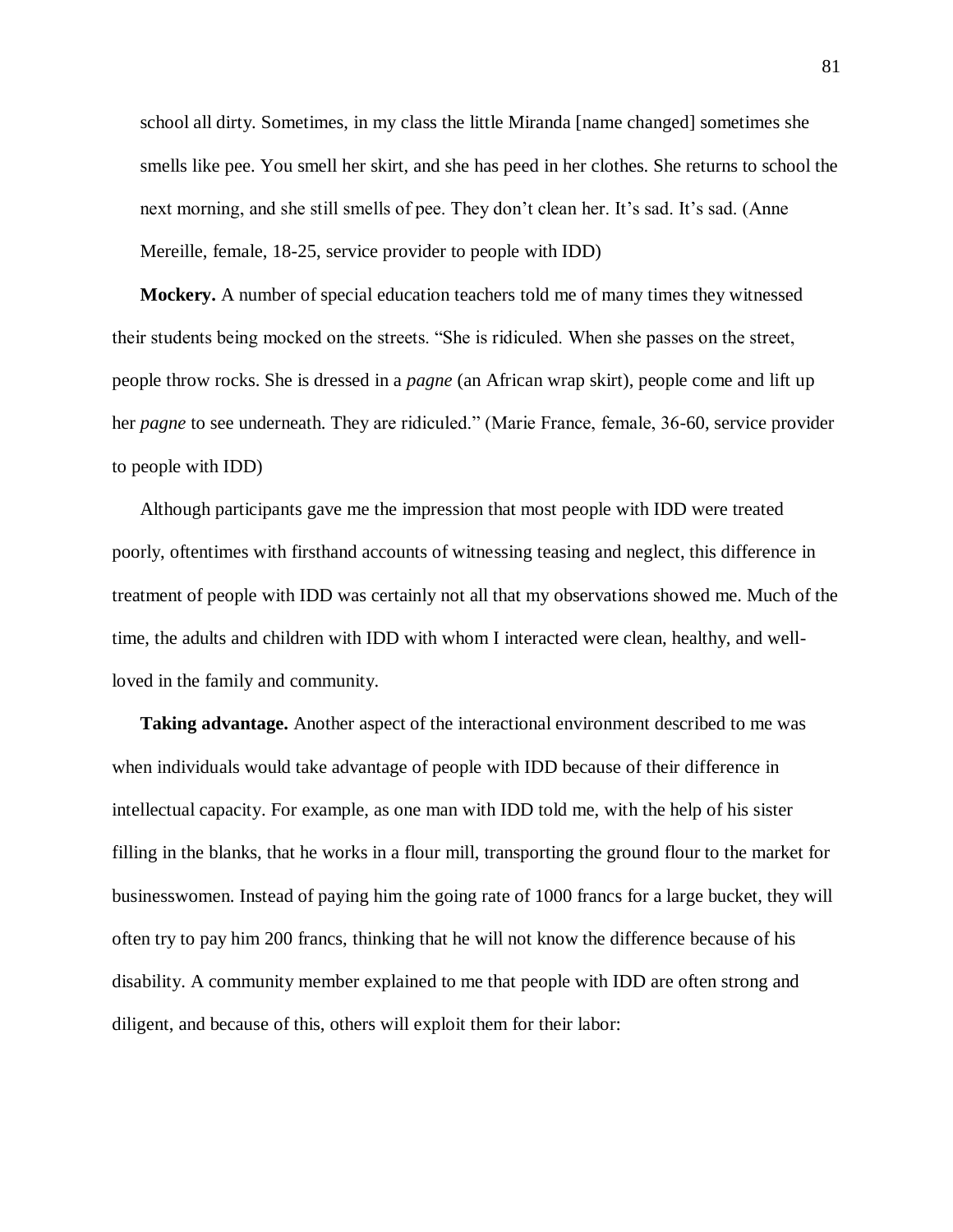They are treated, they are crazy, people with IDD. They [people who exploit them] do not consider them to be sick, no they consider them as a machine. They consider them as an animal. … For example, to dig a hole. One would prefer a crazy who knows well how to dig a hole, and he will ask for nothing. Ha ha ha! And plus he will do it quickly. In the time it takes someone who is normal to dig a hole, he could finish [digging] two or three! … So some will treat them like they are sick; some will treat them like a crazy, *moto mpamba*, useless person; and some will consider them like a good manual laborer, a good machine to exploit. (Robert, male, 36-60, no experience with IDD)

Another woman with IDD recounted an experience with a pastor who took her away from her home under the guise of "healing" her, but then actually took her to a nightclub and then to a hotel room and had sex with her. "He told me, we are going to be here like I am with my wife, mama Therese. Me, I said oh! How you are with mama Therese? Oh! I don't know those things. And then he told me to shut my mouth [to not tell anyone]" (Nsimba, female, 18-25, adult with IDD) I also heard second-hand stories of sexual abuse of people with IDD from a number of community respondents.

When looking at issues related to sex, marriage, and childbirth for people with IDD who often do not have the capacity for consent to sexual relationships, often the line between abuse or valorization is complicated, as explained by one special educator:

There was a young woman with IDD, I am not sure if you met her, she had three children with a man. The man was never put in prison; rather the woman had testified that the child was his, they called him [to the court] and he said "Yes, OK, this is my wife". They didn't make a problem. She had three children, I think. [Interviewer: They didn't make a problem?] No, no. They didn't make a problem. And plus, since the man had accepted to take care of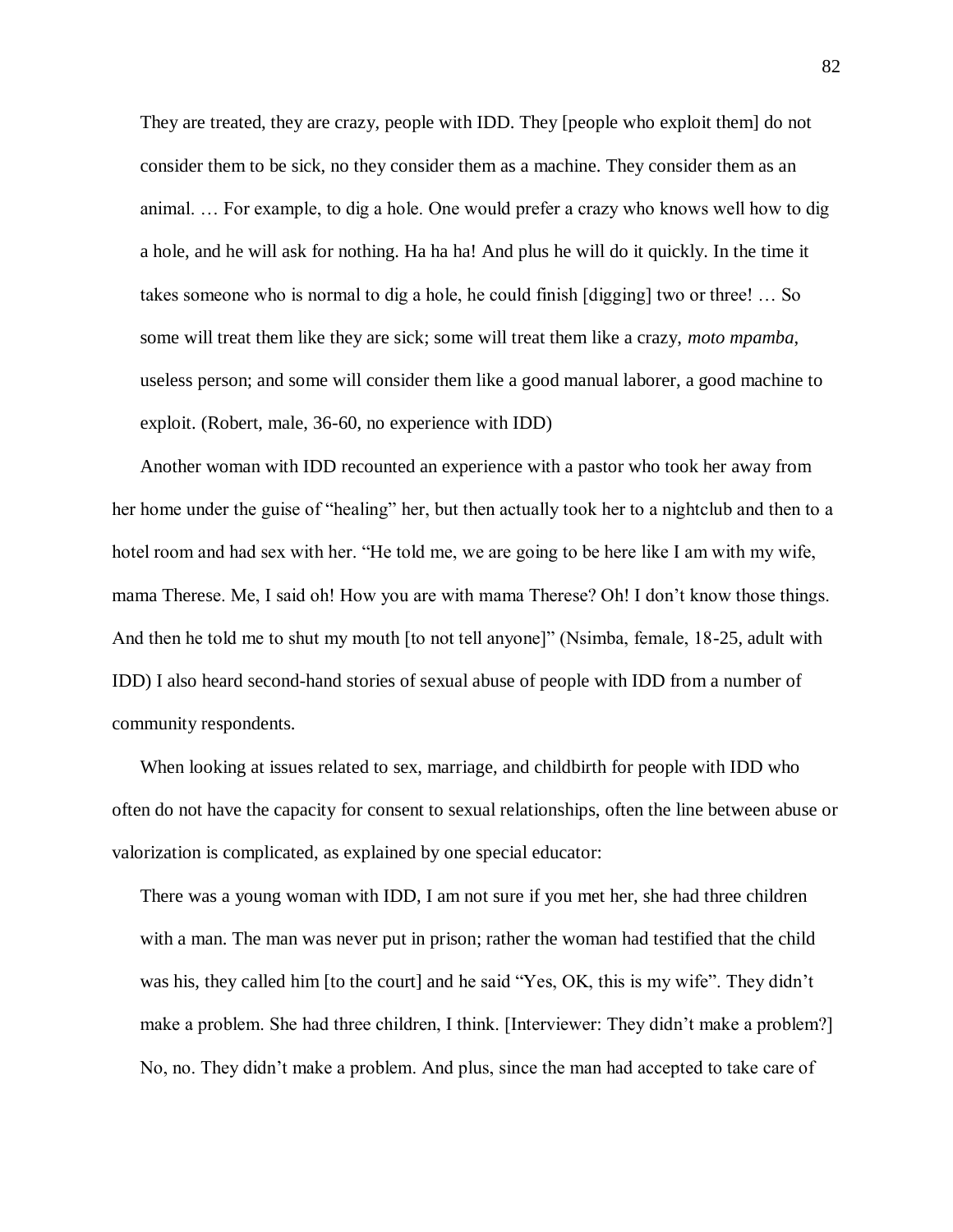the children, that stopped there for the family. Perhaps, I don't know how they saw things, but maybe this man valorized their sister by giving her a child, two children, three children, but that's a bit difficult. But, in principle, that is a person who should be in prison to make an example for others. (Oscar, male, 36-60, service provider to people with IDD)

**Marriage and children.** Marriage and having children are important aspects of the interactional environment that contribute to full personhood in Kinois society. Adults with IDD often expressed a desire to be married; however, others had no interest in marriage. Many family members of people with IDD also often expressed a desire for their member to be married; however others, such as Esther's mother below, admitted that because of their members' IDD, they have lost hope that their family member will ever marry one day.

[Interviewer: Why did you smile like that when I asked papa if he thought Esther would marry?] When I smiled, it was because when Esther was born, we baptized her with the name Esther. I always called her "the king's wife" because I looked in the bible, and Esther became the wife of a king. I always called her that. The king's wife, Esther, the king's wife. Sometimes I would sing it to her "the king's wife." And bit by bit, when I saw her disability appear, I started to lose this song. And I completely stopped thinking like that! When you asked me that question, that is the moment that I remembered (laughs), I remembered that I called her the wife of a king. Referring to Esther in the bible, and then I said to myself, perhaps in her life, she will be the wife of a big man, and that was it. But now, I realize that I've lost that. That came back to me only when you asked that question! For the moment, I don't think at all that Esther will marry. (Lucie, female, 36-60, mother of child with IDD)

Community members were often divided about whether people with IDD should marry, either with other people with IDD or with people who do not have disabilities.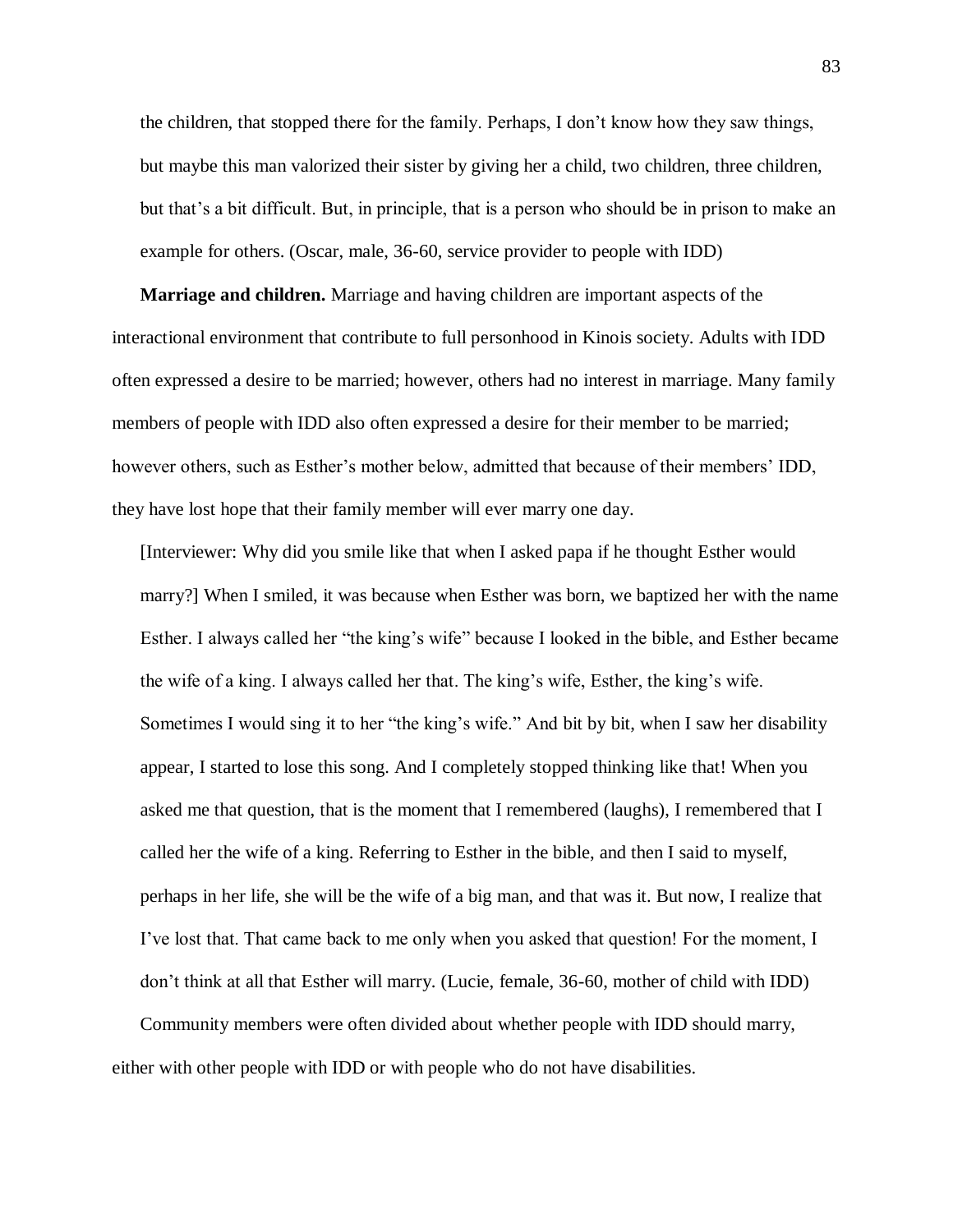They can marry, but I think it depends also on the degree of the disability. Because if it is profound, that would be a little difficult. But when it is light or moderate, they can marry but they must have assistance - people who can help them from time to time. Because they will have problems also. Because there is always a lack of ability. [Interviewer: Help them to do what?] I don't know; help him to take care of his wife, his children… help him to be responsible. Because a man is the head of the family, so he needs to be at least at the top… in the family he is responsible. (Anne Mereille, female, 18-25, service provider to people with IDD)

Many people, when asked if people with IDD could marry, responded in almost the exact same way: "Of course! They are people!" (Ralph, male, 36-60, service provider to people with IDD). If community members did not agree with the idea that people with IDD should marry, the reasoning that they gave was usually related to children. For example, some feared that a couple with IDD would produce children who had IDD. Others feared that a couple would not be able to take care of the children. Interestingly, a number of families expressed a desire for their female member to get married, particularly because she would then have children who could take care of her. I met a few women with IDD who were not married but who had children. In general, their children were a positive and socially valorizing force, giving the mother meaning and social standing in her family and in society. For example one mother of a woman with IDD told me: "This is the best thing that has come from her, since I only gave birth to girls, she gave me four beautiful grandsons!" (Douceur, female, 60+, mother of adult with IDD)

### **Socio-Cultural Context**

The socio-cultural context of personhood for people with IDD consists of various social values, norms, beliefs, and assumptions. O'Conner et al. (2007) highlight socio-cultural contexts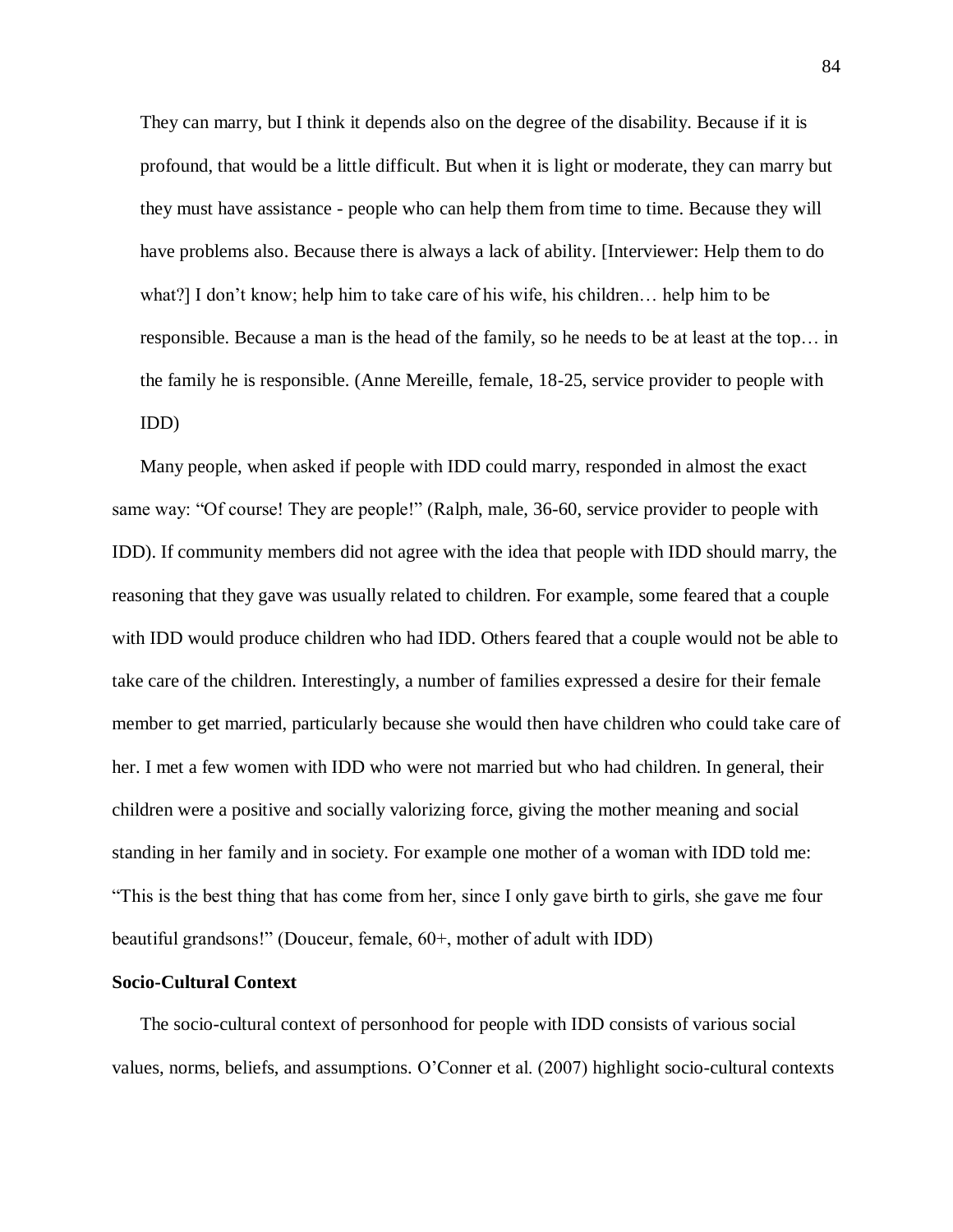of ideas related to race and ethnicity, social location, organizational/institutional culture, and societal discourses (e.g., shared understanding of autonomy, independence, and usefulness). In this section I highlight the most salient values, norms, and beliefs that emerged in my findings. These are related to self-sufficiency, low expectations, investment, and contribution.

**Self-sufficiency.** People with IDD were considered in a more positive light (and more like non-disabled members of society) when they experienced high levels of independence or selfsufficiency. Indeed, most special education teachers that I interviewed cited self-sufficiency as an overall goal of their work:

We say these children are people like everyone else. But because they have a mental delay, we have our methods that help us put something in their heads, and to valorize them also, so that these children are independent in their lives. [Interviewer: And what does that mean, to be independent in life?] Independent in life, that means that when you bring a child [to school], he doesn't even know how to put on shorts; but me as his educator, I will do everything to show the child everything, how he can put on shorts on his own, how he can go to the bathroom on his own, with our techniques. If a child doesn't know how to walk, me as an educator, I am going to find people who can help the child. Physiotherapists, psychologists, they can help our children. (Emilie, female, 26-35, service provider to people with IDD)

Members of the community without experience with IDD also argued that a way for people with IDD to become integrated and "useful" in society is to become self-sufficient.

To be useful, one must take care of oneself. Take care of yourself and play your role. If it is a woman, she must get married. If it is a man, he must be responsible and get married and work somewhere. Take care of yourself and eat according to your taste, dress according to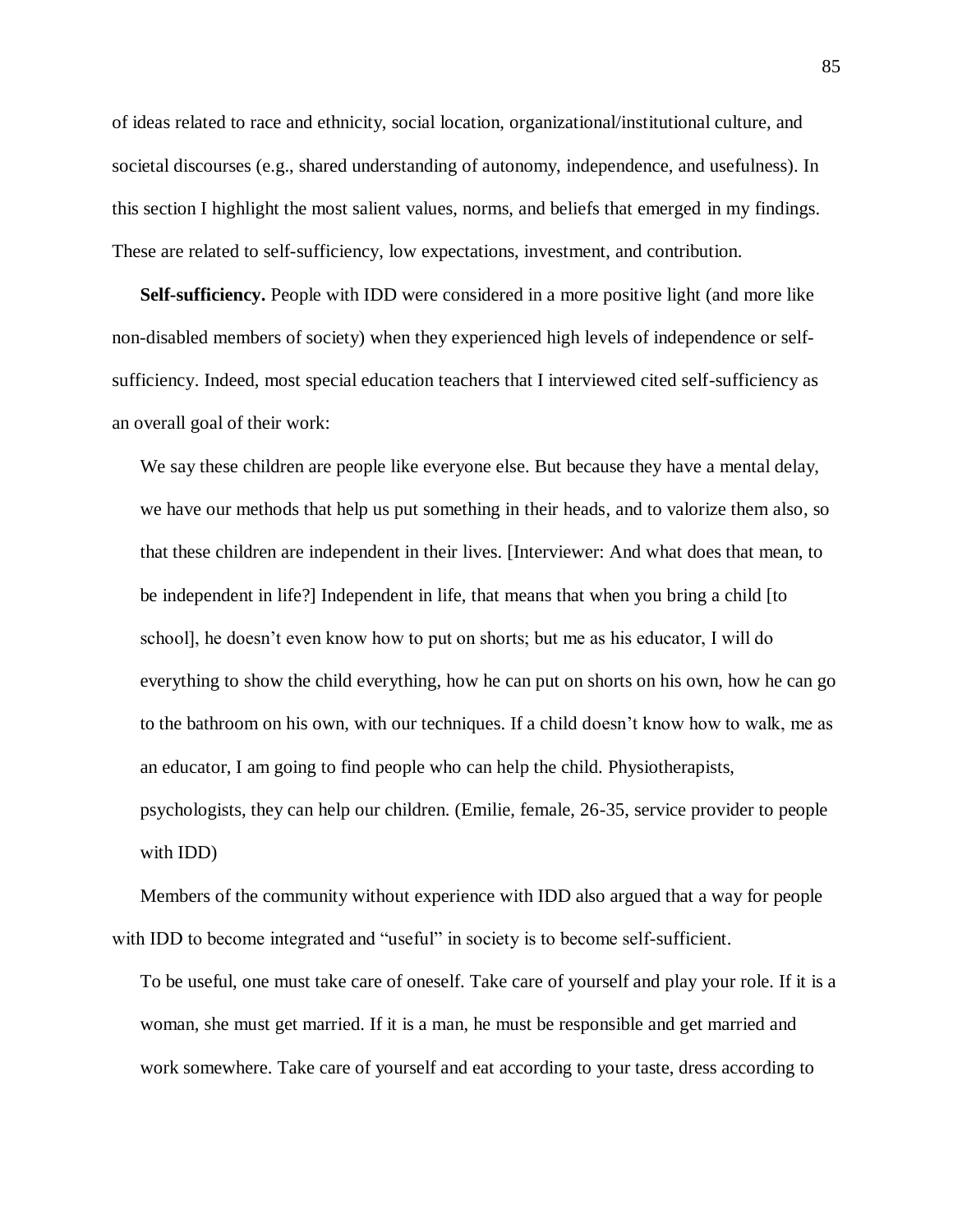your taste; because right now people who beg can eat something that they don't like because it was given to them, he is obliged to take it. (Michel, male, 36-60, no experience with IDD) Conversely, when people with IDD were significantly dependent on others, they were seen as a burden on society and less worthy of full personhood.

It is a burden; it is a burden when child can't take care of herself. So parents have the obligation to help their children when they are young, up to a certain stage in life, ok. After this stage, the child needs to look out for herself and evolve by her own means. She needs to detach herself from the daily assistance of her parents. And now, at this moment, the child becomes independent, and she will also, in turn, help her parents who raised her, you see. But a child that needs to depend on her parents 100%, let's take the example of the child who cannot go to the toilet by herself, it will always be a constraint to have to have someone at her side to help her. … So, sometimes this person becomes a source of contempt. The child already pooped, it's been a long time, but instead of cleaning her up, one leaves her to sit in it for more than an hour, and you understand that can create infections and other things. So, it's an obstacle. (Robert, male, 36-60, no experience with IDD)

For most of the families I interviewed, self-sufficiency, particularly self-sufficiency through education and ultimately paying work, was seen as their major dreams for their member with IDD. Assuring their child's self-sufficiency is an important way for parents to reassure themselves that their son or daughter with IDD will have a desirable life even upon the death of the parents.

I have always had that idea. The child must start to study because she needs to be independent, she cannot just sit there like that. The day that I will no longer be here, what will she do? That is why I always think about this. When I look at the child, "hmmm what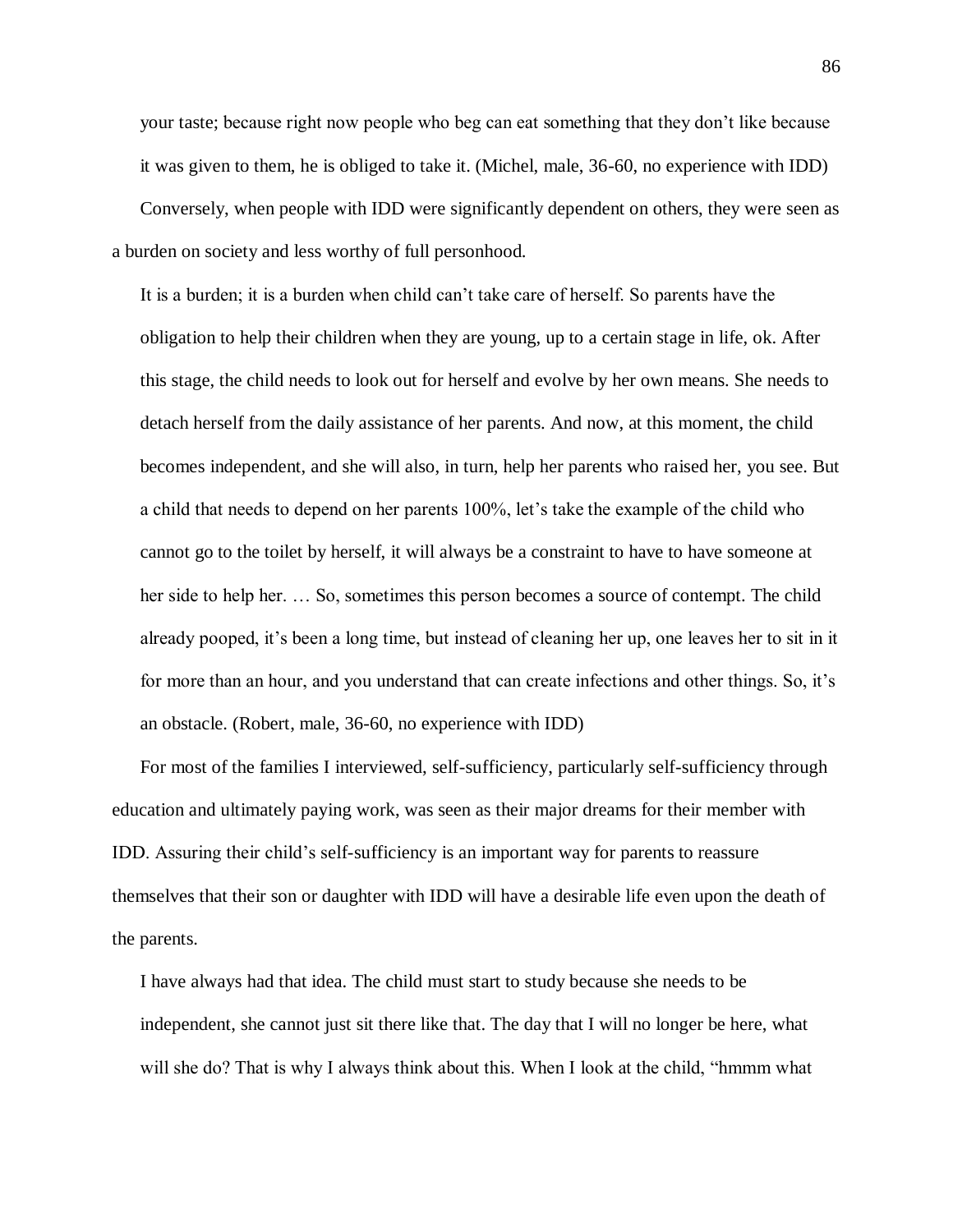can I do?" […] She has brothers and sisters, but they need to take care of themselves! They shouldn't have to take care of Sephora too! They can take care of Sephora sometimes, occasionally, financial help, but the other things, she needs to be able to fend for herself! That she is also independent. That is why I always think of her studies. I even spoke with her sisters and brothers, and I said "Look at your sister, do no leave her like this. She needs to study." (Marte, female, 36-60, mother of child with IDD)

One family of a young adult with IDD even cited self-sufficiency acquired through work as a way to combat some of the aspects of ID that make one different in society (in this case, being taken advantage of)

Mother: My first dream, she is a girl, but I always wished that she can have training, that she finishes her training in sewing there. That way she will be good at something, rather than staying at the house with nothing to do. Even when she is at the house, even when she moves into her own home, she can sew something that can help her earn an income. […] This can help her, instead of following after men, because I fear, because she is not very intelligent, she can be taken advantage of.

Uncle: That is to say, with her intellectual development, a boy could easily take advantage of her, use her, and abuse her. (Jeanne, female, 36-60, mother of an adult with IDD; Marc, male, 36-60, uncle of adult with IDD)

**Low expectations.** Societal expectations for people with IDD are low. Parents often communicated a sense of low expectations for their child with IDD as it relates to their ability to learn, work, or interact positively with others:

I told myself, we are going to put her in school, ok, but who will be with her there? For me, at least if she had intelligence [because she is both blind and has IDD], I could accept, but an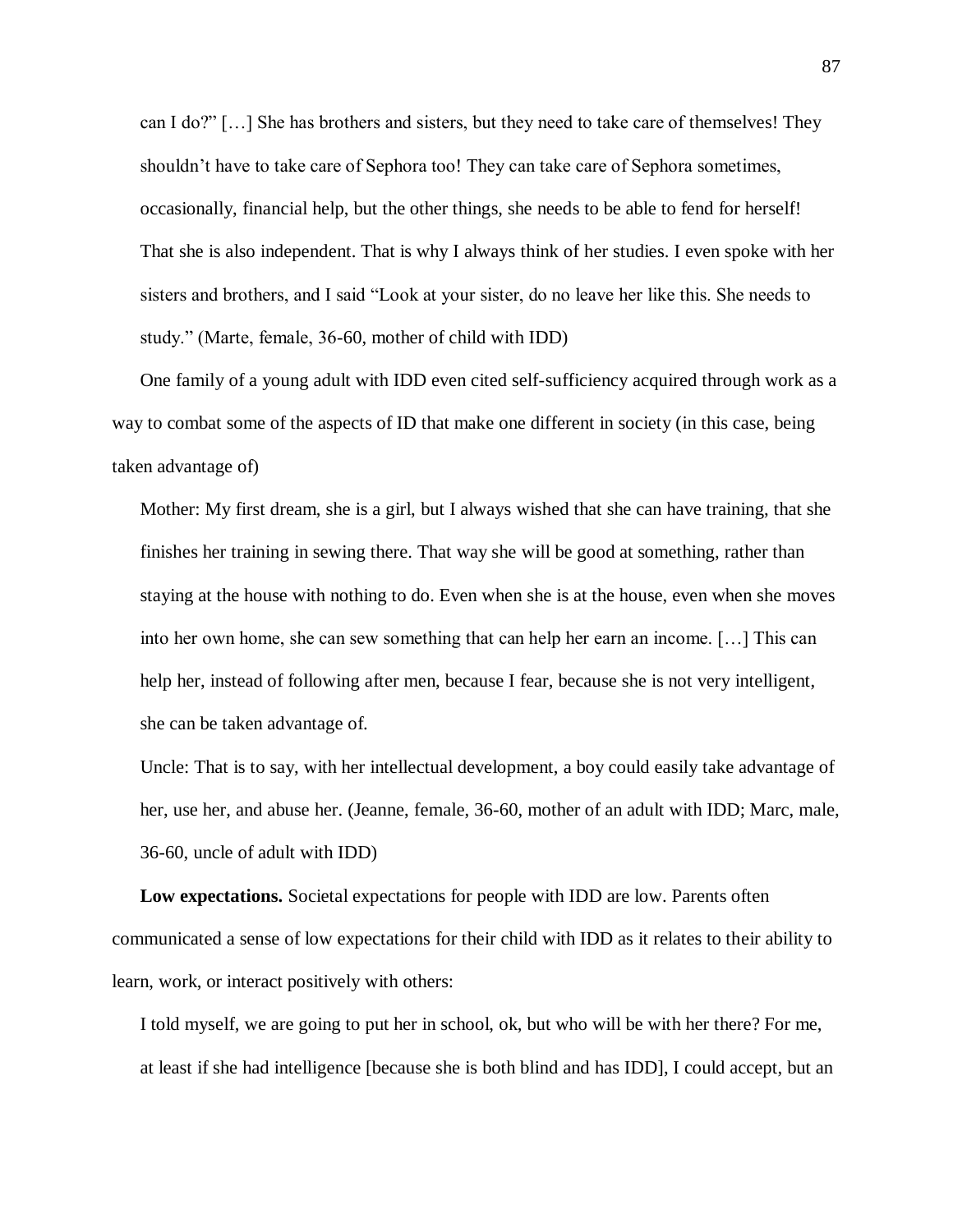intellectual disability and a physical disability, both at the same time, even her sisters and brothers told me, "It is not worth it, we will always worry, who will be with her to take her to the toilet, all that" That is why we didn't allow her to study. (Sarah, female, 36-60, mother of adult with IDD)

\*\*\*

If I never bring him out of the house it is because when you bring him out the children will tease him. That is why. When they tease him, this will hurt me, and that's why it is best if I leave him in the house. If we ever close our compound [put walls around the house], I will start to bring him out of the house. (Koko, female, 60+, grandmother of child with IDD)

Members of the community also often had pre-existing ideas and low expectations about the capacity of people with IDD. In the lucrative work place, participants often denied that people with IDD would be capable of doing a task or feared that the individual would hurt himself on the job, not acknowledging that people with IDD can have a very wide range of capacities and abilities.

Others demonstrated the existing societal stigma around IDD. For example, a woman who sold doughnuts on a street corner for a living insisted that she would never allow a person with IDD to do her job. She argued, in addition to the fact that they cannot count money and they would make her business lose all the profits, that "people are going to notice that there is an idiot who is selling things, because there are some idiots who, ohhh, they drool! Ohhh. If for example, with doughnuts, the clients will refuse, they won't buy from me anymore, and they will start to avoid [my business]." (Safi, female, 36-60, no experience with IDD)

**Investment.** In Kinois society, children are generally seen as an investment for their progenitors. In absence of a true system of social security and retirement, children are expected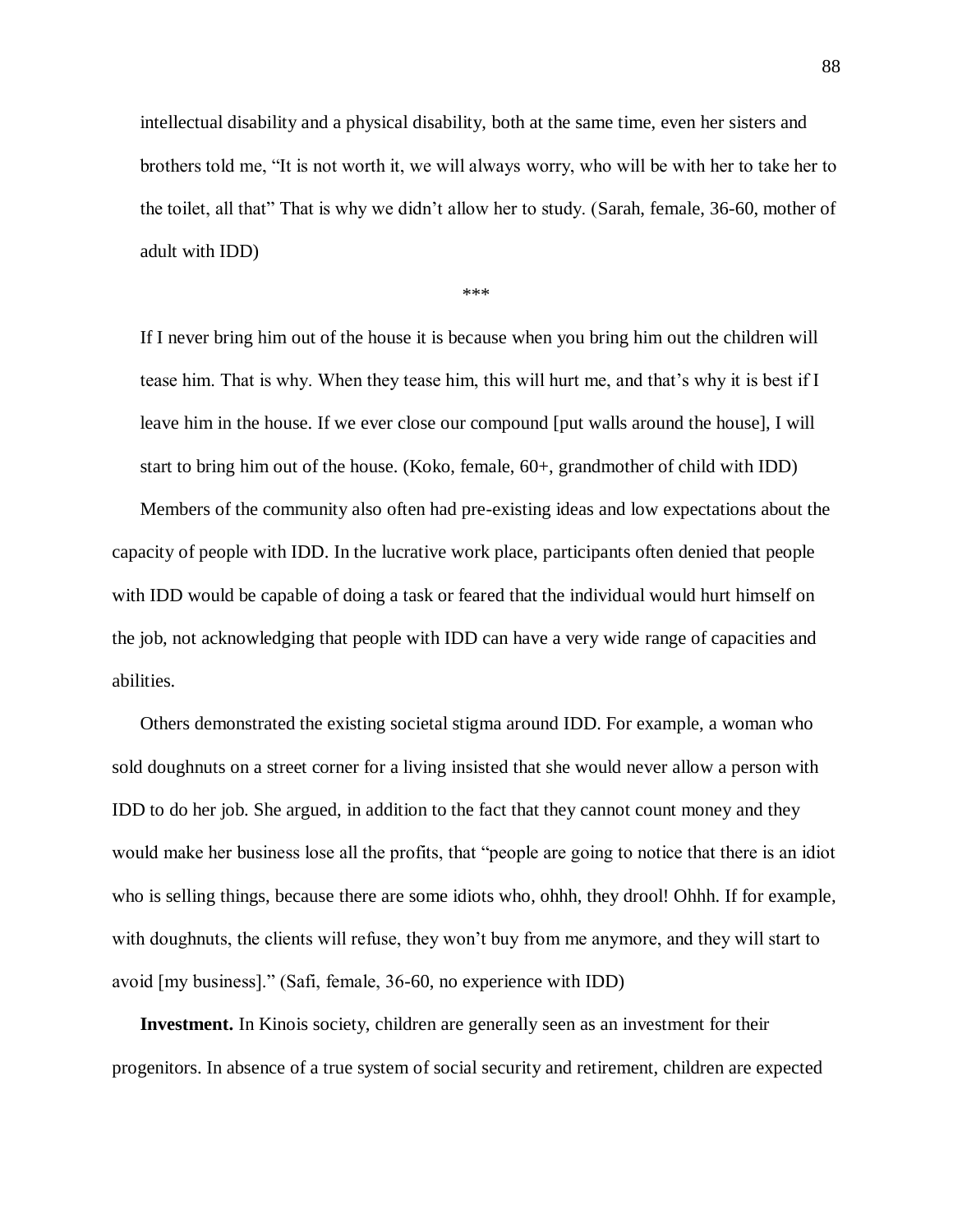to meet their aging parents' needs. Because common understanding is that people with IDD are often both a physical and financial burden and generally incapable of studying or obtaining and holding a job, they are seen as a poor investment for families. One mother told me that the community around her tried to influence her to abandon and neglect her child because they saw him as a poor investment:

[They told me] "You must leave him, throw him somewhere, wake up in the morning at 4 am and get rid of him." I said, "This is a child that I carried for nine months in the womb, and plus we like him at the house!" Like I am just going to wake up one morning and go get rid of Jeremy – people told me to do this! So, I don't like to be around such people. I have stopped being around them because they tell me, "What good comes of him? Is this child going to become someone?" When you have a child, this child must take care of you when you are old. They must bring more sons into the family. So, they tell me that Jeremy is useless. He's a throw-away child. I said, "No, I can't just get rid of someone like that… we're attached to him!" (Salome, female, 36-60, mother of child with IDD)

Special school administrators told me of parents who would invest hundreds of dollars in the education of their children without disabilities but refuse to spend anything on the education of their children with disabilities, with the idea that the education of their child without a disability will provide returns to the family when that child goes on to find a job and care for aging parents; whereas a child with IDD will never provide a return on an educational investment. A few families even recounted experiences where medical professionals viewed spending time or money on healthcare for the member with IDD as a poor investment of the family money. For example, one mother told the story of another family that she knew who had a child with Down syndrome who became much more severely impaired due to an illness that a doctor refused to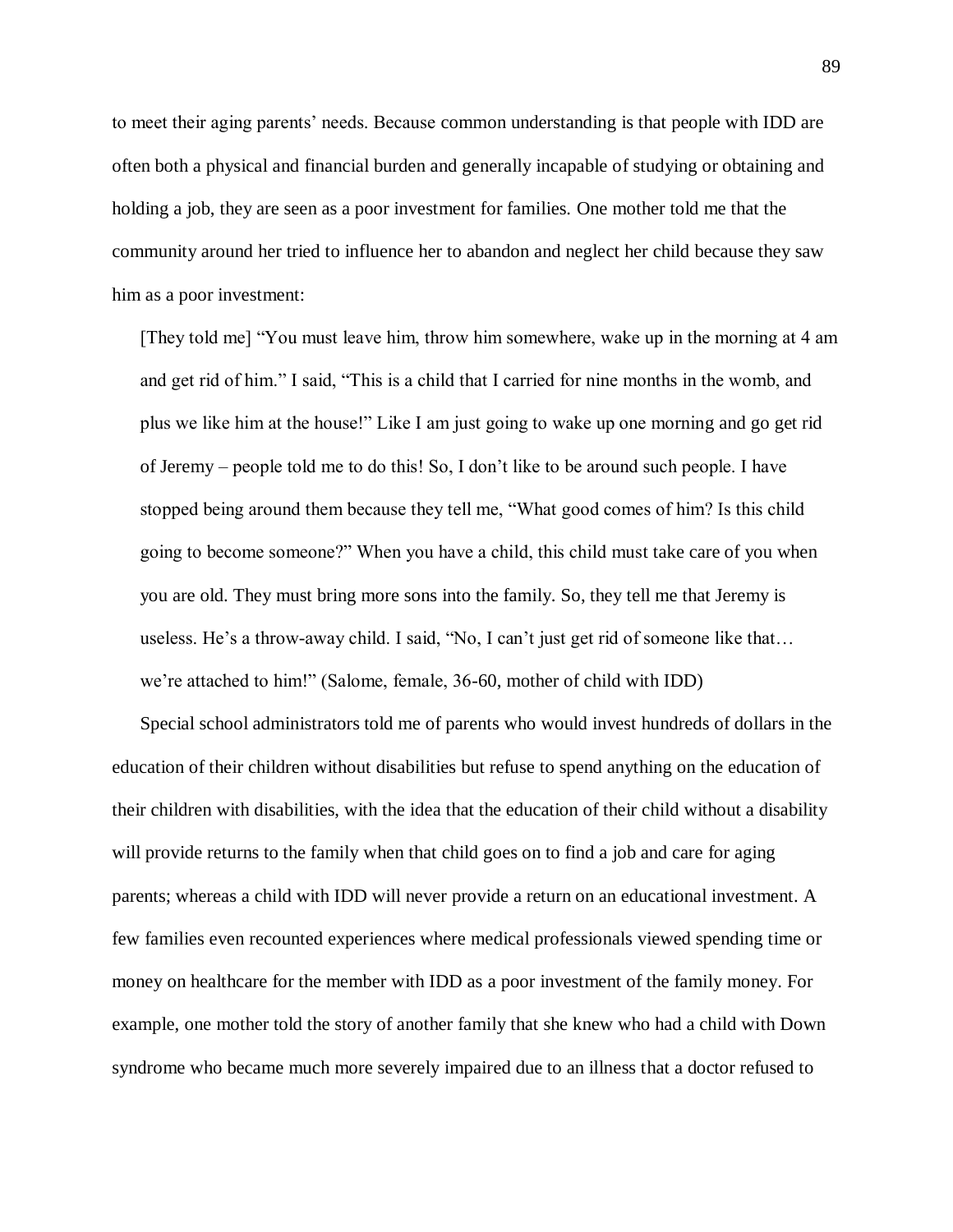treat: "I touched the child: very, very hot! Her fever was 40 degrees [Celsius], and the child had already started to convulse." (Salome, female, 36-60, mother of child with IDD) When Salome asked the child's mother what happened, the mother told her: "The doctor told us to leave the hospital. He said it was a waste of money [to try to treat the illness] and that we should just return home so that our child would die."

Although ideas of investment usually affected people with IDD in the negative sense, a number of families proudly shared how investment in their member with IDD had truly paid off in helping him or her become a full member of society.

We knew that he had an intellectual disability, but he didn't show it very much because my father made sure that he was well taken care of. Father sent him to good schools … [and after his training] he was a person who was integrated. He created his own carpentry workshop at Masina. He worked, and he brought the fruits of his labor home to the family. He helped sustain the family also! My own brother! … It's a great success for the family. Because we invested in him and he gave back the essential. (Gabriel, male, 26-35, brother of an adult with IDD)

**Contribution.** Related to ideas of investment, a full person in Kinshasa is one who contributes to society in various ways. Respondents highlighted contribution in three major categories: lucrative work, house work, and ambiance. The ability of an individual with IDD to contribute to society in these three categories will have a great impact on the ways in which he or she does or does not experience full personhood in society.

The first aspect of contribution in Kinshasa society is through lucrative or remunerable work. This sort of work is services exchanged for money and can be anything from shining shoes informally on a street corner to running a multinational corporation. If one is able to do work and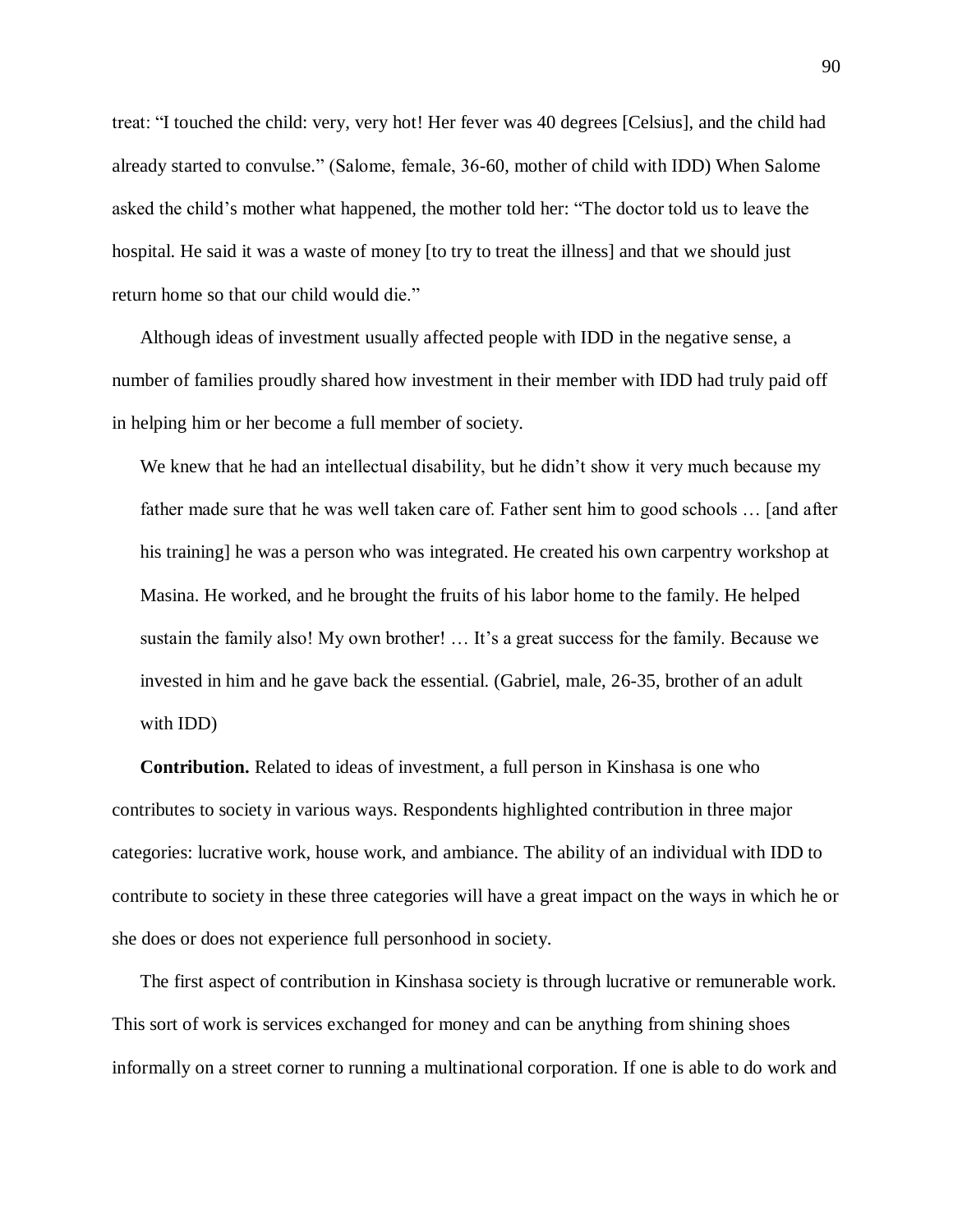make money, this provides one with higher social standing or status. Work helps a person with IDD achieve self-sufficiency, a key social value discussed above. Below, a special education teacher notes the transformative power of work for one of his former students:

Each week, the agropastoral center paid the child. You know that the child with an intellectual disability didn't know how to manage his money, so he needed to be accompanied by one of his parents to help him manage his money. I assure you it was marvelous! You understand that the child was considered as a good-for-nothing, and he starts now to work, and at the end of the week they give him something and his parents are there. Every Saturday his parents are there to get something. [Interviewer: They are proud?] Very proud of the child because now he contributes something to the household. That valorizes him. (Oscar, male, 36-60, service provider to people with IDD)

Even if an individual with IDD does not engage in lucrative work, many are still able to contribute to society through chores and other house work. Thus, a person with IDD who is particularly apt at house work may be highly socially valorized both by the family and by the wider community. This is particularly the case for women with IDD, because in Kinshasa it is normal for women to choose to engage solely in house work and to not work outside of the home; however, men with IDD were still highly valued when they contributed to household work as well.

So before, he wasn't very highly regarded, when he was still little, but since he has grown up and he works, well everyone likes him a lot because when he is around others, he makes himself useful. He can see things and start to sweep the house. He starts to help others in their household chores. That's why everyone loves him. Plus, my big sister, she sells drinks in a bar. She was trying to find someone that she could pay so that he stacks the cases of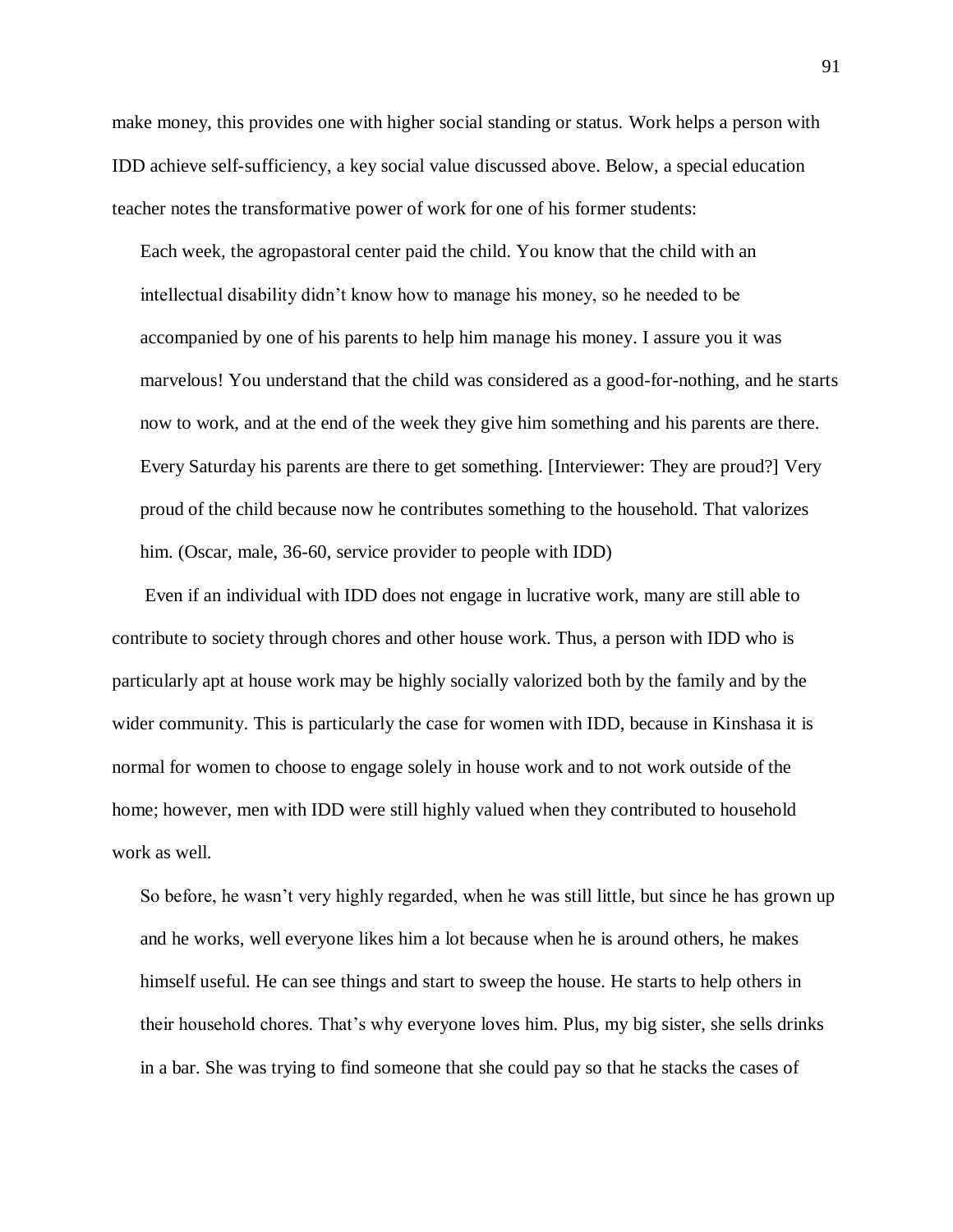drinks. She was looking for someone and then, you see, spontaneously, Nego [my son with IDD] grabs a case and starts to stack them and organize them. And my big sister said, 'You see, in life you should never neglect people. Me, I thought that he was useless, but look how he has started to really help me. That is why it is not good to neglect people. It is always the people we neglect who have value in the eyes of others. (Sylvie, female, 36-60, mother of a child with IDD)

Moreover, when I asked families what they thought the greatest qualities were for their member with IDD, most often families would sing praises about how well the individual helps around the house and how useful he or she is to the household. As one mother explained, her daughter is a great contributor to the family; for example, she is the only one in the household who likes to prepare manioc leaves for cooking:

You see, when we need to do the manioc leaves [pick them off and grind them for cooking], they will say "Big sister Ndine! Big sister Ndine! Come do the manioc leaves!" Everyone asks her "Big sister Ndine ! Why aren't you working?" and Sandrine will joke, "The day that I die, will you come wake me up at the cemetery to come prepare your manioc leaves!"

(Laughs) (Edith, female, 36-60, mother of adult with IDD)

Finally, even if people with IDD are unable to contribute to society through lucrative work or house work, they were still able to achieve higher status in society if they could contribute to others through social contact.

I go and see my family members. Even if they don't come to see me, I go see them anyway. I go to my aunt's, my maternal uncle's. They even call me the head of the family because I always go and visit everyone. One of my aunts was sick. She could only get out of bed with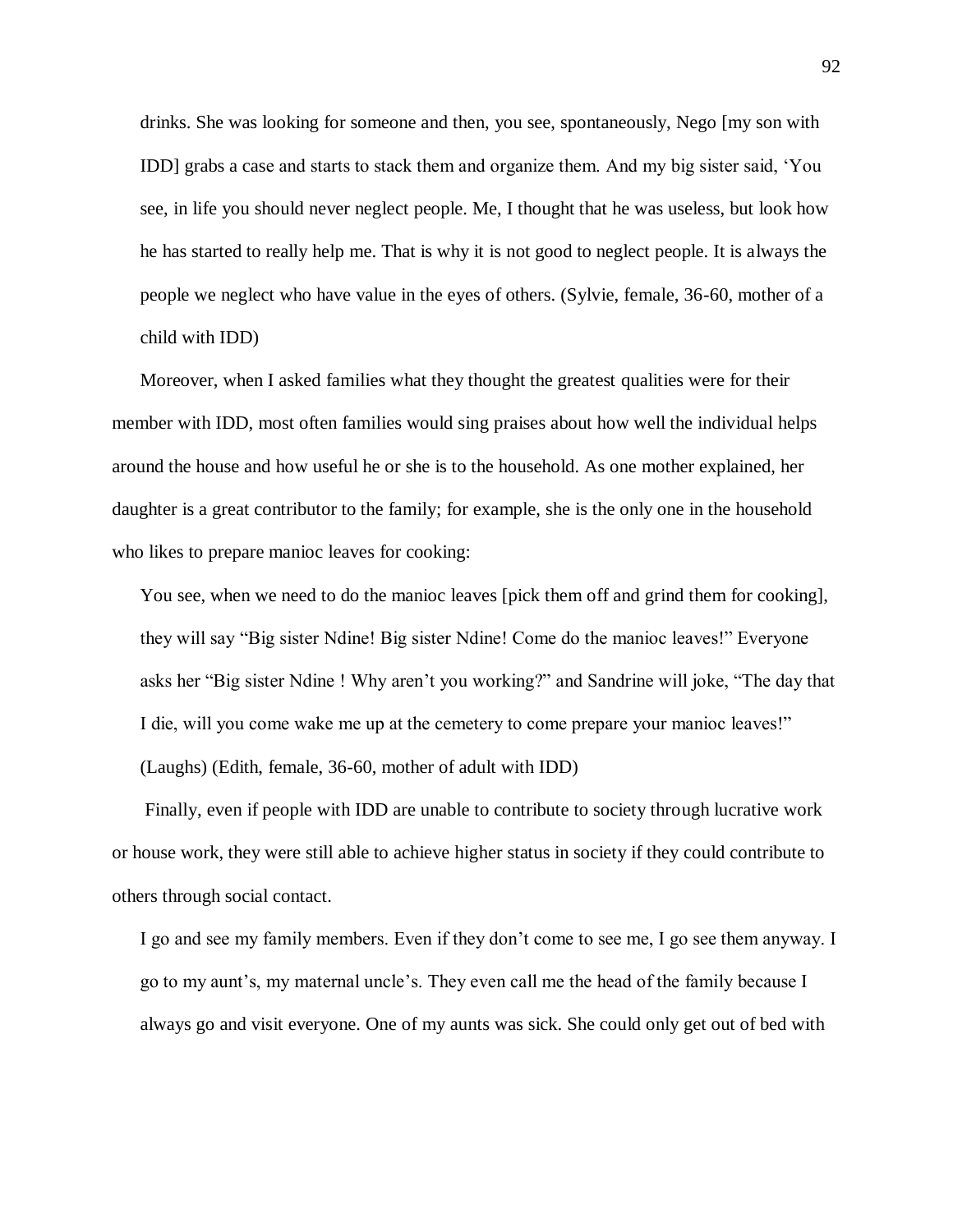difficulty. I would go and help her from time to time when she wanted to get up. (Mbiya, male, 36-60, adult with IDD)

People who worked with people with IDD said that they often did it because they liked their personalities and the atmosphere that they create. They noted that oftentimes they are funny, highly spiritual, and have a lot of love and consideration for others.

David is a big comedian! Sometimes he goes to see friends. He helps them with their work. He is really social! [Interviewer: Yes, I see he loves to joke. He teases his grandmother…] (Laughs) He is a comedian! He even likes to tease you! … Even people at church tell me "Ah! David is animated!" Even to dance, get everyone in a festive mode, he lowers the tension of everyone. (Blandine, female, 36-60, mother of child with IDD)

In sum, even if people with IDD are considered "different" and treated negatively because of their perceived difference in Kinshasa, this is not the case for every individual; indeed many individuals are highly loved and valued in their families and communities. A number of ways to increase this social value and to combat the sense of difference is through self-sufficiency, investment, marriage and children, and contribution in the forms of lucrative work, house work, and social contact.

## **Discussion**

In this section, I summarize the findings from this study. I also complement these findings with a brief discussion of causality as it relates to the personhood of people with IDD. Finally, I outline potential limitations and discuss some of the major implications for future research, policy, and practice.

## **Summary of Findings**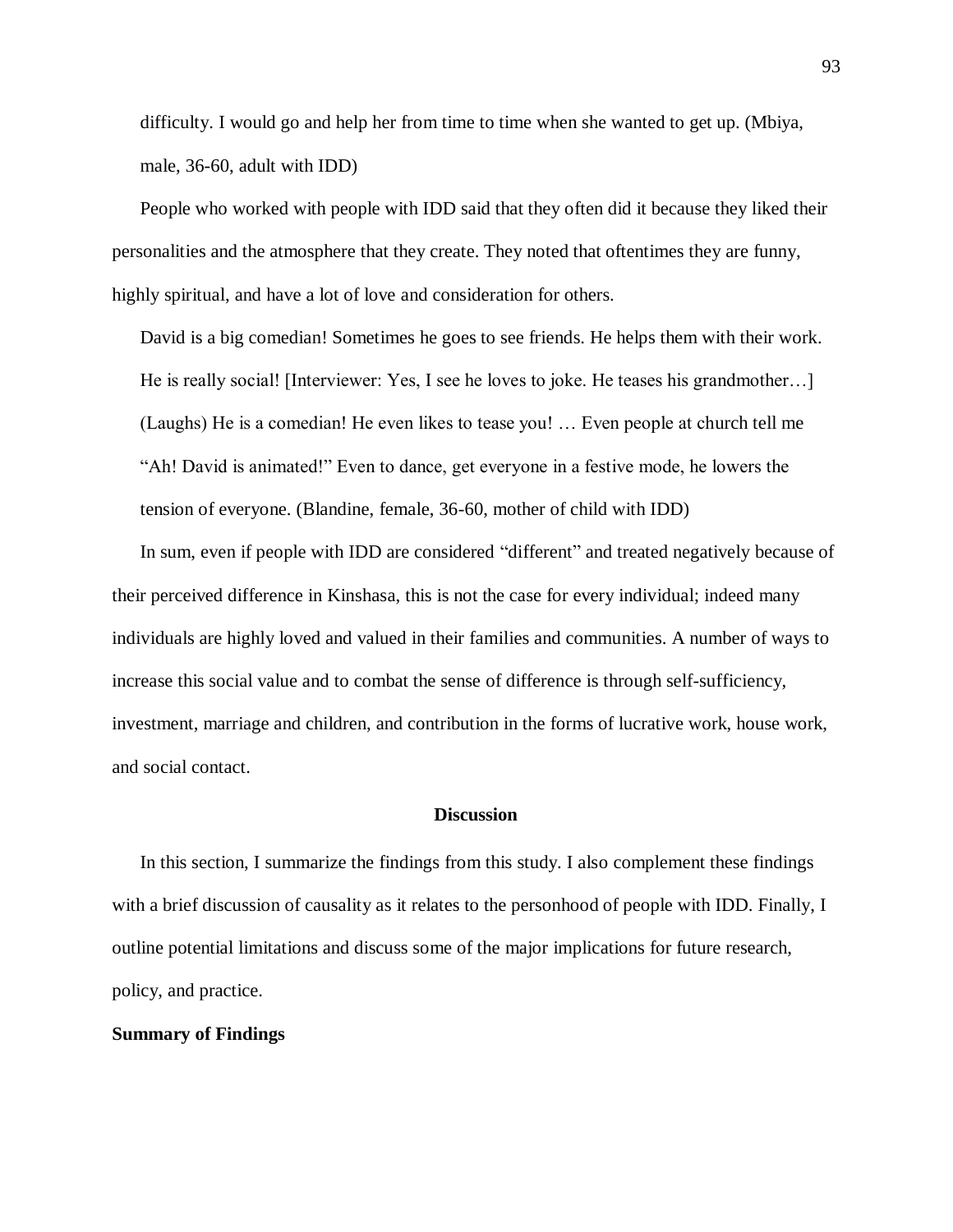The findings of this study were organized in line with O'Connor et al.'s (2007) framework for understanding personhood in the three domains of subjective experience, interactional environment, and socio-cultural context. The data from this study fit well within the O'Connor et al. framework, and thus I argue that this framework originally created to examine the personhood of people with dementia can also apply to people with IDD.

The data from this study illustrated the subjective experience of 19 adults with IDD in Kinshasa, particularly the ways in which they see themselves, either as not having IDD or as having IDD but understanding the medical causation behind the disability. Subjective experience was also captured in the ways adults with IDD elaborated on their strengths and needs and particularly demonstrated how people with IDD value themselves as it relates to contribution in lucrative work and around the household. The theme of contribution also arose, along with the interactional environment theme of marriage and children and the socio-cultural themes of selfsufficiency and investment, as important ways for people with IDD to claim value in society and methods through which they may become closer to achieving full personhood. Finally, these findings have demonstrated that although there may be a number of potential ways for people with IDD to improve their social standing in society, in general, people with IDD in Kinshasa are not yet accorded full personhood. This lowered status was demonstrated particularly in the interactional environment, through the themes of language, neglect, mockery, and taking advantage but also in the socio-cultural context themes of self-sufficiency (if the IDD is such that it renders a person not self-sufficient), low-expectations, and investment. Ultimately the ability of a person with IDD in Kinshasa to achieve full personhood seems to lie in their ability to engage in social relationships and contribute to society. Even the theme of self-sufficiency, at first glance an individualistic aspect of personhood, becomes social because this self-sufficiency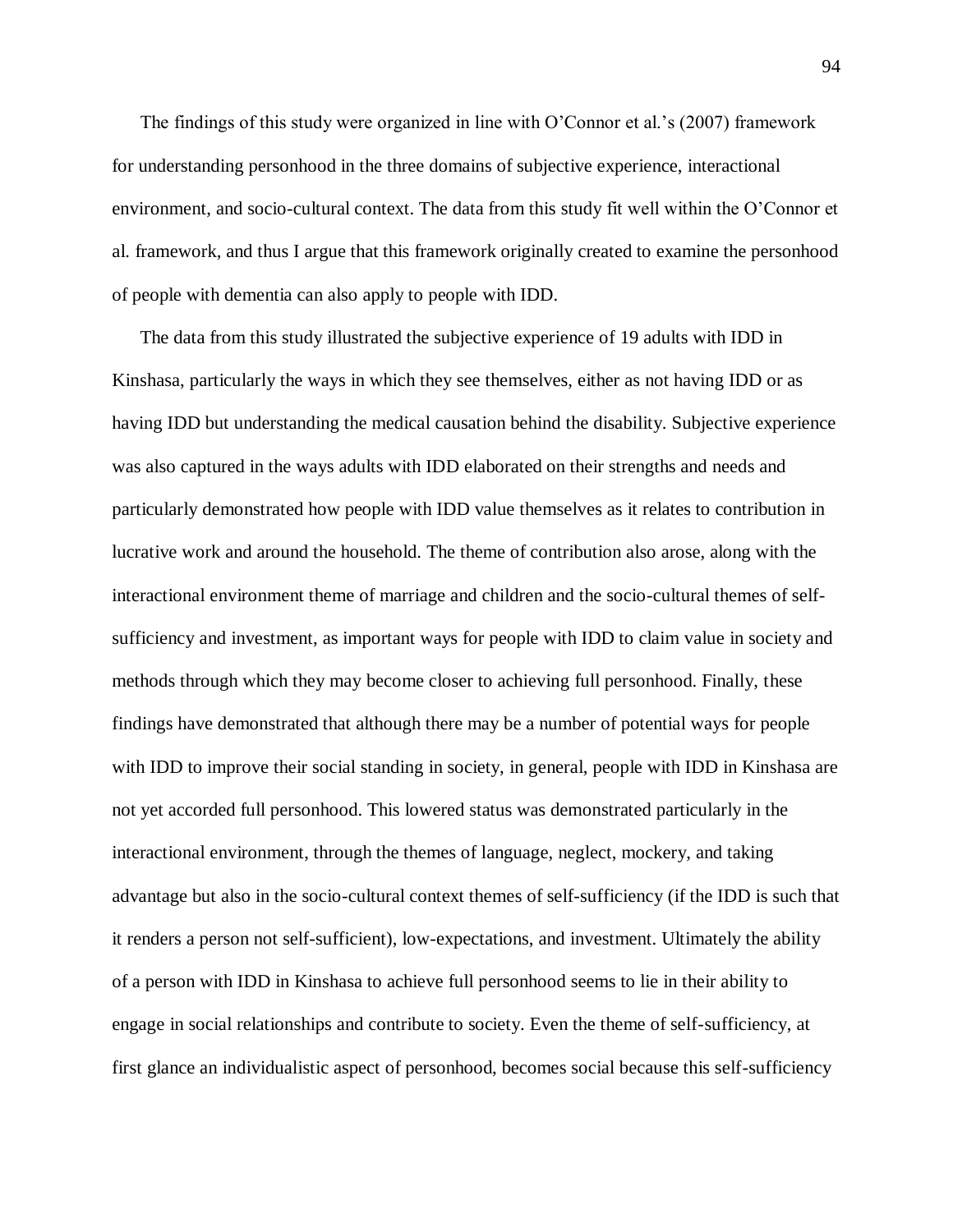is valued as a way to move the family and community forward, as opposed to being a "burden" on others. This aligns with Whyte and Whyte (1998) who, in the context of personhood in Uganda, argue that individual achievement is valued largely because those who are successful will be able to help their relatives.

Personhood is not static for people with IDD in Kinshasa. People with IDD are often excluded, neglected, and lack full personhood in society. Depending, however, on one's individual capabilities (particularly one's ability to be self-sufficient, contribute, marry and have children), a person with IDD can also enjoy full personhood or very nearly full personhood. This complicated construction of personhood as changing for each individual aligns with the scholarship of Whyte (1998) who studied the personhood of people with IDD in Uganda and argues that "managing as a social person involves a variety of skills that individuals display to a greater or lesser extent. … These abilities overlap and facilitate one another" (p. 155). As my results often showed, personhood of people with IDD in Kinshasa often had a social character to it; people achieved full personhood through the performance of relational tasks (e.g., marrying and having children, contributing, providing a return on an investment). This type of personhood is what Whyte (1998) calls "sociocentric personhood;" in this characterization of personhood "all of the capacities for interaction are embodied in individuals; but in practice competence is always a function of the social situation" (p. 172).

### **Personhood and Causality**

The findings from this study are connected to a complementary study (Aldersey, Chapter 2) of the impact of causality on the personhood of people with IDD in Kinshasa. In this study I demonstrate that personhood is affected by conceptions of how IDD has come to exist in an individual. Generally, people understand IDD to arise due to biomedical or metaphysical causes,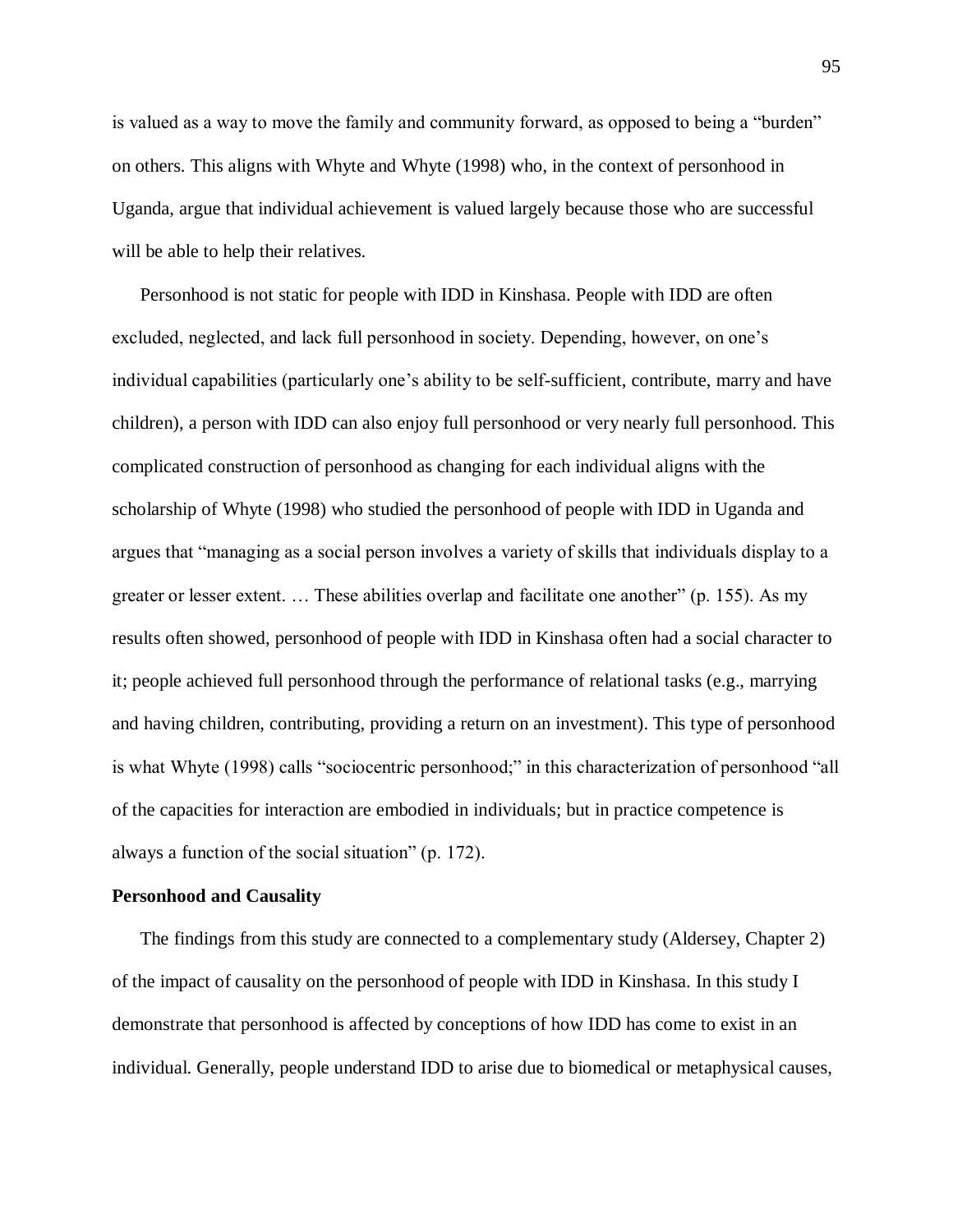or a combination of both. Depending upon the attributed cause of IDD, people may be stigmatized or pitied to varying degrees. Causality may have a number of impacts on the additional factors impacting the construction of personhood identified in this chapter. For example, when there is a metaphysical causation attributed to personhood, people with IDD may be subject to greater degrees of mockery or neglect. Causation may impact ideas of investment (e.g., a family would not want to invest in a child that is a sorcerer; a father may invest MORE in a child with IDD if he thinks he is the cause of a child's IDD due to his use of fetish) and the opportunities ultimately provided to an individual with IDD (e.g., an employer does not hire a person with IDD because he fears the individual is a sorcerer and wants to avoid potential negative repercussions that may arise from having him in the workplace). Although space does not permit a greater discussion of the implications of causality for the personhood of a person with IDD, it is important to note that ideas of causality may play a strong influencing factor upon a number of the themes identified in this chapter.

## **Limitations**

In this section I highlight three major limitations of this study. One limitation is that it was much easier to find individuals with IDD who were not neglected and families who tried their hardest to love and support their members with IDD. Thus, although I heard many second-hand stories of neglect and negative treatment, I was personally unable to observe such neglect and treatment or to interview people who had actually abandoned their family member with IDD. That was so, even though I crafted sampling efforts in an attempt to represent a diverse range of participants and specifically (but unsuccessfully) tried to find families who neglect their members with IDD.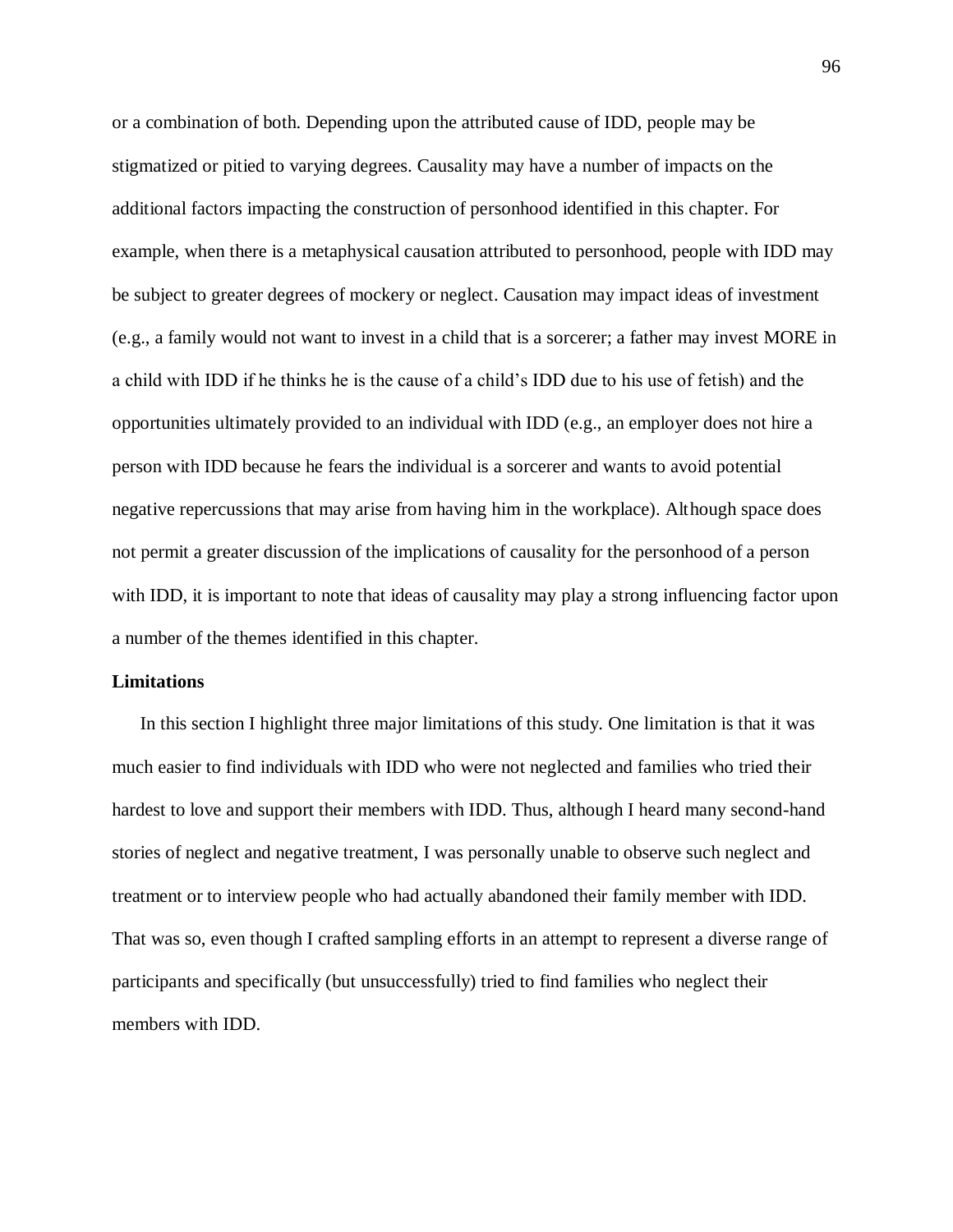It is also clear that there is a continuum of treatment of people with IDD in Kinshasa, and I may have been welcomed only into the circle of people who were proud of their member and who were unashamed of the way they treated him or her. The fact that I could not gain insight from families who neglected or abandoned people with IDD is a potential limitation in the population represented in my sample.

Further, it is possible that discourse around abandonment and abuse of people with IDD in Kinshasa is exaggerated, or that abuse is an exception to the norm. This phenomenon of the "myth" of neglect was outlined by Ingstad (1995) in her study of people with disabilities in Botswana; she disproved the widespread myth that most people with disabilities are hidden in Botswana, rejected attitude surveys as a foundation for rehabilitation work, and deplored the tendency of rehabilitation professionals to "generalize abusive cases as images of the way of treating disabled people in developing countries while similar examples are seen as exceptions in the so-called developed part of the world" (p. 261).

Additionally, a second limitation is that, although I sought diversity in sampling, my study population likely only scratches the surface in representing the enormous diversity among inhabitants of Kinshasa. This limitation is particularly evident when examined in light of the theory of relocalization, whereby De Boeck and Plissart (2005) argue that Kinshasa has become composed of separate neighborhoods that resemble a set of villages, distinct and cut off from one another. Accordingly, generalizing these findings to the wider population of Kinshasa is inappropriate.

Finally, a third limitation is that it is very likely that participants often opted to focus mainly on deficits and needs when speaking with me, even when I searched for strengths and positive experiences. I believe that they did this in the hope that I would return and offer development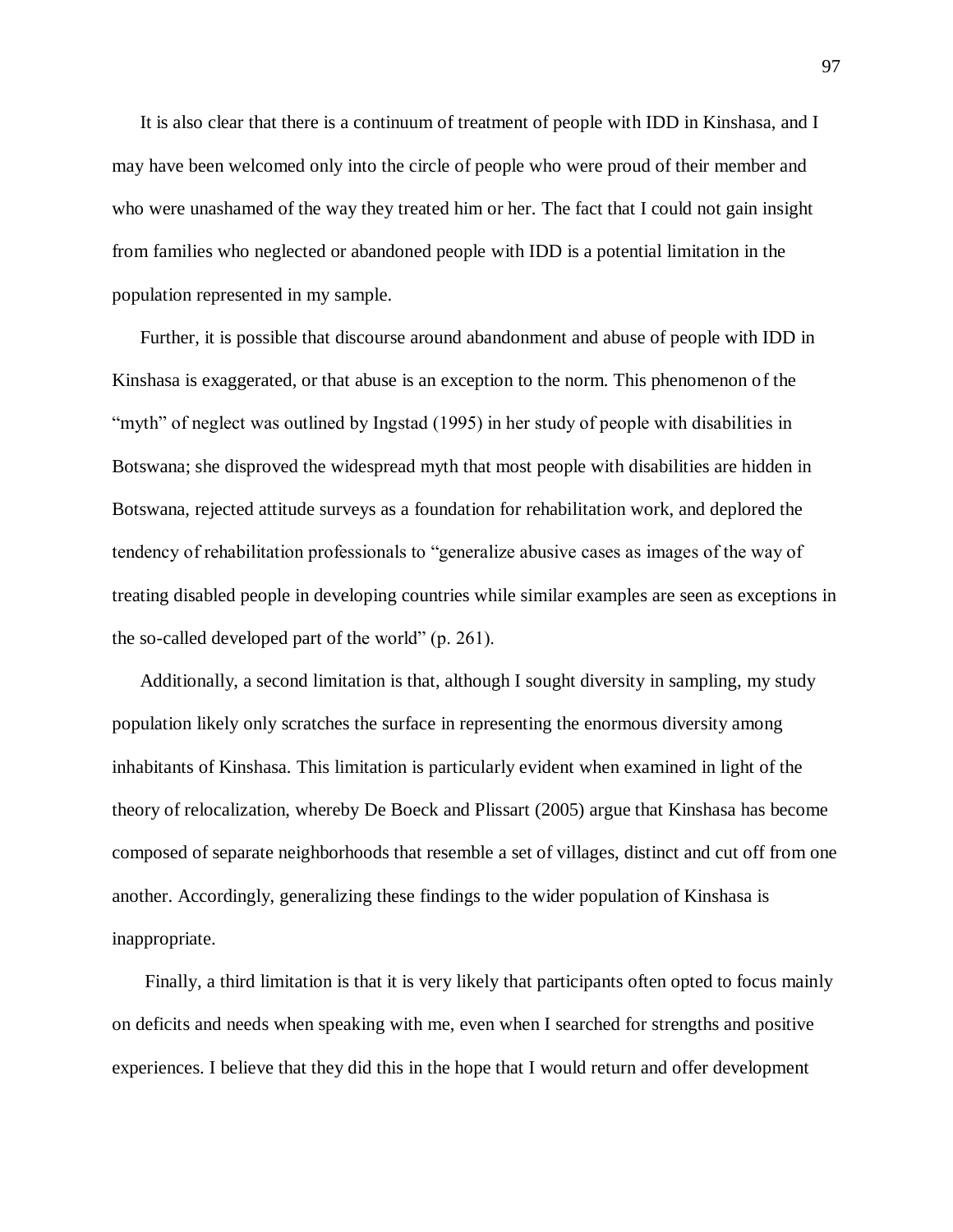and financial aid for their identified problems or that other foreigners would read my study and be motivated to help them. Even though I made it very clear that I was not able to provide assistance, I still got the impression that many participants hoped that this was what would be a probable outcome of this study.

It is important to understand the limitations such as these that often accompany studies of disadvantaged populations from the global South by researchers from the global North. In spite of its limitations, the findings of this study on factors contributing to the construction of personhood of people with IDD in Kinshasa raise a number of important issues for research, future support interventions, and policy.

## **Implications**

In this section I highlight the potential implications that this study may have, particularly as it relates to research, services, and policy.

**Research.** Because this study was primarily limited to a number of key sites (e.g., homes, schools, meetings), future studies should seek to expand upon this study of personhood of people with IDD in Kinshasa by engaging in new sites of study (e.g., workplaces, churches) to identify complementary or additional aspects that may contribute to the construction of personhood of people with IDD in Kinshasa. Moreover, we may gain greater understanding of personhood of people with IDD by expanding this study to include all disability groups in Kinshasa (e.g., physical disabilities, sensory disabilities) and then analyzing the similarities and differences with other disability groups. Finally, this study primarily represented participants who expressed positive personal sentiments toward people with IDD and families who often organized in support for their member with IDD. Future studies should seek to involve families who admit to having neglected or rejected their children with IDD, community members who actively reject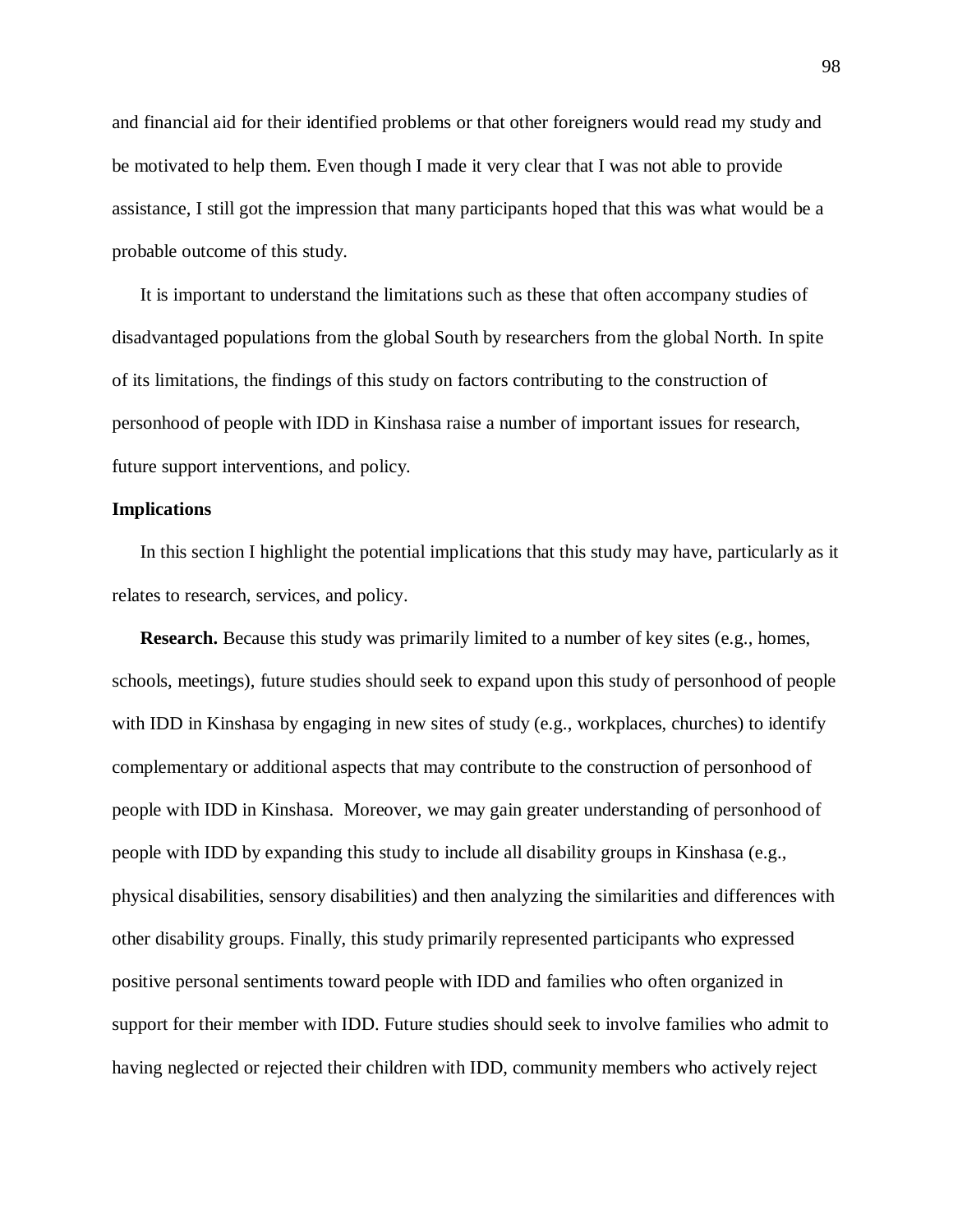people with IDD (e.g., pastors who accuse them of being sorcerers), and adults with IDD who have been rejected by their families. If families do not readily admit to neglect, it would be useful to have the assistance of social service agencies to help identify families suspected of neglect. If it is impossible to find such participants, this may be an indication that the widespread neglect and rejection of people with IDD that was often reported to me second-hand by participants is actually a myth.

**Services.** Because this study aligned with that of Whyte (1998) who argued that "social incompetence of mentally disabled persons lies in their inability to extend and strengthen their families through social activities and relationships" (p.173), it follows that future support for people with IDD should be targeted not only for the individual but also for their families and other interpersonal relationships (e.g., friends, neighbors). Support consists of resources and strategies that aim to enhance individuals' functioning and to promote the person's development, education, interests, and well-being (Luckasson, 1992). When there is a mismatch between the person's individual capacity and environmental demands, the result is a need for support (AAIDD, 2010). Support can be provided to enhance physical, mental, behavioral, emotional, social, environmental, and spiritual wellbeing of people with IDD.

Support can also be related to the interactional environment domain. Key themes from this domain showed that personhood is negatively affected by insulting language, neglect, mockery, and taking advantage. Future support interventions may seek to improve the social standing of people with IDD by discouraging the use of negative language and mockery, encouraging families to take care of their child with IDD just as they take care of their children without disabilities, and decreasing occasions where people with IDD are taken advantage of. Much of these interventions involve combatting stigma. Anti-stigma interventions may occur through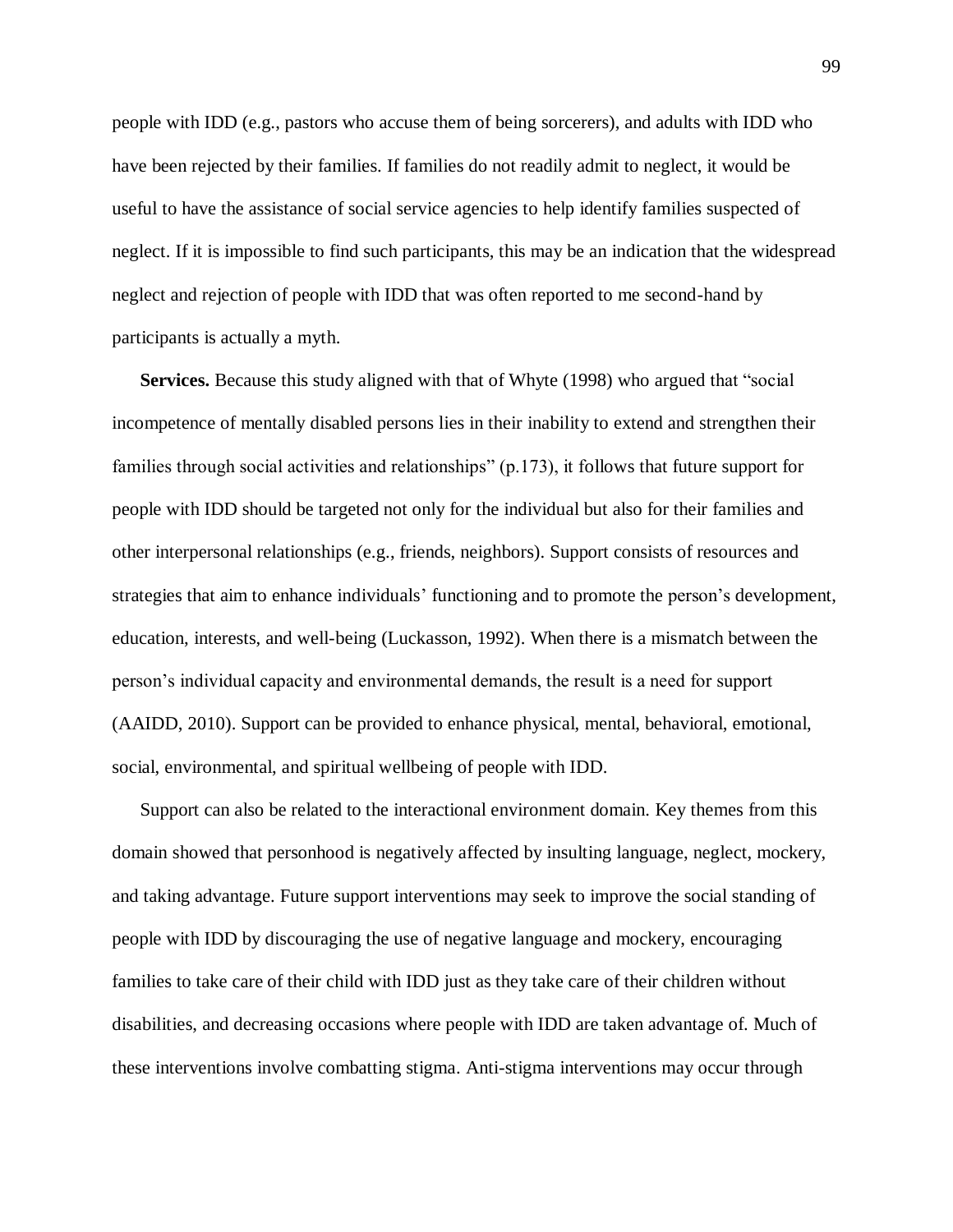television public education campaigns, for these campaigns were identified by a number of respondents to be a useful, relevant, and necessary future intervention:

We could put them in films to show how a child with IDD started his academic life and then progressively, progressively, just to the point where he becomes a big [important] man or a big woman, thanks to the support. That must go on the television like that. That will cause people to understand (Benjamin, male, 36-60, support provider for people with IDD)

\*\*\*

We could educate, if a show goes on television that shows children and demonstrates signs of IDD and uses testimonies to show how a child with IDD has evolved. We take an image, for example, of a child at school, who is participating in a game with other children without disabilities. That is the moment when even those who hide their children with IDD in the house will say "Oh! He can also go to school!" (Salome, female, 36-60, mother of child with IDD)

Instances of neglect will also likely decrease if families are given appropriate support (i.e., emotional, financial, logistical, informational) to meet the needs of their member with IDD, along with the needs of the rest of their family. This support may be provided by the government, by international and national NGOs, or by other extended family members or private individuals. Support can include such things as respite care for the primary caregiver, family financial allotments to meet basic needs, assistance in enrolling the individual in school or finding the individual employment, information about how to talk about IDD with the rest of the community, or peer support from parents who have older children with IDD and who can share their successes and provide information to new parents.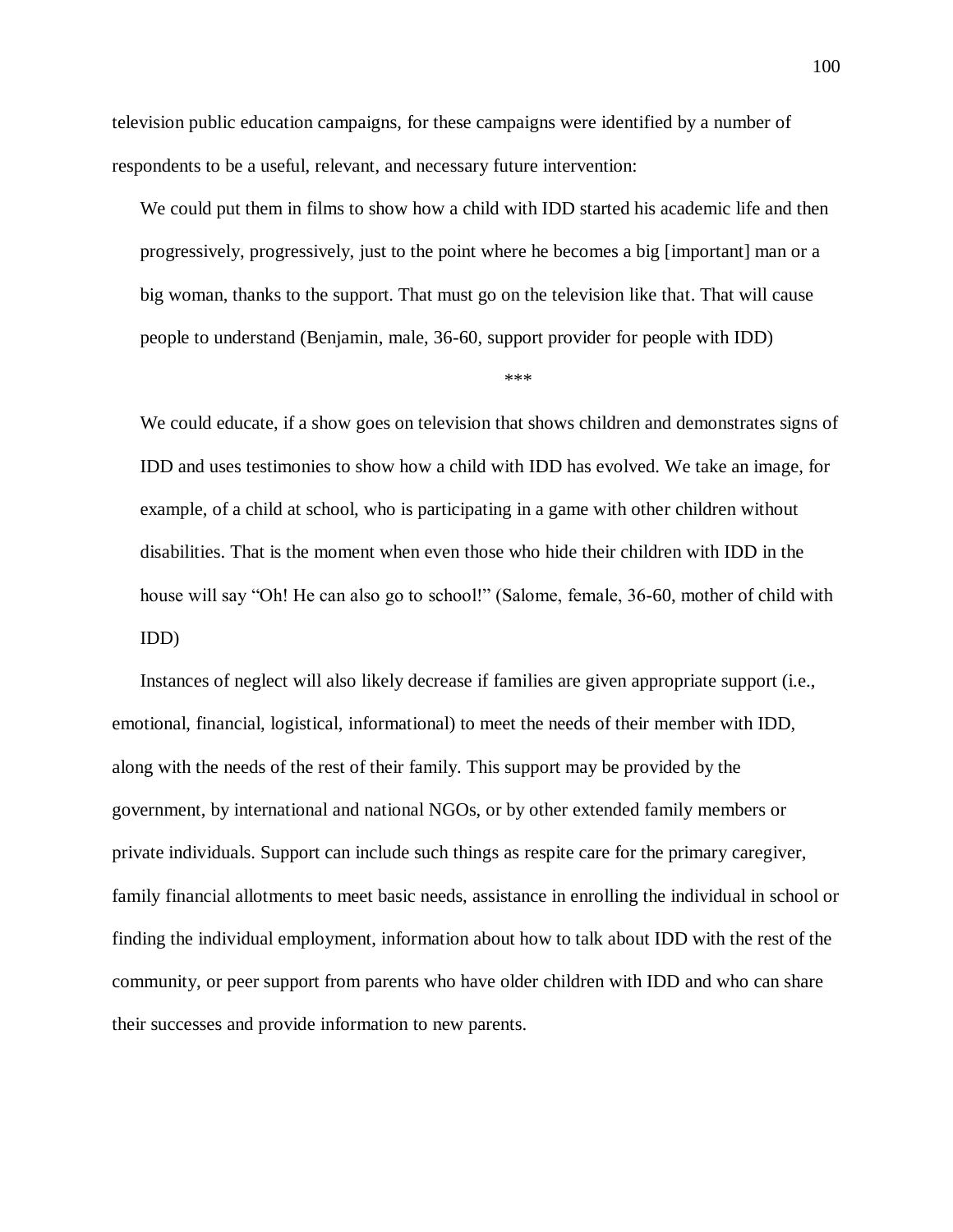Support to increase the positive theme of marriage and children in the interactional environment domain may come through increased financial, logistical, and social assistance to enable people with IDD to find partners, marry, and have children. Public education campaigns that show the wider population that people with IDD can and do marry and have children successfully may also help to change attitudes related to people with IDD's ability to marry and have children in Kinshasa.

Support can also be related to the social-cultural context domain. The television public education campaigns mentioned above would also be useful in combatting negative socialcultural context factors on the personhood of people with IDD. For example, public education may show the contributions that people with IDD can make to society even if they are not fully self-sufficient. These campaigns may also show successful and thriving people with IDD and testimonies from families with members with IDD both to combat low expectations and to convince families that it is worthwhile to invest in their members with IDD. The findings from this study demonstrate that a person with IDD who is self-sufficient and able to work and make money is more likely to achieve full personhood. Earning money provides the opportunity to contribute financially to one's society, an important aspect of personhood status in Kinshasa. Future support should involve the creation of lucrative work and housework opportunities, as well as job training and workplace support so that people with IDD may have the opportunity to contribute to their family and wider society. Moreover, the more opportunities that are provided for people with IDD to establish themselves as full persons through contribution, the more likely that negative ideas of investment and low expectations will decrease.

Because the DRC government does not always take a strong role in the provision of social support, such as that outlined above, these recommendations may be most relevant to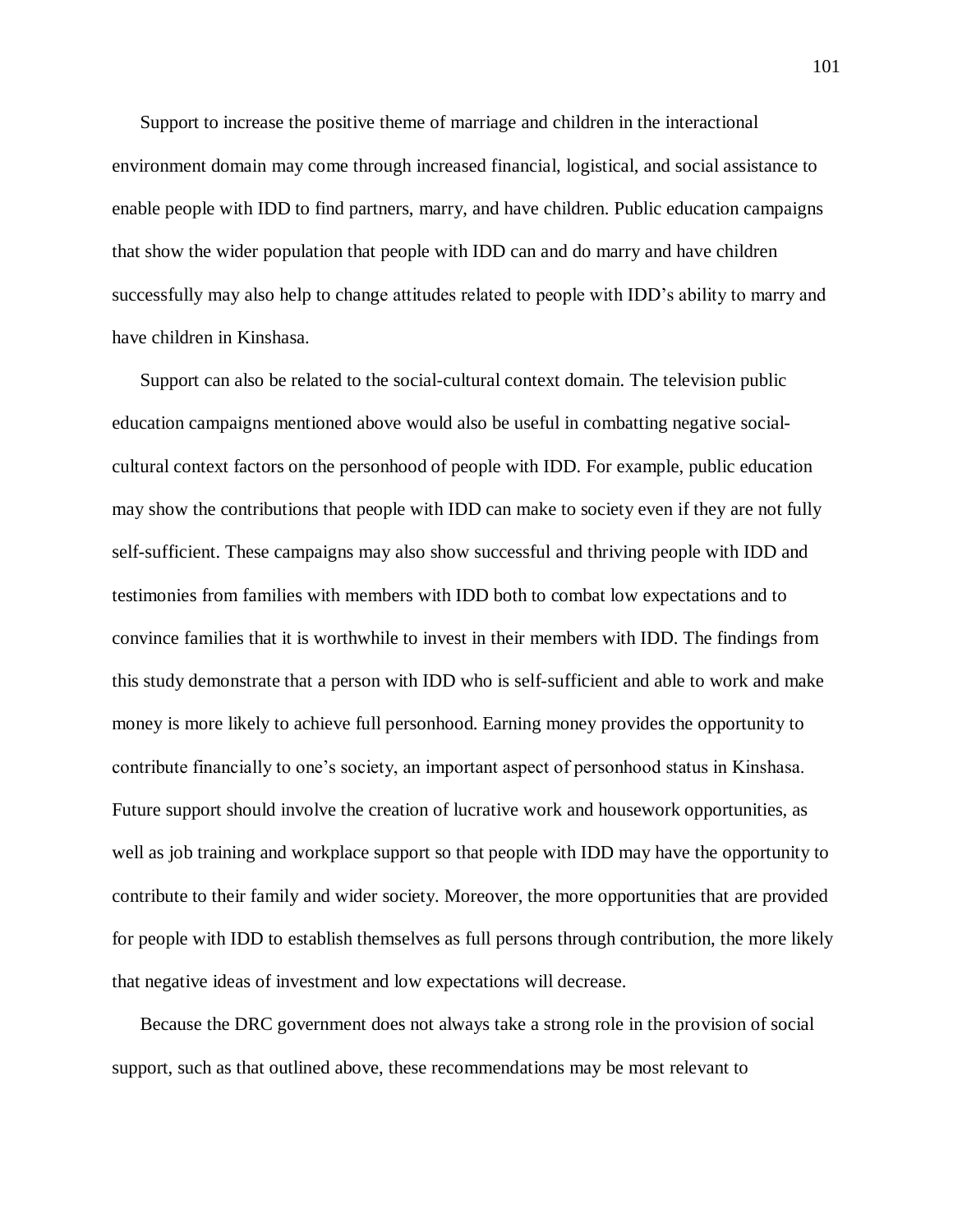associations (inclusive of national and international NGOs), as these are often the key providers of support in a Kinshasa context (Aldersey, Chapter 4).

**Policy.** There are a number of public policy implications that emerge from this study. First, there is a necessity to protect people with IDD from infringement of their human rights because of their lowered status in society. The DRC does not yet have a national disability policy; however, disability advocates are pushing for one, and the government demonstrates a willingness to enact such a policy in the future (Aldersey, in press). This situation renders policy implications even more timely and relevant, given that a national policy is still in the creation phase. Public policy must protect people with IDD from neglect and abuse (including mockery and being taken advantage of) and consist of enforceable punishment (e.g., fines, jail time) for those who infringe upon the inherent human rights of people with IDD. Moreover, public policy should include concrete budget measures to help provide the individual and family support outlined above.

#### **Conclusion**

People with IDD in Kinshasa experience varying levels of personhood, depending on their subjective experience as well as their abilities to interact with society in the interactional environment and the socio-cultural context. Ideas of causation may also have an impact on factors that contribute to personhood construction. There are a number of various mechanisms, such as public awareness campaigns, family support, and national policy that may contribute to increasing the levels of personhood enjoyed by people with IDD in society. Just as various forms of support can impact the personhood of people with IDD, ideas of personhood can also impact the availability of and access to support. When a person with IDD is considered in society to be less than a full person, family, government, and support providers may not deem it necessary to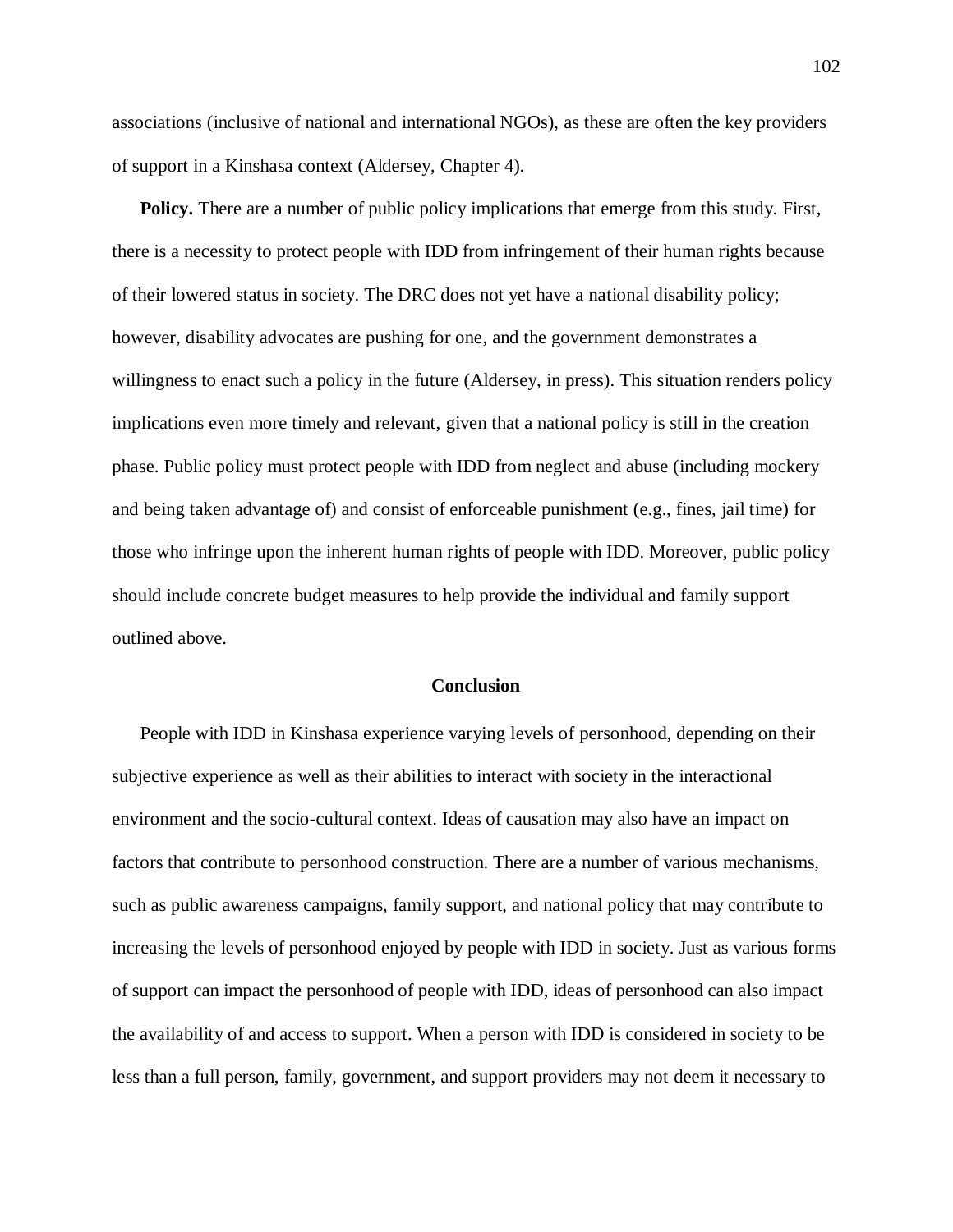provide education, training, or employment opportunities to that individual. In a vicious and cyclical fashion, the opportunities that may have enabled an individual with IDD to become employed, marry, or otherwise contribute to society are unavailable and result in diminished personhood. It is necessary to break this cycle through the creation of opportunities that may serve to enhance the personhood of people with IDD in Kinshasa.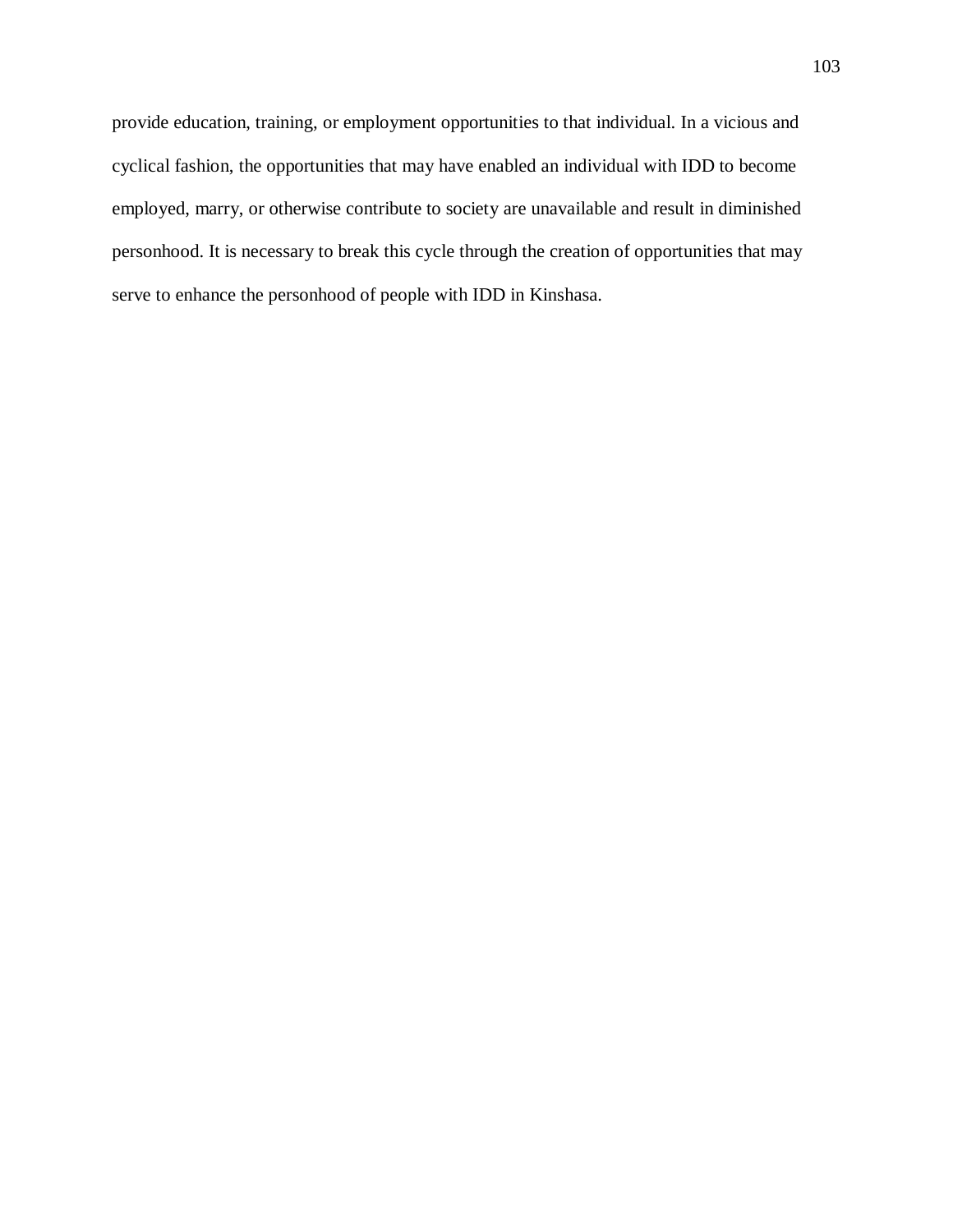#### References

- AAIDD. (2010). *Intellectual Disability: Definition, classification, and systems of supports. The 11th Edition of the AAIDD Definition Manual.* (11th ed.). Washington DC: American Association on Intellectual and Developmental Disabilities.
- AAIDD. (2011). Definition of Intellectual Disability. Retrieved September 9, 2011, from http://www.aaidd.org/content\_100.cfm?navID=21
- Aldersey, H.M. (in press). Disability advocacy in Kinshasa. *Disability & Society*.
- Agar, M. H. (2008). *The professional stranger* (2nd editio.). Bingley: Emerald Group Publishing Ltd.
- Charmaz, K. (2006). *Constructing grounded theory: A practical guide through qualitative analysis*. Thousand Oaks: Sage.
- Creswell, J. (2002). *Educational research: Planning, conducting, and evaluating quantitative and qualitative research*. Upper Saddle River: Merrill Prentice Hall.
- Creswell, J. (2005). *Qualitative inquiry and research design: Choosing among five traditions*. Thousand Oaks: Sage.
- Devisch, R. (1993). *Weaving the threads of life: The Khita gyn-eco-logical healing cult among the Yaka*. Chicago: University of Chicago Press.
- Jackson, M., & Karp, I. (1987). *Personhood and Agency: The Experience of Self and Other in African Cultures.* Uppsala: Uppsala Studies in Cultural Anthropology 14.
- Janzen, J. M. (2002). *The Social Fabric of Health: An introduction to medical anthropology*. New York: McGraw-Hill.
- Kitwood, T. (1997). *Dementia Reconsidered: The person comes first*. Buckingham: Open University Press.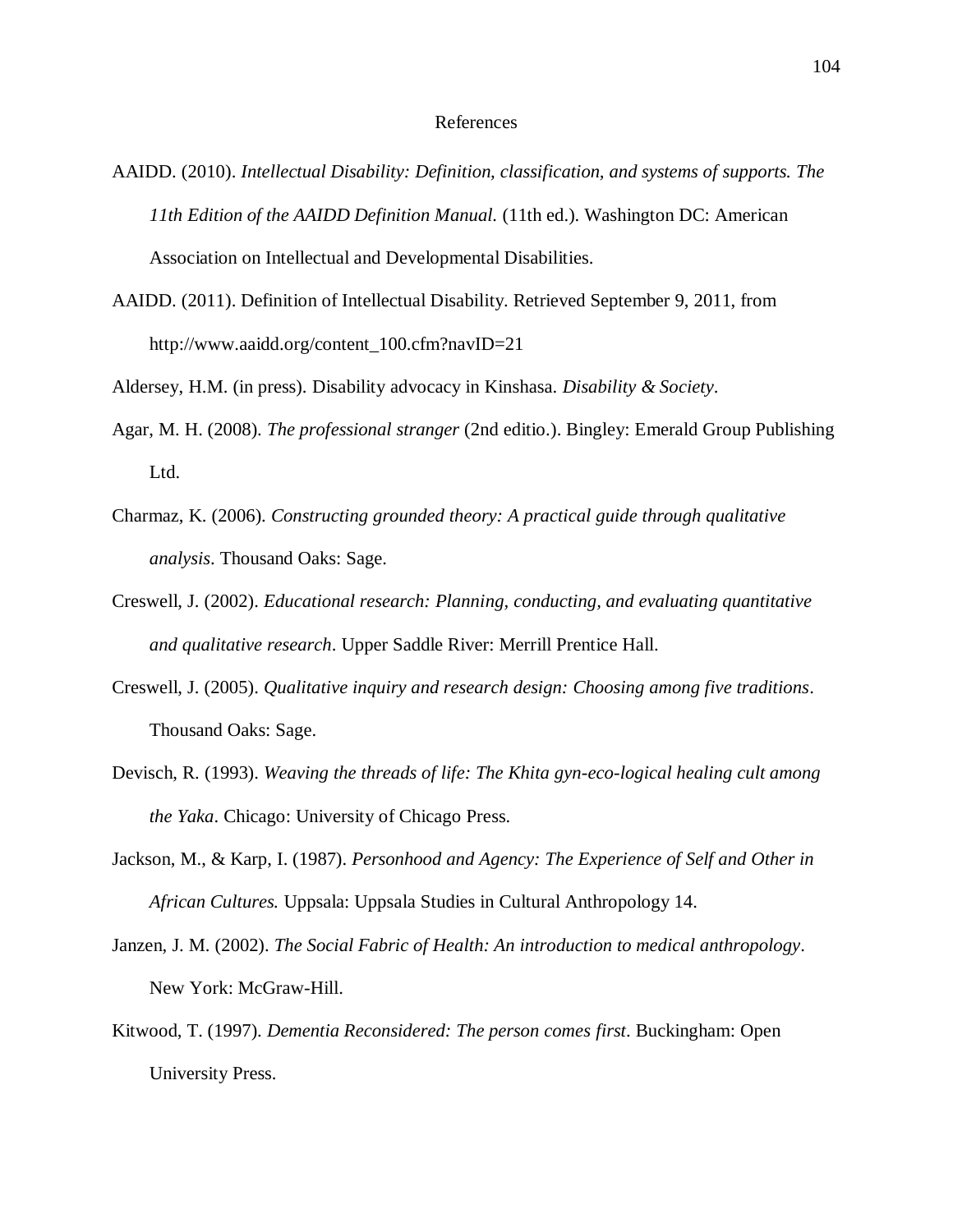Luckasson, R. (1992). *Mental Retardation, Definition, Classification, and Systems of Supports.* (9th ed.). Washington: American Association on Mental Retardation.

NVivo. (2010). Qualitative data analysis software. QSR International Pty Ltd.

O'Conner, D., Phinney, A., Smith, A., Small, J., Purves, B., Perry, J., Drance, E., et al. (2007). Personhood in dementia care: Developing a research agenda for broadening the vision. *Dementia*, *6*(1), 121–142.

Patton, M. Q. (2002). *Qualitative Research and Evaluation Methods*. London: Sage.

- Whyte, S.R., & Whyte, M. A. (1998). The values of development: Conceiving growth and progress in Bunyole. In H. B. Hansen & M. Twaddle (Eds.), *Developing Uganda*. London: James Currey.
- Whyte, S. R. (1998). Slow cookers and madmen: Competence of heart and head in rural Uganda. In R. Jenkins (Ed.), *Questions of Competence: Culture, classification and intellectual disability* (pp. 153–175). Cambridge: Cambridge University Press.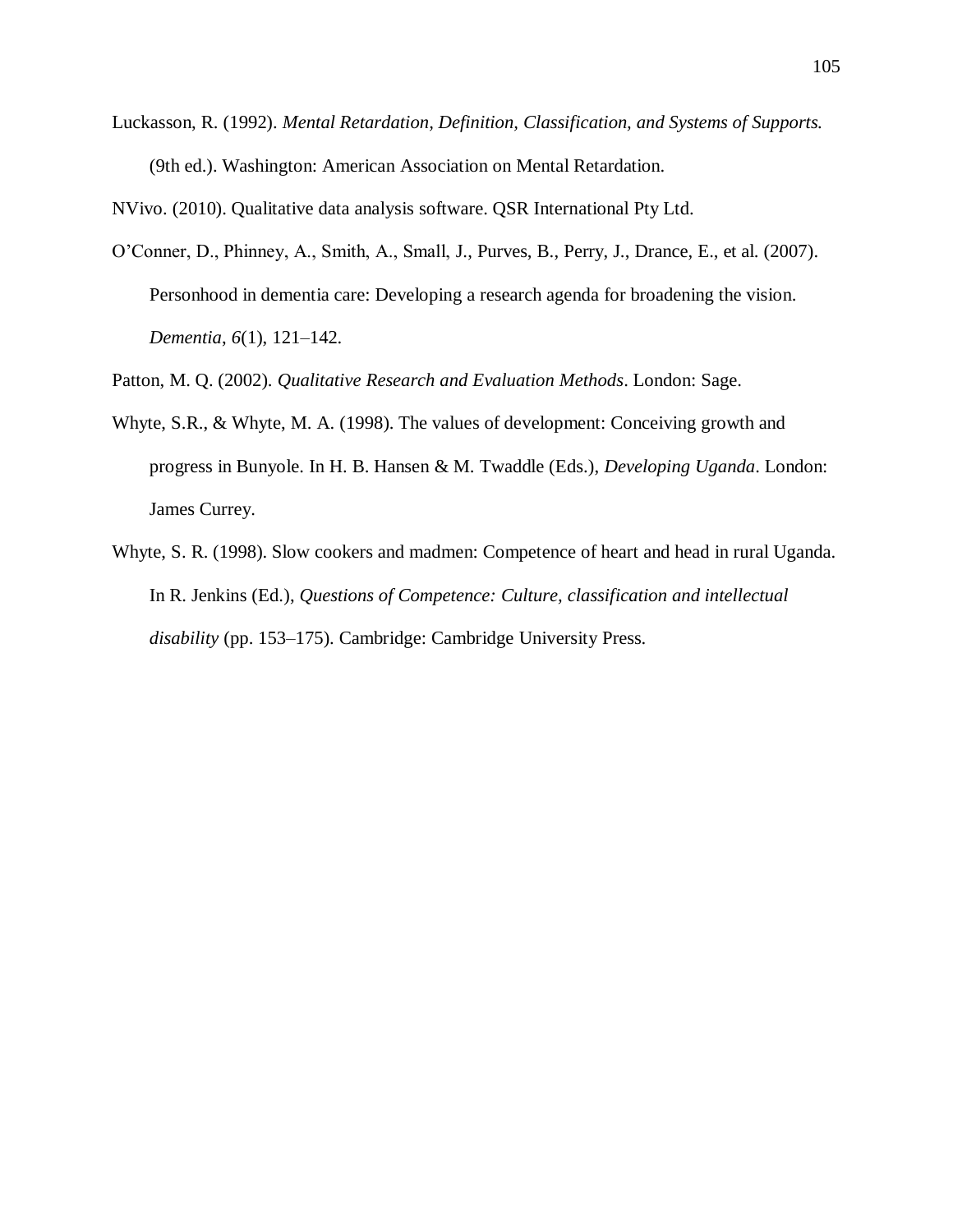CHAPTER 4: Support Availability, Innovation, and Needs of Families who have Members with Intellectual and Developmental Disabilities in Kinshasa, Democratic Republic of the Congo

## ABSTRACT

Support is an important means for ensuring the social integration of people with intellectual and developmental disabilities (IDD) and their families, but only if it is relevant to their needs and useful for achieving their goals. Here, I discuss the findings of a 7-month, qualitative study that explored the availability of support for families who have members with IDD in Kinshasa, Democratic Republic of the Congo. I highlight a self-help association as a particularly strong and innovative source of support, especially in a nation where the federal government is relatively absent in providing the support required to meet the needs of people and families impacted by IDD. I discuss how self-help associations have affected and may continue to affect the personhood of people with IDD through support and offer suggestions about how researchers may continue to investigate self-help associations as sources of support and the strategies policy makers and support providers may adopt to ensure future family support in Kinshasa.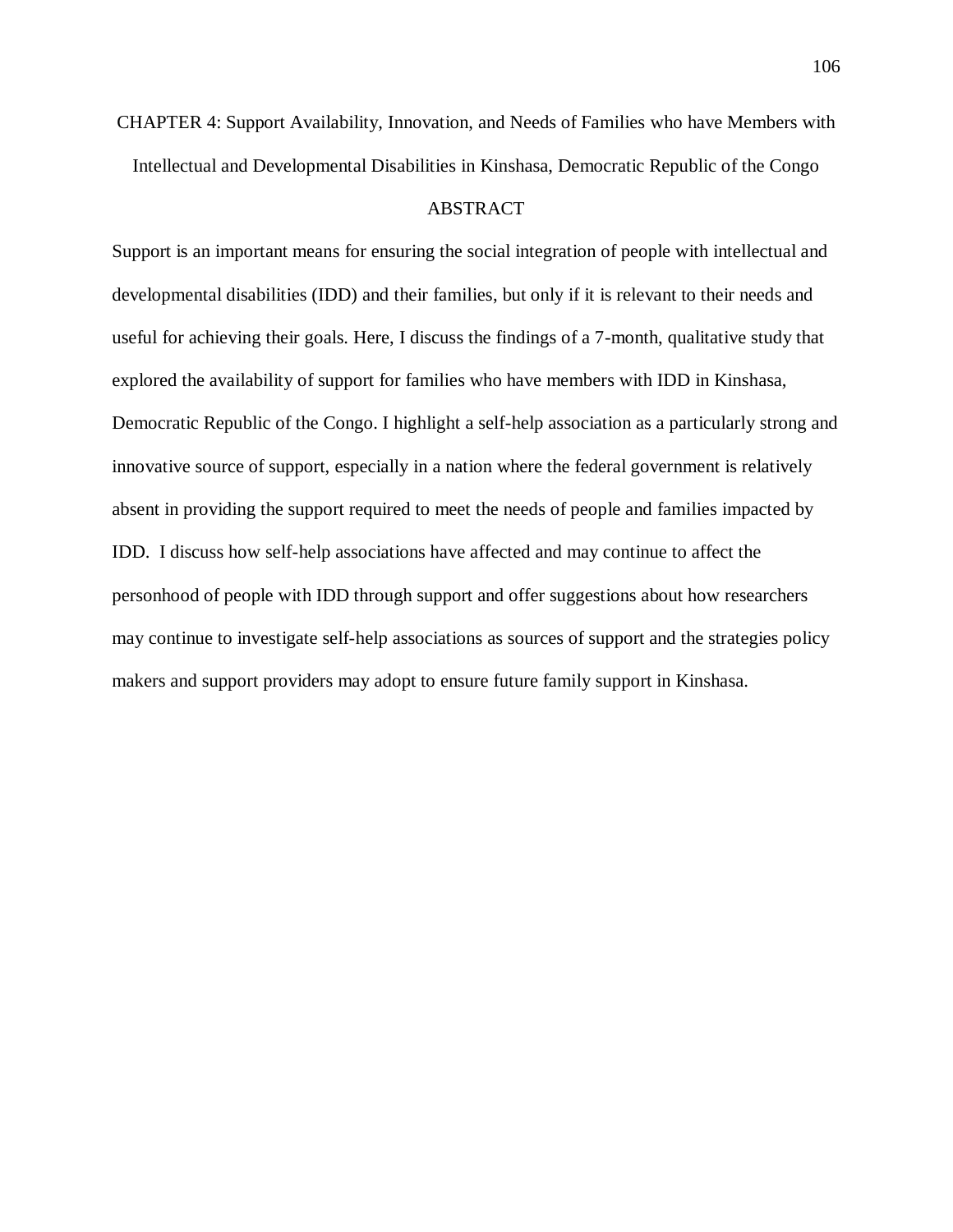CHAPTER 4: Support Availability, Innovation, and Needs of Families who have Members with Intellectual and Developmental Disabilities in Kinshasa, Democratic Republic of the Congo

In this chapter, I discuss the findings of a 7-month, qualitative study that explored support availability and needs for families that have members with intellectual disabilities in Kinshasa, DRC. I highlight the experiences of a parent association that I found to be particularly effective in meeting family support needs. Finally, I discuss the ways in which support may impact the personhood of people with IDD, and I suggest how future support providers may build upon existing strengths of individuals and organizations in Kinshasa in order to better meet the identified support needs of this population.

## **Introduction**

In this section I outline literature pertinent to support and associations in Kinshasa. **Support**

Support, defined as "resources and strategies that aim to promote the development, education, interests, and well-being of a person and that enhance individual functioning" (Luckasson, 1992, p. 151), can be an important tool for ensuring the social integration of people with intellectual and developmental disabilities and their families (AAIDD, 2010). However, support must be relevant to the needs of people with IDD and their families in order to be useful for achieving their goals. Oftentimes, when developing countries do not have a strong governmental system of national support, support is delivered by entities, such as religious entities or international NGOs. Support is a crucial aspect in the lives of people with intellectual and developmental disabilities (IDD) and their families. Indeed, the degree and type of support often determine whether a person may be classified as having IDD at all (AAIDD, 2010). When there is a mismatch between the person's individual capacity and environmental demands, the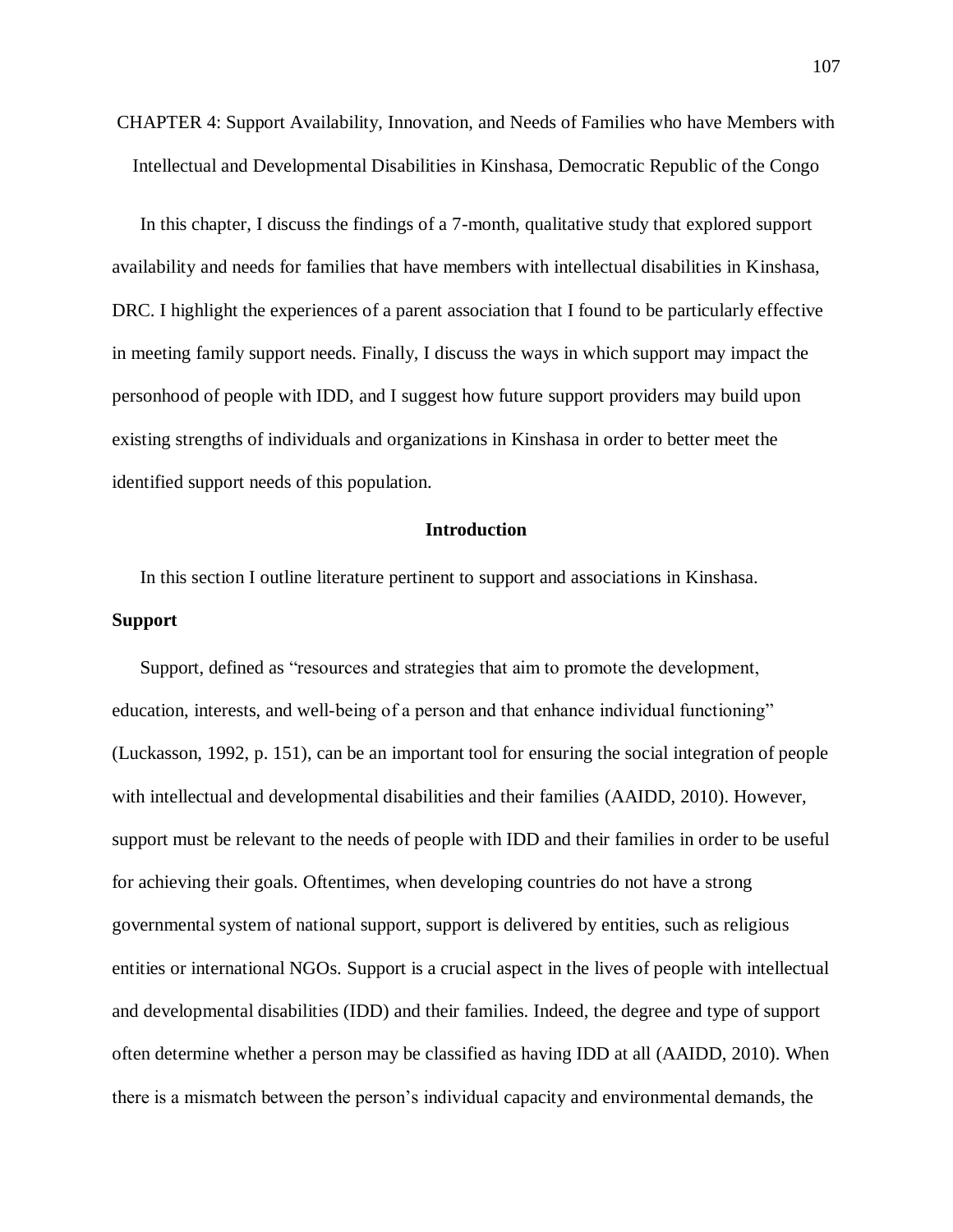result is a need for support (AAIDD, 2010). Put another way, support is "the bridge between '*what is*' (i.e., a state of incongruence due to a mismatch between personal competency and environmental demands) and '*what can be*' (i.e., a life with meaningful activities and positive personal outcomes)" (Thompson et al., 2009, p. 136). The American Association on Intellectual and Developmental Disabilities recommends systems of supports to improve the personal outcomes of a person with IDD. Support can be provided to enhance physical, mental, behavioral, emotional, social, environmental, and spiritual wellbeing. Outcomes of support "may include more independence, better personal relationships, enhanced opportunities to contribute to society, increased participation in school and/or community settings and activities, and a greater sense of personal well-being/life satisfaction" (AAIDD, 2010, p. 112). Table 6 provides examples of the various types of systems of supports that may be available to persons with IDD. Table 6

| <b>Systems of Supports</b>    | <b>Examples</b>                                               |
|-------------------------------|---------------------------------------------------------------|
| <b>Organizational systems</b> | Laws, funding systems, regulations affecting the supports     |
|                               | organization                                                  |
| <b>Incentives</b>             | Compensation and income, feedback on performance,             |
|                               | recognition and encouragement                                 |
| <b>Cognitive supports</b>     | Documentation of service functions, knowledge relative to the |
|                               | assessment of ID                                              |
| <b>Tools</b>                  | Technical aids, information and communication technology,     |
|                               | transportation                                                |

*Systems of Supports (AAIDD, 2010)*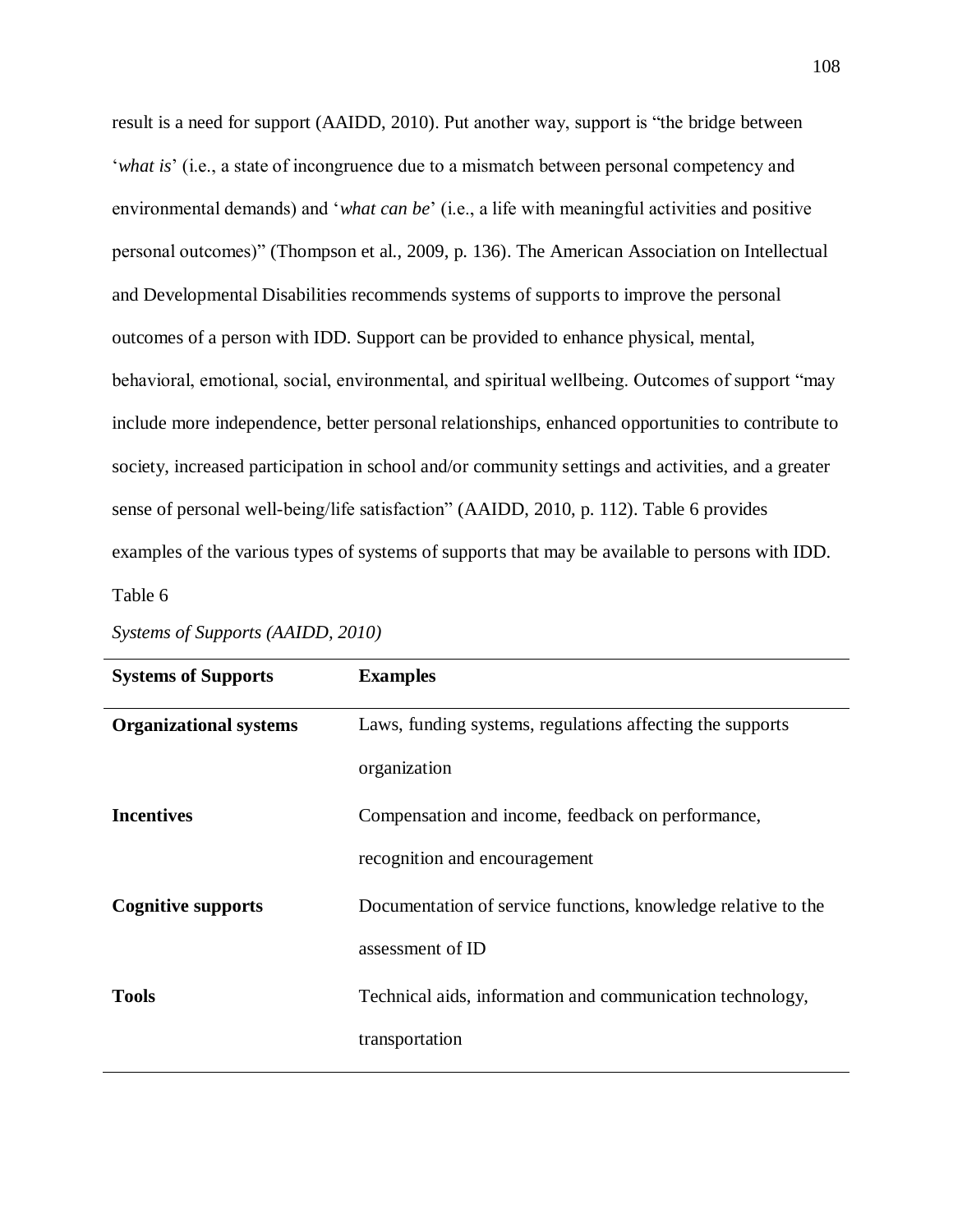| <b>Physical environment</b> | Quality of home, work, and leisure settings, accessibility of     |
|-----------------------------|-------------------------------------------------------------------|
|                             | services and settings, safe and secure environments               |
| <b>Skills/knowledge</b>     | Competencies and skills, training, teaching, and study activities |
| <b>Inherent ability</b>     | Health, physical vitality, matching tasks to an individual's      |
|                             | relative strengths and interests, maximizing intrinsic motivation |

Although not as widely discussed as support for individuals with disabilities, there has also been a recognition of the necessity for families of individuals with IDD to receive support at a family level (Kyzar et al., 2012). Evolving across a series of national meetings of family leaders (H. R. Turnbull et al., 2007), family support is defined as:

A set of strategies directed to the family unit but that ultimately benefit the individual with ID/DD. Family Support strategies are intended to assist family members, who have a key role in the provision of support and guidance to their family member with ID/DD. These strategies are designed, implemented, and funded in a flexible manner that addresses the emotional, physical, and material well-being of the entire family (Hecht, Reynolds, Agosta, McGinley, & Moseley, 2011, p. 12).

High quality, effective family support is critical in meeting the needs of families who have members with disabilities (Dunst & Trivette, 2009; Singer et al., 2009) and is an important factor in achieving positive family outcomes for families who have children with disabilities (Kyzar et al., 2012). Support is typically provided by a wide range of individuals and institutions, including family, friends, professionals, neighbors, other parents, co-workers, social groups/clubs, church members/ministers, services, and schools (Kyzar et al., 2012).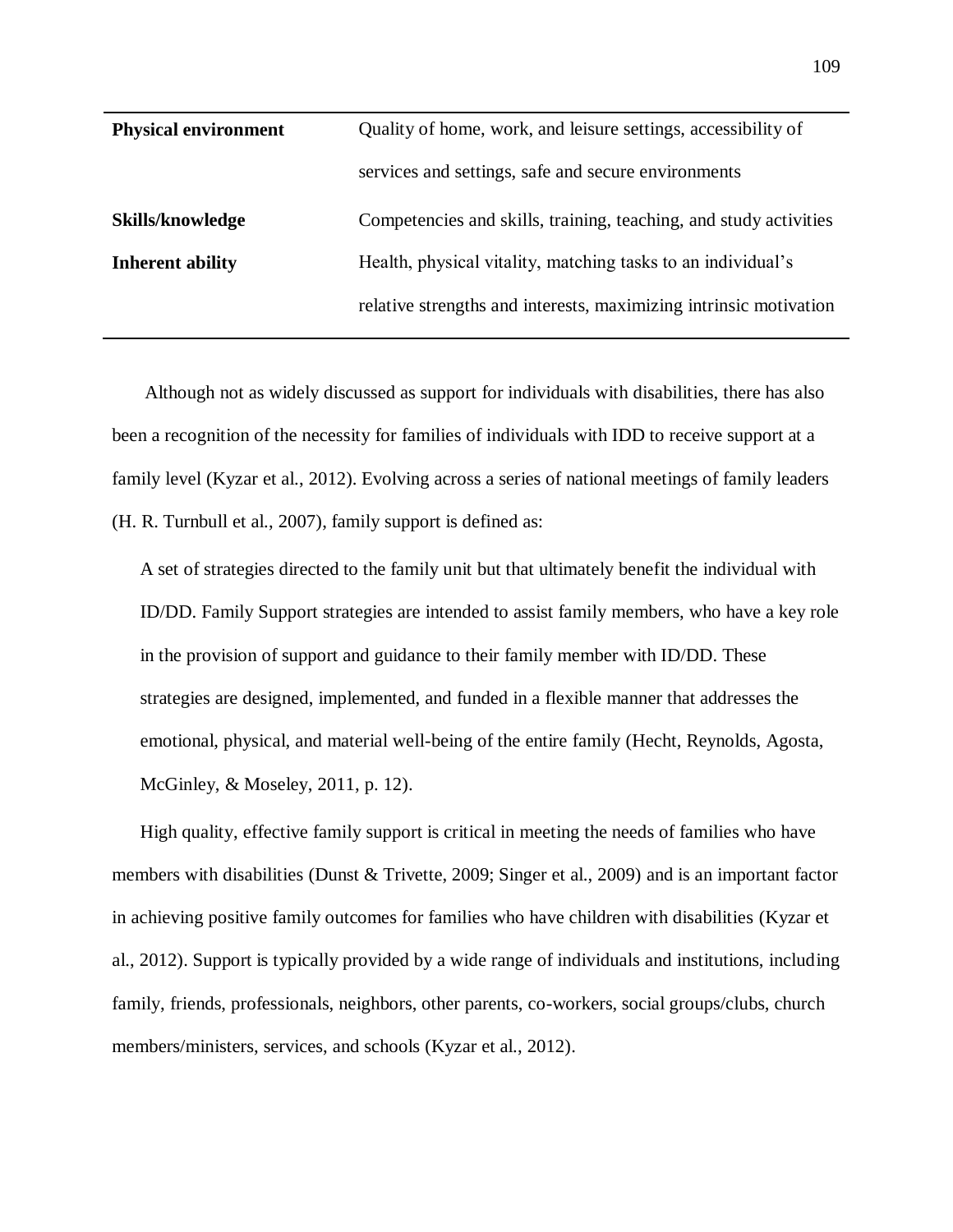Family support may pertain to reducing stress and improving positive feelings (emotional); improving knowledge on how to address family needs (informational); assisting with practical tasks such as transportation to medical appointments, childcare, and access to community resources (logistical); or obtaining economic resources to cover family needs (financial) (Kyzar et al., 2012). Examples of emotional support are someone to talk with or family acceptance of disability. An example of informational support is having further information about the etiology and typical treatment of the child's specific disability. Examples of logistical support are assistance changing diapers or bathing the individual with the disability. Examples of financial support are finding resources to meet basic needs, visit a doctor, or pay for transportation to appointments.

Just as support to the individual with IDD is provided with the eventual goal of improving positive outcomes, family support is also provided with improved outcomes as the overall goal. Family outcome domains may be related to family interaction (spend time together, talk openly with each other, solve problems together), parenting (help children, teach children, take care of individual needs), emotional well-being (have friends who provide support, have time to pursue individual interests, have available outside help to take care of special needs, feel safe),, physical/financial wellbeing (get needed medical care, opportunities for recreation and leisure, have available transportation, have a way to take care of expenses, family income), and disability-related support (support at school/workplace, support to make progress at home, support to make friends, or have a good relationship with a support provider) (Park et al., 2003). Although specific family support needs will vary depending on the individual family situation as well as the context in which the family lives, family support in the general sense applies to all families. In the context of Kinshasa, one of the strongest locally-created sources of family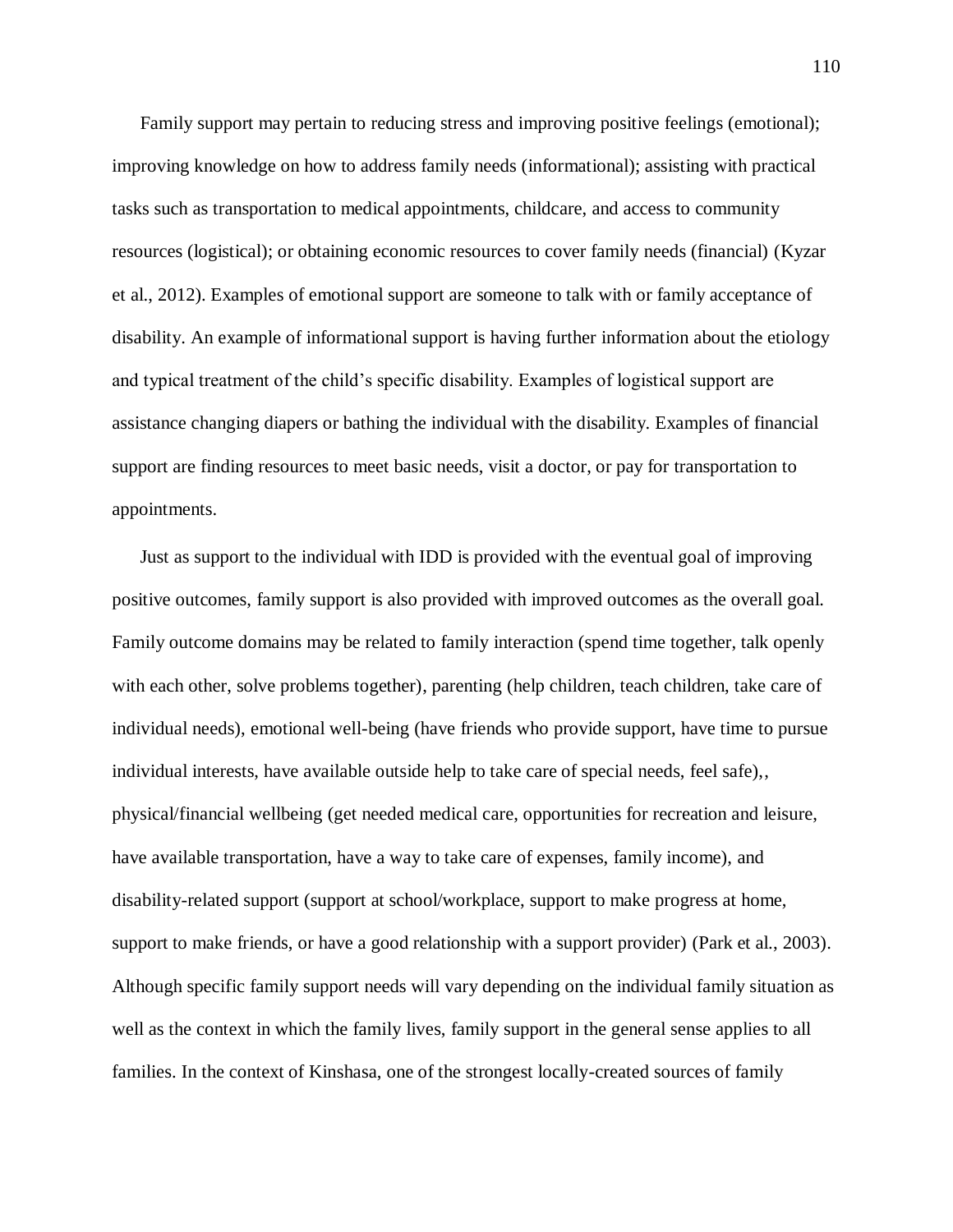support that I identified in this study was a parent self-help association. Accordingly, much of this chapter will focus on examining roles of this association in providing support to families with a member with IDD.

## **Associations in Kinshasa**

Kinshasa, the capital of the DRC and the location of this study, is one of the largest cities in sub-Saharan Africa. Kinshasa is a rapidly growing urban center with a population of over eight million - over 12% of the population of the entire country (De Herdt & Marivoet, 2011). The majority of Kinshasa residents live on less than \$50 per month, which is barely enough to cover food expenses (Trefon, 2004). Kinshasa has been described as a city that, in the context of an absent state, has residents who have developed creative solutions to meet their daily survival needs (DeBoeck, 2011; Trefon, 2002).

An important strategy for meeting one's everyday needs in Kinshasa is to participate in an association, a group of people where the basis of participation is based on kinship, ethnicity, gender, religion, profession, or other commonalities, such as disability (De Coster, 2012). Kinshasa associations have long been shown to have an important role in fostering social cohesion and belongingness (Devisch, 2005). Often, these associations draw upon members to provide emotional, informational, logistical and financial support. For example, when providing financial support, associations (in Kinshasa often called 'muzikis' or 'tontines') "allow members to collect finances that can serve as a reserve when one of [the members] goes bankrupt or faces other financial troubles. The money is also used as funding for funerals, marriage or birth celebrations, or school funding. The reserve money acts as credit that must be repaid" (de Coster, 2012, p. 6).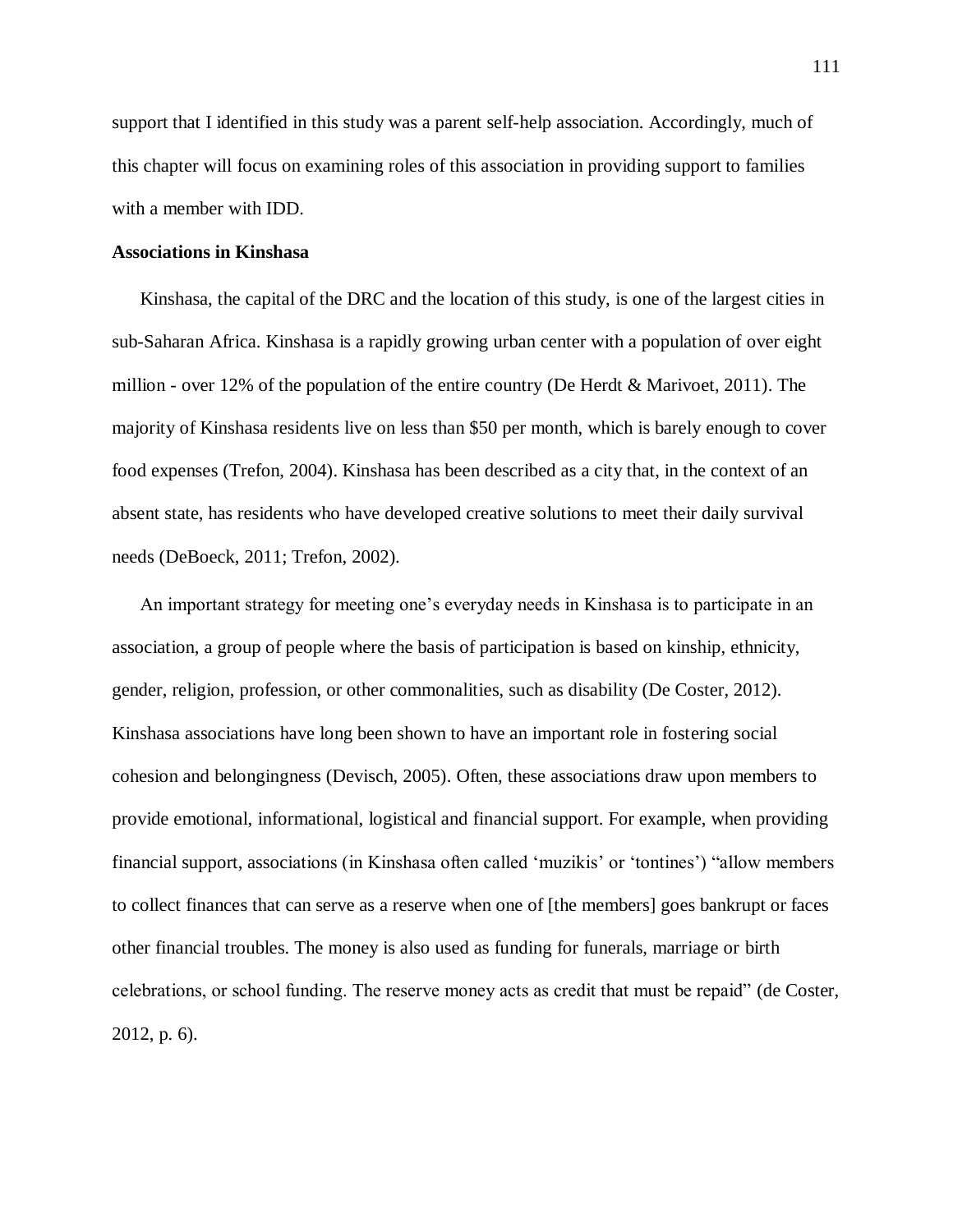In the years following the decline of its charismatic leader, Mobutu, the DRC experienced an explosion of civil society organizations, non-governmental organizations, and community-based solidarity networks ("associations") in Kinshasa (Trefon, 2004). These entities are important components in the myriad of survival strategies (survival in both the literal and figurative sense) invented by the Kinois (Kinshasa residents) to replace the state in many areas of public life. Trefon (2004) argues this explosion happened when, in response to a lost hope in Mobutism and frustration with the fiction of democratic transition, Kinois were forced to invent new means of support responsive to their needs – solutions that were and continue to be based primarily on friendship, trade and profession, neighborhood ties, and religious affiliation. These new associations, Trefon argues, are "a clear example of people-based social organization driven by pragmatism and the will to survive" (p. 11). There are a great number of associations for people with disabilities in the DRC. For example, the *Association des Centres pour Handicapés de l'Afrique Centrale* (ACHAC), an umbrella association for disability-focused centers and NGOs in the DRC, has over 100 active member associations (Personal communication with Delphine Assumani, 2012).

Literature on disability associations in Kinshasa demonstrates that people with disabilities are innovative and active agents in Kinois communities (deCoster, 2012). In commencing this study, I hypothesized that the innovation demonstrated by everyday Kinois and Kinois with physical disabilities would also be demonstrated among families of people with IDD. In both popular media and academic literature, perhaps the most prevalent example of innovation linked to disability is the situation of cross-border traders between the cities of Kinshasa and Brazzaville. As De Coster (2012) describes, persons with disabilities (most often people with physical disabilities but also people who are deaf or blind) defy traditional and widely held ideas about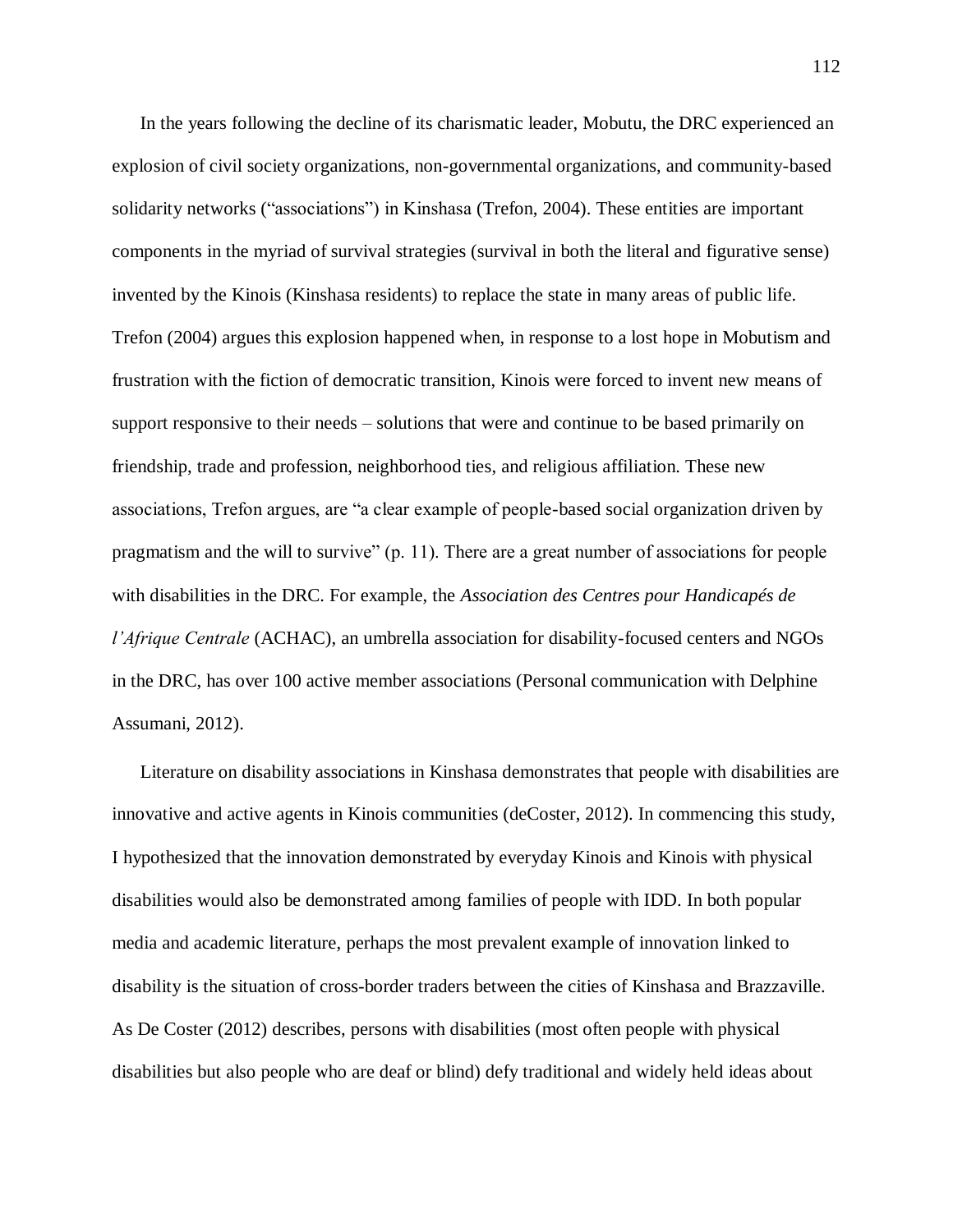the roles and abilities of persons with disabilities because support enables them to dominate the economic niche of the borderland. This rare showing of governmental support comes in the form of a law that allows people with disabilities to cross the border every Monday, Wednesday, and Friday at a discount, with fewer or no taxes levied on transported goods, and the ability to travel with a helper at a cheaper passage rate (De Coster, 2012). Because of governmental support for easier cross-border passage for persons with disabilities, people with disabilities are able to hold gainful (and often lucrative) employment, provide for their families, and have come to dominate this economic niche, even garnering the title "the kings of commerce" from journalists (Zajtman & Rabaud, 2010). Due to this interaction with the community as the kings (and queens) of commerce, these individuals have banded together to create cooperatives to (a) ensure the continuation of disability laws, (b) formalize systems (e.g., registration of 'helpers' for less hassle with border officials), and (c) collectively raise money for tricycles and prostheses (De Coster, 2012). Given that personhood in Kinshasa is often linked to contribution (Aldersey, Chapter 3), associations provide opportunities for Kinois with disabilities to contribute. This demonstrates the symbiotic relationship that may exist between personhood and the access of support, personhood (e.g., being viewed as a leader in commerce) may influence the creation and access of support (e.g., associations) for Kinois with disabilities, and alternately associations (support) help to reinforce and maintain one's social standing as a leader in commerce (personhood).

Support to families that ultimately increases family quality of life also may have an indirect impact on the personhood of the individual with IDD: When families are able to better support their member with IDD, that person may experience increased opportunities for social inclusion or societal understanding.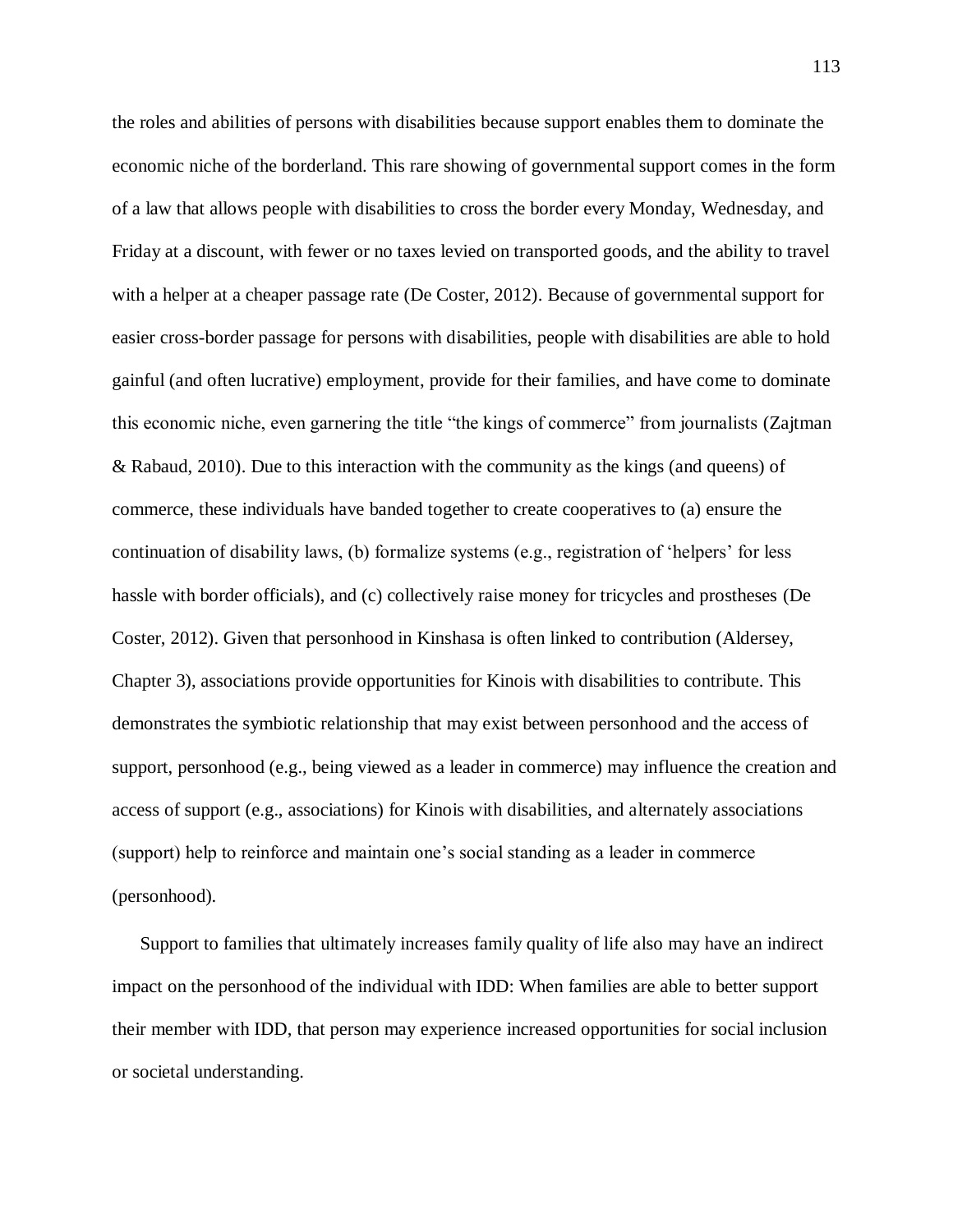## **Methods**

The overall goal of this study was to answer the question: What support do families with members who have IDD need and/or utilize to navigate daily life in Kinshasa? This study took place over a period of 7 months between June 2012 and January 2013.

## **Sample**

To collect the data outlined in this chapter, I interviewed 19 adults with intellectual and developmental disabilities, defined as someone whose intellectual function and adaptive behavior (everyday social and practical skills) is significantly limited from what is normative in his or her society; and this difference originated before the age of 18 (AAIDD, 2011). I also interviewed 24 family members of people with IDD and 36 support providers to people with IDD (e.g. special education teachers, physical therapists, psychologists). Table 7 provides more information about the demographics of this study's respondents.

## Table 7

| Demographic   | People with IDD         | <b>Family Members</b>   | <b>Community</b>      |
|---------------|-------------------------|-------------------------|-----------------------|
|               |                         |                         | <b>Members</b>        |
| <b>Gender</b> | Male                    | Male                    | Male                  |
|               | Female                  | Female                  | Female                |
| Neighborhood  | City Center (e.g.,      | <b>City Center</b>      | <b>City Center</b>    |
|               | Gombe)                  | <b>City Outskirts</b>   | <b>City Outskirts</b> |
|               | City Outskirts (e.g.,   |                         |                       |
|               | Kimbanseke)             |                         |                       |
| Family        | Nuclear (mother/father) | Nuclear (mother/father) | N/A                   |

## *Participant Sampling Grid*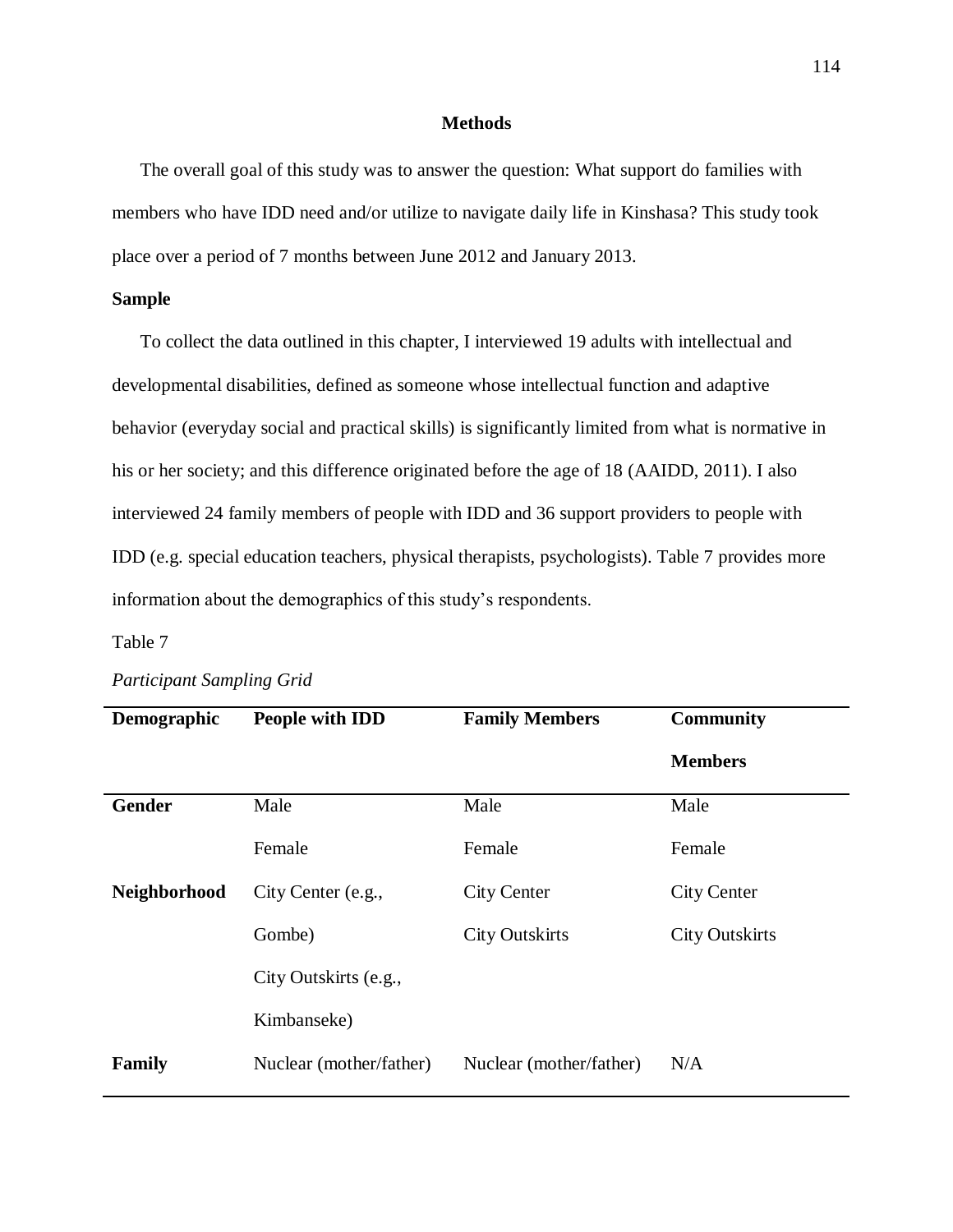| <b>Structure</b> | Single parent          | Single parent          |
|------------------|------------------------|------------------------|
|                  | Grandparent-headed     | Grandparent-headed     |
|                  | Extended family-headed | Extended family-headed |

## **Data Collection**

Interviews lasted about an hour, with a specific semi-structured interview protocol for each

segment of the respondent population. Table 8 includes a listing of interview questions.

## Table 8

*Semi-Structured Interview Questions*

| <b>Adults</b>                                                                           | Family                                                                                                         | <b>Community Members</b>                                                                                |
|-----------------------------------------------------------------------------------------|----------------------------------------------------------------------------------------------------------------|---------------------------------------------------------------------------------------------------------|
| Would you please<br>introduce yourself?<br>Describe a typical day in                    | • Please tell me about your<br>family.<br>o What do you do on a<br>typical day?                                | Do you believe people with<br>$\bullet$<br>IDD are treated differently<br>in their communities?<br>How? |
| your life for me?                                                                       |                                                                                                                |                                                                                                         |
| What do you like to do<br>most?                                                         | Tell me about (name).<br>What do you like most<br>$\circ$<br>about (name)?<br>What are some of your<br>$\circ$ | Whose responsibility is it<br>to provide support for<br>people with IDD?                                |
| Who are the people who<br>are most helpful to you?                                      | biggest challenges<br>(name) presents to your<br>family?                                                       | Can you provide examples<br>of a community<br>having/avoiding                                           |
| Who are the people who<br>are least helpful to you?                                     | How does your family<br>$\circ$<br>respond to those<br>challenges?                                             | responsibility to support a<br>person with IDD and the<br>person's family?                              |
| Where do you go for help<br>when you need it?                                           | $\circ$ What are the most<br>positive aspects of life<br>with (name)?                                          | If you found out that one of<br>your children had IDD,                                                  |
| What kinds of things in<br>your daily life do you often<br>need help doing?             | What does (name) do<br>$\circ$<br>best?                                                                        | what are the first thoughts<br>that would run through<br>your head?                                     |
| What kind of help is most                                                               | Where do you go for help<br>when you need it?                                                                  | Where do you think you<br>would go for support?                                                         |
| useful to you (discuss<br>emotional, physical,<br>financial, informational<br>support)? | What kinds of things in<br>your daily life do you often<br>need help doing?                                    | What is your understanding<br>about what goes on in<br>various settings of support                      |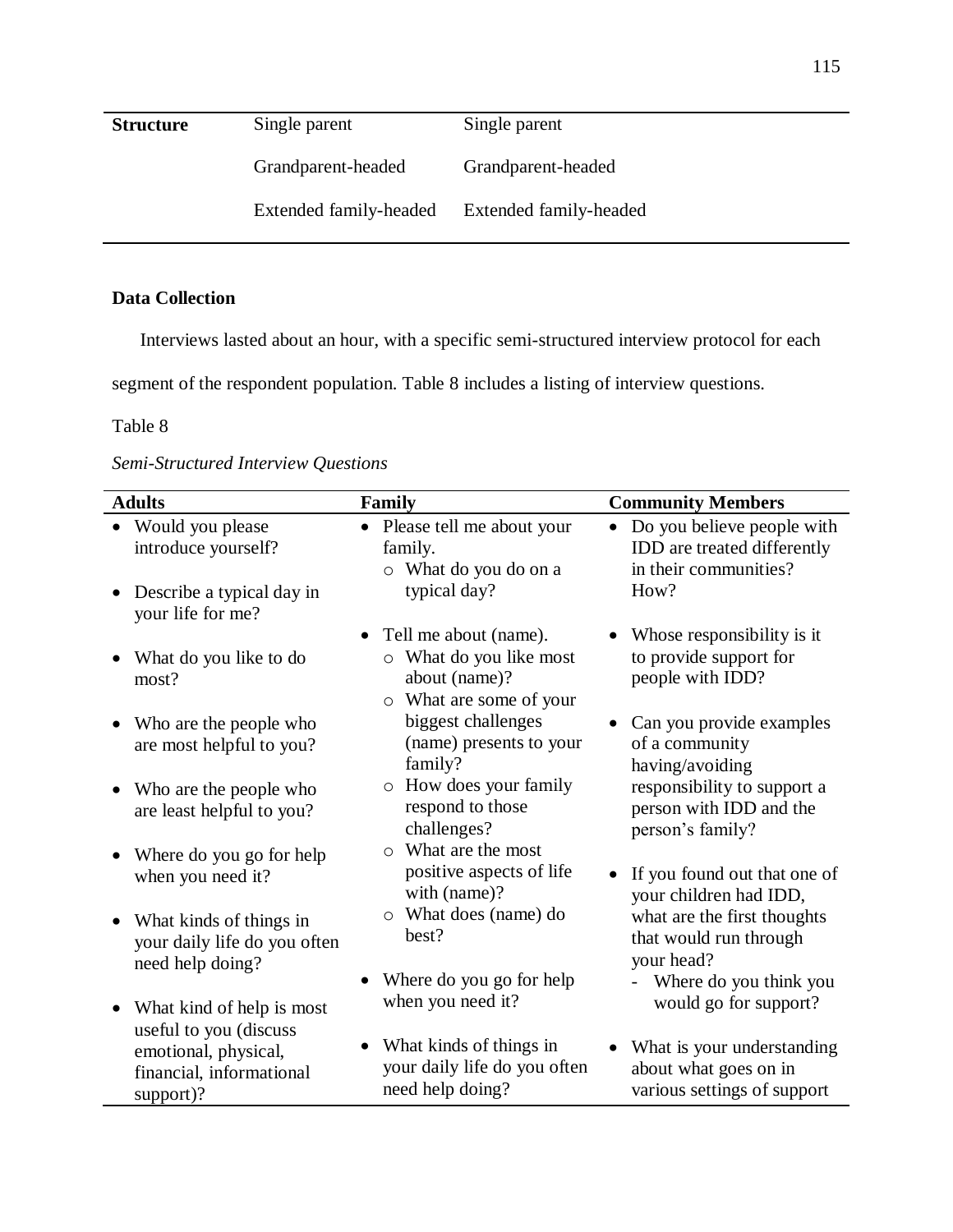- Would you describe for me a time when you felt life was going really good?
- Would you describe for me a time when you felt life was going really bad?
- What are your dreams for the future?
- Is there anything else that you think is important for me to know but that I have not yet asked?
- What kind of help is most useful to you (discuss emotional, physical, financial, informational support)?
- When have you, (name), and your family been happiest? Please give me an example of a particularly happy time for your family.
- When have you, (name), and your family been most challenged as a result of (name's) disability? (Please give me an example of a particularly challenging time for your family?)
- If you were president of the DRC and you had no constraints, what support would you create for people with IDD?
- What are your dreams for the future?
- Is there anything that I have not yet asked but you think is important?

[society, family, government]?

- o Do you think such settings are useful? o Why or why not?
- If you were president of the DRC and you had no constraints, what support would you create for people with IDD?
- Do you have any other thoughts about support for families that have members with IDD that I have not yet asked you but you would like to share?

I conducted the majority of interviews in French, but when a person was more comfortable speaking in Lingala I would conduct the interview in Lingala with the assistance of a translator. I complemented interviews with observation in eight special education schools, eight homes of families that had a member with IDD, during association meetings, and in daily life in Kinshasa.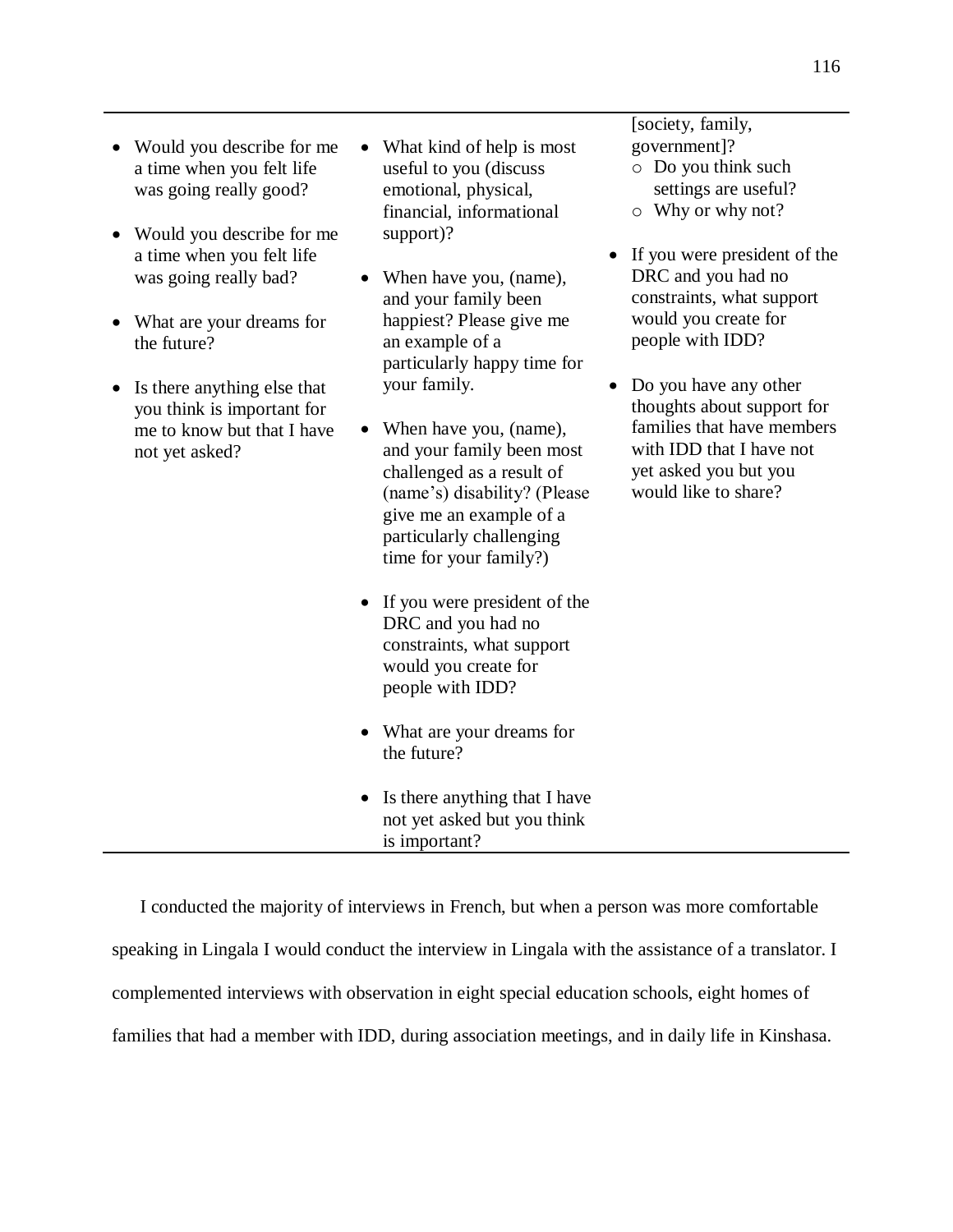I used an observation guide to shape my observations and wrote up field notes at the end of the day or as soon after the event I observed as possible.

Whenever I observed or heard about a system or setting of support (e.g., association meetings, hospitals, foundations offering financial support) in my daily interactions, participant observation, or interviews, I tried to understand how and if these specific settings of support facilitate the ease of daily living and societal integration of individuals with IDD and what type, usage, and attitudes exist with regards to the support being accessed in the DRC. As I mentioned above, I attended meetings related to disability support, and I frequented other settings where I was able to interact informally with study participants, other persons accessing the same support, and the providers of the support (e.g., teachers, physical therapists, and social workers). I paid particular attention to the characteristics of social relationships created and maintained, as well as the variety and frequency of people with IDD and their families' practices in the sites (e.g., number of physical therapy sessions that families attended per week, interactions with other families also at the sessions). I took note of how people with IDD and their families are recruited to these various sources of support and the ways the support is described and understood by those who access it. I paid particular attention to how people with IDD and their families interact with one another and with the support providers and how the support providers interact with people with IDD and their families.

#### **Data Analysis**

I analyzed data using the constant comparative method (Charmaz, 2006; Patton, 2002), identifying themes as they emerged. With the help of my research assistant and a hired Congolese transcription assistant, I transcribed all of the semi-structured interviews in full. The transcription of interviews was an important aspect in preparing and organizing the data. Each

117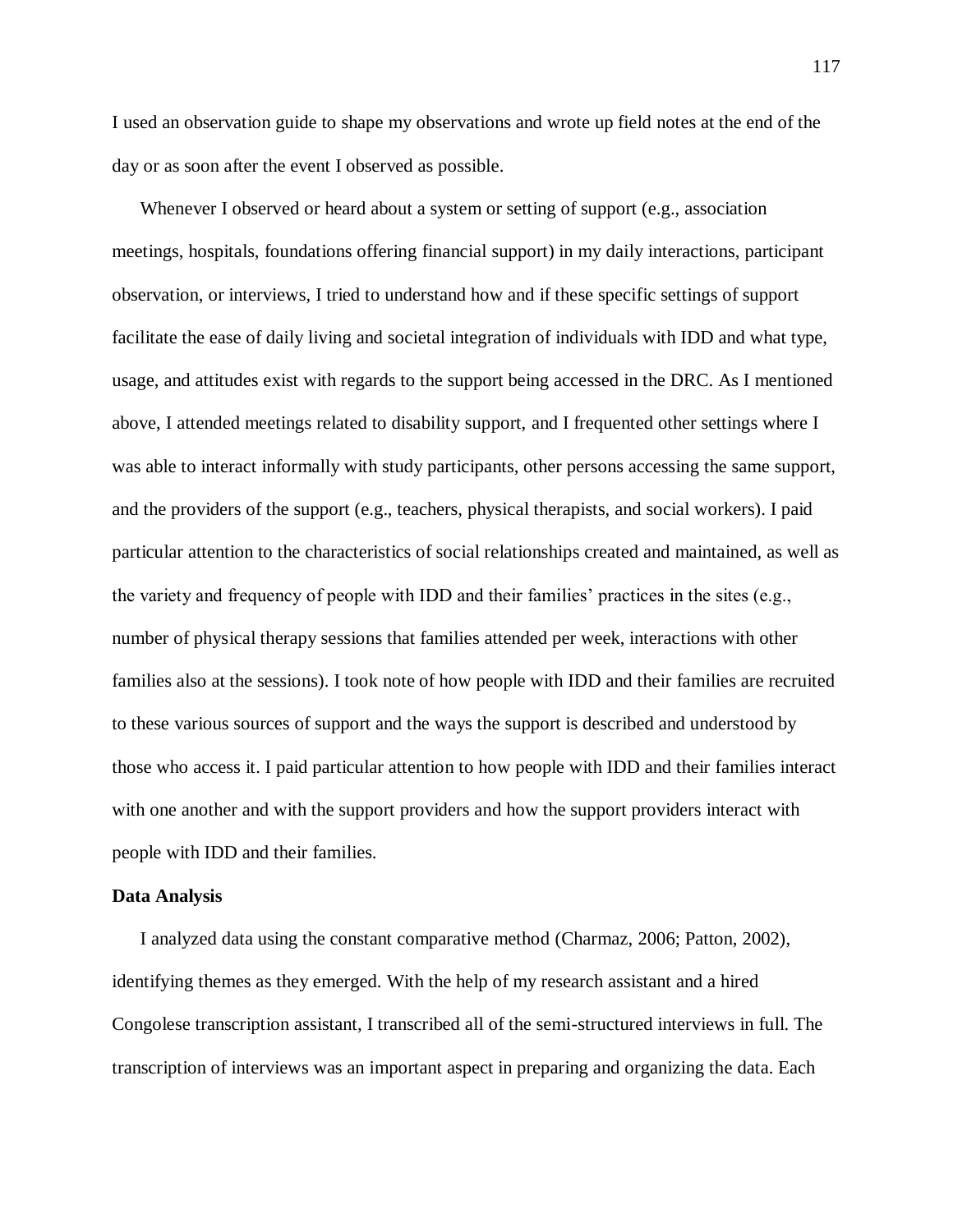transcript went through three iterations. I always personally conducted two of the three iterations. This transcription process began while I was in the field, thus enabling me to note key themes that were coming up in the interviews and expanding upon these themes in future interviews. I imported all field notes, memos, and interview transcripts into qualitative analysis software (NVivo, 2010) to assist in identifying and organizing analytical categories. I generated and connected categories by comparing incidents in the data to other incidents, incidents to codes, codes to categories, and categories to other categories (Creswell, 2005).

I established trustworthiness through triangulation of data (using multiple types and sources of data from multiple participants by multiple collection methods), peer debriefing (enlisting a peer who was not immersed in the research but had some general understanding of the study to give bi-weekly feedback on data collection and analysis), and member checks (consistently asking for clarification from study participants to ensure their opinions are accurately understood and recorded, describing initial themes identified in initial observations and asking participants whether they agree or have experienced the same things, and seeking discrepant evidence and negative cases to determine if conclusions should be modified or retained).

## **Findings**

In this section I will outline basic support availability for families who have members with IDD in Kinshasa. Next, I will describe in depth one aspect of support, self-help associations, which I have identified as particularly strong in providing family support of all types: emotional, financial, informational, and logistical. I will then highlight identified needs for increased and improved support.

## **Basic Support Available**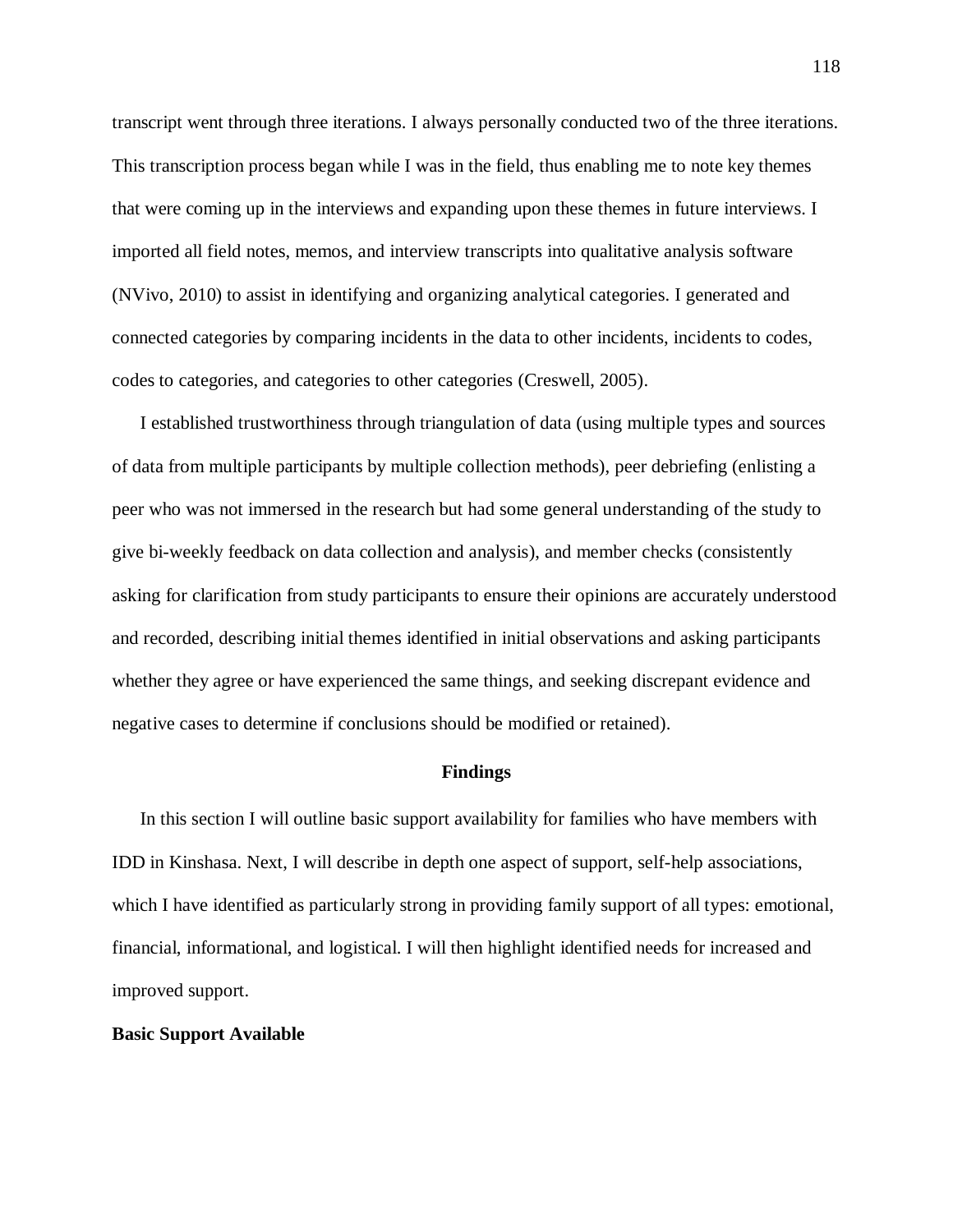Families with members with IDD in Kinshasa are accessing a range of support to meet their daily needs. Table 9 outlines the major providers and types of support that I identified through 7-months of observations and the support that participants and providers identified to me in interviews. This table does not provide an exhaustive list of all support and support providers in Kinshasa but rather it demonstrates the type of support that study participants were accessing and providing. This table identifies the major provider of support and gives examples of the type of support provided. It also provides quotes that are illustrative of the provider (but are not necessarily directly aligned with the examples).

## Table 9

## *Existing Family Support in Kinshasa*

**Examples Quotes**

| <b>The Catholic Church</b>              |                                                                |  |
|-----------------------------------------|----------------------------------------------------------------|--|
|                                         |                                                                |  |
| • CARITAS                               | "We have a social service where from time to time we hold      |  |
|                                         |                                                                |  |
| <b>O</b> Community Based                | meetings with parents. We try to inform them and help          |  |
| Rehabilitation (CBR)                    | parents understand that it is a person created in the image of |  |
| <b>Summer Camps</b><br>$\circ$          | God; our brother in Christ; he has a right to education. He    |  |
| Financial contribution for<br>$\bigcap$ | also has a right to instruction. He can always learn           |  |
| medical and educational                 | something, but he has his limits. There are parents who        |  |
| expenses                                | understand and apply themselves. You get the sense that        |  |
| • Centre de Rééducation pour            | parents now hold their child in their hearts from this         |  |
| Handicapés Physiques                    | experience with us." (Oscar, male, 36-60, disability support   |  |
| o Healthcare                            | provider)                                                      |  |
| o Special education                     | ***                                                            |  |
| <b>Telema Medical Center for</b>        | "Soap, at the parish they give <i>pagnes</i> (cloth), shoes."  |  |
| <b>Mental Disability</b>                | (Nsimba, female, 18-25, adult with IDD)                        |  |
| o Healthcare                            | ***                                                            |  |
| $\circ$ Vocational training             | "I often ask the social worker or the religious Sisters, the   |  |
| Church                                  | Sister directors of his center.  They gave me advice to        |  |
| $\circ$ Charity                         | send him [to run errands] often. Sometimes he doesn't know     |  |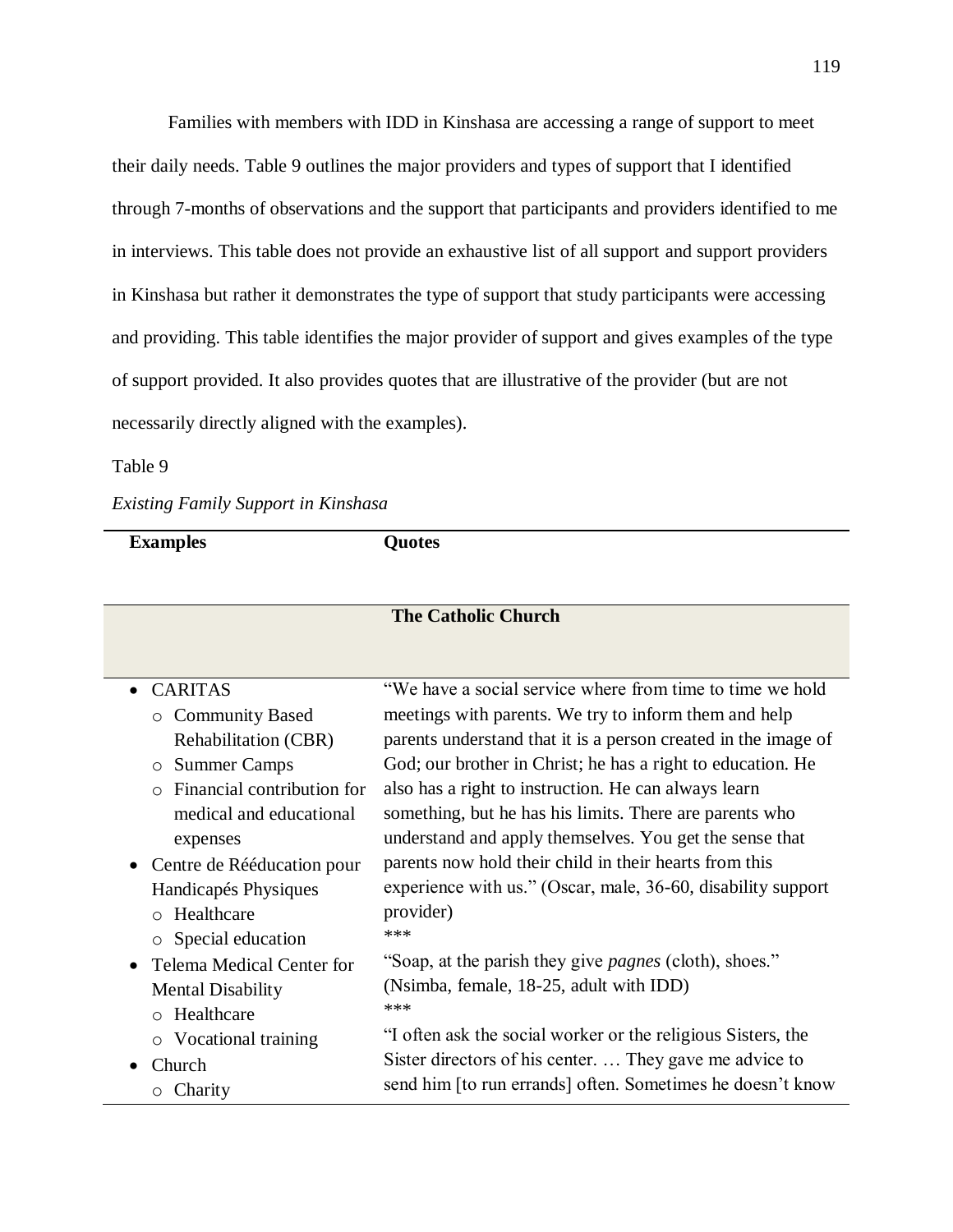|        | o Spiritual and emotional | how to brush his teeth on his own. One day, when I went to    |
|--------|---------------------------|---------------------------------------------------------------|
|        | support                   | tell this to his social worker, she counseled me "Oh no, you  |
|        | • Villages Bondeko        | need to always make him do it. He will brush his teeth on his |
| $\cap$ | Education                 | own." To write. Because sometimes I help him, even his big    |
|        | $\circ$ Physical therapy  | sister, she helps him vowels and numbers. He tries but        |
|        | o Social work             | when I told them the problem at the school, they told me to   |
|        |                           | always give him the opportunity to write [on his own]."       |
|        |                           | (Blandine, female, 36-60, mother of child with IDD)           |

**Religious entities other than Catholic (e.g. Protestant, Pentecostal, home-grown churches)**

| Koli school<br>$\bullet$<br>o Education<br>Local churches<br>$\circ$ Charity<br>Spiritual and emotional<br>$\circ$<br>support | "Ah! Church! People come, we go there to sing, they help<br>me and they give me bread." (Michel, male, 36-60, adult<br>with IDD)<br>"The other time she fell sick, we had her at the pediatric<br>hospital. They came to see us. The church and the choir<br>where we sing came to see us. Others, other pastors came<br>and prayed for her." (Lucie, female, 36-60, mother of child<br>with IDD)<br>"When I have a problem, I have my teacher at church. If I<br>have a problem, I go to her. She is the pastor's wife. I talk<br>about the problem, she gives advice." (Marte, female, 36-60,<br>mother of child with IDD) |  |  |
|-------------------------------------------------------------------------------------------------------------------------------|------------------------------------------------------------------------------------------------------------------------------------------------------------------------------------------------------------------------------------------------------------------------------------------------------------------------------------------------------------------------------------------------------------------------------------------------------------------------------------------------------------------------------------------------------------------------------------------------------------------------------|--|--|
|                                                                                                                               |                                                                                                                                                                                                                                                                                                                                                                                                                                                                                                                                                                                                                              |  |  |
|                                                                                                                               | Family                                                                                                                                                                                                                                                                                                                                                                                                                                                                                                                                                                                                                       |  |  |
| Nuclear family                                                                                                                | "Big brothers. [what support do you get from them?]                                                                                                                                                                                                                                                                                                                                                                                                                                                                                                                                                                          |  |  |
| <b>Extended family</b>                                                                                                        | Money. [Is that it?] Clothes." (Cynthia, female, 18-25, adult<br>with IDD)                                                                                                                                                                                                                                                                                                                                                                                                                                                                                                                                                   |  |  |
|                                                                                                                               | "My uncle helps us. If I go there, he gives me money. Go                                                                                                                                                                                                                                                                                                                                                                                                                                                                                                                                                                     |  |  |
|                                                                                                                               | buy rice, chicken, food. He gives me money to eat." (Mbiya,<br>male, 36-60, adult with IDD)                                                                                                                                                                                                                                                                                                                                                                                                                                                                                                                                  |  |  |
|                                                                                                                               | "With my son, sometimes if I am in difficulty and in need of                                                                                                                                                                                                                                                                                                                                                                                                                                                                                                                                                                 |  |  |
|                                                                                                                               | money, I need to go speak with the people at Caritas, at [the<br>commune of Limete. To go speak with them my son gives                                                                                                                                                                                                                                                                                                                                                                                                                                                                                                       |  |  |
|                                                                                                                               | me the money for the bus." (Koko, female, 60+,                                                                                                                                                                                                                                                                                                                                                                                                                                                                                                                                                                               |  |  |
|                                                                                                                               | grandmother of child with IDD)                                                                                                                                                                                                                                                                                                                                                                                                                                                                                                                                                                                               |  |  |
|                                                                                                                               | "If [the nanny] doesn't come, if she is blocked somewhere, I                                                                                                                                                                                                                                                                                                                                                                                                                                                                                                                                                                 |  |  |
|                                                                                                                               | am paralyzed. I can't go to work and that creates problems at                                                                                                                                                                                                                                                                                                                                                                                                                                                                                                                                                                |  |  |
|                                                                                                                               | work. I need to be there, so I arrange so that the nanny is                                                                                                                                                                                                                                                                                                                                                                                                                                                                                                                                                                  |  |  |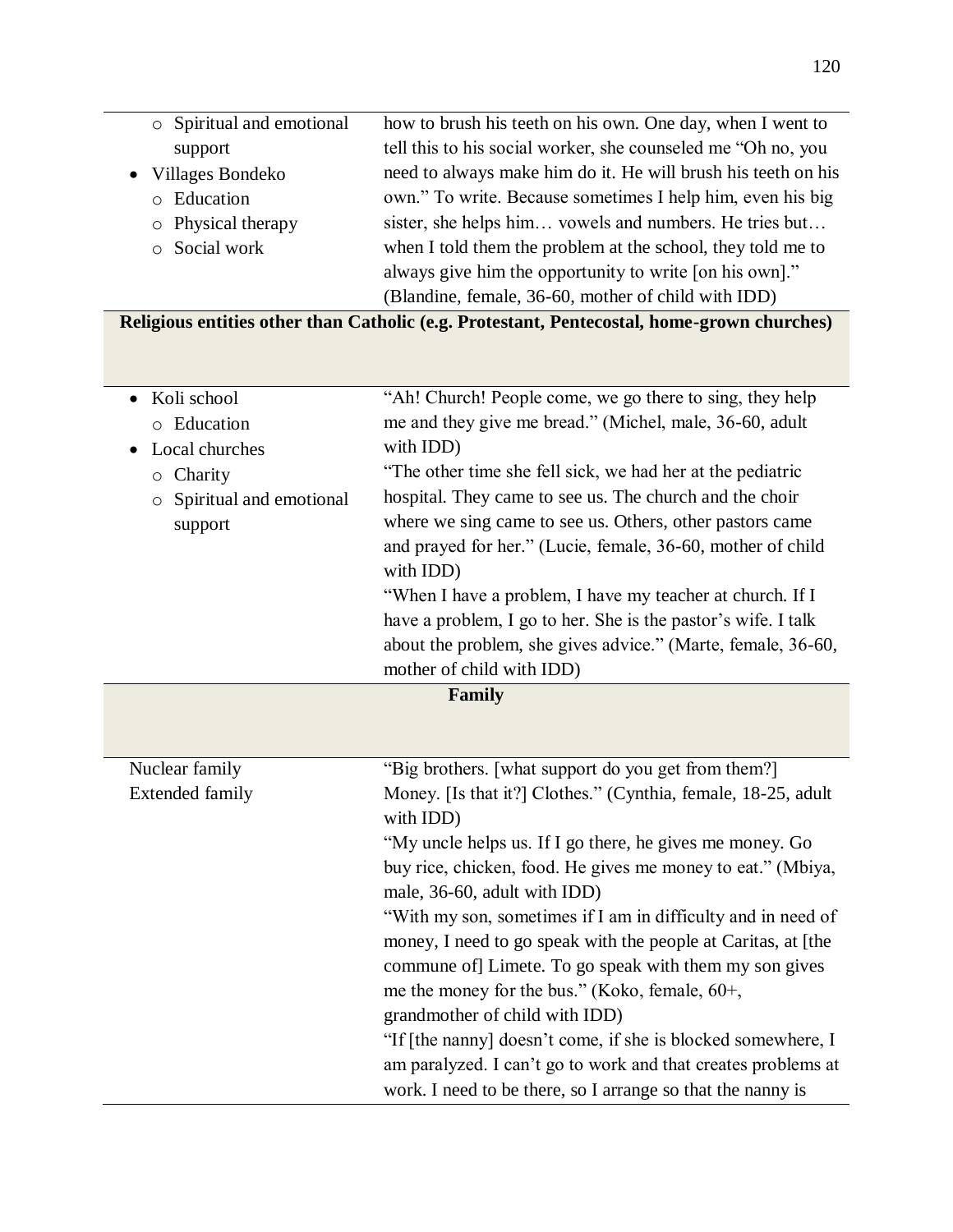|                         | always there. Even if there isn't a nanny, from time to time I |
|-------------------------|----------------------------------------------------------------|
|                         | try with the children. Jeremy's big sisters, papa's nieces,    |
|                         | especially papa's nieces, they can come in the morning."       |
|                         | (Salome, female, 36-60, mother of child with IDD)              |
|                         | <b>Community Members</b>                                       |
|                         |                                                                |
|                         |                                                                |
| Neighbors               | "Speaking with others, they counseled me that I must also      |
| Employers               | live. That I cannot smother myself, that I need a life for     |
| Other community members | myself also. And also for her. So this made me change my       |
|                         | ideas, I told myself I can also; I can live a normal life like |
|                         | everyone else." (Futfu, female, 36-60, mother of adult with    |
|                         | IDD)                                                           |
|                         | "No, the company will support the hospital bills. That is how  |
|                         | I got the money, I went with the child to physical therapy, I  |
|                         | paid, but I can't forget the receipt." (Marte, female, 36-60,  |
|                         | mother of child with IDD)                                      |
|                         | "People call me to wash their clothes and they pay me. If no   |
|                         | one calls me, I go to bed hungry." (Angele, female, 36-60,     |
|                         | adult with IDD)                                                |
|                         | "I call nurses I know to come here [to the house] for          |
|                         | consultation [so that I don't have to take her on public       |
|                         | transportation]." (Futfu, female, 36-60, mother of adult with  |
|                         | IDD)                                                           |
|                         | "[And the child who comes to take Reuben to school, do you     |
|                         | pay him or does he do it for free?] No, I don't pay him. But   |
|                         | when he takes Reuben to school I pay for his transport also.   |
|                         | I pay two tickets. He takes Reuben." (Isabelle, female, 60+,   |
|                         | grandmother of child with IDD)                                 |
|                         | <b>Private Schools or Health Centers</b>                       |
|                         |                                                                |
|                         |                                                                |

| • Bon Depart school      | "After the birth, after the advice of the doctors and all the |
|--------------------------|---------------------------------------------------------------|
| o Education              | information that we had from the doctors, this reassured us   |
| o Healthcare             | that it wasn't the fault of my wife or of her family; that it |
| o Information to parents | was purely a clinical problem, I got my head back on track,   |
| • CEIEHMA center         | we got back to the house, and we said lets fight together for |
| o Education              | one united victory, and that victory is [our daughter]        |
| o Healthcare             | Avertie." (Geoff, male, 36-60, father of child with IDD)      |
| o Information to parents | "I trained educators, I had six I think, and we went to       |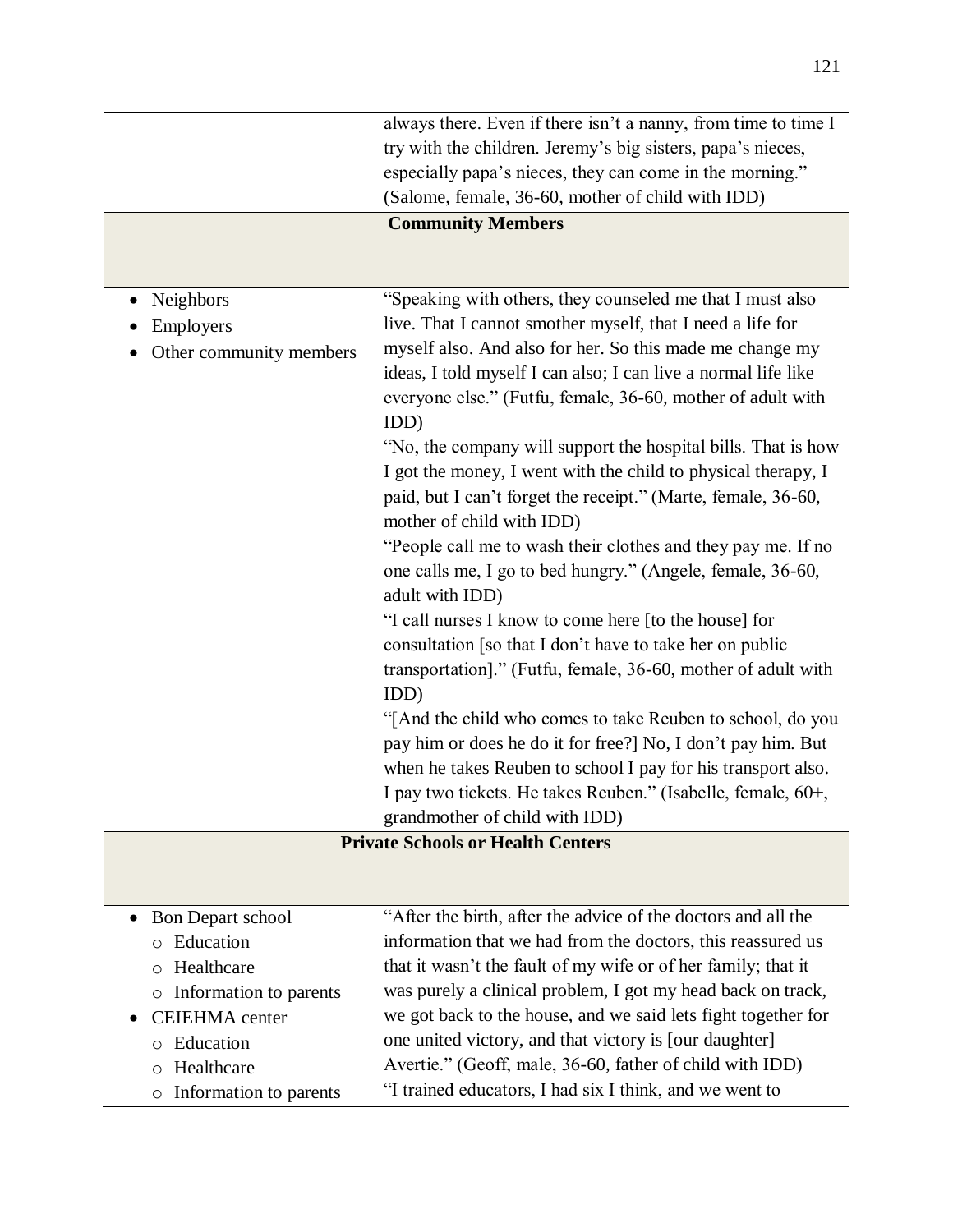|        | o Parent support groups       | families to help children. The children received a diagnosis     |
|--------|-------------------------------|------------------------------------------------------------------|
| Kikesa |                               | and had to learn how to dress themselves, how to eat, how to     |
|        | o Education                   | wash themselves, and then cognitive activities like 'how to      |
|        | o Healthcare                  | play'." (Joaquim, male, 36-60, support provider)                 |
|        | o Information to parents      | "Another doctor told me that this child, if she is 20 years      |
|        | o Parent support groups       | old, she will have the intelligence of a child of 10 years old." |
|        | $\circ$ Vocational training & | (Jeanne, female, 60+, grandmother of an adult with IDD)          |
|        | placement                     |                                                                  |
|        |                               |                                                                  |

- Private health clinics
	- o Healthcare

# **Associations**

| • ANAMPEMCO  | "I often respond to invitations  [of parent organizations]     |
|--------------|----------------------------------------------------------------|
| <b>ACHAC</b> | because when you don't see other children, you think that      |
| Parousia     | you are really alone or the last to have an accident. But when |
|              | you see other children, you tell yourself "Hey! We've got it   |
|              | easy!" For example I saw another child, I saw that child       |
|              | compared to our child, I would have said [our daughter] was    |
|              | normal, and I tell you that consoles me a little. When you     |
|              | don't go out, you don't see the misfortune of others, you      |
|              | can't imagine that there are other people who suffer as much   |
|              | as, even more than you." (Seki, male, 60+, father of adult     |
|              | with IDD)                                                      |
|              | Government                                                     |
|              |                                                                |
|              |                                                                |
| <b>CRHP</b>  | "Churches have constructed the schools but it is with the      |
| <b>CNPP</b>  | consent of the state. In partnership with the state? Yes, in   |

| $\bullet$ CNPP<br>o Healthcare<br>o Information to families<br>• Kikesa<br>• Villages Bondeko | consent of the state. [In partnership with the state?] Yes, in<br>partnership with the state. Because this school here, it is the<br>project of the archdiocese but it is a state school. The state<br>pays your salaries] Yes, it pays our salaries. It is the state<br>that pays us. We have a salary, despite the difficulties we<br>have with the [low] salary." (Marie France, female, 36-60, |
|-----------------------------------------------------------------------------------------------|----------------------------------------------------------------------------------------------------------------------------------------------------------------------------------------------------------------------------------------------------------------------------------------------------------------------------------------------------------------------------------------------------|
|                                                                                               | support provider)                                                                                                                                                                                                                                                                                                                                                                                  |
|                                                                                               |                                                                                                                                                                                                                                                                                                                                                                                                    |

# **International Non-Governmental Organizations (NGOs)**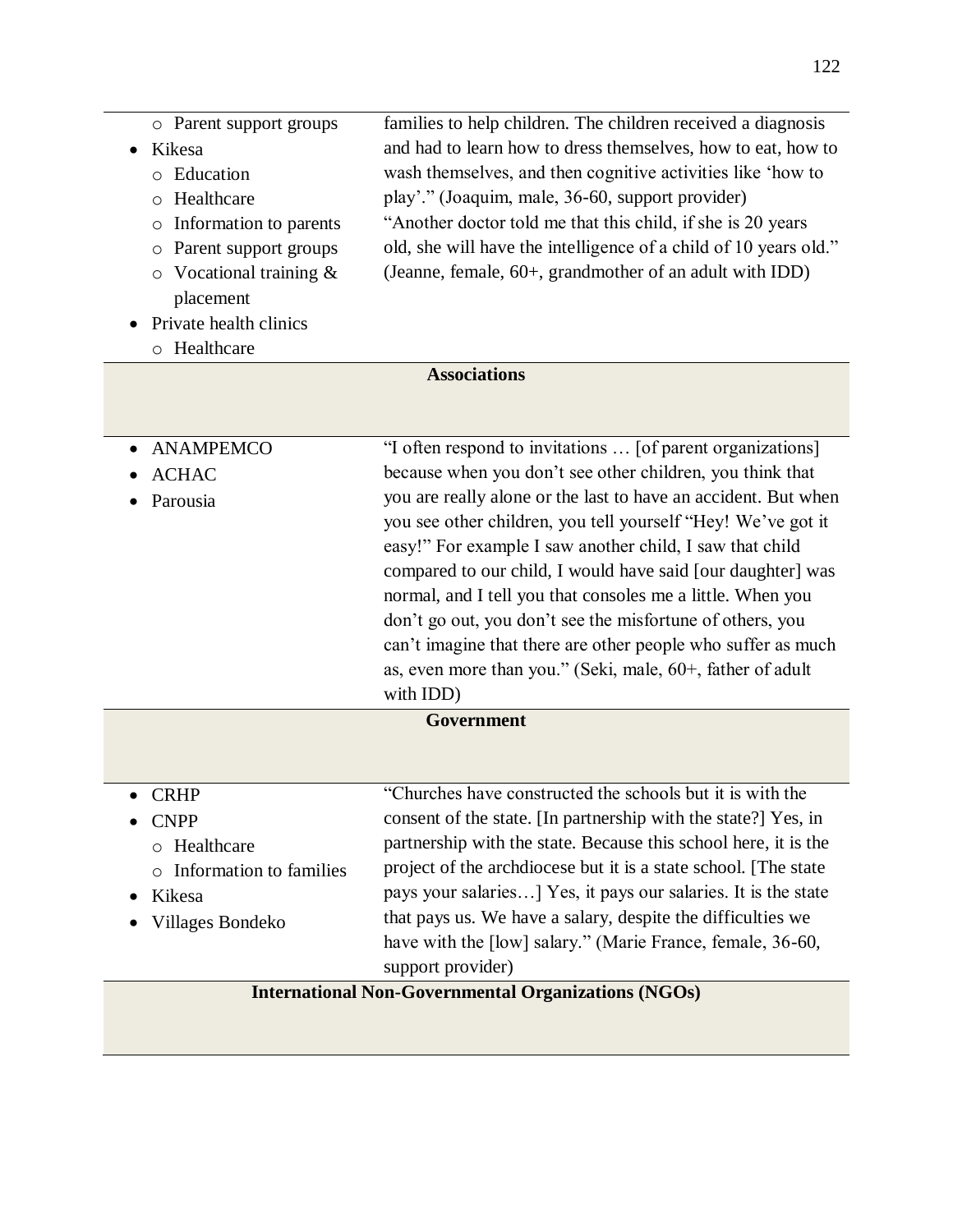| $\bullet$ CBM            | "[Fondation Liliane] paid for physical therapy. She got      |
|--------------------------|--------------------------------------------------------------|
| • Fondation Liliane      | pharmaceutical products, consultations." (Belinda, female,   |
| • Handicap International | 26-35, mother of child with IDD)                             |
|                          | "There was an expert from Handicap International who         |
|                          | came to our house. [] they found that food was going into    |
|                          | his respiratory system. It hurt him a lot. Now he doesn't    |
|                          | snore. So they helped me. [] They told me that to feed       |
|                          | him, he needs to be in a sitting position." (Solome, female, |
|                          | 36-60, mother of child with IDD)                             |

#### **Existing Support Strengths: Self-Help Associations**

Created in 2006 by parents of children with IDD, ANAPEHMCO, the National Association of Parents of Children Living with Intellectual Disability in the Democratic Republic of the Congo, is one example of a local, innovative approach to family support in the absence of a strong state support structure. Members originally came together when they decided to formalize their get-togethers as they waited for their children at physical therapy sessions. Over the years, ANAPEHMCO has organized conferences, television public awareness campaigns, and monthly parent get-togethers where parents share stories and exchange ideas for solutions to one another's problems.

All of the association members consider themselves ambassadors and often recruit new members simply by approaching people on the street when they are with a person with visible intellectual and developmental impairments. New members are also recruited when health workers, particularly a physical therapist at one of the major disability care centers, informs the association's leaders that a new parent has started coming to physical therapy and could benefit from the support of the association.

As the secretary of the association explained ANAPEHMCO to me, the association is an important source of comprehensive family support: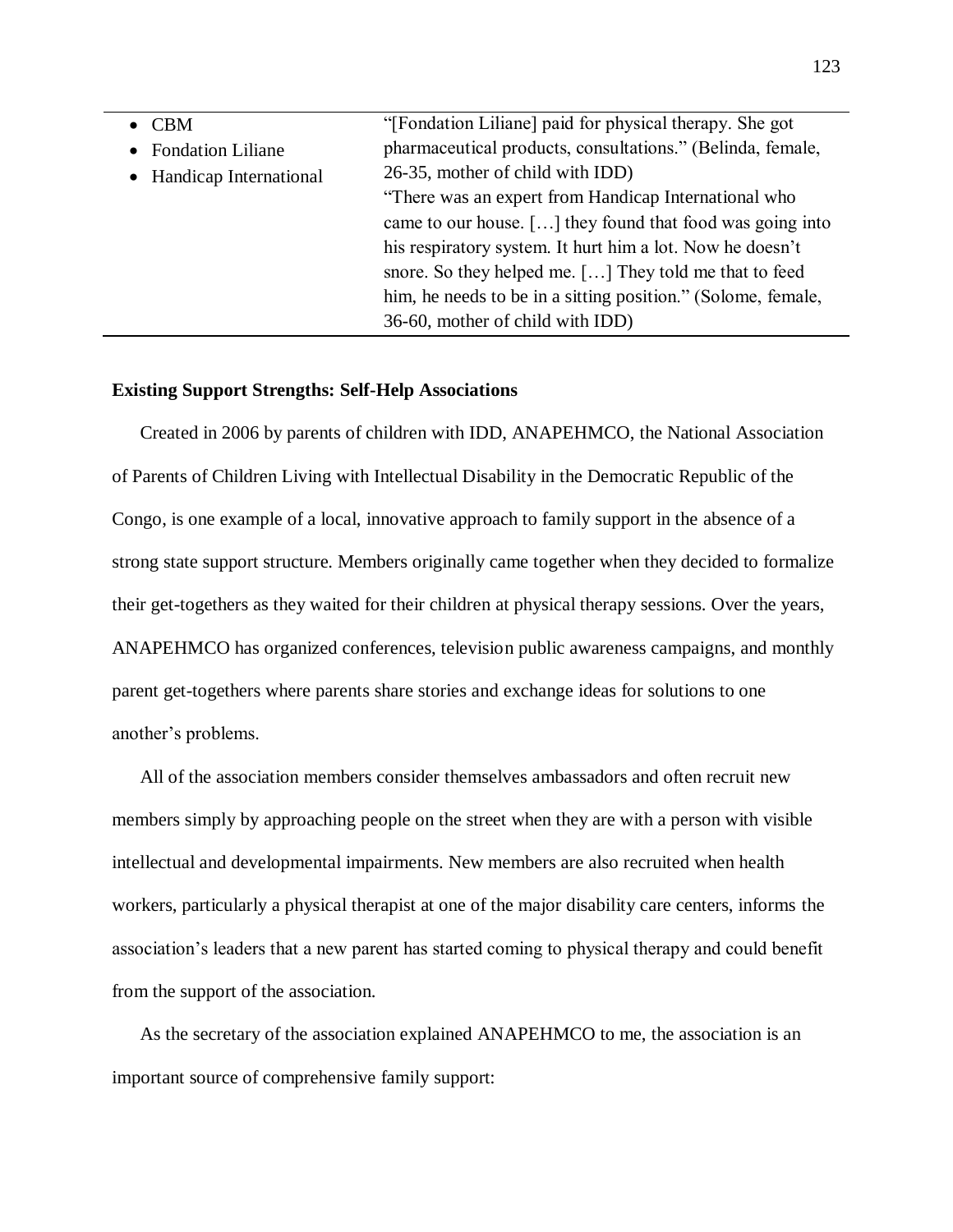Before, it was impossible to separate myself from Jeremy. I couldn't even go to a party, even to church. The rare times I would try to go to church with Jeremy, everyone was curious. I put Jeremy in a wheelchair, and I asked myself "is everyone going to treat him like they should?" I don't know. There were some who would approach Jeremy with courtesy and sincerity and say hello, but there were others who had a mean look and would say "Look, a sorcerer, look at that sorcerer." That's what often stops us from going out in public. But when you are with the others from the association, you know that they are going to be sincere. They understand your problems, and they have the same problems with their own children. Parents who can't buy medications, sometimes we all contribute and buy it for them. A parent who is hospitalized with her child, we go and visit, and so on. If we discover that a child is not loved in the family, we go with four or five of our children into that family home. They see us with our children with significant disabilities, and they say "Well our case isn't so bad! Her disability is much less severe than Jeremy's!" And the parents start to love their child. (Salome, female, 36-60, mother of child with IDD)

The above quote highlights a number of types of family support: First, the association provides *emotional support* to families in a number of ways. Members often told me of the great relief they obtained when realizing that they were not alone – that there were other families struggling with similar problems. This emotional support was complemented by the group sharing and problem solving that occurs during monthly association meetings. Oftentimes, association members will go and visit the homes of other families who may be having difficulties. Just the presence and camaraderie of these other parents can be an important emotional support.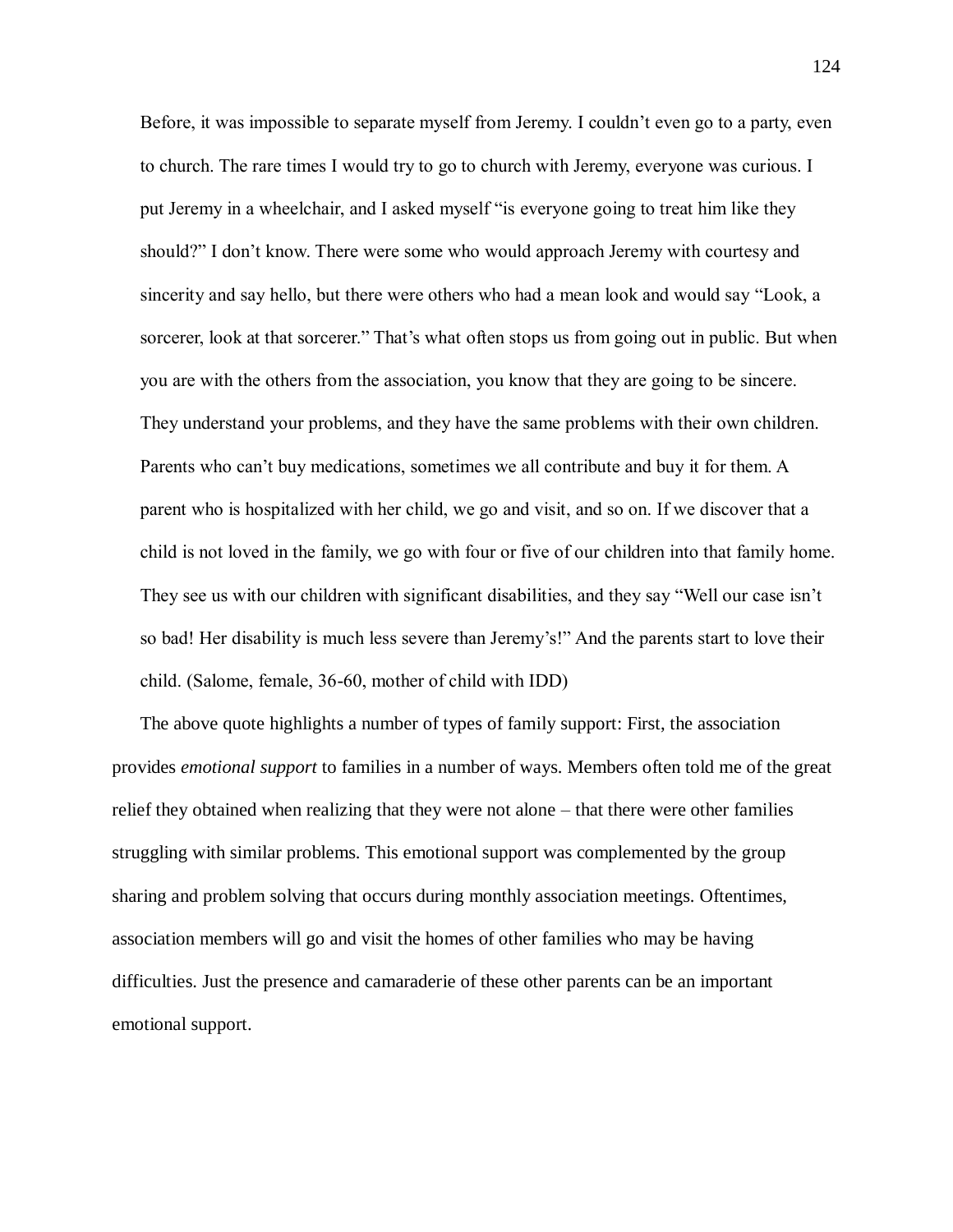Second, ANAPEHMCO provides *informational support* to families through the provision of conferences to which speakers are invited to talk about thematic issues of relevance to the members. ANAPEHMCO members also represent the organization on national television to discuss information related to identification of and appropriate responses to IDD.

The association, sometimes we organize learning sessions, doctors teach us how to take care of our children. How to love our children. How to protect them. And us also, in the association we give advice to other mothers who hide their children in their house. Doctors often teach us when we organize. (Lucie, female, 36-60, mother of a child with IDD)

Third, ANAPEHMCO provides *financial support* to its members in a number of ways. Members contribute to assist needy families to pay for medications, healthcare, or funeral costs. Given that members often were dealing with situations of poverty and could not often contribute much to the organization, ANAPEHMCO wrote a project with the Food and Agriculture Organization, which provided them with 200 ducks to finance small-scale family agriculture and income generating projects.

We gave four females and males for families that had a child with a disability. But we had families that couldn't farm because they were renters. So we did a community farm at my house. With this farm, there is a distribution. When a parent tells us "I have space," we give them a male and female duck. We can give to another family and so on. Before, we had a lot of ducks. We sell them to help the organization and to buy the ducks' food. We can sell the eggs for example to give money to buy medications. That little girl here in the photo, we bought medications for her with the money from the ducks. (Salome, female, 36-60, mother of child with IDD)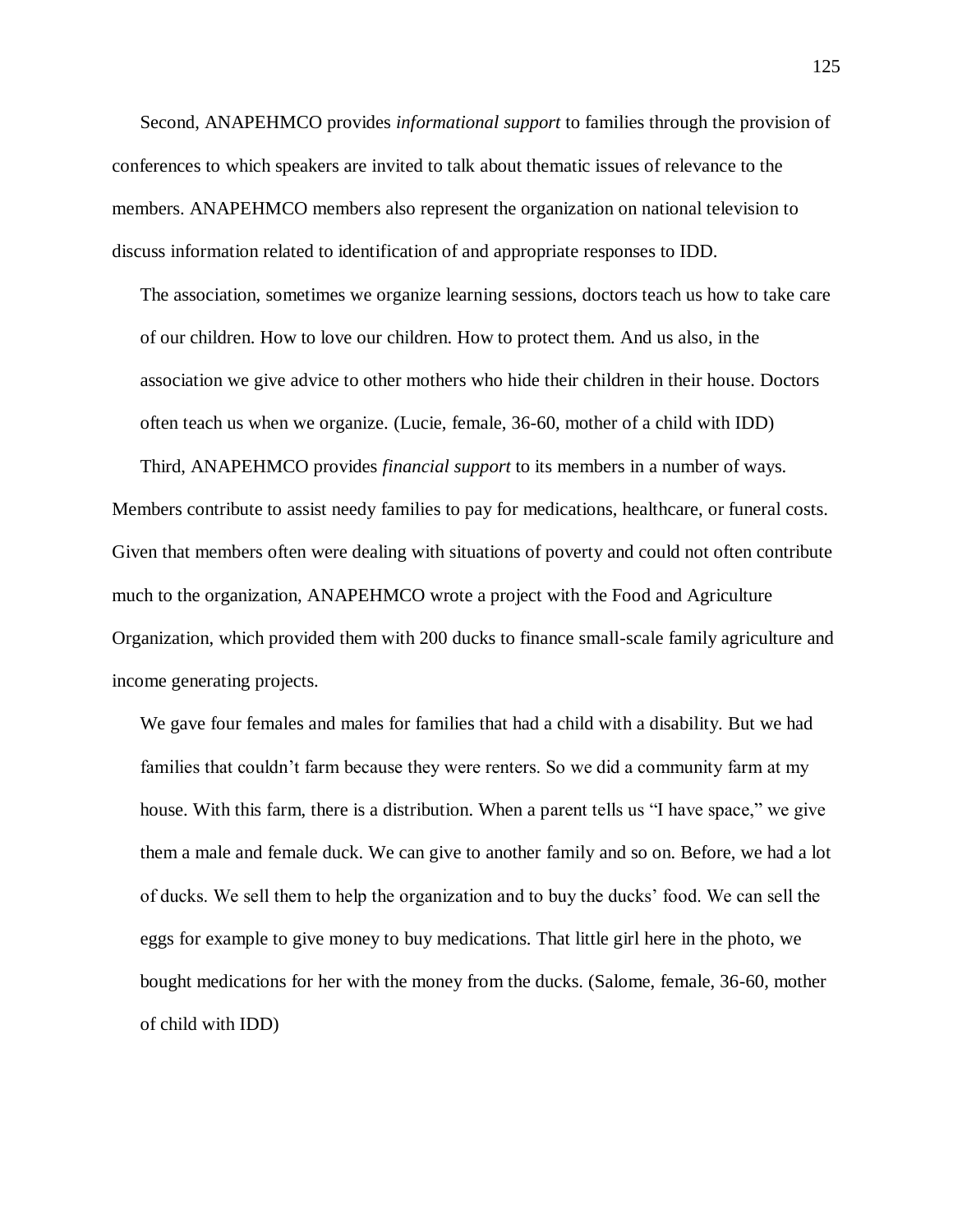Finally, this association provides important *logistical support* to families, such as providing families with lifesaving healthcare for their member with IDD, helping families go where they need to go to get support, or assisting in the procurement of needed equipment.

One day I called the secretary with urgency. She came quickly in the middle of the night. She looked at him and because she is a nurse, she sent his big brother to go and buy medications. She prepared rehydration salts and porridge and gave it to him. (Koko, female, 60+, grandmother of child with IDD)

\*\*\*

My wife would carry her on her back, and she started to have pain in her back. We needed a wheelchair. The money I had was really inadequate, very inadequate in relation to the price. We tried to negotiate but they said, 'No, it is at least \$350'. We came home and the president of our association, mama Samuel, she said "No, no, when you have a problem with wheelchairs, come, Samuel doesn't use one chair anymore, and you can repair it and use it." (Geoff, male, 36-60, father of a child with IDD)

Oftentimes, the support provided to families through the association is so transformative that it can change societal attitudes and ideas about the worth of an individual with IDD, as is demonstrated when there was the death of Charlotte [name changed], a girl with IDD whose parents were a part of the association.

When Charlotte died, her parents called me. Since I'm secretary of the association, I called other parents and I said we have a funeral in the association. We all went the morning before the funeral, and the neighborhood ladies who were there were saying to Charlotte's parents that they should not cry. They said "don't cry, if you do, Charlotte is going to return and she will make you have another disabled child." I said, "where is Charlotte's body?" they pointed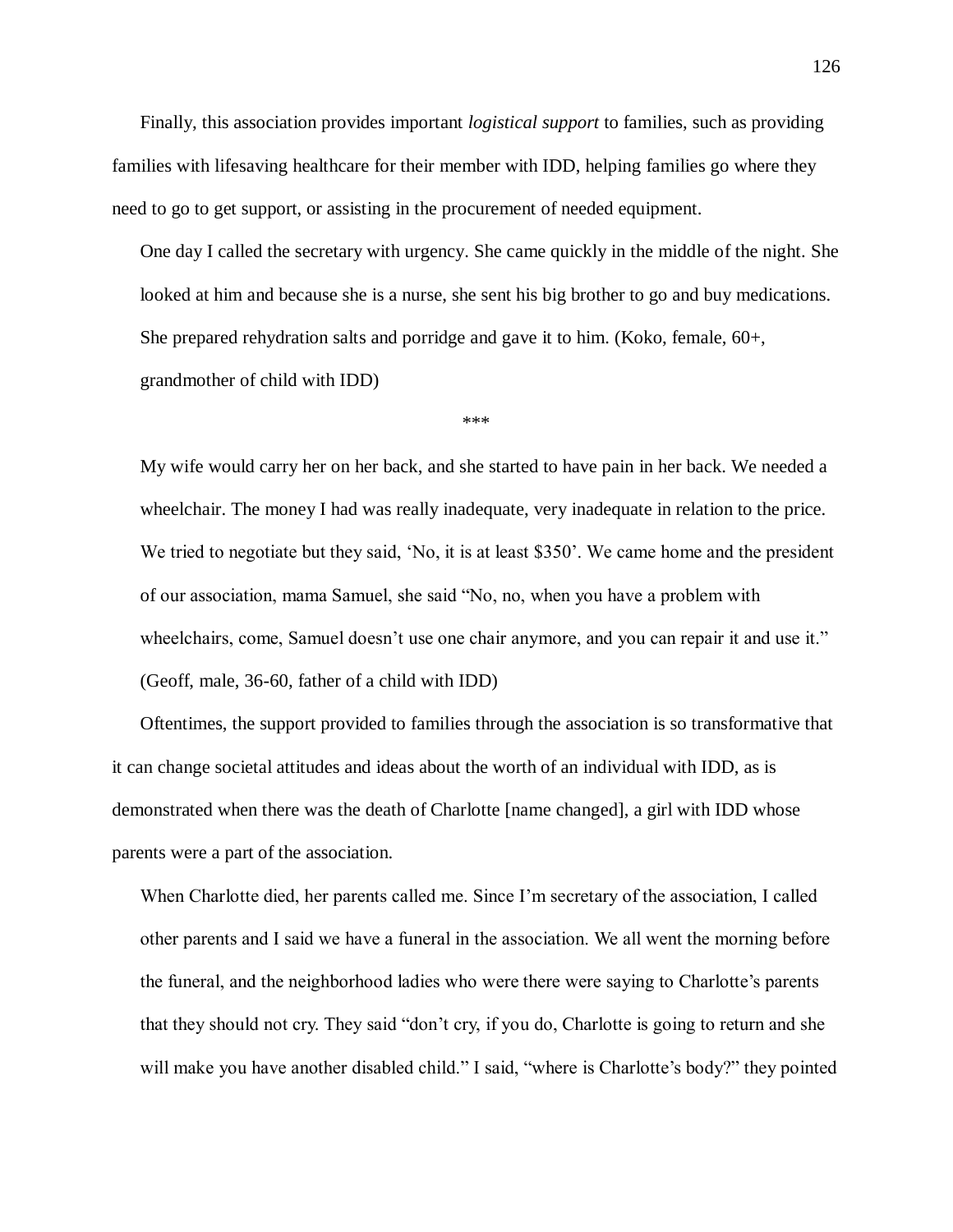and said "in the kitchen over there." I went in and I found the body on the ground. The ants were already on the corpse. I cried, I cried, and the other mothers from the association came in and they cried, and Charlotte's father and mother saw everyone crying. Charlotte's father's side of the family started to criticize Charlotte's mother. "Why are you crying? Didn't you understand what we said? Do you want to bring another disabled child into our family? Why must you cry for Charlotte? She was bad luck for our family." I told them to leave her alone. They continued, and I said leave the mother alone to grieve. She cried, and after a while, she stopped. So I asked Charlotte's father if we could prepare the child's body, he said "mama, that is exactly what I need. I was waiting for you to come." I went and bought the products, I cleaned Charlotte's body, and the father gave me her clothes. He had gone and bought an outfit, a beautiful outfit for Charlotte. We dressed her, put some baby powder on her, arranged her body, put it out in the living room, we pushed the chairs aside. Her father had gone with another father from our association to buy a casket. We put Charlotte properly in the casket and we went to bury her. (Salome, female, 36-60, mother of a child with IDD)

In sum, ANAPEHMCO is an example of a local and innovative response to the provision of support to families that have members with IDD in Kinshasa.

#### **Support Needs**

Although a number of individuals and organizations are providing a range of crucial supports, especially emotional support, to families, there still remains an enormous need for additional and improved support for families in Kinshasa. In this section, I outline some of the support needs identified by study participants.

**Financial support.** A fundamental issue that one must address when discussing family support needs in Kinshasa is the undeniable fact that most families in the city are experiencing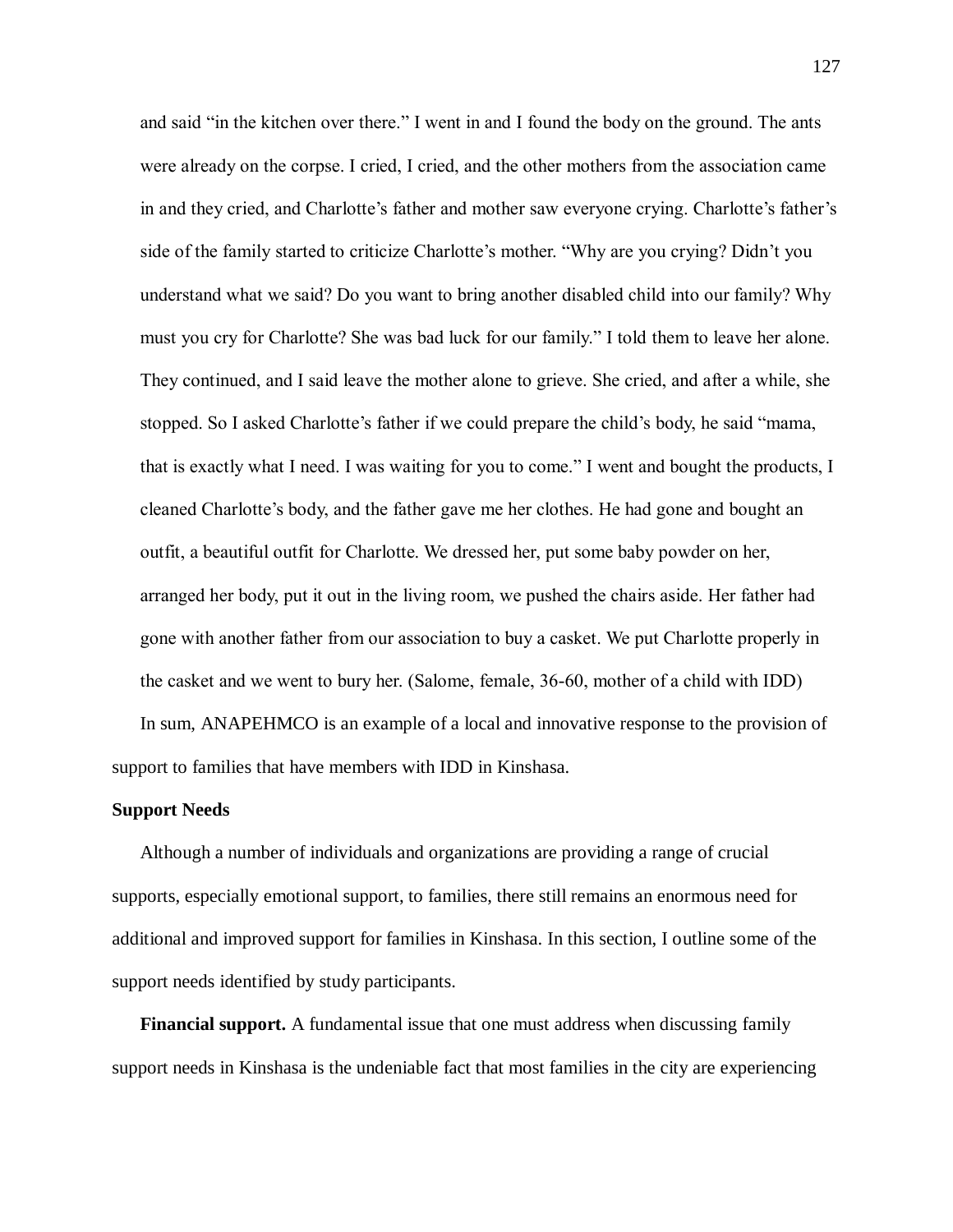debilitating levels of poverty. Unable to meet their basic daily needs, families with members with intellectual disabilities in situations of poverty often have to make hard choices when it comes to use of precious resources and access of support. Families who cannot even meet their most basic requirements for survival (e.g., shelter and sustenance) are certainly going to be unable to meet other important support needs for their member with IDD.

Medical care. Medical care is too expensive. One consultation, that's ten dollars. Just to go see a doctor, to look, touch like that, ten dollars, ten dollars. That's ten dollars at the house that you won't eat. All is done. After, you risk getting a prescription there. You will buy [the medication] with what? Then, with the medication he takes, he also needs to eat well. (Isabelle, female, 60+, grandmother of child with IDD)

#### \*\*\*

We may have a need for something for Esther, for example before we needed a stroller because she was getting bigger, and we couldn't put her on our backs. But a stroller costs around \$80-\$100. What I have every month [as salary] doesn't even meet that cost. There are other children who need to study. I have 5 who study.… And plus to eat. You think you have made it through another day, but you arrive home and… "Ah! Papa! I haven't eaten, I haven't eaten." They don't even know, does papa have money or not? That is my constraint. (Emmanuel, male, 36-60, father of child with IDD)

In addition to families' needs for financial support simply to meet basic family necessities, disability service providers are also in need of sustainable funding so as to continue to be able to provide services to families. They often see the government as the only true entity that can provide the necessary sustainability of financial support required for the longevity of quality services.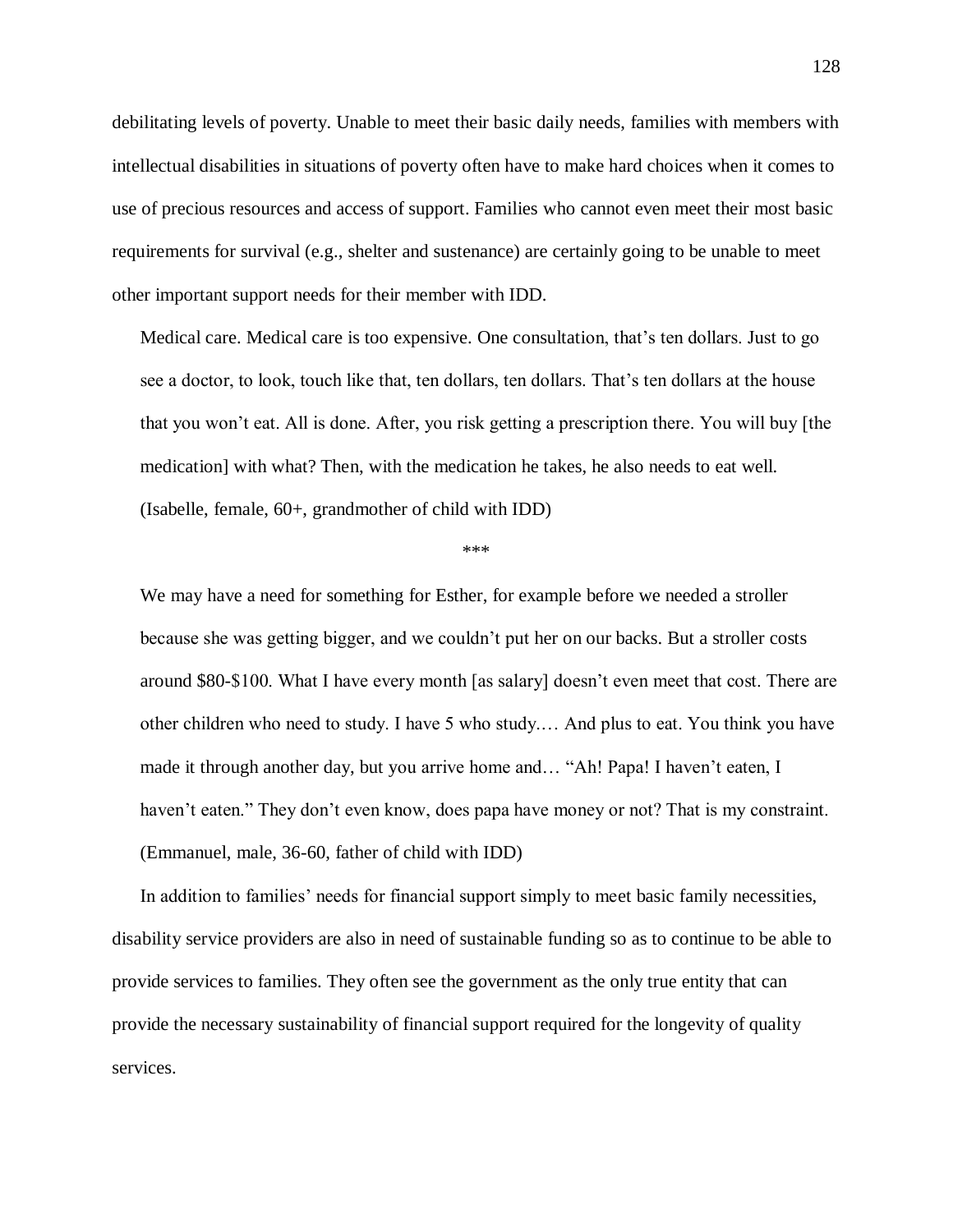There are certain partners who can help you for five years only or they come to you just to build the building. Give salaries and other materials, no. They construct the buildings and put in furniture, and that's it, they go away. But the people that need to work there need to get paid. And if you aren't affiliated with the government so you're a private institution, there you need a way to pay the teachers or the personnel. So at that moment, parents now have to pay school fees. And generally it is not a small amount of money; it is a lot of money." (Jose, male, 36-60, disability support provider)

\*\*\*

If the Congolese government could, for example, give a subsidy, then parents could have money to say, "OK we will pay the transportation so that our child studies in this or that school." If the state took into consideration the planning, to say, "No, we want that people with intellectual disabilities must also be educated." Then they make a law for their education. That's how it normally is in the west. That is the mentality. You say, from now on, every child must study where he can study and it's finished. I say that would be a good thing but give a little to the family to facilitate this, to help the family. (Sacrifice, male, 36- 60, disability support provider)

In sum, financial need is great for most residents of Kinshasa, not least for families who have members with IDD who may require higher levels of expenditures for such things as healthcare, adult diapers, medications, and supervision (e.g., nannies).

**Informational support.** In spite of the important work being done by ANAPEHMCO and other associations, informational support is also an ongoing need. Many participants specified that television campaigns may be the most effective way to begin to meet this need for the wider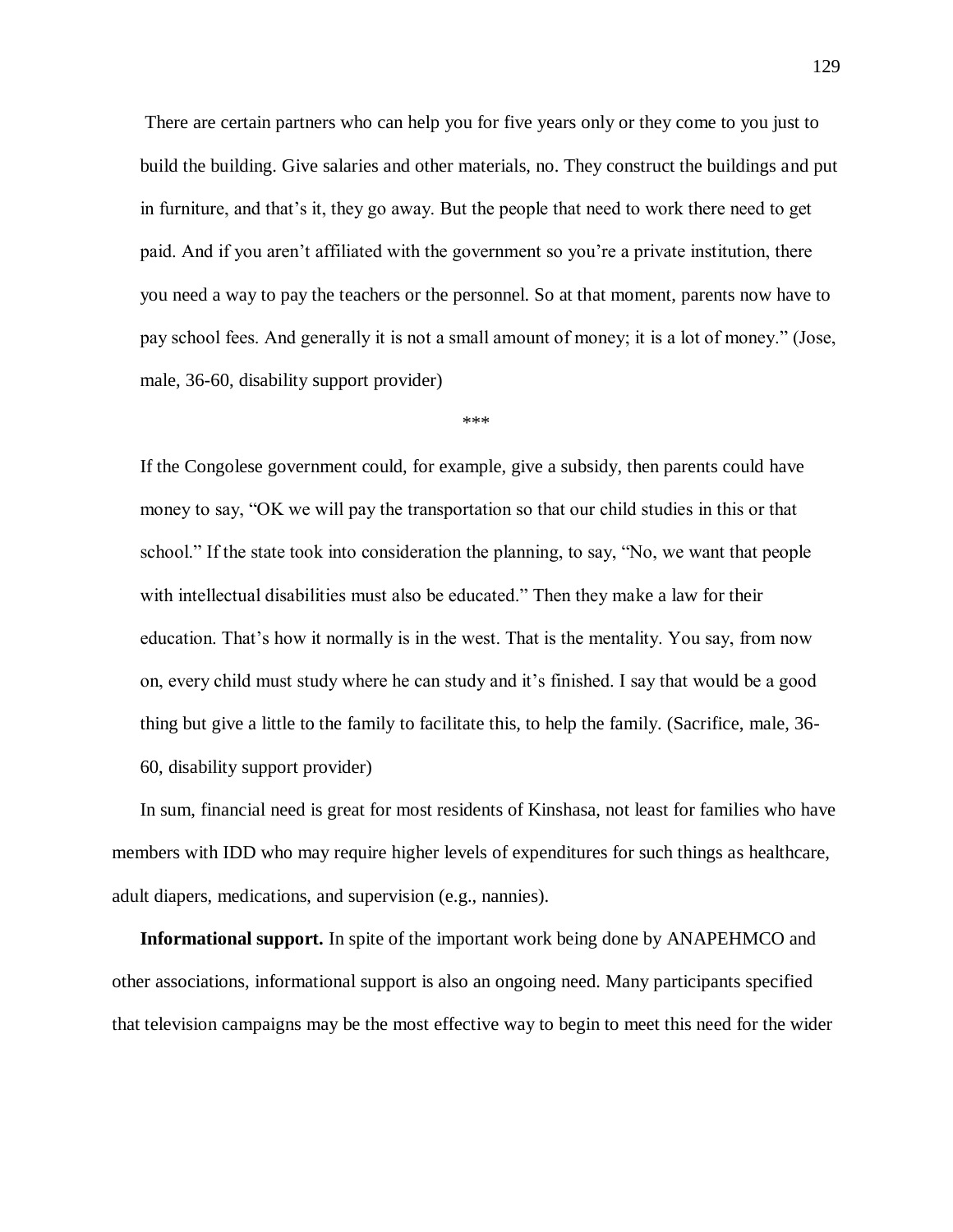population of Kinshasa, given the pervasiveness of television in many family homes and daily activities.

It is like that in Kinshasa. We need a lot of public awareness campaigns. There are a lot of mothers who have children with disabilities who don't know where to go or who to ask. Us for example, I know where to go; I can go and knock on doors. But people who know nothing, they are there with their children. And then the disability gets worse. (Solonge, female, 36-60, mother of adult with IDD)

\*\*\*

We could educate [the public] if a show goes on television. Show the children, talk about signs [of disability], and give testimonies of how the child has evolved. We could take, for example, the image of a child at school, participating in a game with other nondisabled children. At that moment, even those who keep their child in the home will say "Oh! He can also go to school!" (Salome, female, 36-60, mother of child with IDD)

Informational support needs included information for parents to identify signs of IDD, information for families about how to treat their family member with IDD, and information for society, intended to decrease the level of stigma and increase public understanding around people with IDD. Support-providing agencies (e.g., healthcare, education) could also benefit from informational support about the characteristics of IDD, appropriate interventions, family experience with IDD, and the best ways to inform and collaborate with families.

**Logistical support.** One of the major existing logistical support needs was improved systems of transportation. Families regarded transportation as expensive, inefficient, and inhibitive to accessing other support (such as getting to charities for donations or going to physical therapy appointments). Families reported that they encountered stigma from other members of the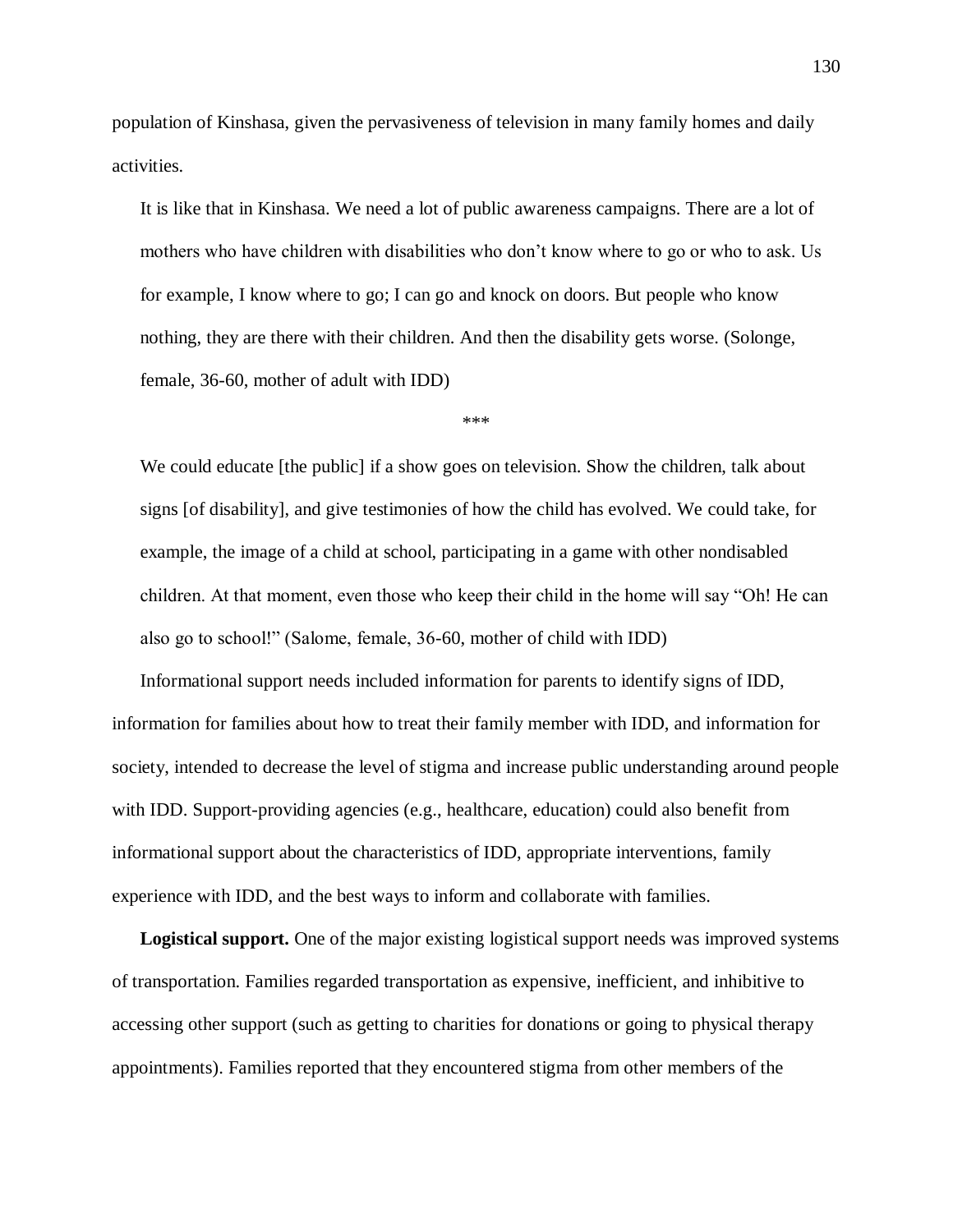community when sharing public transportation, and they described denying their member education or healthcare because transportation was too inhibitive.

Father: There are some Sundays, she doesn't go to mass because I am not here, and her mother is busy. So she regrets this a lot, if she doesn't go to mass. Mother: Because we don't have a method of movement, there are times we need to go, for example to a family party, we are obliged to go, but there isn't a method to take her." (Mr. and Mrs. Seki, 60+, parents of an adult with IDD)

\*\*\*

You will see that there are many children that come to school late, simply because there is not a way for parents to be able to bring their children to the center and come and get them again. So under other skies they would at least have a bus. This really necessitates a bus to pick them up and drop them off, and it's that simple. We have 30 years of Village Bondeko, more than 2000 students and not even one bus. (Oscar, male, 36-60, support provider)

Families identified the difficulty in coordinating all of the various support available and noted that increased coordination of services is a major logistical need. Families overwhelmingly expressed a desire to create a center where all support for people with IDD may be found in one central location.

There are difficulties. The care, really, it is complex. There are medications, physical therapy, consultations; it's all difficult to take. The first difficulty is the disbursement of all the services. I can say, you go somewhere; you go… it's not all done at the same place. I need to go to the neurologist. I need to go to CNPP [the neuropsychiatric hospital run by the government]. The neurologist gave care to Jeremy but then the doctor changed, and I need to go to Village Bondeko. I told myself "Why change?" There they don't have physical therapy.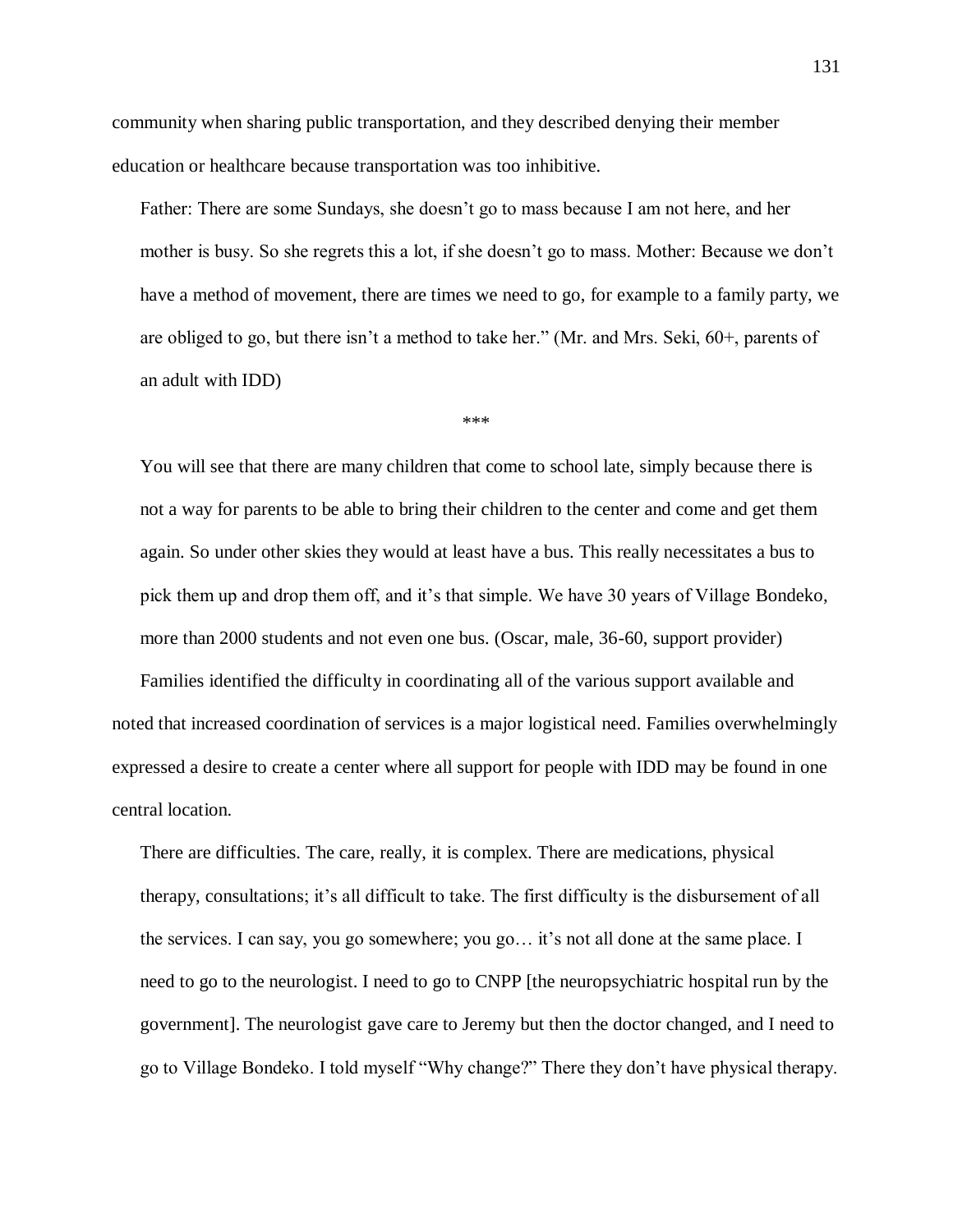One moment they told me to avoid deformations I needed to get a corset for Jeremy. I need to now follow the orthopedists. I need to pay a consultation fee. I need to travel. So, it's that that bothers us. (Salome, female, 36-60, mother of child with IDD)

\*\*\*

If there is a center where you would have to pay, and I could put her there, I tell you I would do it! I won't say no, I would put her there because there are medications there. Personnel that would do all, but I won't leave her, I will stay with her.… If I find a place where I could put her, even if they ask me to pay a little, Mama! I will pay! (Sarah, female, 60+, grandmother of adult with IDD)

\*\*\*

Even myself, I said if we could construct houses [where we could put people with IDD], I would be the chef. I would start to come and cook. I would start to work at that house there. (Koko, female, 60+, grandmother of a child with IDD)

#### **Discussion**

The data in this study show that there are a great number of entities presently providing family support in Kinshasa. Table 9 explains those entities and the support they provide. Among them are the government, religious entities, international and national NGOs, private agencies, extended family systems, and associations.

In spite of the existing family support, there remains a great need for increased and improved support in Kinshasa. Perhaps the greatest support need identified by families was financial; many families simply need to get out of poverty. When families cannot even meet the most basic food, shelter, and healthcare needs for their family, any other sort of higher-level support targeted specifically at helping the individual with IDD (e.g., specialized training, specialized medical or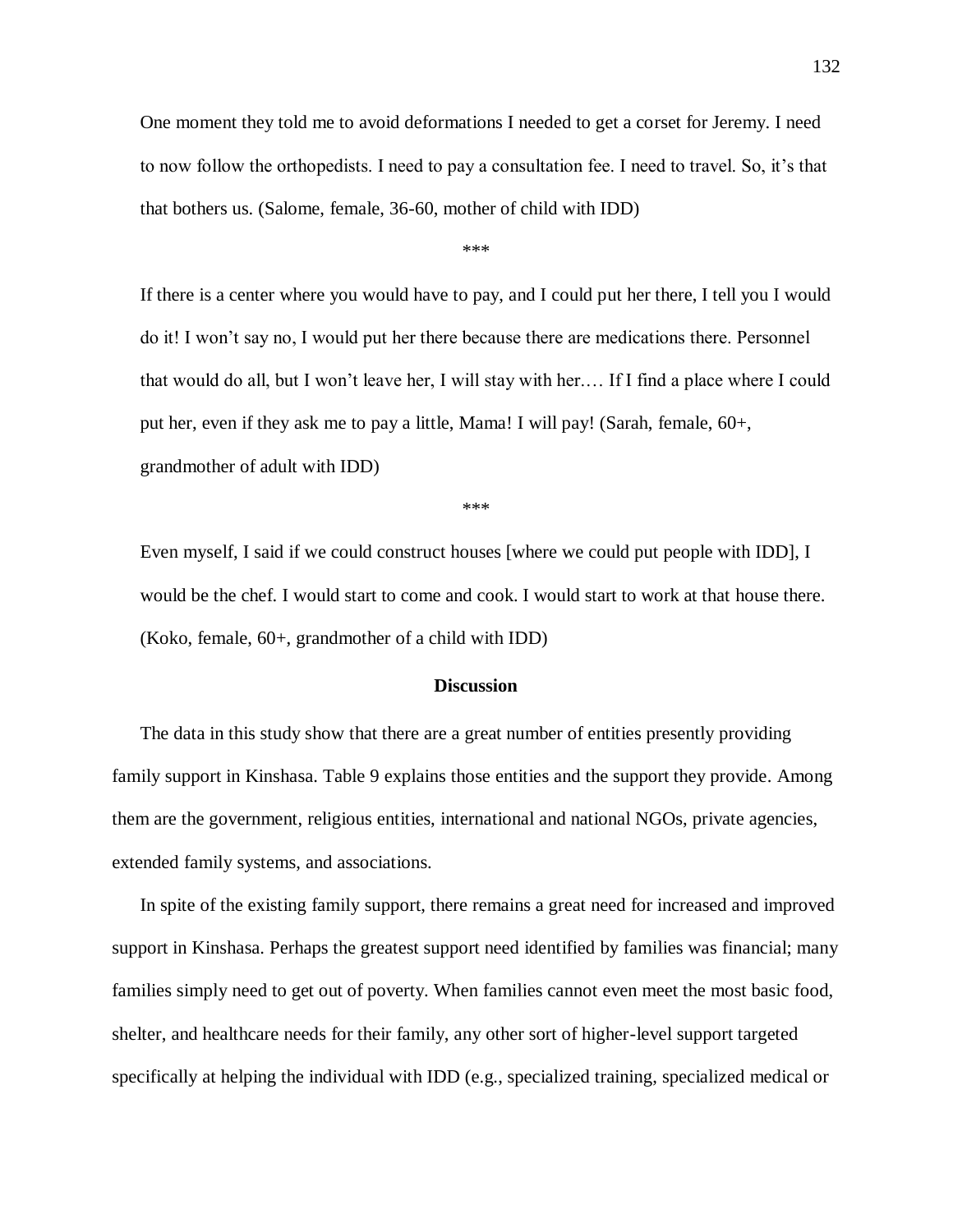communication devices) is out of the question. Because of the inability for most families to simply "get by," financial support is the most important need for families at this time. In addition, informational support to help families understand the nature of their member's disability and where they might go for support, as well as to diminish stigma in the wider community is an important need. Finally logistical support, particularly that support which would assist in transportation and getting around, was often identified as an existing and important need for families as well.

ANAPEHMCO, a parent self-help association, emerged in my research as a particularly effective and locally-created source of support for families in all of the domains of family support (i.e., emotional, financial, informational, logistical). In the absence of more formalized systems of support for families, self-help associations such as ANAPEHMCO may be the most realistic and sustainable way to meet many identified family support needs.

This study's findings demonstrate the symbiotic relationship that can occur between ideas of personhood (social identity) and support. In the instance of ANAPEHMCO, emotional support enabled people with IDD and their families to experience a sense of belongingness in society; they understood that they were not alone in their experiences. Financial and logistical support provided by ANAPEHMCO enabled a family to meet basic needs and to better navigate and integrate into the wider community. Informational support, such as ANAPEHMCO-sponsored television public awareness campaigns, served to increase community awareness, decrease stigma, and encourage the community to make efforts to welcome members with IDD and their families into society. All of these aspects of support likely have an impact on the social belongingness experienced by people with IDD and their families.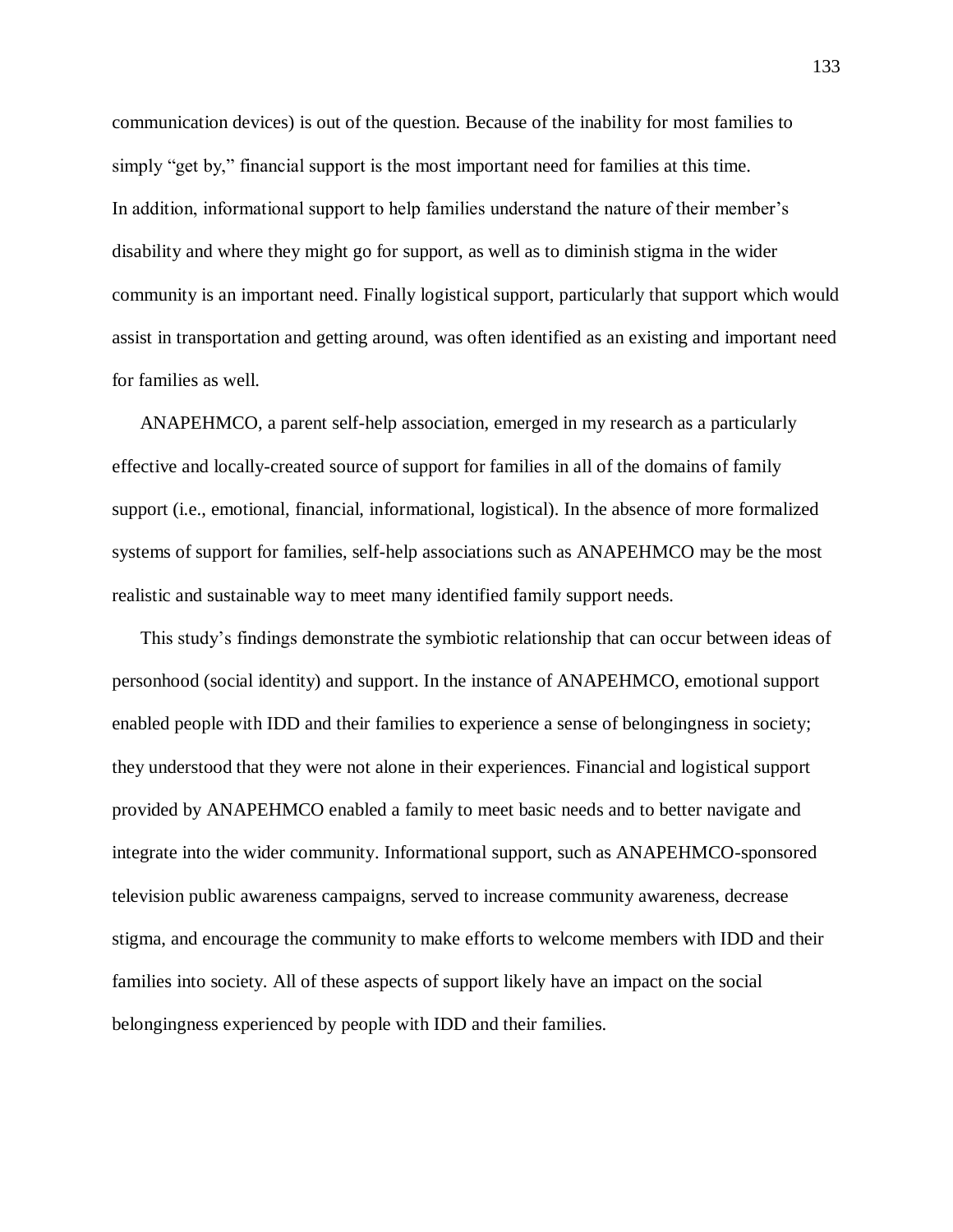Similarly, in the absence of such support, families are likely to be less able to provide an optimal environment for their member with IDD. This could result in people with IDD who are more isolated and less integrated in the community. This could lead to increased stigmatization and may cause a lowering in personhood status for that individual. For example, when a family experiences difficulty getting around in daily life, this often decreases the opportunity that the member with IDD has to interact with others in the wider community. This decrease in contact with others in society could have an important negative impact on personhood. Alternately, the sense of social exclusion often experienced by families who have a member with IDD may motivate families to seek and create support such as that found in associations like ANAPEHMCO, in order to increase social belongingness, better provide for their member with IDD's needs, and effectively elevate his or her personhood status. If families believe that their member with IDD has a right to social belongingness and quality of life, they may be more likely to organize and advocate publicly for increased family support.

## **Limitations**

It is important to note that much of the support demonstrated in this chapter is available because Kinshasa is a major urban location. Most other locations in the DRC are unlikely to have the same types of support availability; and indeed needs and priorities of families may be different, depending on if the family lives in an urban or a rural setting. Moreover, even though I aimed to get as comprehensive of a picture as possible of support availability and needs, I do not purport for my study's findings to be exhaustive of what is available and needed in Kinshasa. This limitation is particularly evident when examined in light of the theory of relocalization, whereby De Boeck and Plissart (2005) argue that Kinshasa has become composed of separate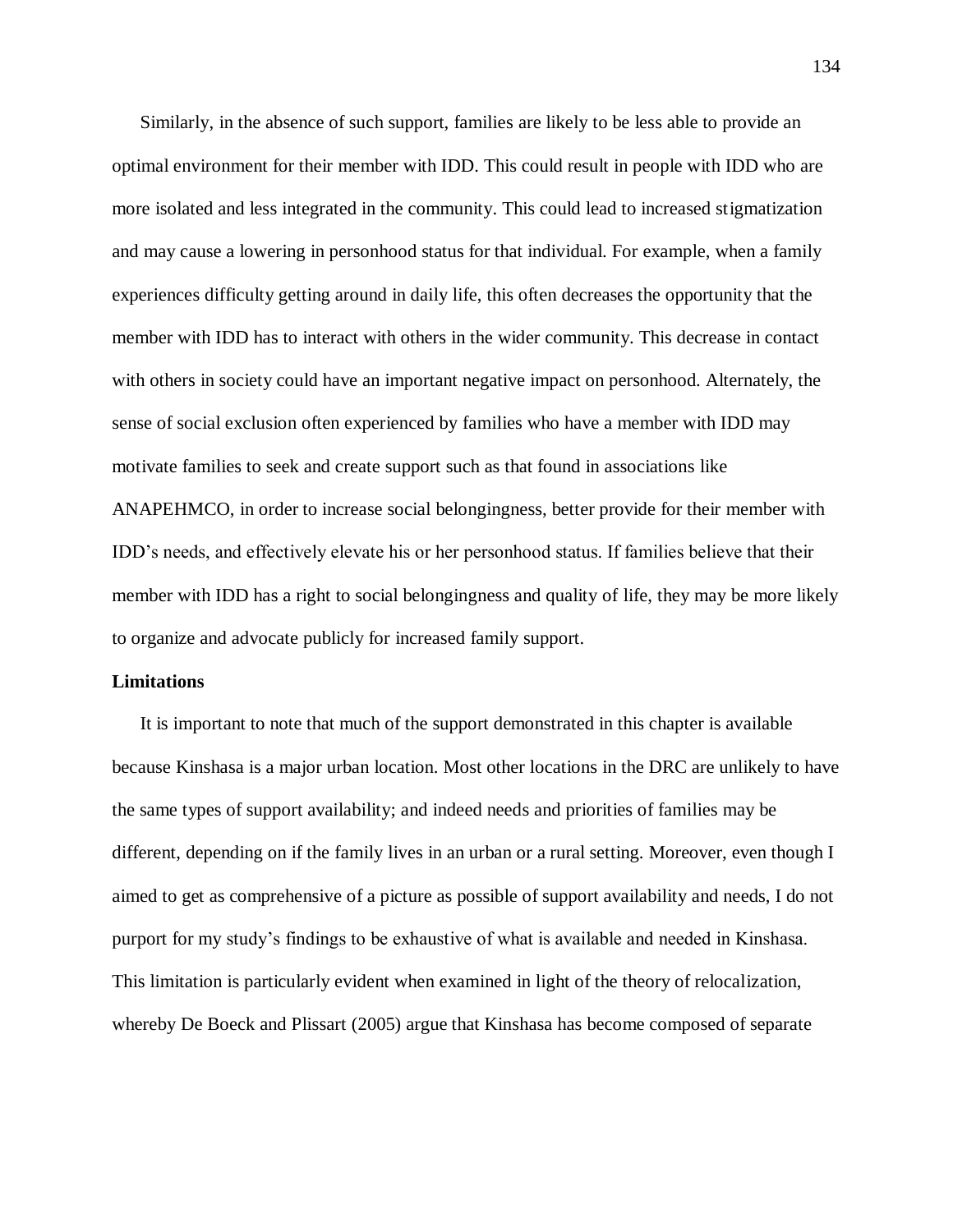neighborhoods that resemble a set of villages, distinct and cut off from one another. Capturing the diversity of each separate neighborhood of Kinshasa was simply impossible with this study.

## **Implications**

This study of support for families who have members with IDD in Kinshasa has a number of implications for research, policy, and practice.

**Research.** Future research should seek to establish a more exhaustive list of family support needs and availability. For example, researchers may undertake large-scale quantitative studies to better assess support needs and availability for all disability-affected persons and families in Kinshasa. Additionally, future research may seek to understand more fully the impact that an urban environment can have on the availability and access of family support. Finally, even if support exists, it does not mean that it is effectively meeting the needs of families in the way that is intended. Because it was beyond the scope of this study to measure effectiveness of support, future research might measure the actual effectiveness of existing support in Kinshasa.

**Policy.** There are a great number of policy implications of this study, the first being the dire need for government assistance to families. The DRC does not presently have a national policy on disability; however, there are efforts to create one, in line with promises made in the 2006 constitution (Aldersey, in press). Writers of the national policy on disability should ensure that, in addition to affirming rights of people with disabilities, they also affirm the important role that families play in ensuring the quality of life of people with disabilities. This can come through the provision of family support as an aspect of national disability policy. Moreover, disability advocates are pressing for their government to sign and ratify the United Nations Convention on the Rights of People with Disabilities (CRPD) (Aldersey, in press). By ratifying the CRPD, the Congolese government would affirm that "the family is the natural and fundamental group unit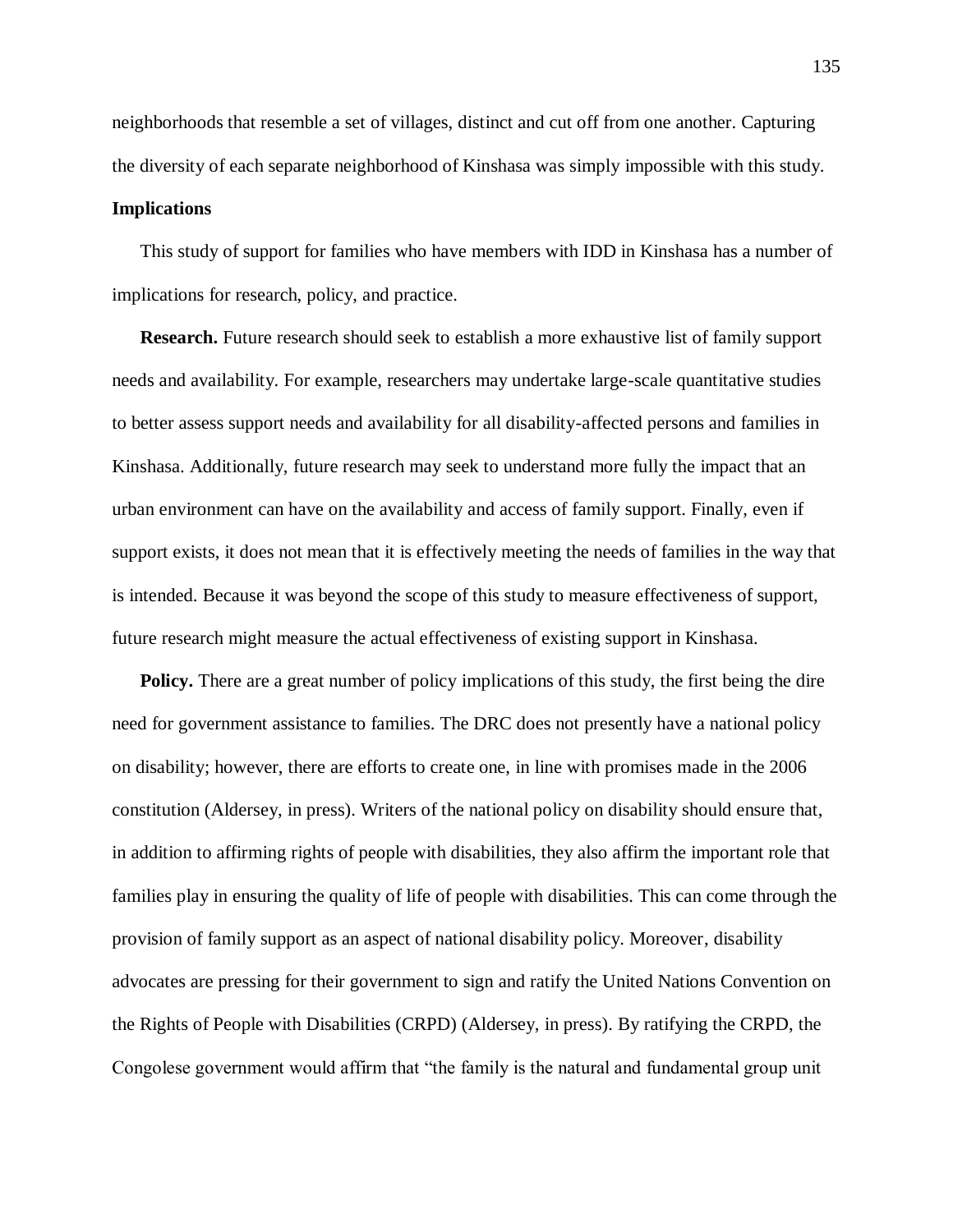of society and is entitled to protection by society and the State, and that persons with disabilities and their family members should receive the necessary protection and assistance to enable families to contribute towards the full and equal enjoyment of the rights of persons with disabilities" (United Nations, 2006, p. 3).

Many support interventions must be offered with a continuity that is often only available when endorsed and provided by government entities: NGO priorities may shift and private agencies may choose to go more lucrative directions, but the government should always provide a social security net for families in need. Future policy may seek to provide for families through the improvement or creation of state-sponsored centers of support. Future policy efforts may also seek to create ways to identify and track families who have members with IDD. Once identified, families should be informed of support availability. Financial assistance in the form of a national family allowance for families that have members with exceptional needs would also be an important form of support for families.

The government is a necessary partner in best assuring family support quality, availability, scale and sustainability. Non-governmental support providers, such as associations like ANAPEHMCO, could become engaged in public policy and advocacy networks to ensure that the government meets support needs. Or, in the absence of government support, other funders, such as international NGOs may look to local associations to help determine their priority funding areas. Indeed, when looking for solutions to problems that concern people with IDD and their families, the government and international funders could put associations such as ANAPEHMCO in a consultancy role, wherein families take the lead in determining the policy and practice agenda.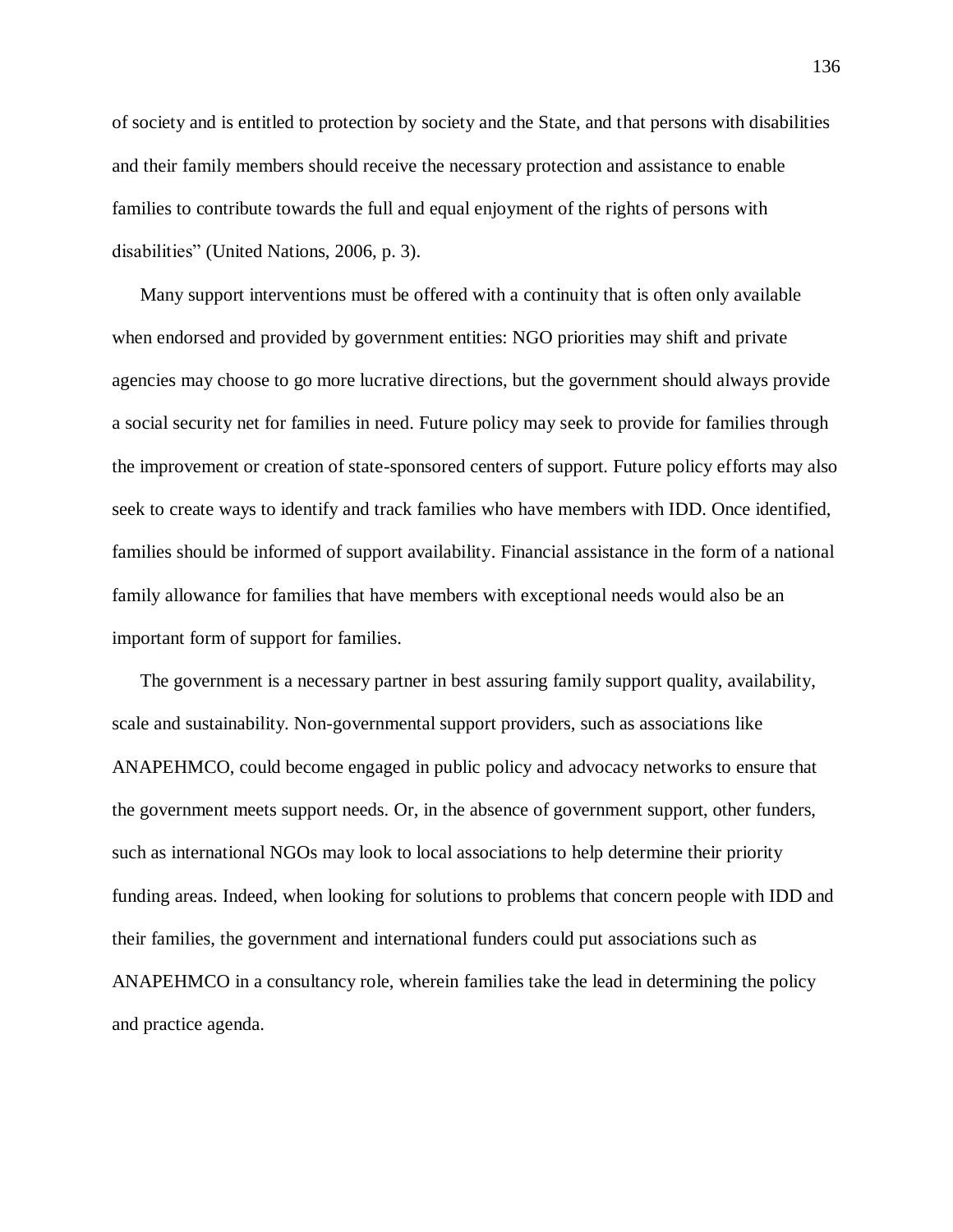**Practice.** In future practice with families who have members with IDD in Kinshasa, it will be important to use existing family support strengths in order to chart the way forward. Associations such as ANAPEHMCO could lead the way in improving the quality of life of people with IDD and their families in Kinshasa. International funders would be wise to work on building the capacity of local organizations to continue the important work they are already doing. For example, ANAPEHMCO should be supported to increase its television public awareness campaigns in order to increase its reach to more families nationally. Currently, ANAPEHMCO does not have an official office or paid staff. If family members could be engaged as full-time staff members, similar to many different parent-run organizations in other nations, many of the activities of the organization could grow in scale.

## **Conclusion**

This chapter examined the availability and innovation of as well as the need for support in Kinshasa, DRC. This chapter also looked at support through the lens of personhood, examining the impact that support may have on personhood and vice versa. Although theoretical understandings of personhood and support are important, it is equally important to gain a practical understanding of the provision of support, which is what I argue is the key contribution of this chapter. The provision of family support is one important way to ensure the quality of life of people with IDD in Kinshasa. This is in the interest of all Congolese society, as people with IDD who are supported can better contribute, through work and social interactions, to improving society as a whole. Families themselves are an important key to creating and providing support, particularly when they organize into associations. Government and international funders should build on the strengths displayed by innovative families and provide them with the means and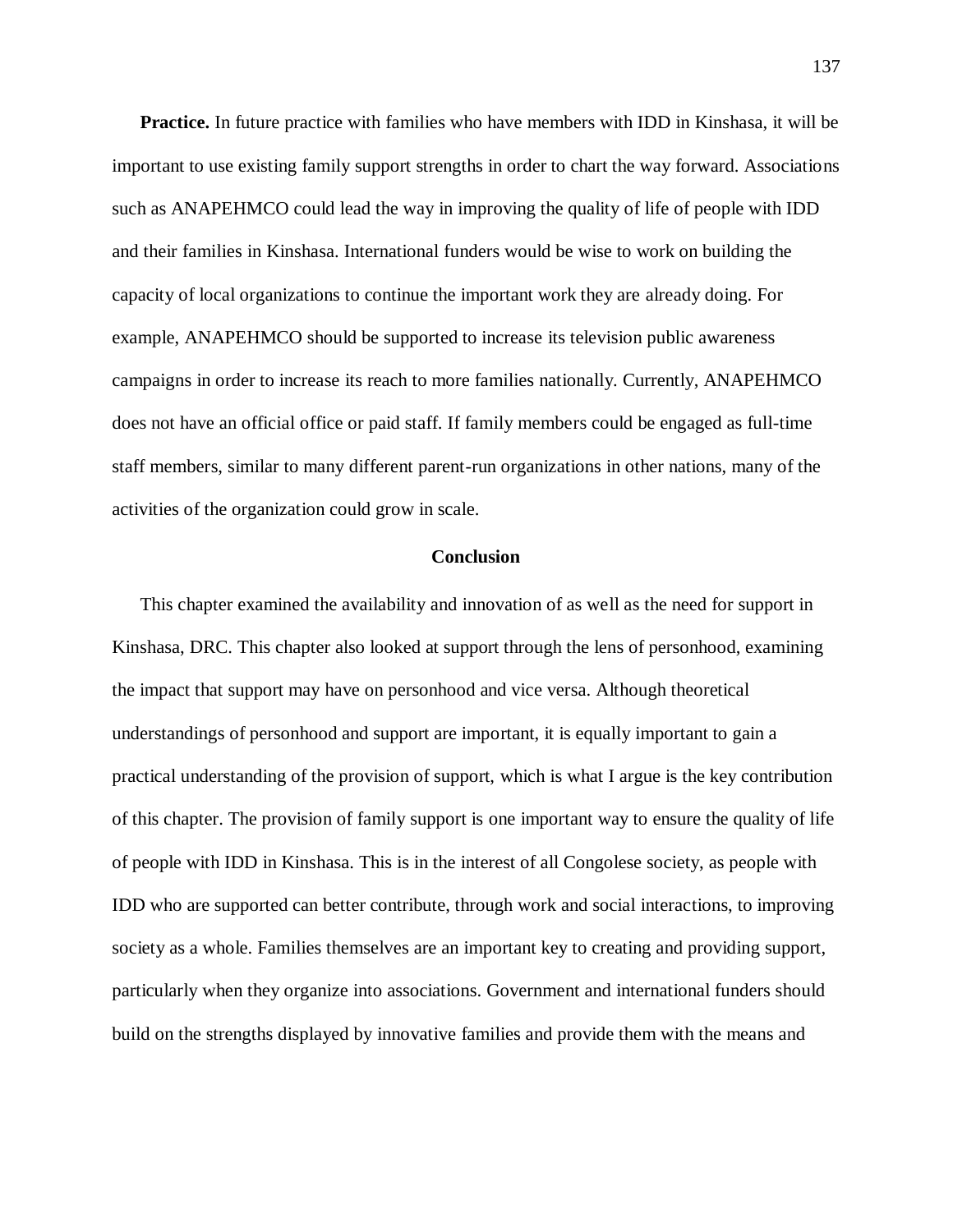power to organize to meet the needs of their family, improve the life of their member with IDD, and assist other families to do the same.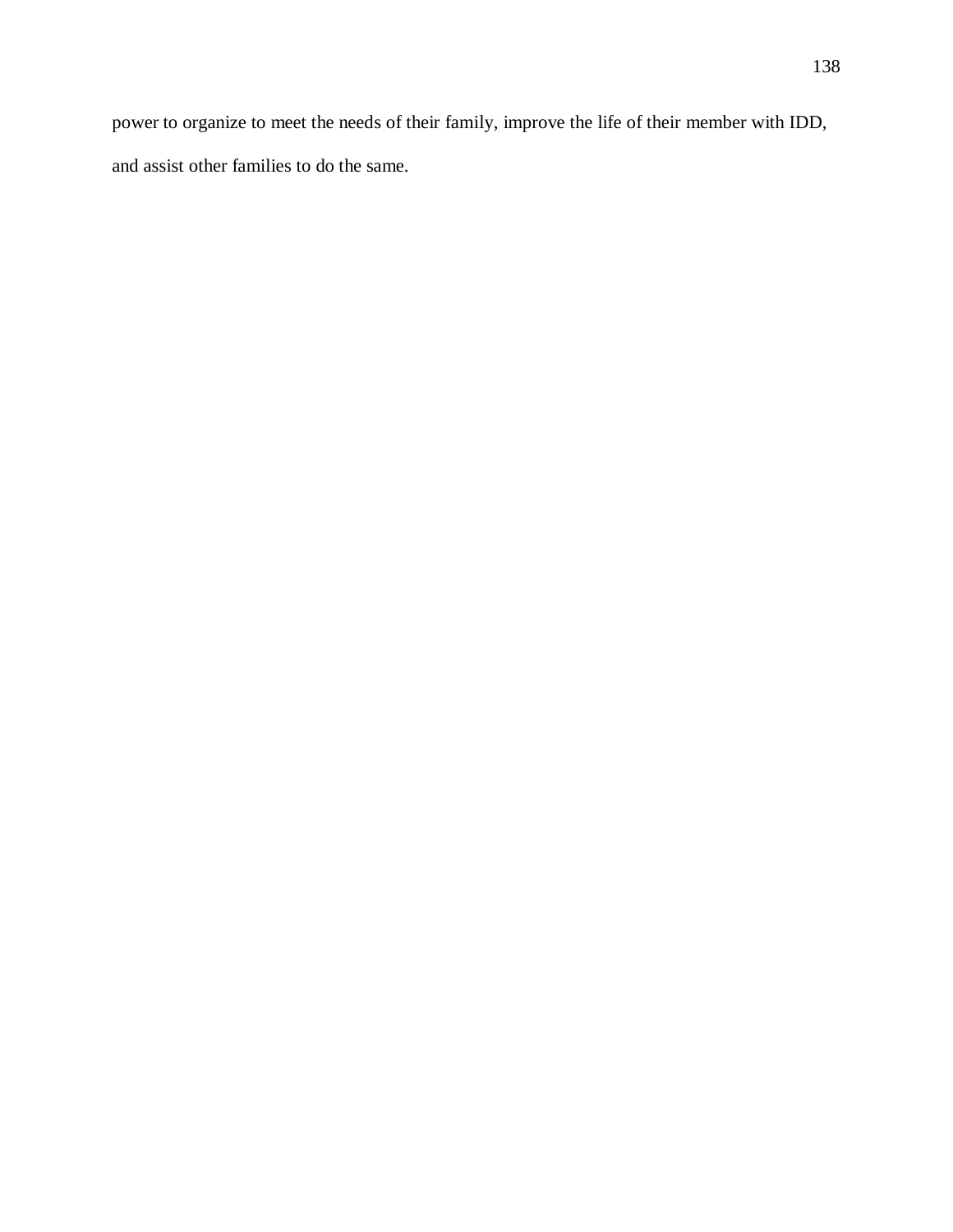## References

- AAIDD. (2010). *Intellectual Disability: Definition, classification, and systems of supports. The 11th Edition of the AAIDD Definition Manual.* (11th ed.). Washington DC: American Association on Intellectual and Developmental Disabilities.
- AAIDD. (2011). Definition of Intellectual Disability. Retrieved September 9, 2011, from http://www.aaidd.org/content\_100.cfm?navID=21
- Aldersey, H.M. (in press). Disability advocacy in Kinshasa. *Disability & Society*.
- Charmaz, K. (2006). *Constructing grounded theory: A practical guide through qualitative analysis*. Thousand Oaks: Sage.
- Creswell, J. (2005). *Qualitative inquiry and research design: Choosing among five traditions*. Thousand Oaks: Sage.
- De Boeck, F. (2011). Inhabiting ocular ground: Kinshasa's Future in the Light of Congo's Spectral Urban Politics. *Cultural Anthropology*, *26*(2), 263–286. doi:10.1111/j.1548- 1360.2011.01099.x
- De Boeck, F., & Plissart, M.-F. (2005). *Kinshasa: Tales of the Invisible City*. Antwerp: Ludion.
- De Coster, J. (2012, September 4). Pulled towards the Border: Creating a Disability Identity at the Interstices of Society. *Disability Studies Quarterly*. Retrieved from http://dsqsds.org/article/view/3196/3067
- De Herdt, T., & Marivoet, W. (2011). Capabilities in place: Locating poverty and affluence in Kinshasa (Democratic Republic of the Congo). *Journal of Human Development and Capabilities*, *12*(2), 235–256.
- Devisch, R. (2005). Cultural modes of comprehending and healing insanity: the Yaka of DR Congo. *Africa Development*, *30*(3), 93–111.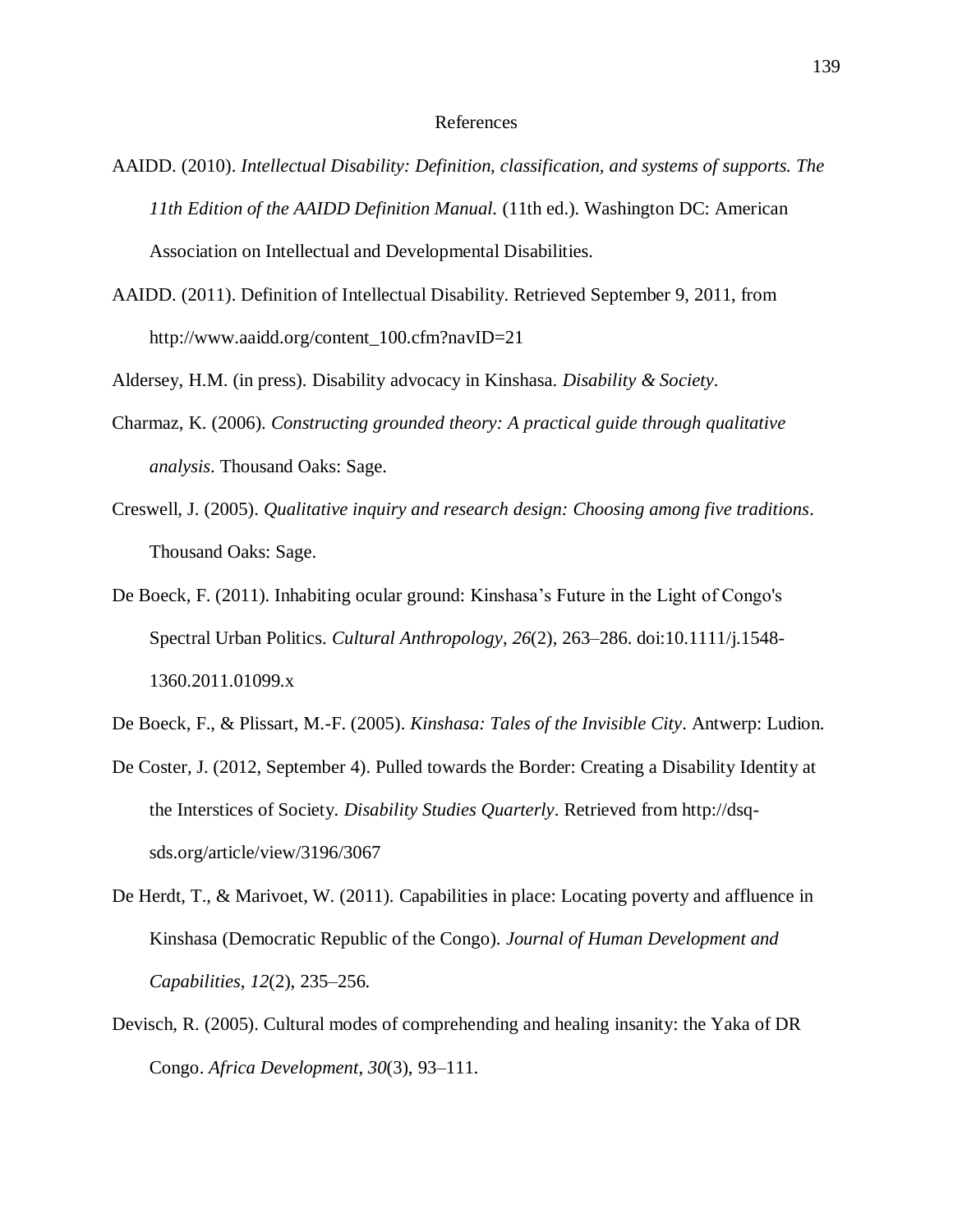- Dunst, C. J., & Trivette, C. M. (2009). Capacity-Building Family-Systems Intervention Practices. *Journal of Family Social Work*, *12*(2), 119–143. doi:10.1080/10522150802713322
- Hecht, E., Reynolds, M., Agosta, J., McGinley, K., & Moseley, C. (2011). *Building a national agenda for supporting families with a member with intellectual and developmental disabilities*. Racine, WI.
- Kyzar, K. B., Turnbull, A. P., & Summers, J. A. (2012). The relationship of family support to family outcomes: A synthesis of key findings from research on severe disability. *Research and Practice for Persons with Severe Disabilities*, *37*(1), 31–44.
- Luckasson, R. (1992). *Mental Retardation, Definition, Classification, and Systems of Supports.* (9th ed.). Washington: American Association on Mental Retardation.
- NVivo. (2010). Qualitative data analysis software. QSR International Pty Ltd.
- Park, J., Hoffman, L., Marquis, J., Turnbull, A. P., Poston, D., Mannan, H., Wang, M., et al. (2003). Toward assessing family outcomes of service delivery: validation of a family quality of life survey. *Journal of Intellectual Disability Research*, *47*(4/5), 367–384.

Patton, M. Q. (2002). *Qualitative Research and Evaluation Methods*. London: Sage.

- Singer, G. H. S., Biegel, D. E., & Ethridge, B. L. (2009). Toward A Cross Disability View of Family Support for Caregiving Families. *Journal of Family Social Work*, *12*(2), 97–118. doi:10.1080/10522150902874859
- Thompson, J. R., Bradley, V. J., Buntinx, W. H. E., Schalock, R. L., Shogren, K. a, Snell, M. E., Wehmeyer, M. L., et al. (2009). Conceptualizing supports and the support needs of people with intellectual disability. *Intellectual and developmental disabilities*, *47*(2), 135–46. doi:10.1352/1934-9556-47.2.135